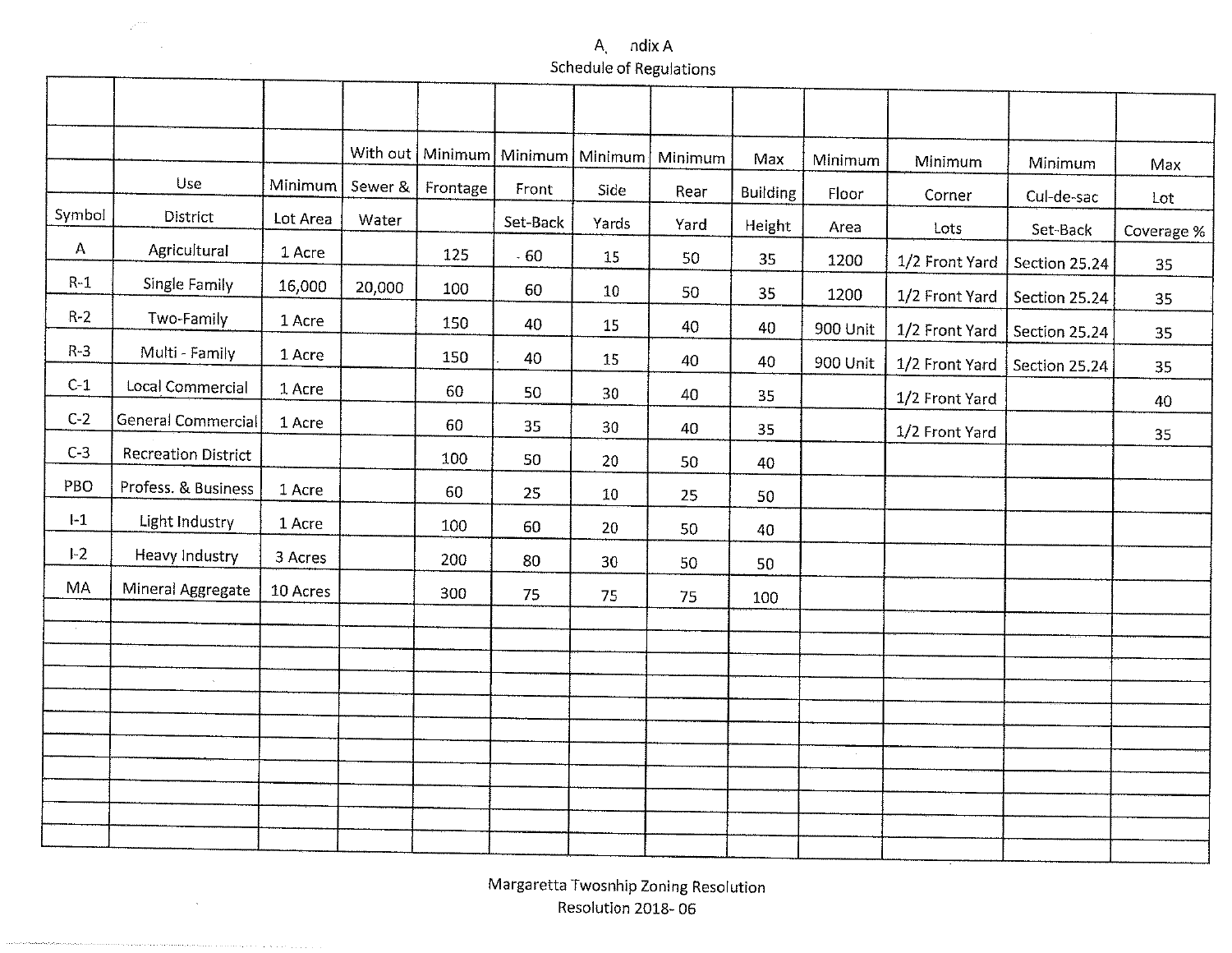## Appendix B Area and Setback Regulations

| Principle Use         | Minimum Lot Area | Minimum Front Yard | Minimum Setback |
|-----------------------|------------------|--------------------|-----------------|
|                       | Acres            | Feet               | Feet            |
|                       |                  |                    |                 |
| Camp Grounds          | 10               | 200                | 100             |
| Marinas               |                  | 75                 | N/A             |
| <b>Hunting</b>        | 75               | 200                | 100             |
| <b>Water Sports</b>   | 5                | 100                | 100             |
| <b>Riding Stables</b> | 10               | 100                | 100             |
| <b>Vacation Farms</b> | 50               | 75                 | 100             |
| <b>Swimming Pools</b> | 11/2             | 100                | 100             |
| Skeet & Trap Shooting | 8                | 200                | 100             |

 $\mathcal{L}$ 

 $\bar{z}$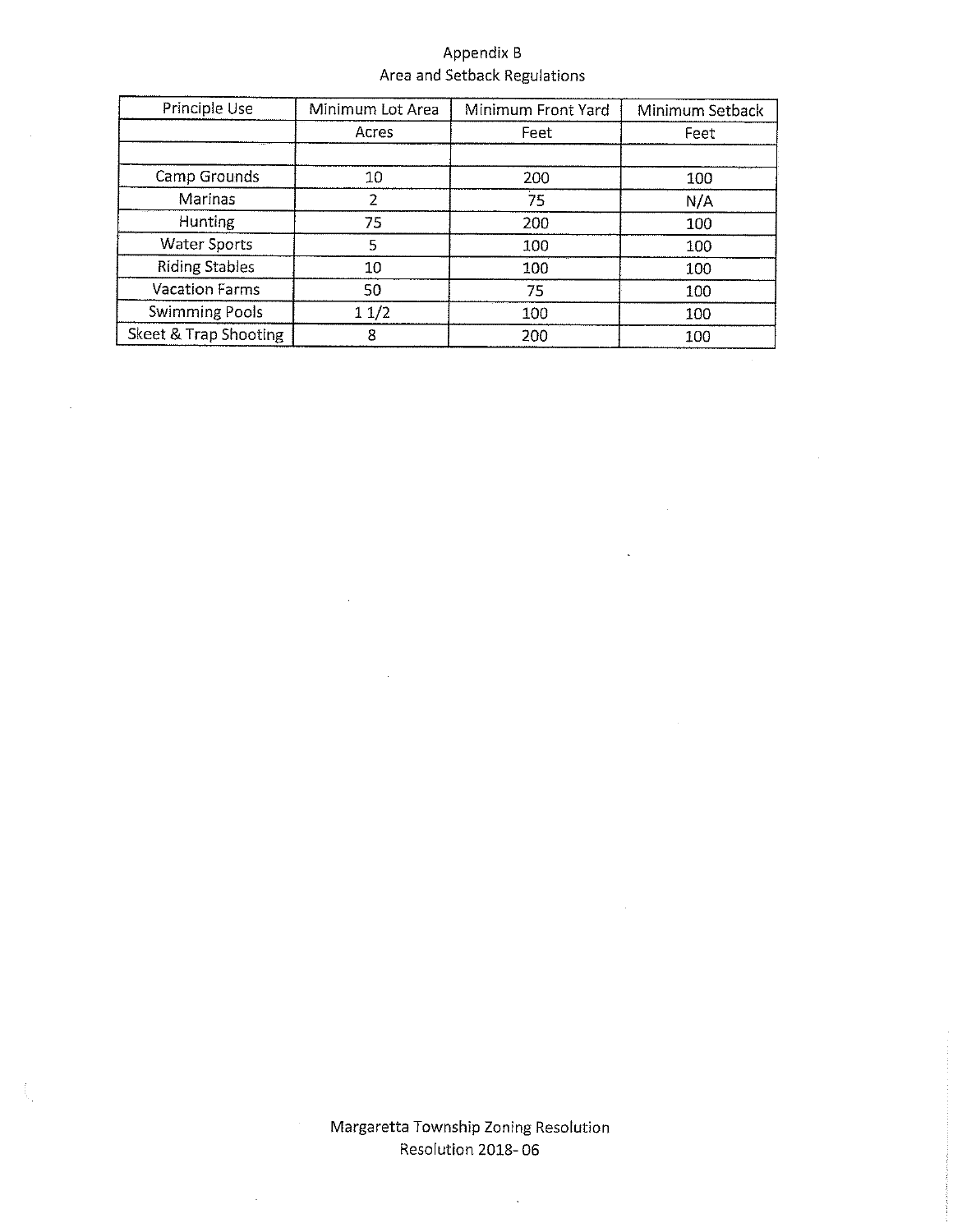# APPENDIX C Required Off-Street Parking Space Dimensions



OFF-STREET PARKING

|   |                                | $45^\circ$ | $60^\circ$ | $90^{\circ}$ | Parallel |
|---|--------------------------------|------------|------------|--------------|----------|
| A | Width of Parking Space         | 12'        | 10'        | 9,           | 9'       |
| B | Length of Parking Space        | 19'        | 19'        | 19'          | 23'      |
| C | <b>Width of Driveway Aisle</b> | 13'        | 17'6''     | 25'          | 12'      |
| D | Width of Access Driveway       | 17'        | 14:        | 14'          | 14'      |

# OFF-STREET PARKING DiMENSIONAL TABLE

Margaretta Township Zoning Resolutio Resolution 2018-06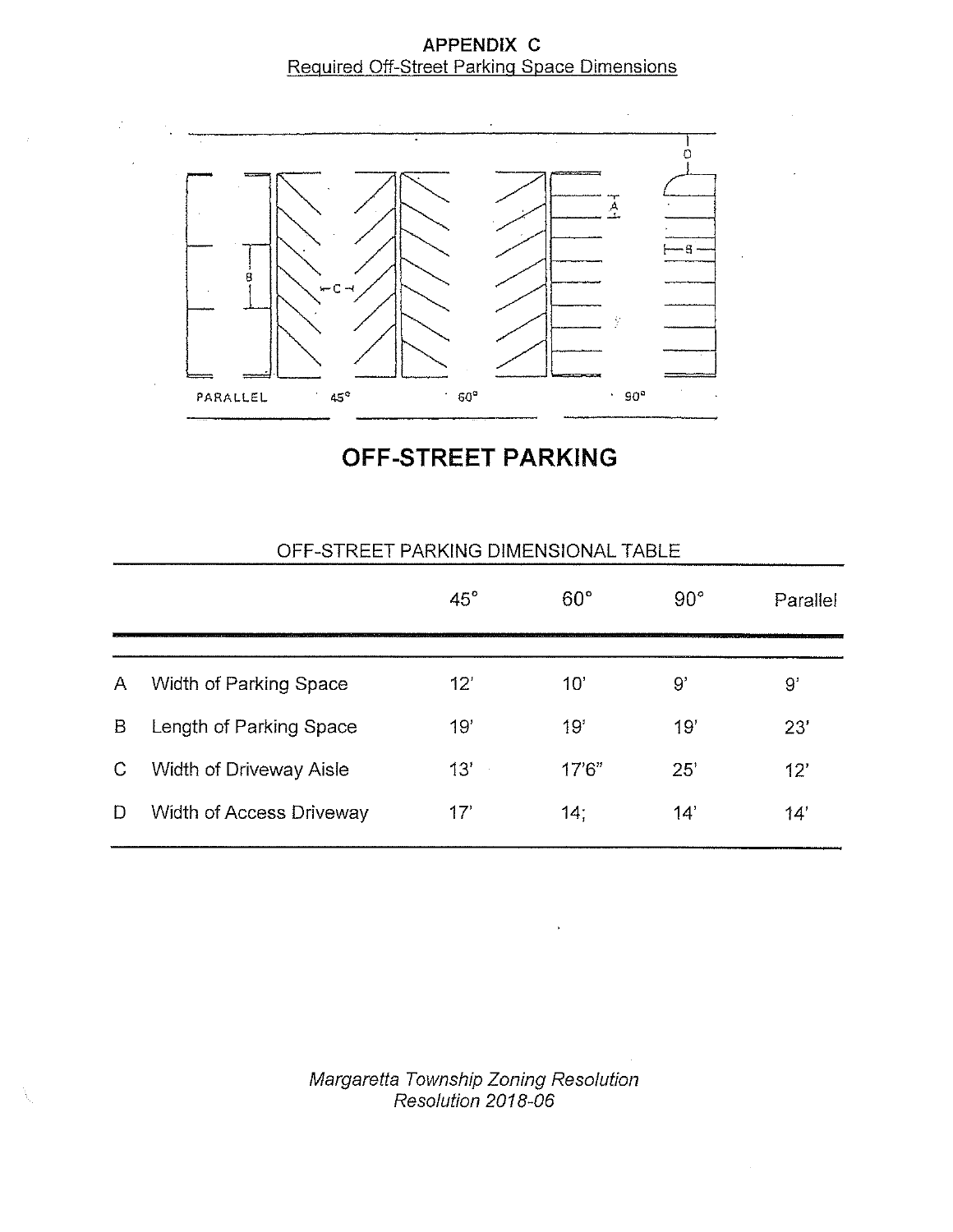# Appendix E Accessory Structure Approved Sizing

| <b>Zoning District</b> | <b>Setback Rear</b> | <b>Setback Side</b> | <b>Max</b>      | <b>Between</b>    | Max                | <b>Max Lot Rear</b> | #Of              |
|------------------------|---------------------|---------------------|-----------------|-------------------|--------------------|---------------------|------------------|
|                        | Lot Line            | Lot Line            | <b>Height</b>   | <b>Structures</b> | <b>Square Feet</b> |                     | <b>Accessory</b> |
|                        |                     |                     |                 |                   |                    |                     |                  |
| $A-1$                  | $\lt$ / =           | 2/5                 | 35 <sup>1</sup> | 20'               | 2500               | 35%                 | 1                |
|                        | 1.5 Acres / 15'     | 1.5 Acres / 15'     |                 |                   |                    |                     |                  |
|                        |                     |                     |                 |                   |                    |                     |                  |
| $A-1$                  | $> 1.5$ Acres       | $>1.5$ Acres        | 35'             | 20'               | 5000               | 35%                 | $\overline{2}$   |
|                        | $15"$               | 15'                 |                 |                   |                    |                     |                  |
| $R-1$                  | 10'                 | 10'                 | 30'             | 20'               | 2500               | 35%                 | 1                |
| $R - 2$                | 10 <sup>1</sup>     | 10'                 | 30'             | 20 <sup>1</sup>   | 2500               | 35%                 | 1                |
| $R - 3$                | 20 <sup>1</sup>     | 15'                 | 30              | 20'               | 2500               | 35%                 | $\mathbf 1$      |
| $C-1$                  | 20'                 | 15 <sup>7</sup>     | 35'             | 20 <sup>r</sup>   | 5000               | 35%                 | 1                |
| $C-2$                  | 20'                 | 15'                 | 35'             | 20'               | 5000               | 35%                 | $\mathbf 1$      |
| $C-3$                  | 20'                 | 20 <sup>1</sup>     | 40              | 50'               | N/A                | 50%                 | $\overline{2}$   |
| $1-1$                  | 30 <sup>1</sup>     | 30'                 | 50 <sup>1</sup> | 50'               | N/A                | 50%                 | N/A              |
| $1-2$                  | 30 <sup>t</sup>     | 30'                 | 50'             | 50'               | N/A                | 50%                 | N/A              |
| MA                     | 200'                | 200                 | 50'             | 50'               | N/A                | 50%                 | N/A              |

^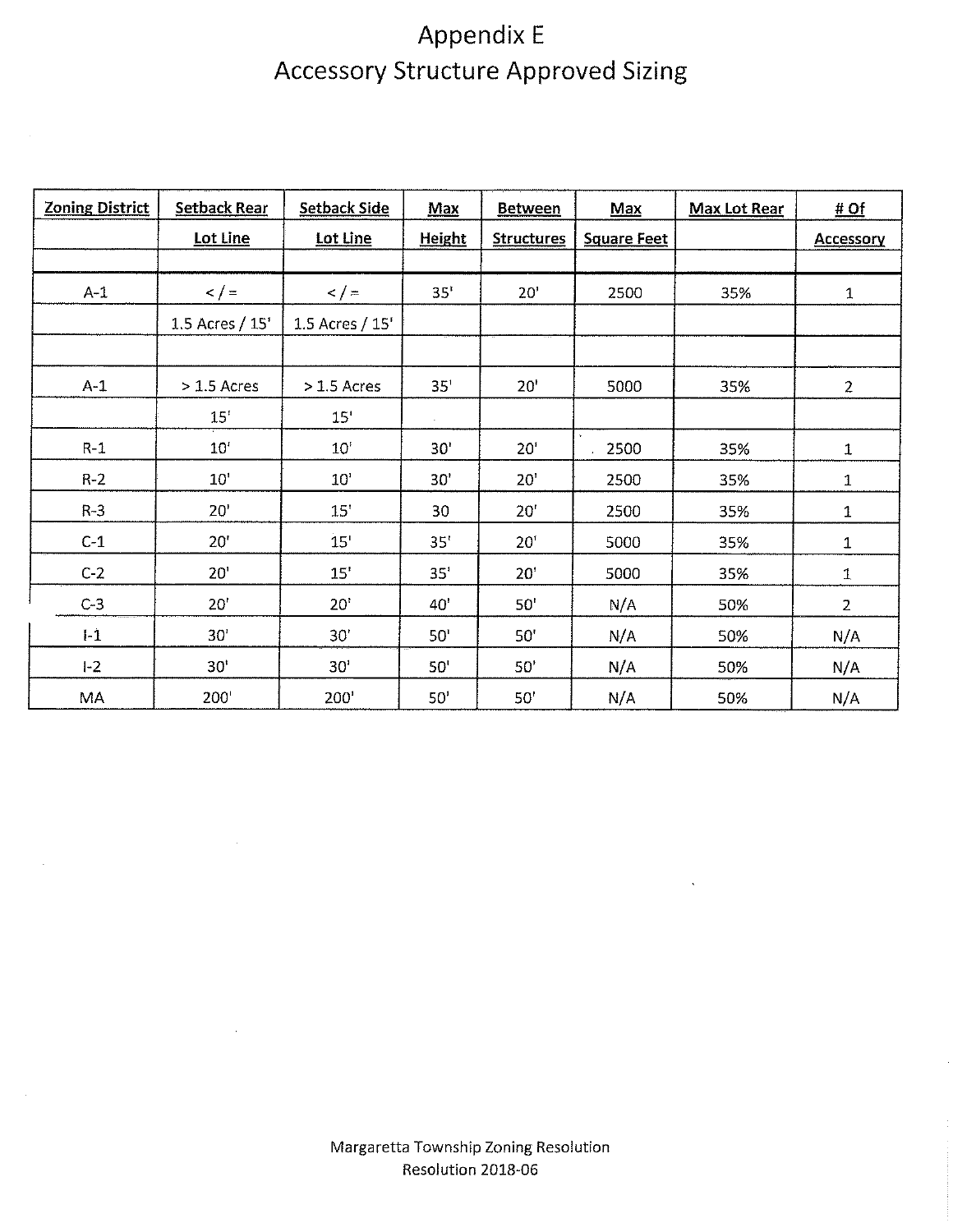# Resolution No. 2018-06

^

1

\*

The Margaretta Township Board of Trustees of Margaretta Township, Erie County/ Ohio met at regular session on the 7<sup>th</sup> day of June 2018, at the Township Hall, 114 Main Street, Castalia Ohio 44824 with the following members present:

Joe Bias Jr. Gary Pooch **Timothy Riesterer** 

Mr. Timothy Riesterer moved to pass Resolution 2018-06 adopting the new amended zoning code and keeping our current map as is for now. Mr. Gary Pooch seconded the motion. Roll call vote: Mr. Pooch - yes, Mr. Riesterer - yes and Mr. Bias - yes.

Adopted June 7<sup>th</sup>, 2018

# Fiscal Officer's Certification

The undersigned hereby certifies that the foregoing is a true and correct copy from the minutes of a regular meeting of the Margaretta Township Board of Trustees of Margaretta Township, dully called and heid on the 7<sup>th</sup> day of June 2018

 $222$ 

».

Robert Day, Fiscal Officer Margaretta Township Board of Trustees Margaretta Township, Erie County, Ohio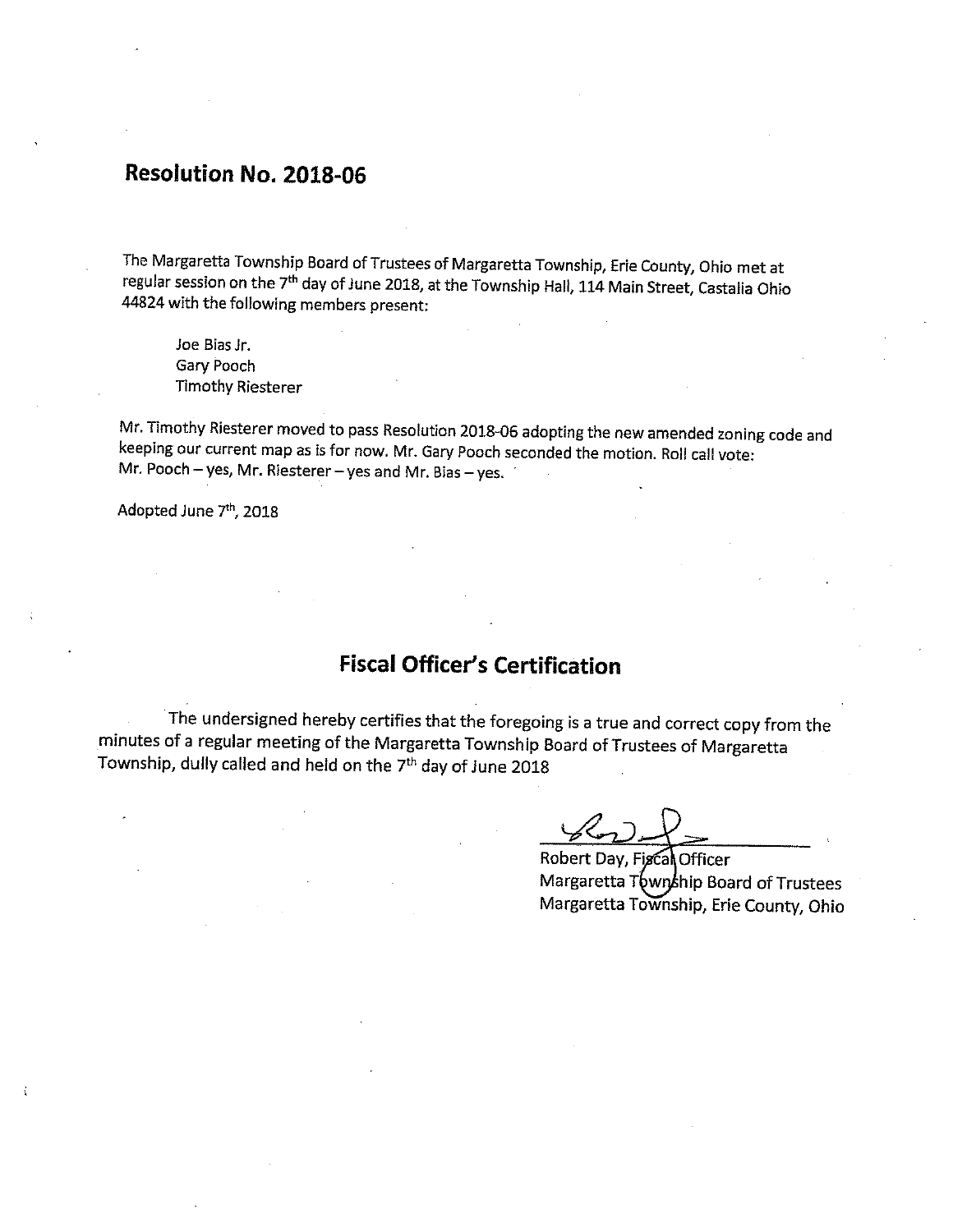# **TABLE OF CONTENTS**

|                                                                     | Page     |
|---------------------------------------------------------------------|----------|
| <b>Article 1</b>                                                    |          |
|                                                                     | $1 - 2$  |
| <b>Article 2</b>                                                    |          |
|                                                                     | 3        |
| <b>Article 3</b>                                                    |          |
| <b>Article 4</b>                                                    | $4 - 31$ |
|                                                                     | 32-38    |
| <b>Article 5</b>                                                    |          |
|                                                                     | 39-43    |
| Article 6                                                           |          |
|                                                                     | 44-47    |
| <b>Article 7</b>                                                    |          |
| Procedures & Requirements for Appeals & Variances                   | 48-50    |
| <b>Article 8</b>                                                    |          |
|                                                                     | 51-56    |
| <b>Article 9</b>                                                    |          |
| Procedures for Conditional Use Permits; Substantially Similar Uses; |          |
|                                                                     | 57-60    |
| <b>Article 10</b>                                                   |          |
|                                                                     | 61-62    |
| <b>Article 11</b>                                                   |          |
|                                                                     | 63-67    |
| <b>Article 12</b>                                                   |          |
| <b>Article 13</b>                                                   |          |
|                                                                     | 71-72    |
| <b>Article 14</b>                                                   |          |
|                                                                     | 73-75    |
| <b>Article 15</b>                                                   |          |
|                                                                     | 76-79    |
| Article 16                                                          |          |
|                                                                     | 80-87    |
| <b>Article 17</b>                                                   |          |
|                                                                     | 87-90    |
| <b>Article 18</b>                                                   |          |
|                                                                     | 91-92    |
| <b>Article 19</b>                                                   |          |
|                                                                     | 93-96    |
| <b>Article 20</b>                                                   |          |
|                                                                     | 97-99    |
| <b>Article 21</b>                                                   |          |
|                                                                     | 100-104  |
| <b>Article 22</b>                                                   |          |
|                                                                     | 105-113  |
| <b>Article 23</b>                                                   |          |
|                                                                     | 114-125  |
| <b>Article 24</b>                                                   |          |
|                                                                     | 126-135  |
| <b>Article 25</b>                                                   |          |
|                                                                     | 135-140  |
| <b>Article 26</b>                                                   |          |
|                                                                     | 141-147  |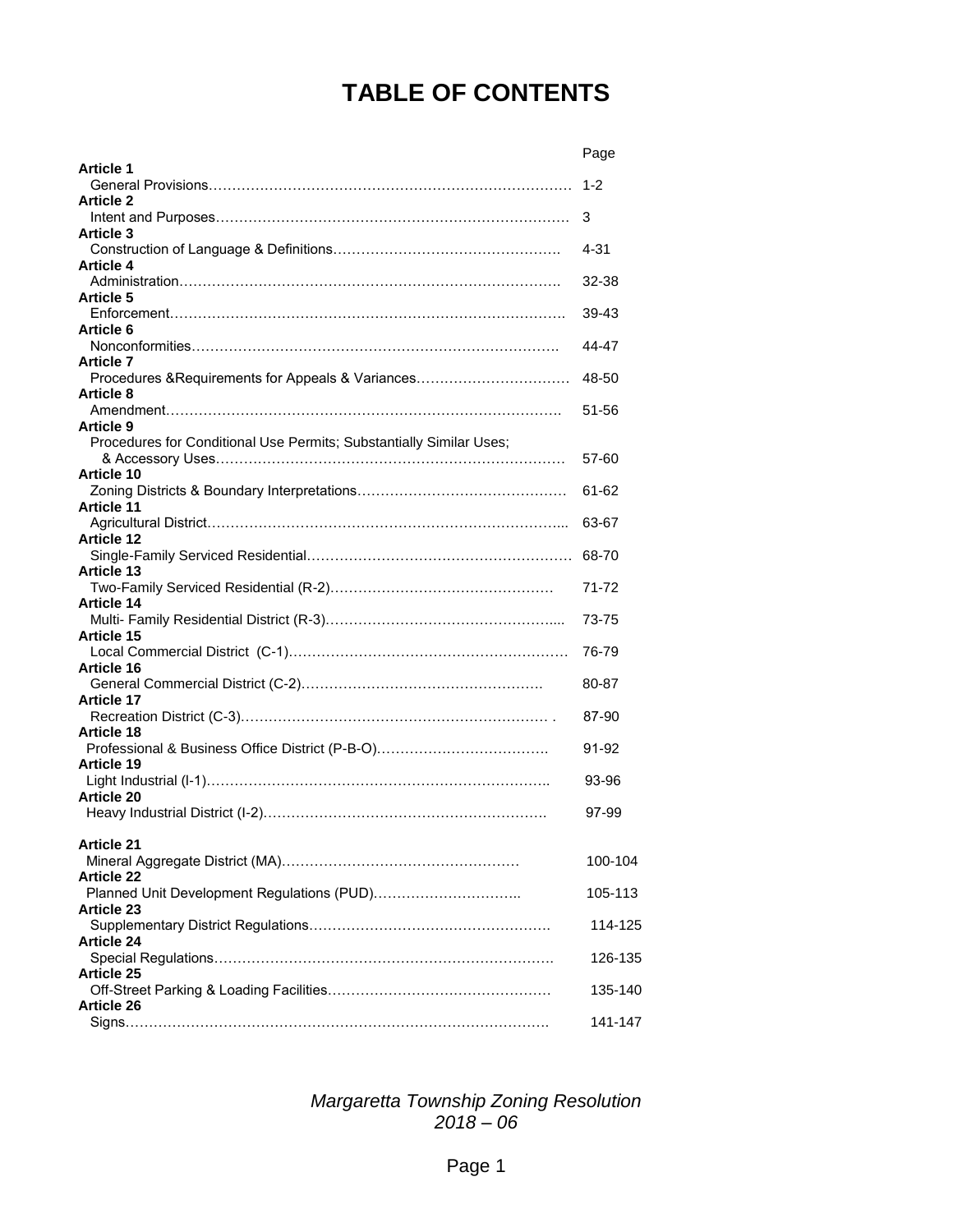**Appendix A** Schedule of Regulations **Appendix B** Area and Setback Regulations **Appendix C** Required Off-Street Parking Space Dimensions **Appendix D** Zoning Map **Appendix E** Accessory Structure Approved Sizing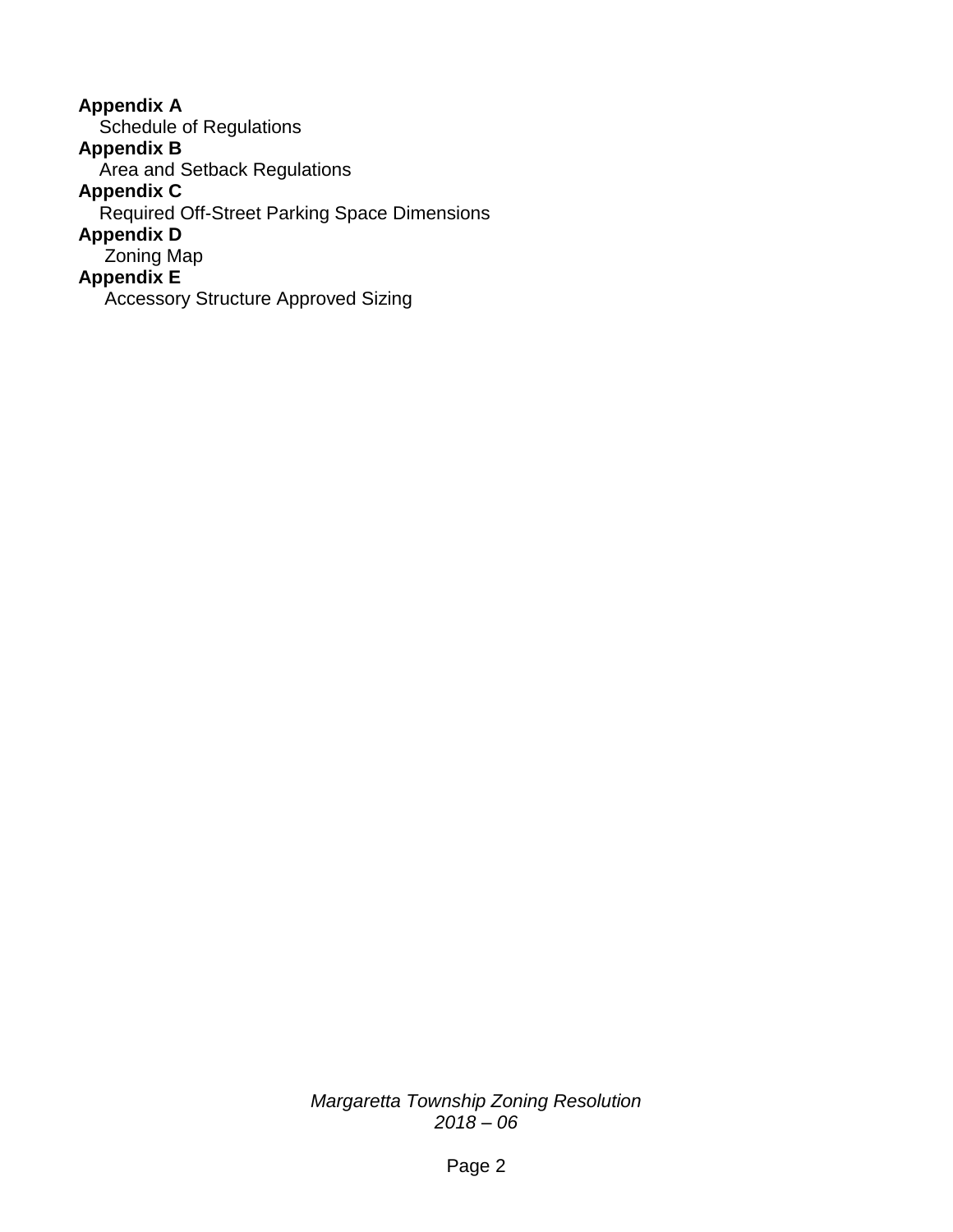#### **ARTICLE 1** General Provisions

#### **1.0 Title**

This Resolution shall be known and may be referred to as the "Zoning Resolution of the Township of Margaretta", except as referred to herein, where it shall be known as "this Resolution".

#### **1.1 Interpretation**

In their interpretation and application, the provisions of this Resolution shall be held to be minimum requirements, adopted for the promotion of the public health, safety, and general welfare. Whenever the requirements of this Resolution conflict with the requirements of any other lawfully adopted rules, regulations, ordinances, or resolutions, the most restrictive, or that imposing the higher standards, shall govern.

#### **1.2 Separability**

Should any section or provision of this Resolution be declared by the courts to be unconstitutional or invalid, such decision shall not affect the validity of the Resolution as a whole, or any part thereof other than the part so declared to be unconstitutional or invalid.

#### **1.3 Repeal of Conflicting Resolutions**

All Resolutions in conflict with this Zoning Resolution or inconsistent with the provisions of this Resolution are hereby repealed to the extent necessary to give this Resolution full force and effect.

#### **1.4 Effective Date**

This Resolution shall become effective from and after the date of its approval and adoption, as provided by law.

#### **1.5 Incorporation of Maps**

The boundaries of districts established by this Resolution are shown on the official zoning map which is hereby incorporated into the provisions of this resolution. The zoning map in its entirety, including all amendments, shall be as much a part of this resolution as if fully set forth and described herein.

#### **1.6 Incorporation and Alteration of the Official Zoning Map**

The official zoning map shall be identified by the signature of the Township Trustees and the **Fiscal Officer** and bearing the seal of the township under the following words: "This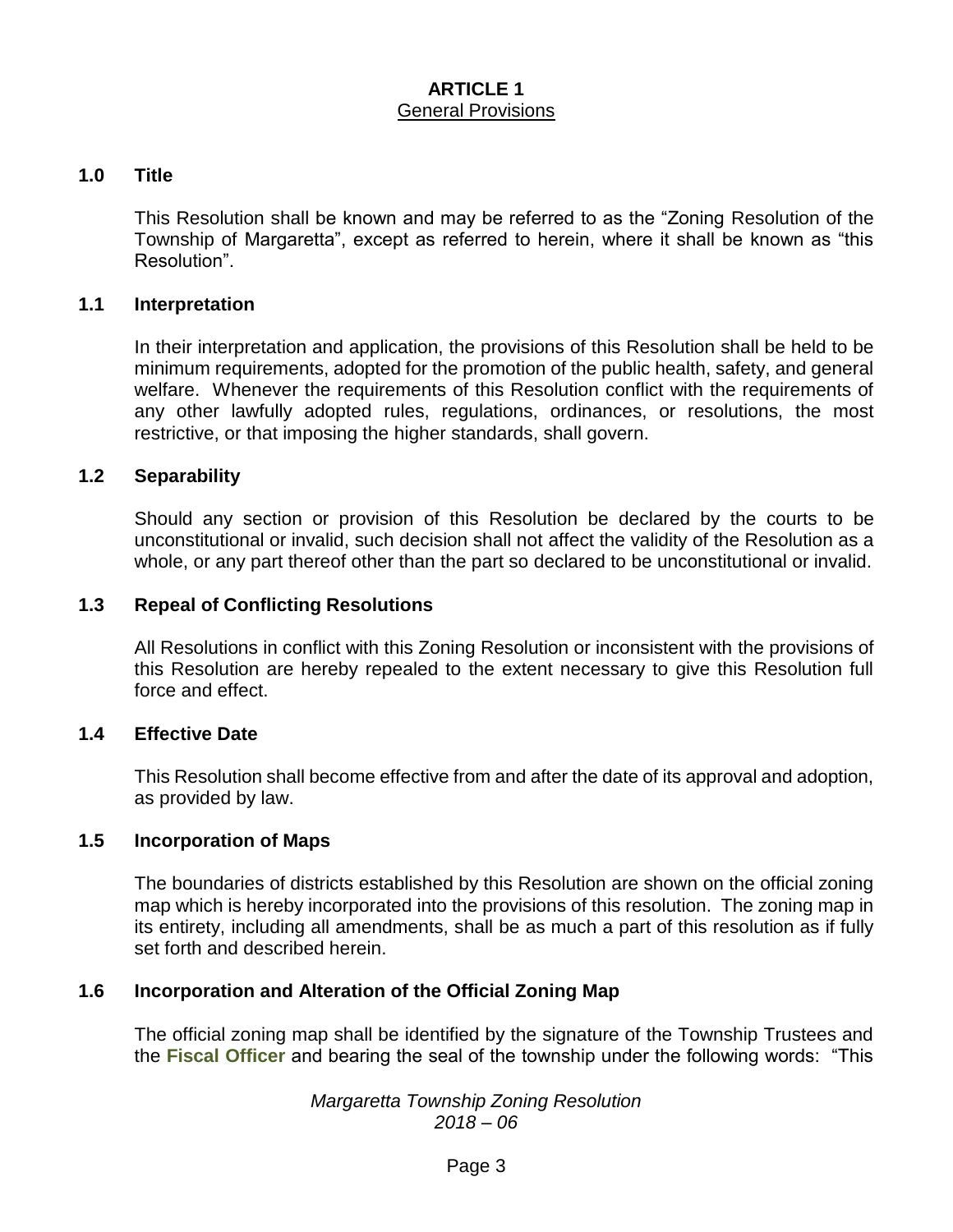is to certify that this is the Official Zoning Map referred to in Article 10 of the Township of Margaretta, together with the date of the adoption of this resolution.

If, in accordance with the provisions of this resolution changes are made in district boundaries or other matter portrayed on the official zoning map, such changes shall be entered on the official zoning map promptly after the amendment has been approved by the Board of Trustees.

No amendment to this resolution which involves a matter portrayed on the official zoning map shall become effective until after such changes and entry has been made on said map.

No changes of any nature shall be made in the official zoning map or matter shown thereon except in conformity with the procedures set forth in this resolution. Any unauthorized change of whatever kind by any person or persons shall be considered a violation of this resolution and punishable as provided under Article 5.

Regardless of the existence of purported copies of the official zoning map which may from time to time be made or published, the official zoning map which shall be located in the Office of the Zoning Inspector shall be the final authority as to the current zoning status of the land and water areas, building and other structures in the planning region.

## **1.7 Replacement of Official Zoning Map**

In the event that the official zoning map becomes damaged, destroyed, lost or difficult to interpret because of the nature of number of changes and additions, the Board of Trustees may by resolution adopt a new official zoning map which shall supersede the prior official zoning map. The new official zoning map may correct drafting or other errors or omissions in the prior official zoning map, but no such correction shall have the effect of amending the original official zoning map or any subsequent amendment thereof. The new official zoning map shall be identified by the signature of the Township Trustees and the **Fiscal Officer** bearing the seal of the township under the following words:

"This is to certify that this official zoning map supersedes and replaces the official zoning map adopted by the Township."

All prior official zoning maps or any significant parts thereof shall be preserved, together with all available records pertaining to their adoption or amendments.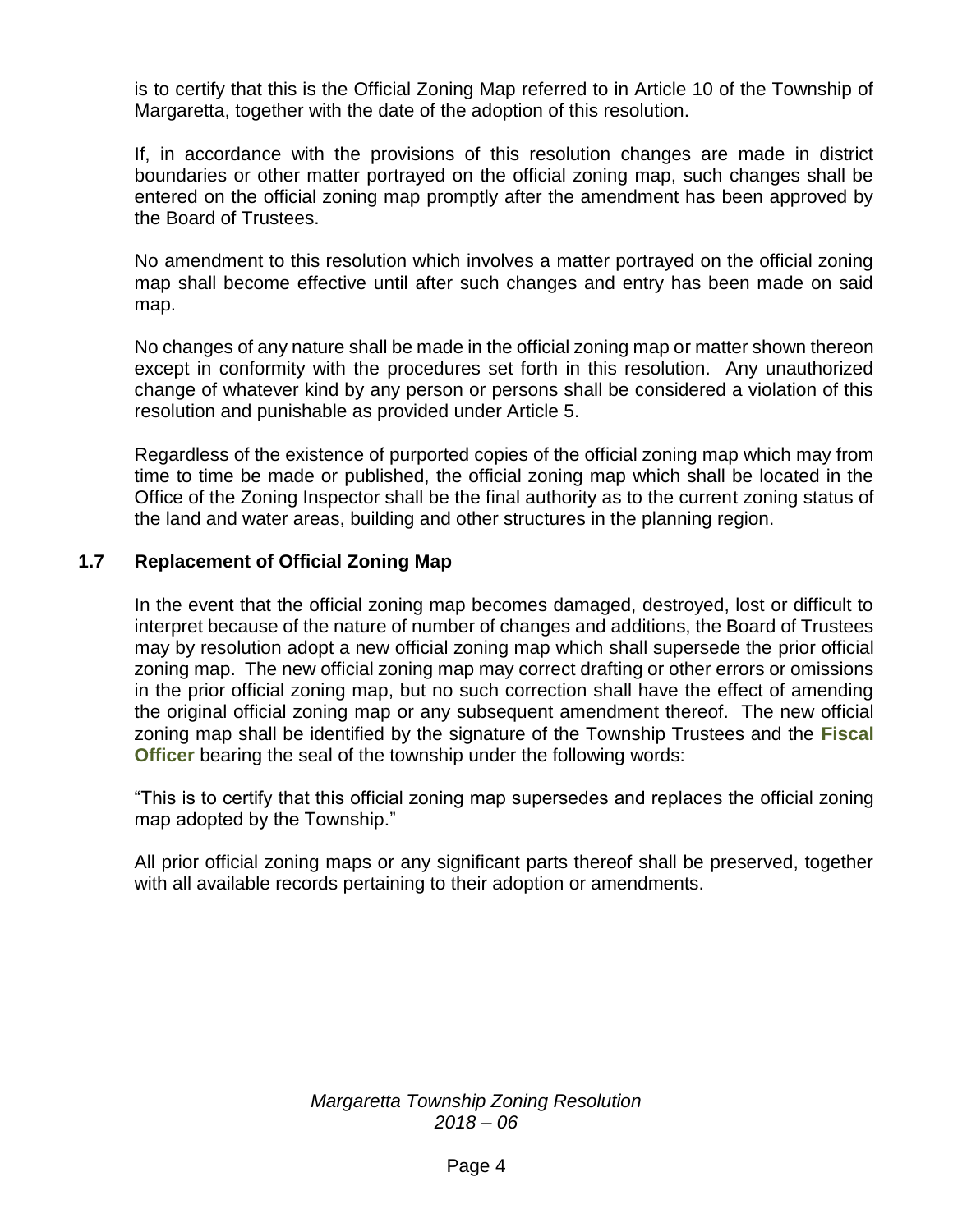## **ARTICLE 2** Intent and Purposes

#### **2.0 Intent and Purposes**

The purpose of this resolution is to promote the public health, safety and morals, comfort, property and general welfare. This Board of Township Trustees, in accordance with a comprehensive plan and by this resolution, hereby regulate the location, height, bulk, number of stories and size of buildings and other structures, including tents, cabins and trailer coaches; percentages of lot areas which may be occupied; setback building lines; sizes of yards, courts and other open spaces; the density of population; the uses of buildings and other structures, including tents, cabins and trailer coaches; and the uses of land for trade, industry, residence, recreation, or other purposes in the unincorporated territory of the Township and for such purpose hereby divides the entire unincorporated territory of this Township into districts and zones as hereinafter described.

#### **2.1 Uniformity of Regulations**

All such regulations shall be uniform for each class or kind of building or other structure or use throughout any district or zone, but the regulations in one district or zone may differ from those in other districts or zones.

#### **2.2 Comprehensive Plan**

The comprehensive plan referred to herein means the Comprehensive Development Plan for Erie County, Ohio or subsequent refinements of said plan which may include greater detailing of land use categories, development goals and policies more relevant to the development of Margaretta Township.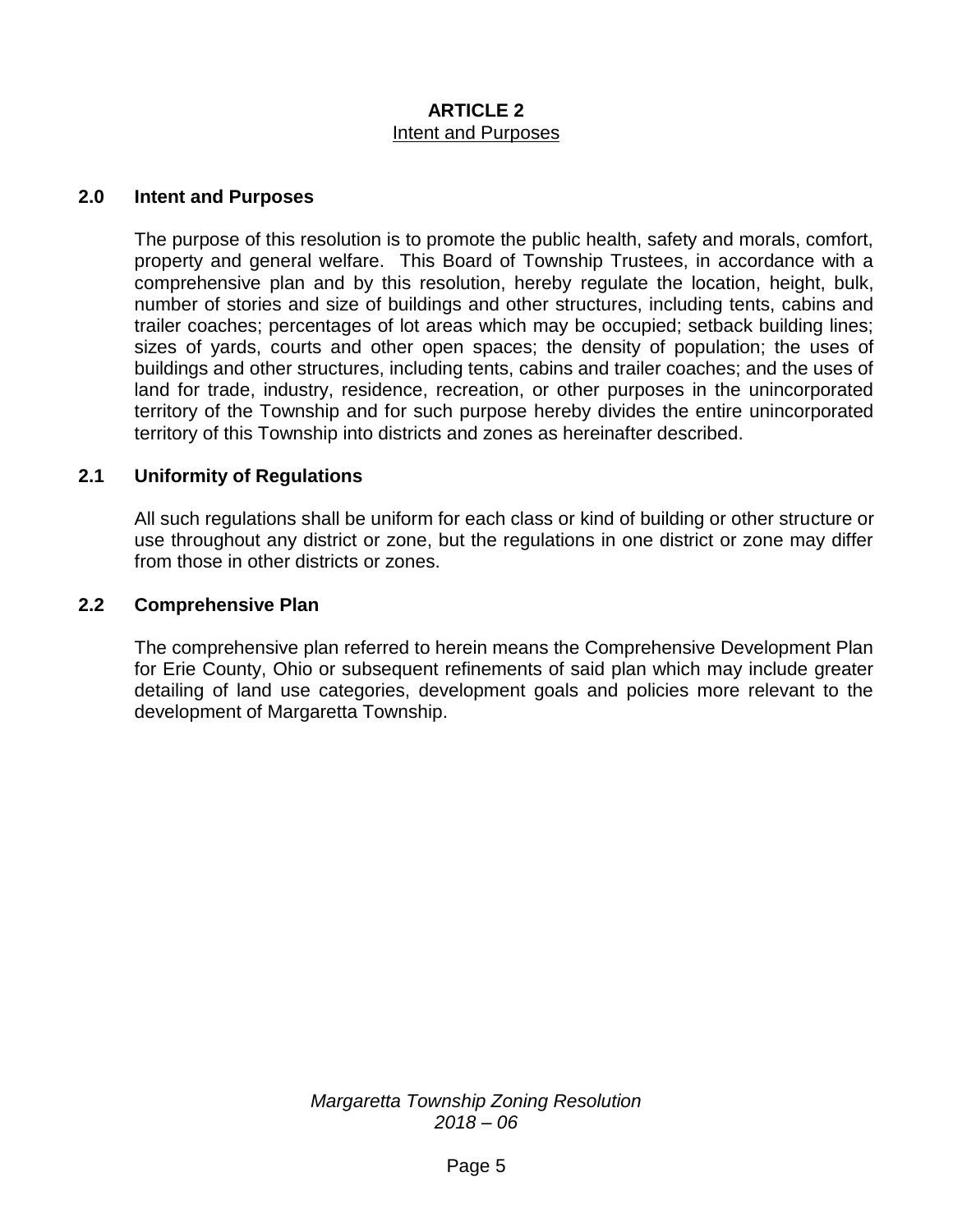## **ARTICLE 3** Construction of Language & Definitions

## **3.0 Construction of Language**

The following rules of construction apply to the text of this Resolution:

#### **3.1 "Shall"**

The word "shall" is always mandatory and not discretionary. The word "may" is permissive.

## **3.2 Word Tense**

Words used in the present tense shall include the future; and words used in the singular number shall include the plural, and the plural the singular, unless the context clearly indicates the contrary.

#### **3.3 "Used For"**

The phrase "used for" includes "arranged for", "designed for", "intended for", "maintained for", or "occupied for".

#### **3.4 "Person"**

The word "person" includes an individual, a corporation, a partnership, an incorporated association, or any other similar entity.

## **3.5 "And" & "Or"**

Unless the context clearly indicates the contrary, where a regulation involves two (2) or more items, conditions, provisions, or events connected by the conjunction "and" , "or", "either … or", the conjunction shall be interpreted as follows:

"And" indicates that all the connected items, conditions, provisions, or events shall apply.

"Or" indicates that the connected items, conditions, or provisions, or events may apply singly or in any combination.

#### **3.6 Definitions**

For the purpose of this Resolution, certain words and terms are defined as follows: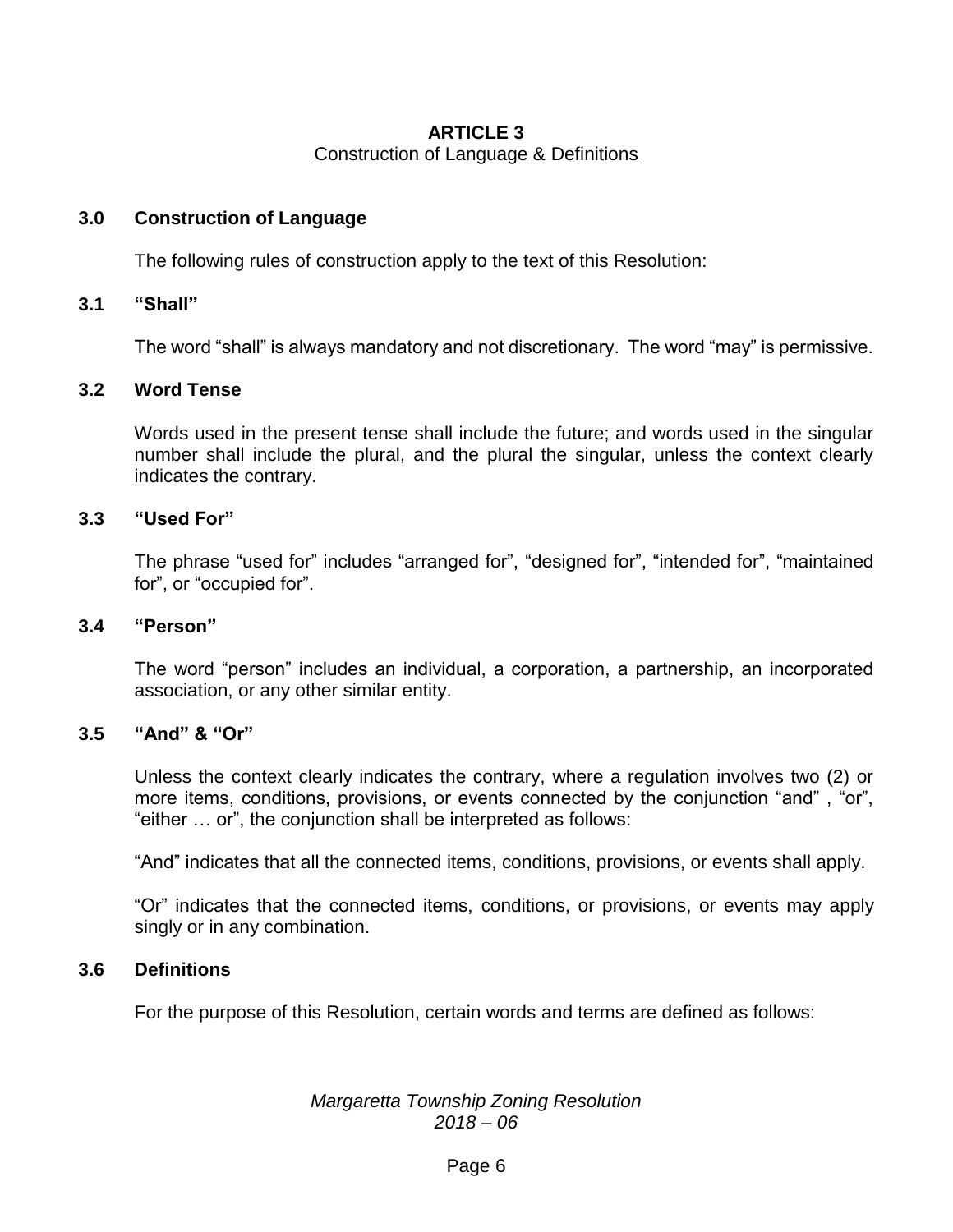# **3.7 Accessory Building/Structure**

Means a building located on property under common ownership with the principal building which is secondary in importance to the main building, including but not limited to detached garages, storage buildings, barns, shelters and decorative structures.

## **3.8 Accessory Use**

Means any activities which are incidental, subordinate and customarily carried on in addition to the primary use of the premises. In residential districts this shall include activities which are in the nature of a hobby or recreation and not carried on with the intent to make a profit for the land occupant. It shall also include activities related to the occupant's employment off premises that are occasionally carried on in the premises. Such activities shall not be deemed a home occupation. Accessory uses may include satellite television reception equipment, or electricity producing windmills provided these shall be located only in rear yard areas and shall meet the minimum rear and side yard setback requirements for the district in which they are located.

Accessory uses shall also include:

- 1) Residential accommodations for servants **or** caretakers in any use district.
- 2) Swimming pools, tennis courts and other personal recreational facilities.
- 3) Off-street loading and parking facilities and the storage of goods used, produced or offered for sale which shall be accessory uses in commercial or industrial districts only and subject to all regulations of the district where located.
- 4) Garage sales shall be considered an accessory use.
- 5) The storage in residential districts of trailers, recreational vehicles or boats owned by residents of the premises only. Storage of any such items for nonresidents of the premises whether or not a fee is charged, shall not be deemed an accessory use.
- 6) Accessory use shall include the keeping of dogs, cats, or other domesticated pets, but shall not allow the keeping of exotic or dangerous animals such as, but not limited to, lions, tigers, leopards, panthers, cougars, bobcats, bears, wolves, foxes, apes, gorillas, poisonous or constrictor snakes, crocodiles or alligators.
- 7) The sale of fruits and vegetables grown on the premises where sold.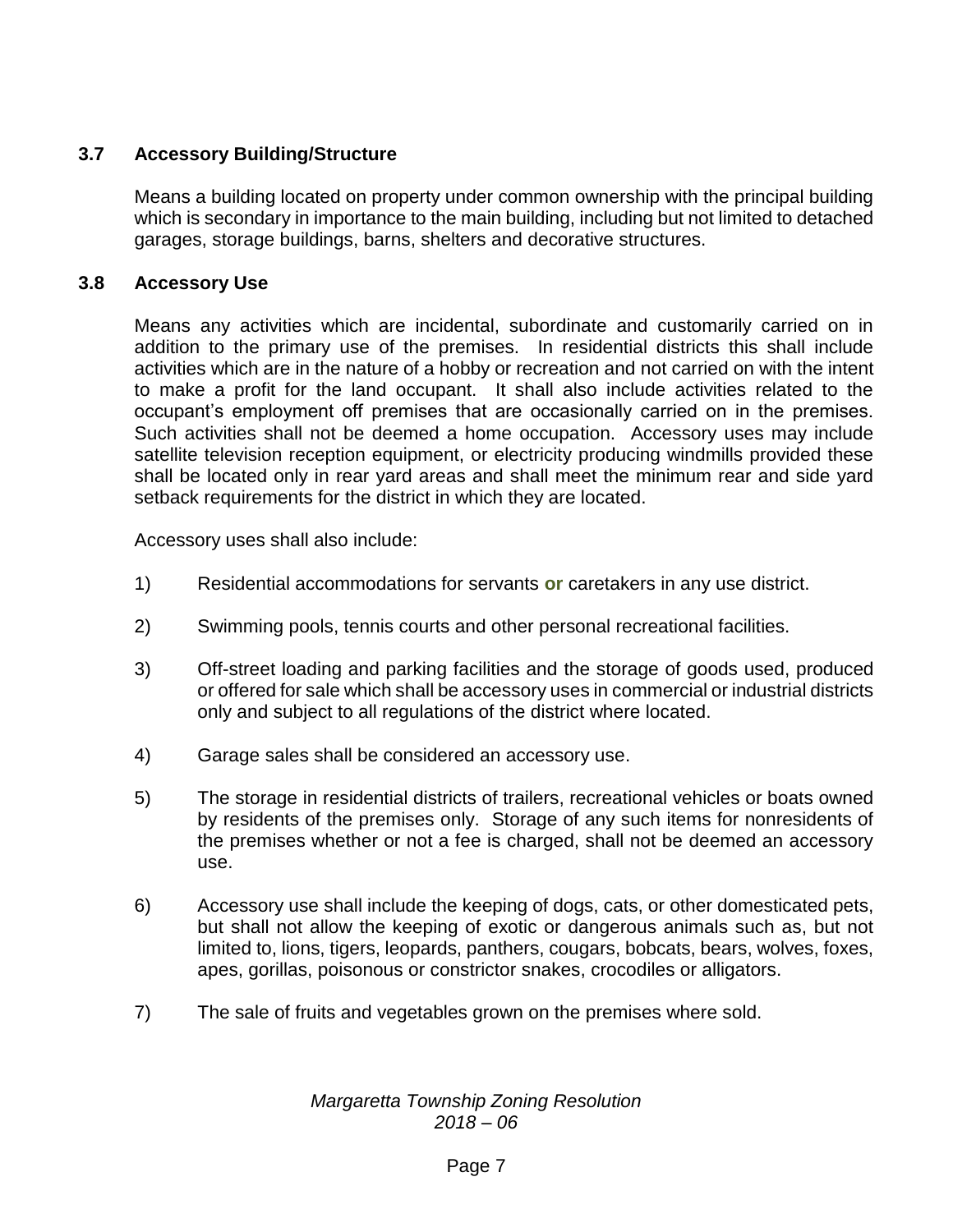8) Any activity which is the subject of any advertising including, but not limited to newspaper, magazine, radio, television, poster, billboard, handbills, direct mailing, yearbooks, telephone directory or other publications shall not be deemed to be an accessory use in a residential district.

# **3.9 Agriculture**

"Agriculture" includes farming; ranching; aquaculture; apiculture; horticulture; viticulture; animal husbandry, including, but not limited to, the care and raising of livestock, equine, and fur-bearing animals, poultry husbandry and the production of poultry and poultry products; dairy production; the production of field crops, tobacco, fruits, vegetables, nursery stock, ornamental shrubs, ornamental trees, flowers, sod, or mushrooms; timber; pasturage; any combination of the foregoing; the processing, drying, storage, and marketing of agricultural products when those activities are conducted in conjunction with, but are secondary to, such husbandry or production.

## **3.10 Alley**

See Thoroughfare.

## **3.11 Alterations**

Any structural change, additions, or modification in construction or type of occupancy, or any change in the structural members of a building, such as bearing walls, columns, beams, or girders, the consummated act of which may be referred to herein as "altered" or "reconstructed".

## **3.12 Apartment**

A room or suite of rooms in a multi-family building arranged and intended as a place of residence for a single-family or a group of individuals living together as a single housekeeping unit as herein defined.

## **3.13 Apartment Hotel**

A building designed for or containing both dwelling units and individual guest rooms or suites of rooms, which may include any accessory uses such as a cigar store, coffee shop, etc., permitted in a hotel as defined herein, provided such uses are accessible only from the lobby.

## **3.14 Attic**

The space between the ceiling beams of the top story and the roof rafters.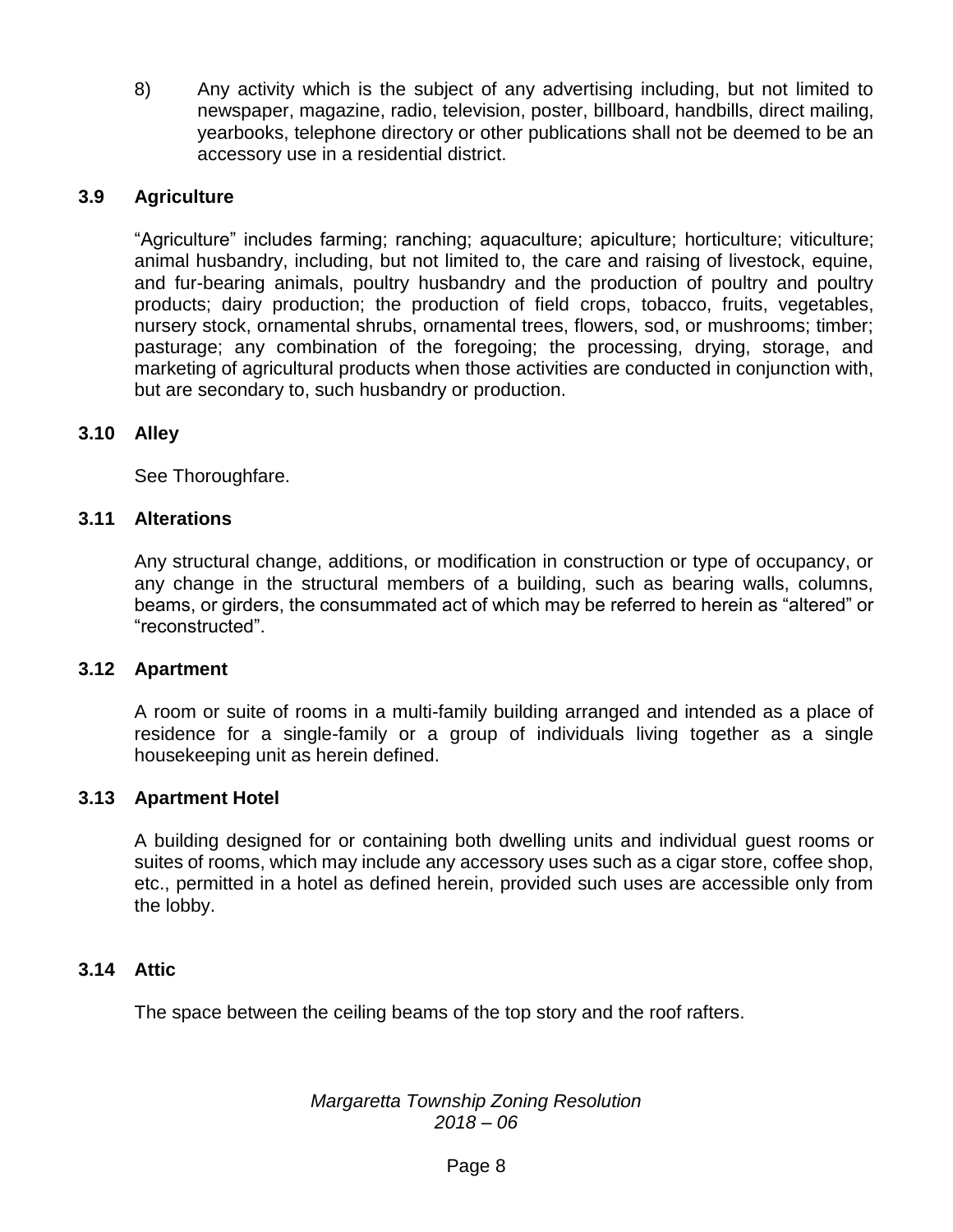## **3.15 Attic, Habitable**

A habitable attic is an attic which has a stairway as a means of access and egress.

#### **3.16 Basement**

The portion of a building which is partially or wholly below grade, but so located that the vertical distance from the average grade to the floor is greater than the vertical distance from the average grade to the ceiling. A basement shall not be counted as a story, except as provided in the definition of story.

#### **3.17 Bed and Breakfast Homestay**

A private owner-occupied residence with one (1) to three (3) guest rooms. The Bed and Breakfast Homestay must be a subordinate and incidental to the main residential use of the building.

#### **3.18 Bed and Breakfast Inn**

Operated primarily as a business, even though the owner may live on the premises. The Inn may offer a maximum of twelve (12) guest rooms and include a restaurant open to the general public, as well as to overnight guests.

#### **3.19 Block**

The property abutting one (1) side of a street and lying between the two (2) nearest intersecting streets, (crossing or terminating), between the nearest such street and railroad right-of-way.

## **3.20 Boarding House (Rooming House)**

A building other than a hotel, where for compensation and by prearrangement for definite periods, meals, or lodging and meals are provided for three (3) or more persons, but not exceeding ten (10) sleeping rooms. A rooming house or a furnished rooming house shall be deemed a boarding house for the purpose of the Resolution.

#### **3.21 Breezeway**

A roofed passageway connecting two (2) structures.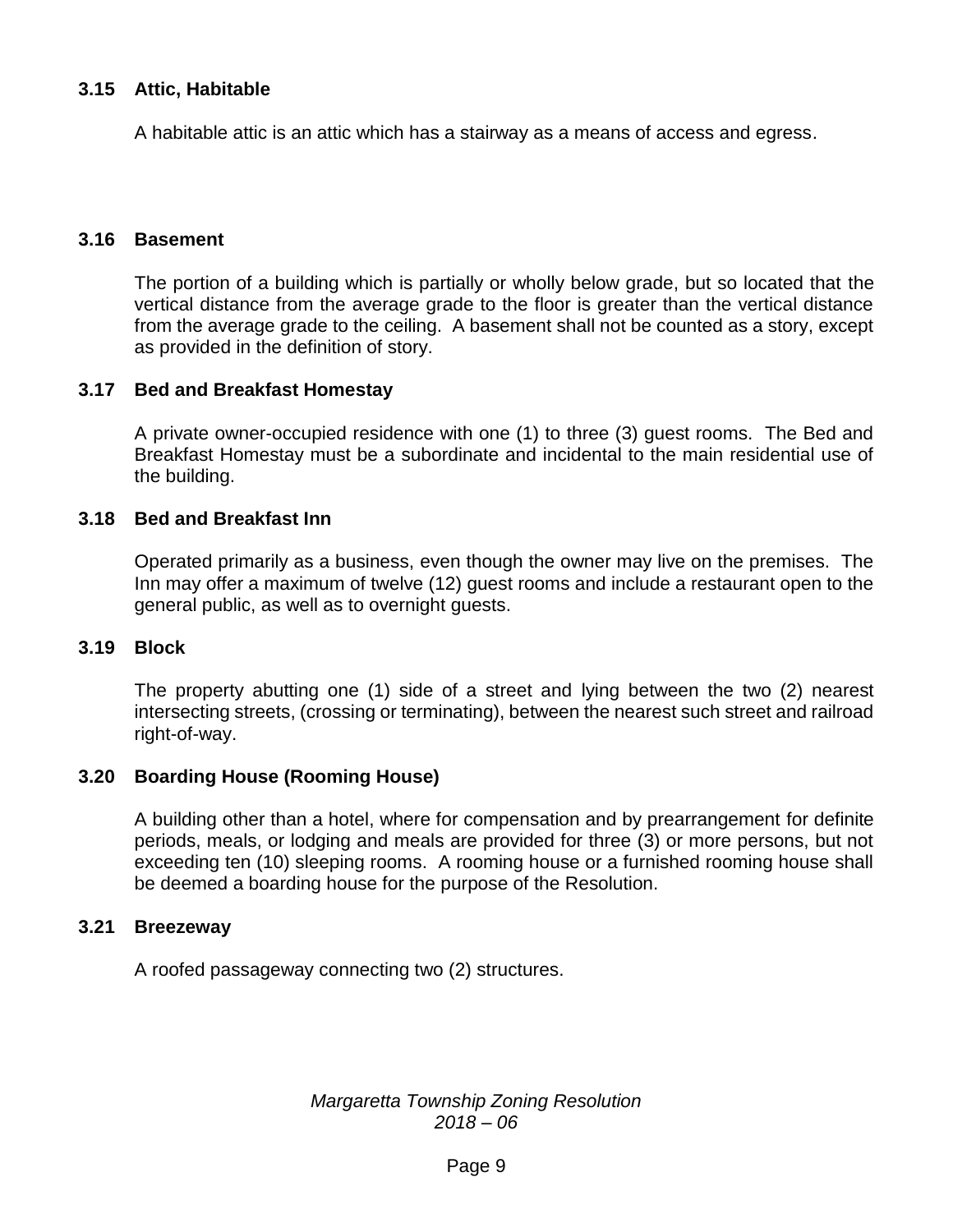# **3.22 Buffering**

(See also Screening). A landscaped area intended to separate and partially obstruct the view of two (2) adjacent land uses or properties from one another.

## **3.23 Building**

A "building" is any structure which:

- A) Is permanently affixed to the land;
- B) Has one (1) or more floors and a roof; and
- C) Is bounded by either open area or the "lot lines" of a zoning lot.

A building shall not include such structures as billboards, fences, radio towers, tents, awnings, or vehicles situated on the private property; or structures with interior surfaces not normally accessible for human use.

#### **3.24 Building – Accessory**

A subordinate building detached from but located on the same lot as the principal building, the use of which is incidental and accessory to that of the main building or use.

- A) Attached building- A building that must share a common wall or walls with another Structure or connected by a common roofline or breezeway.
- B) Detached building- A building that is not directly attached to the main building.

#### **3.25 Building, Height**

The vertical distance measured from the average elevation of the proposed finished grade at the front of the building to the highest point of the roof for flat roofs, to the deck line of mansard roofs, and the height to the highest gable for gable, hip and gambrel roofs.

#### **3.26 Building Line**

A line parallel to the front lot line at the minimum required front setback line.

#### **3.27 Building, Principal**

A structure in which is conducted the main or principal use of the lot on which said structure is situated.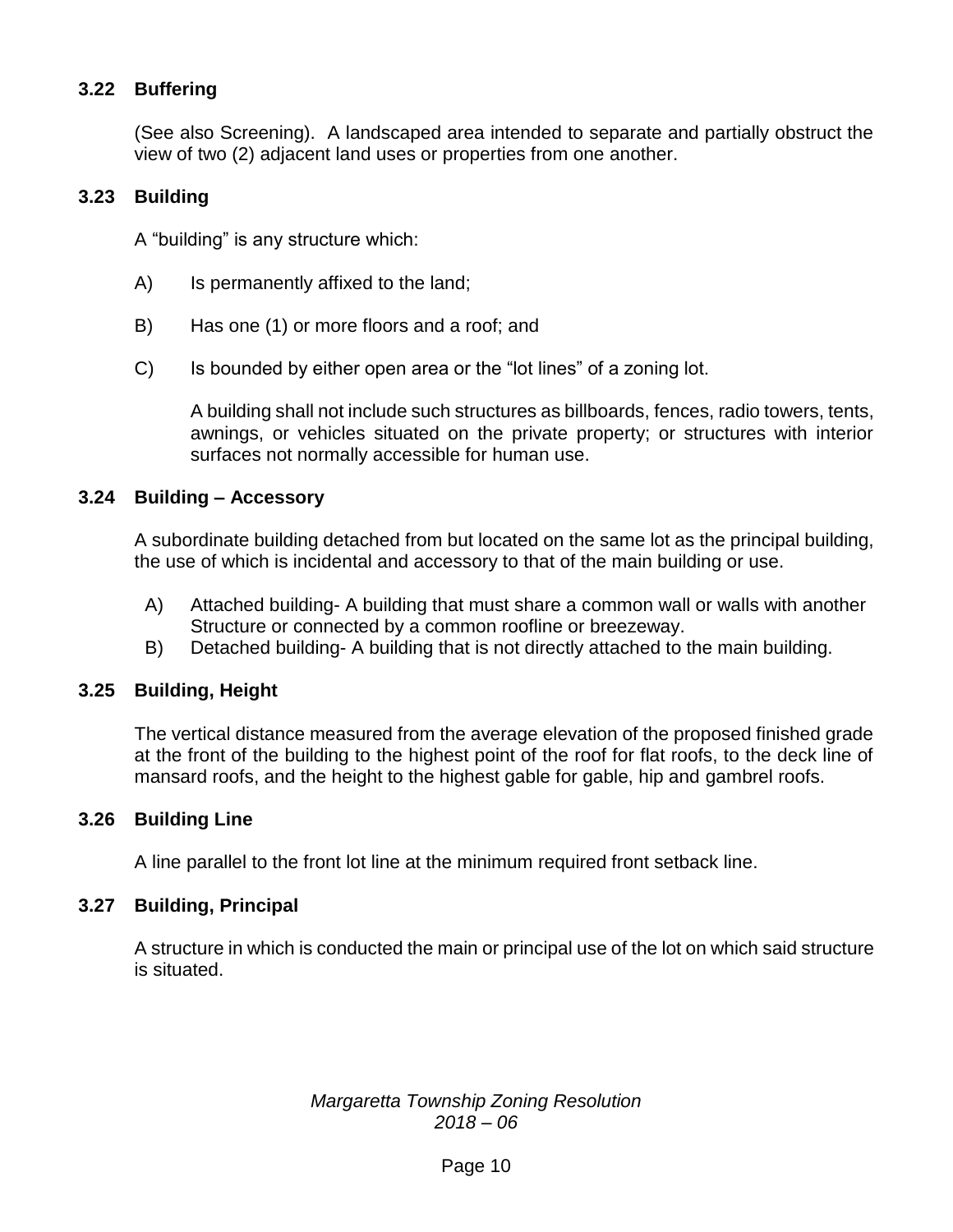# **3.28 Business, Convenience**

Commercial establishments which cater to and can be located in close proximity to residential districts without creating undue vehicular congestion, excessive noise, or other objectionable influences. To prevent congestion, convenience uses include, but need not be limited to drugstores, beauty salons, barber shops, carry-outs, dry cleaning and laundry pick-up facilities, and grocery stores, if less than ten thousand (10,000) square feet in floor area. Uses in this classification tend to serve a day-to-day need in the neighborhood.

## **3.29 Business, General**

Commercial uses which generally require locations on or near major thoroughfares and/or their intersections and which tend, in addition to serving day-to-day needs of the community, also supply the more durable and permanent needs of the whole community. General business uses include, but need not be limited to such activities as supermarkets; furniture; department stores; and discount stores.

## **3.30 Business, Highway**

Commercial uses which generally require locations on or near major thoroughfares and/or their intersections which tend to serve the motoring public. Highway business uses include, but need not be limited to such activities as filling stations; truck and auto sales and service; restaurants and motels; and commercial recreation.

## **3.31 Business, Office Type**

Quasi-commercial uses which may often be transitional between retail business and/or manufacturing and residential uses. Office business generally accommodates such occupations as administrative, executive, professional, accounting, writing, clerical, stenographic and drafting. Institutional offices of a charitable, philanthropic, or religious or educational nature are also included in this classification.

## **3.32 Business Services**

Any profit-making activity which renders services primarily to other commercial or industrial enterprises, or which services and repairs appliances and machines used in homes and businesses.

## **3.33 Business, Wholesale**

Business establishments that generally sell commodities in large quantities or by the piece to retailers, jobbers, other wholesale establishments, or manufacturing establishments. These commodities are basically for further resale, for use in the fabrication of a product, or for use by a business service.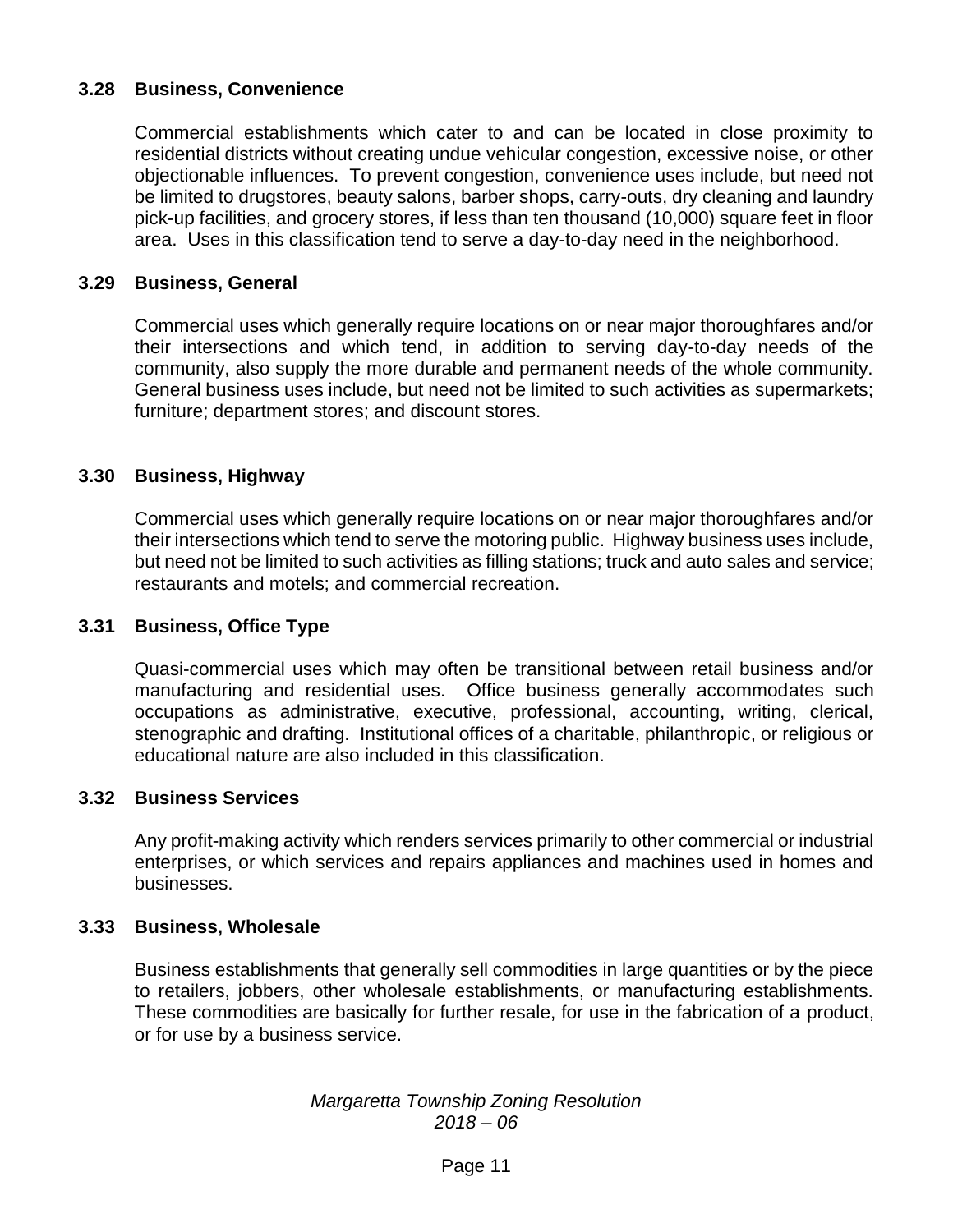# **3.34 Cemetery**

Land use or intended to be used for the burial of the human or animal dead and dedicated for cemetery purposes, including crematories, mausoleums and mortuaries if operated in connection with and within the boundaries of such cemetery.

#### **3.35 Channel**

A natural or artificial watercourse of perceptible extent, with bed and banks to confine and conduct continuously or periodically flowing water.

## **3.36 Child Day-Care**

Administering to the needs of infants, toddlers, pre-school children and school children outside of school hours by persons other than their parents or guardians, custodians, or relative by blood, marriage, or adoption for any part of the twenty-four (24) hour day in a place or residence other than the child's own home. The following are child day-care facilities.

#### **3.37 Child Day-Care Center**

Any place in which child day-care is provided, with or without compensation, for thirteen (13), or more children at any one (1) time, or any place that is not the permanent residence of the licensee or administrator in which child day-care is provided, with or without compensation for seven (7) to twelve (12) children at any one (1) time. In counting children less than six (6) years of age who are related to a licensee, administrator, or employee and who are on the premises shall be counted.

## **3.38 Type A Family Day-Care Home**

A permanent residence of the administrator in which child day-care is provided for four (4) to twelve (12) children at any one (1) time, if four (4) or more children are under two (2) years of age. In counting children under six (6) years of age who are related to a licensee, administrator, or employee and who are on the premises of the "Type A family day-care home" does not include a residence in which the needs of children are administered to, if all such children are siblings of the same immediate family and the residence is their home.

## **3.39 Type B Family Day-Care Home**

A permanent residence of the provider in which child day-care services are provided for one (1) to six (6) children at one (1) time and in which no more than three (3) children may be under two (2) years of age at any one (1) time. In counting children for the purposes of this definition, any children under six (6) years of age who are related to the provider and are on the premises of the Type B home shall be counted. The term "Type B family daycare home" does not include a residence in which the needs of children are administered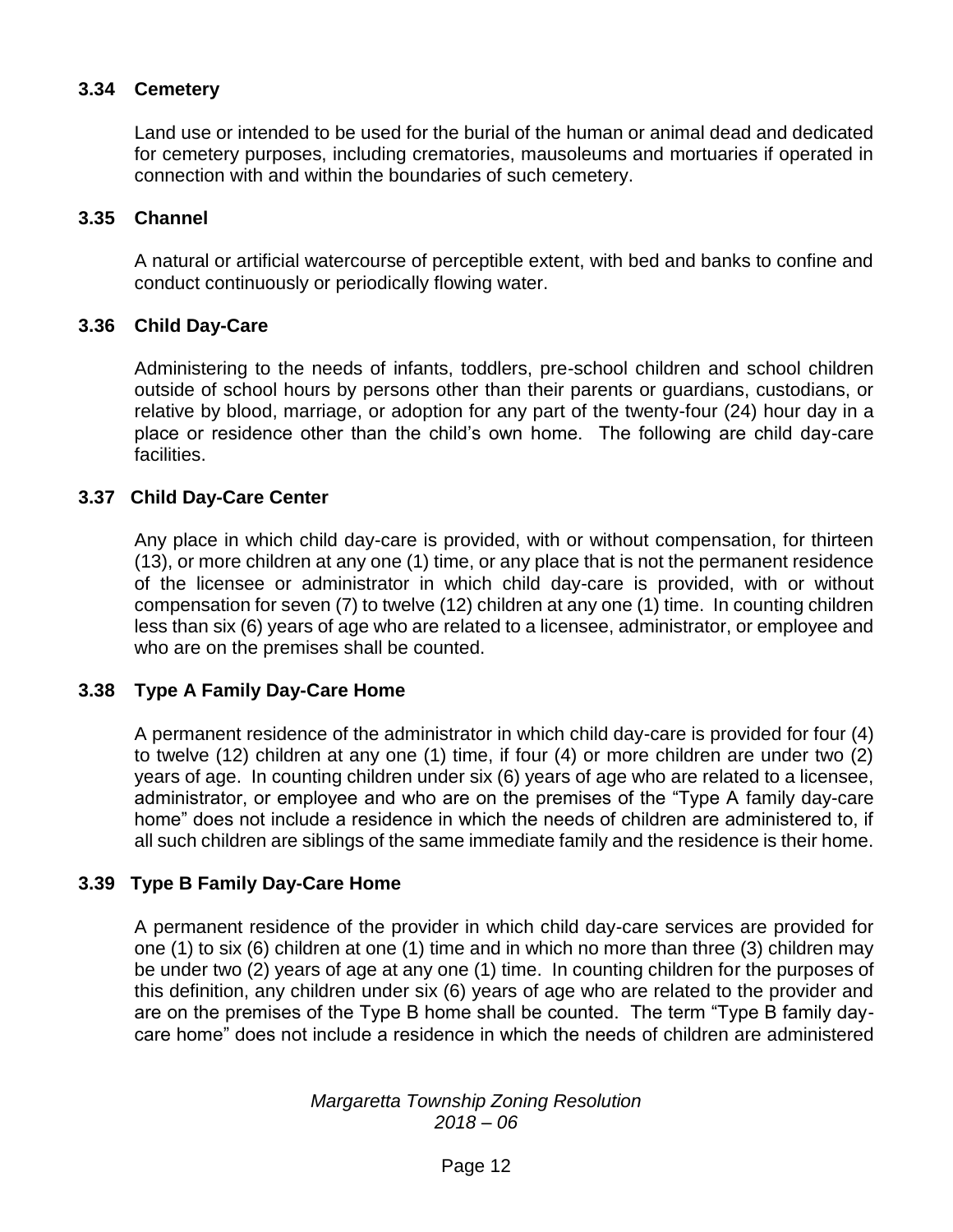to, if all such children are siblings of the same immediate family and the residence is their home.

## **3.40 Church**

Means any church, synagogue, mosque, temple or building which is used primarily for religious worship, religious services and related religious activities.

## **3.41 Clinic**

A place used for the care, diagnosis and treatment of sick, ailing, infirm, or injured persons and those who are in need of medical and/or surgical attention, but who are **not** provided with board or room or kept overnight on the premises.

## **3.42 Club**

A building or portion thereof or premises owned or operated by a person for a social, literary, political, educational or recreational purpose primarily for the exclusive use of members and their guest.

## **3.43 Commercial Entertainment Facilities**

Any profit-making activity which is generally related to the entertainment field, such as motion picture theaters, carnivals, night-clubs, cocktail lounges and similar entertainment activities.

## **3.44 Comprehensive Development Plan**

A plan or any portion thereof, adopted by the planning commission and the legislative authority of the Township of Margaretta showing the general location and extent of present and proposed physical facilities including housing, industrial and commercial uses, major thoroughfares, parks, schools, and other community facilities. This plan establishes the goals, objectives and policies of the community.

## **3.45 Conditional Use**

A use permitted within a district other than a principally permitted use, requiring a conditional use permit and approval of the Board of Zoning Appeals.

## **3.46 Conditional Use Permit**

A permit issued by the Zoning Inspector upon approval by the Board of Zoning Appeals to allow a use other than a principally permitted use to be established within the district.

## **3.47 Condominium**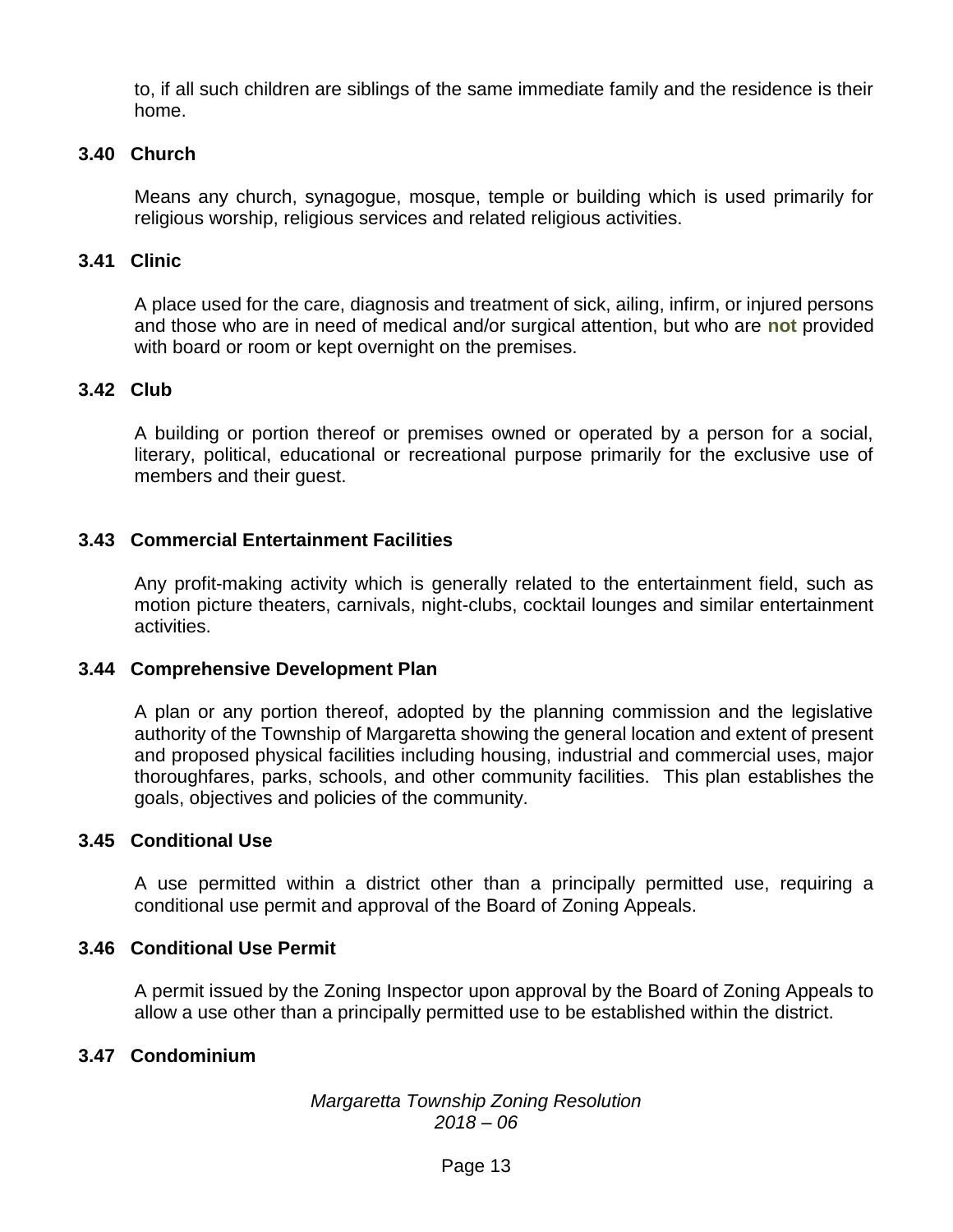A building or group of buildings in which units are individually owned and common areas and facilities are owned on a proportional, undivided basis by all of the owners.

## **3.48 Corner Lot**

See Lot Types.

## **3.49 Cul-de-Sac**

See Thoroughfare.

## **3.50 dB(A)**

Sound pressure measured in decibels measured on the audio scale.

## **3.51 Dead-End Street**

See Thoroughfare.

## **3.52 Decibel**

A unit of measure of sound pressure used to express the magnitude or volume sound.

## **3.53 Density**

A unit of measurement expressing the number of dwelling units per acre of land.

- 1) Gross Density The number of dwelling units per acre of the total land to be developed.
- 2) Net Density The number of dwelling units per acre of land when the acreage involved includes only the land devoted to residential uses.

# **3.54 Density Bonus**

An increase in the number of allowable dwelling units per acre granted for some specific reason, such as the provision of lower-income housing, open space, or other such amenities, as provided for in the zoning regulations.

# **3.55 District**

A part, zone, or geographic area within the township within which certain zoning or development regulations apply.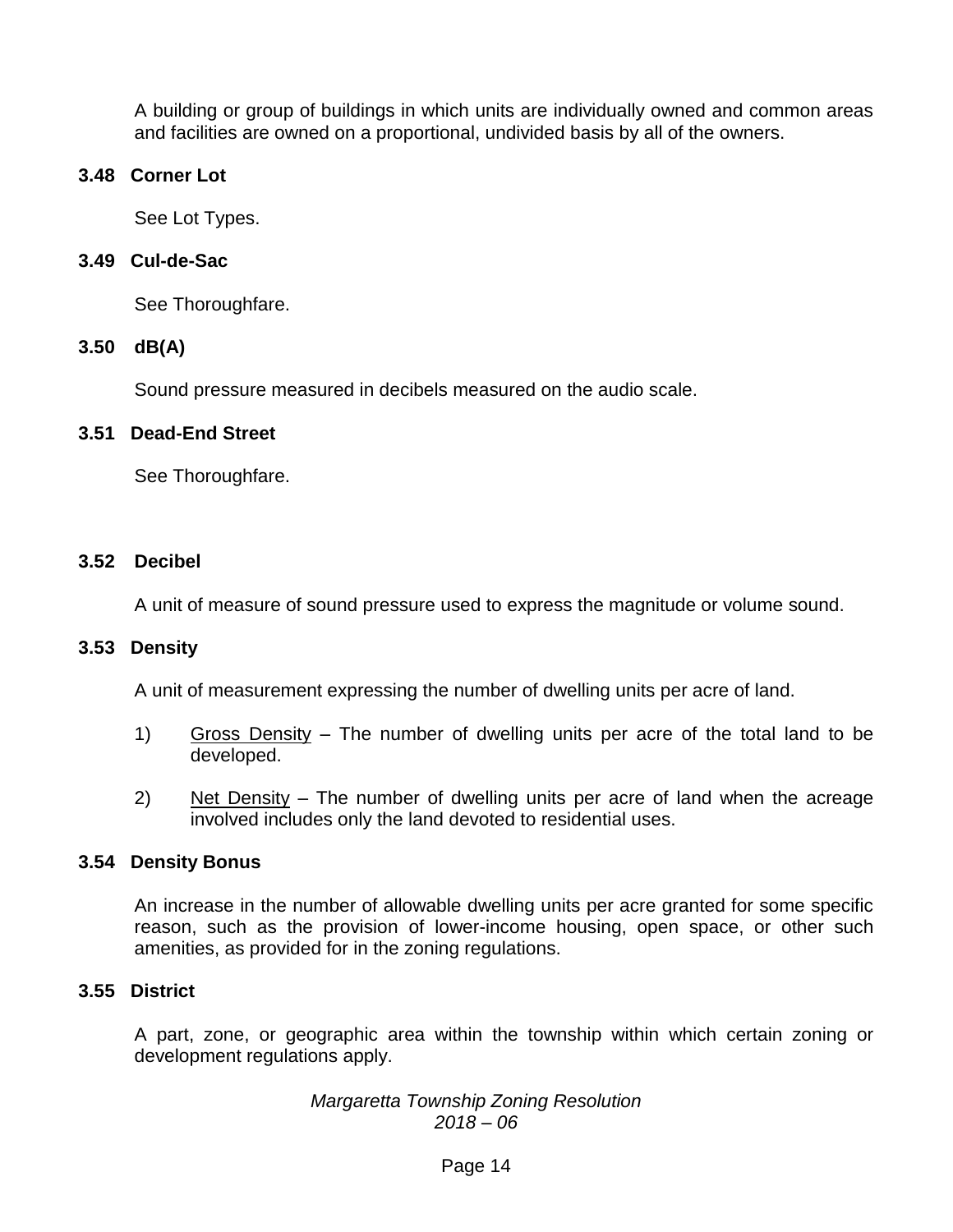## **3.56 Dwelling**

Any building or structure (except a house trailer or mobile home as defined by Ohio Revised Code 4501.01) which is wholly or partly used or intended to be used for living or sleeping by one (1) or more human occupants.

#### **3.57 Dwelling Unit**

Space, within a comprising living, dining, sleeping room or rooms, storage closets, as well as space and equipment for cooking, bathing, and toilet facilities, all used by only one (1) family and its household employees.

#### **3.58 Dwelling, Single-Family**

A dwelling consisting of a single dwelling unit only, separated from other dwelling units by open space.

#### **3.59 Dwelling, Two-Family**

A dwelling consisting of two (2) dwelling units which may be either attached side by side or one (1) above the other.

#### **3.60 Dwelling, Multi-Family**

A dwelling consisting of three (3) or more dwelling units including condominiums with varying arrangements of entrances and party walls. Multi-Family housing may include public housing and industrialized units.

#### **3.61 Dwelling, Industrialized Unit**

An assembly of materials or products comprising all or part of a total structure which, when constructed, is self-sufficient or substantially self-sufficient and when installed, constitutes a dwelling unit, except for necessary preparation for its placement and including a modular or sectional unit, but not a mobile home.

#### **3.62 Easements**

Authorization by a property owner for the use by another and for specified purpose, of any designated part of his property.

#### **3.63 Senior Household**

Not more than three (3) persons, related or unrelated, who occupy a single dwelling unit, of whom one (1) person is senior citizen.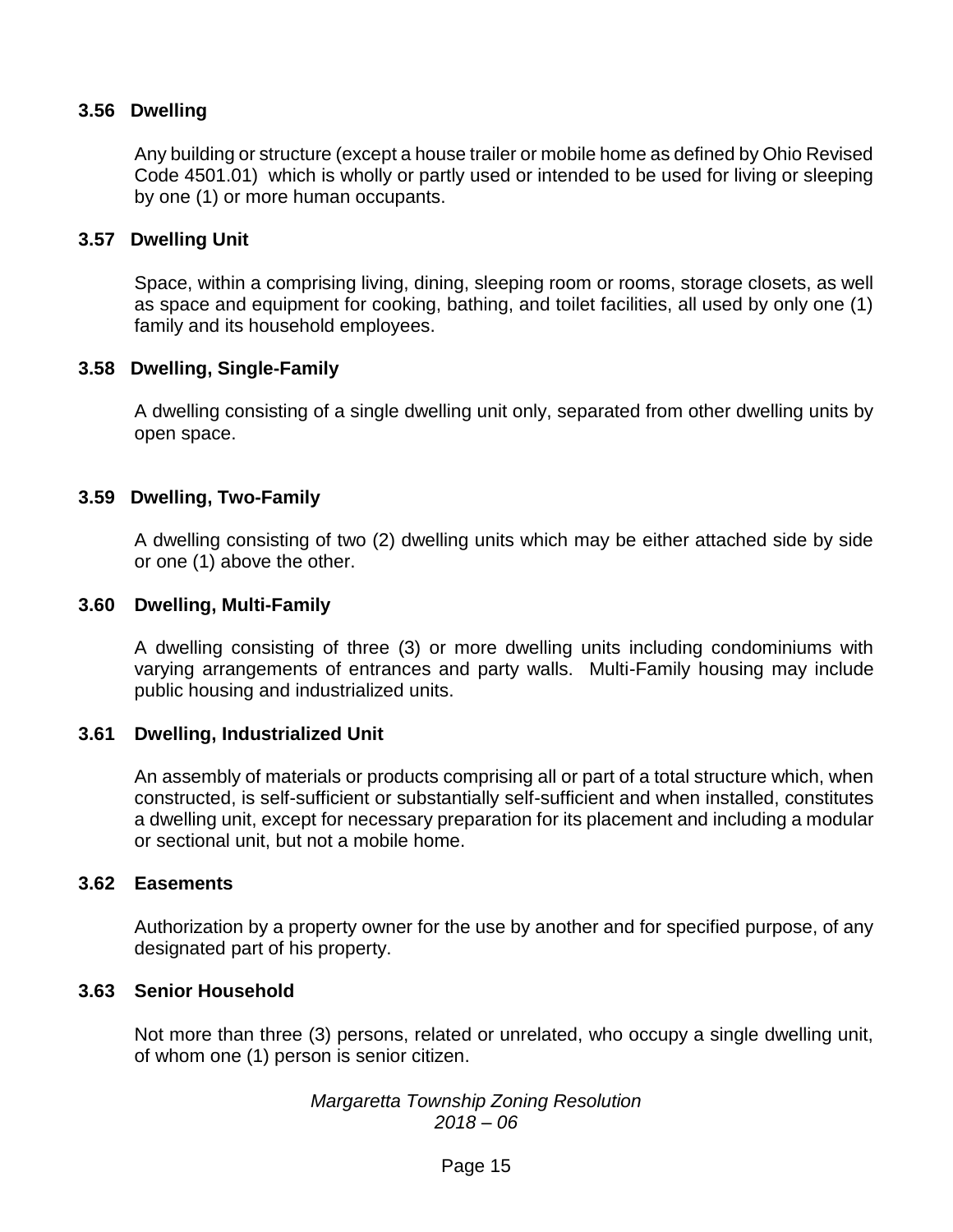## **3.64 Senior Housing Facility**

A building or buildings containing twelve (12) or more dwelling units where occupancy is restricted to senior citizens. Such facilities may include emergency first aid care, day care, therapy, personal care, nursing facilities, recreational facilities and provide for independent or semi-independent living. For the purposes of this definition, "senior housing facility" shall not include convalescent homes, nursing homes, group residential facilities.

## **3.65 Senior Citizen**

Any person who is sixty-two (62) years of age or older, or any person under sixty-two (62) years of age who is disabled such that his/**her** physical impairments are of a long-term duration and impede his/her ability to live independently without a suitable housing environment.

## **3.66 Essential Services**

The erection, construction, alteration, or maintenance, by public utilities or municipal or other governmental agencies, of underground gas, electrical, stream or water transmission, or distribution systems, collection, communication, supply or disposal systems or sites, including poles, wires, mains, drains, sewers, pipes, traffic signals, hydrants, or other similar equipment and accessories in connection therewith which are reasonably necessary for the furnishing of adequate service by such public utilities or municipal or other governmental agencies or for the public health or safety or general welfare, but not including buildings.

## **3.67 Factory-Built Housing**

Factory-Built Housing means a factory-built structure designed for long-term residential use, the components of which are essentially constructed or assembled prior to its delivery to and installation upon a site. For the purposes of this Resolution, "factory-built housing" shall include the following:

- 1) Manufactured Home A factory-built structure that is manufactured or constructed under the authority of forty-two (42) United States Code Section 540 and is to be used as a place for human habitation, but which is not constructed or equipped with a permanent hitch or other device allowing it to be moved other than for the purpose of moving to a permanent site and with wheels or axles. Manufactured homes must comply with the following minimum standards:
	- A) Exterior Siding Exterior siding shall be made of non-reflective and nonmetallic materials unless approved otherwise. Acceptable siding materials include: vinyl, wood, stucco, brick, stone or other masonry materials, or any combination of these materials.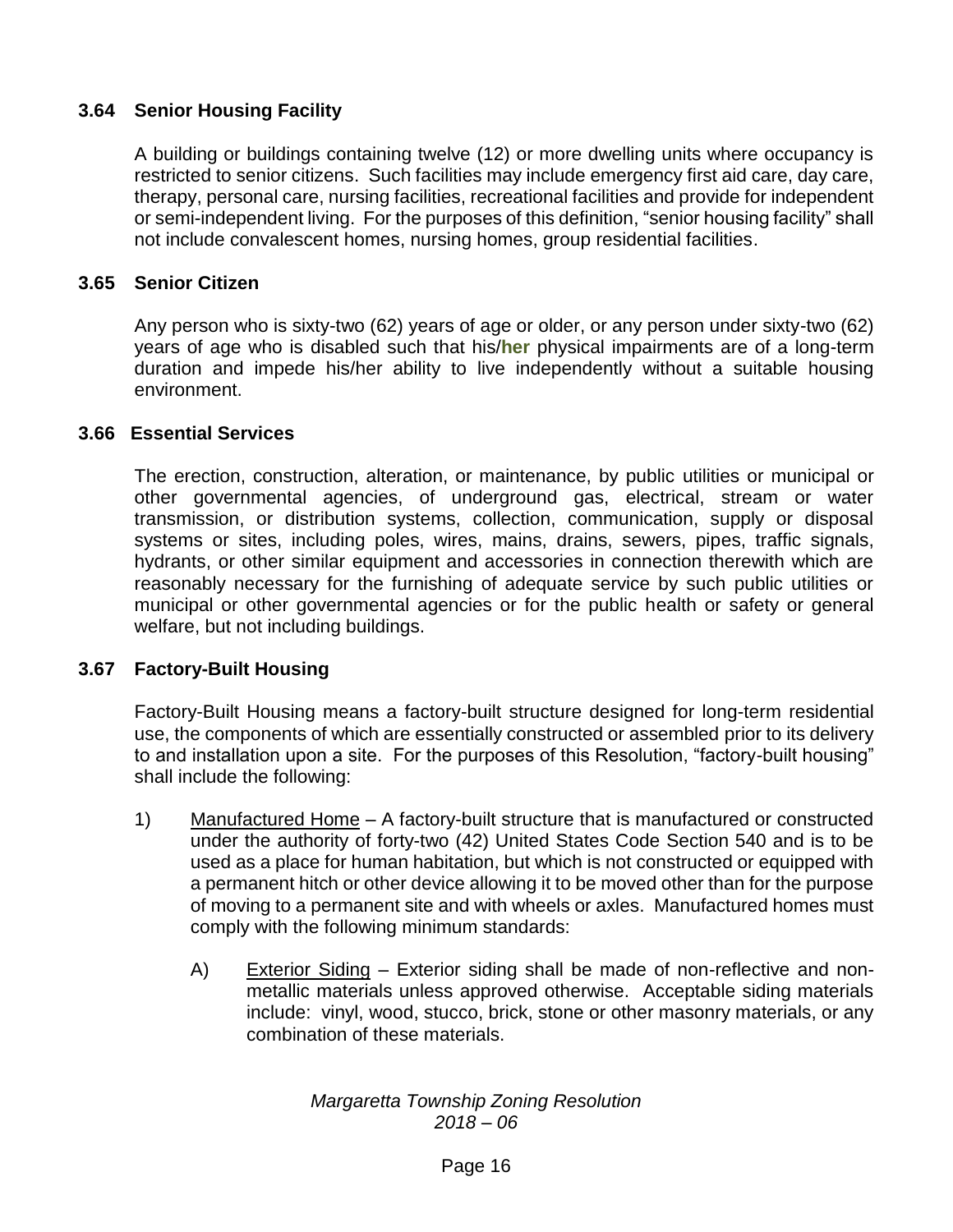- B) Color/Texture Except for authorized deck areas, all roof structures shall be compatible with the adjacent single-family structures.
- C) Roof Structure Except for authorized deck areas, all roof structures shall be sloped and provide an eave projection of no less than six (6) inches and no greater than thirty (30) inches.
- D) Roofing Material All roofing material shall consist of the following categories: wood, shingle, concrete tile or metal.
- E) Minimum Floor Area The minimum floor area for every dwelling located on a lot in an "R" Zoning District, which is not a part of a mobile home subdivision, shall be one-thousand two hundred (1,200) square feet, excluding the area of garage or carport.
- F) Minimum Width The minimum width of a dwelling located on a lot outside of a mobile home subdivision shall be twenty (20) feet.
- G) Foundations All manufactured homes shall be placed on a permanent foundation that meets applicable building code requirements, such as the floor elevation of the proposed dwelling is reasonably compatible with the floor elevations of surrounding dwelling units.
- 2) Mobile Home A transportable, factory-built home, designed to be used as a yearround residential dwelling and not in compliance with the Federal Manufactured Housing Construction and Safety Standards Act of 1974, which became effective June 15, 1976.

# **3.68 Family**

A person living alone, or two (2) or more persons living together as a single housekeeping unit in a dwelling unit as distinguished from a group occupying a rooming house, motel or hotel, dormitory, fraternity or sorority house.

## **3.69 Farm Vacation Enterprises (Profit or Non-Profit)**

Farms adapted for use as vacation farms, picnicking and sport areas, fishing waters, camping, scenery and nature recreation areas; hunting preserves and watershed projects.

## **3.70 Feedlot**

A relatively small, confined land area for fattening or temporarily holding cattle for shipment.

## **3.71 Fireworks**

Fireworks shall mean and include any combustible or explosive composition, or any substance or combination of substances or article prepared for the purpose of producing a visible or audible effect by combustion, explosion, deflagration, or detonation, and shall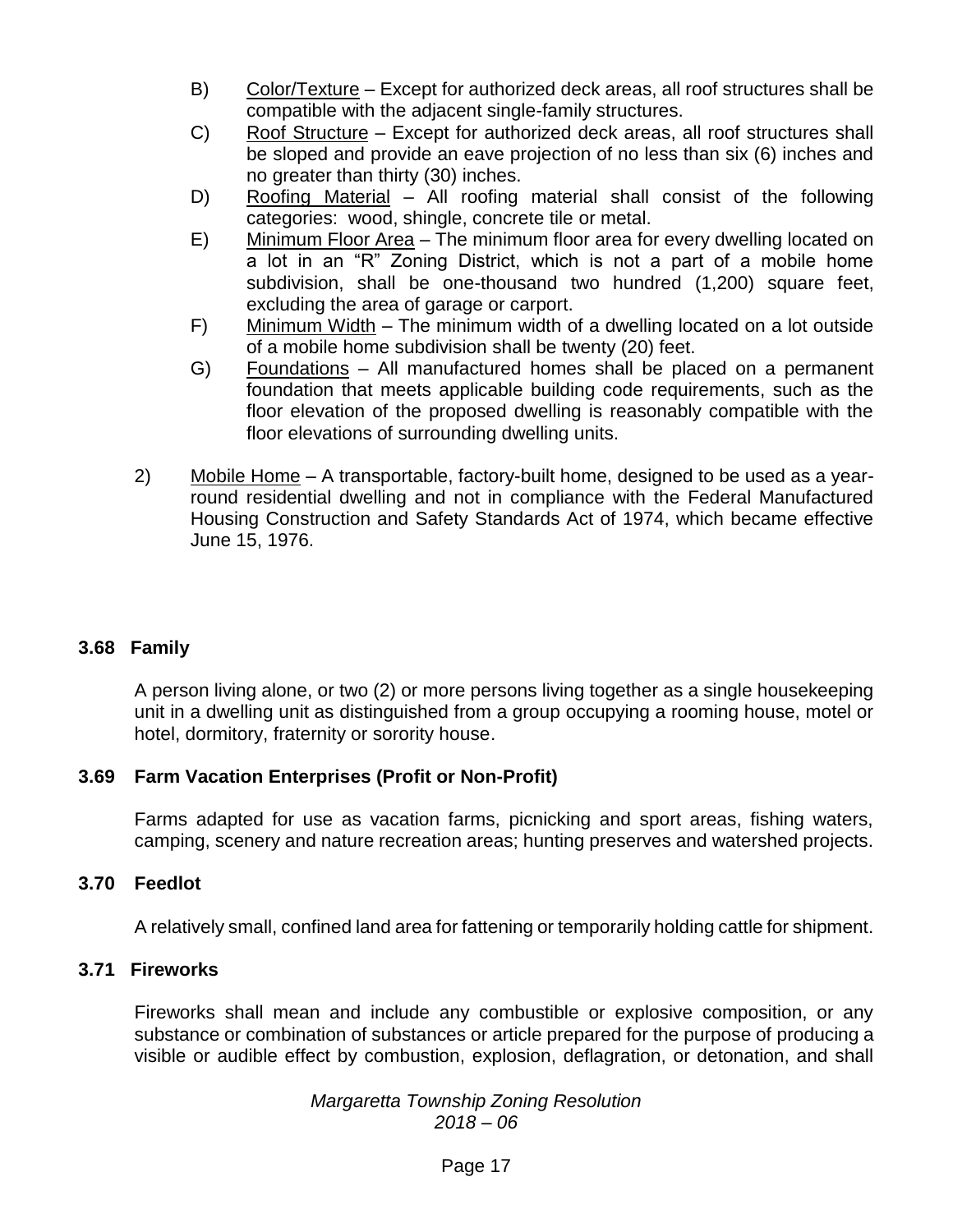include blank cartridges, toy pistols, toy cannons, toy canes, or toy guns in which explosives are used, the type of balloon which requires fire underneath to propel the same, firecrackers, torpedoes, skyrockets, roman candles, sparklers, or other devices of like construction and any devices containing any explosive or flammable compound, or any tablet or other device containing any explosive substance, except that the term "fireworks" shall not include auto flares.

## **3.72 1% Chance Flood Plain**

That land, including the flood fringe and the floodway, subject to inundation by the 1% chance flood.

## **3.73 Floor Area of a Residential Building**

The sum of the gross horizontal area of the several floors of a residential building, excluding basement floor areas not devoted to residential use and the area of roofed porches and roofed terraces and garages. All dimensions shall be measured between interior faces of walls.

## **3.74 Floor Area of a Non-Residential Building (To be used in calculating Parking Requirements)**

The floor area of the specific use excluding stairs, washrooms, elevator shafts, maintenance shafts and rooms, storage spaces, display windows and fitting rooms and similar areas.

## **3.75 Floor Area, Usable**

Measurement of usable floor area shall be the sum of the horizontal areas of the several floors of the building, measured from the interior faces of the exterior walls.

## **3.76 Food Processing**

The preparation, storage of processing of food products. Examples of these activities include bakeries, dairies, canneries and other similar businesses.

## **3.77 Garages, Private**

A detached accessory building or portion of a principal building for the parking or temporary storage of automobiles, travel trailers and/or boats of the occupants of the premises.

## **3.78 Garage, Public**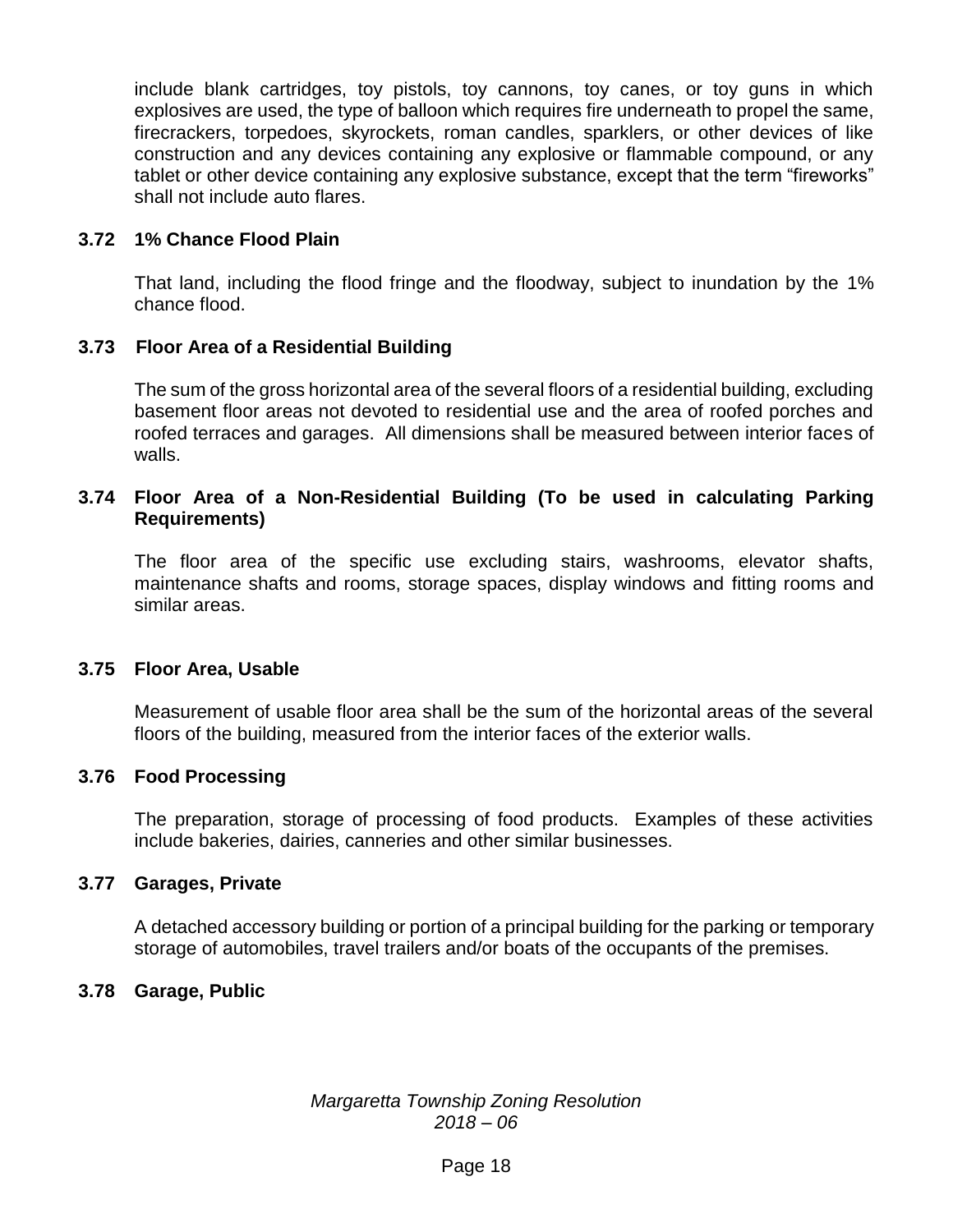A principal or accessory building other than a private garage, used for parking or temporary storage of passenger automobiles and in which no service shall be provided for remuneration.

# **3.79 Group Residential Facility**

A group residential facility is a community residential facility, licensed and/or approved and regulated by the State of Ohio, which provides rehabilitative or habilitative services. There are two (2) classes of group residential facilities as shown below (3.84 & 3.85)

## **3.80 Class I**

Any state, federal or locally approved dwelling or place used as a foster home for children or adults (not including nursing homes) or as a home for the care or rehabilitation of dependent or pre-delinquent children, for the physically handicapped or disabled, or for those with mental illness or developmental disabilities. A Class I Type A group residential facility contains six (6) or more residents, exclusive of staff. A Class I Type B group residential facility contains five (5) or less residence, exclusive of staff.

## **3.81 Class II**

Any state, federal or locally approved dwelling or place used as a home for juvenile offenders; a halfway house providing residential care of rehabilitation for adult offenders in lieu of institutional sentencing; a halfway house providing residence for persons leaving correctional institutions; and residential rehabilitation centers for alcohol and drug abusers, provided that detoxification is expressly prohibited on such premises. A Class II Type A group residential facility contains six (6) or more residents, exclusive of staff. A Class II Type B group residential facility contains five (5) or less residents, exclusive of staff.

# **3.82 Historic Area**

A district or zone designated by a local authority, state or federal government within which the buildings, structures, appurtenances and places are of basis and vital importance because of their association with history, or because of their unique architectural style and scale, including materials, proportion, form and architectural detail, or because of their being a part of or related to a square, park or area the design or general arrangement of which should be preserved and/or developed according to a fixed plan based on cultural, historical or architectural motives or purposes.

## **3.83 Home Occupation**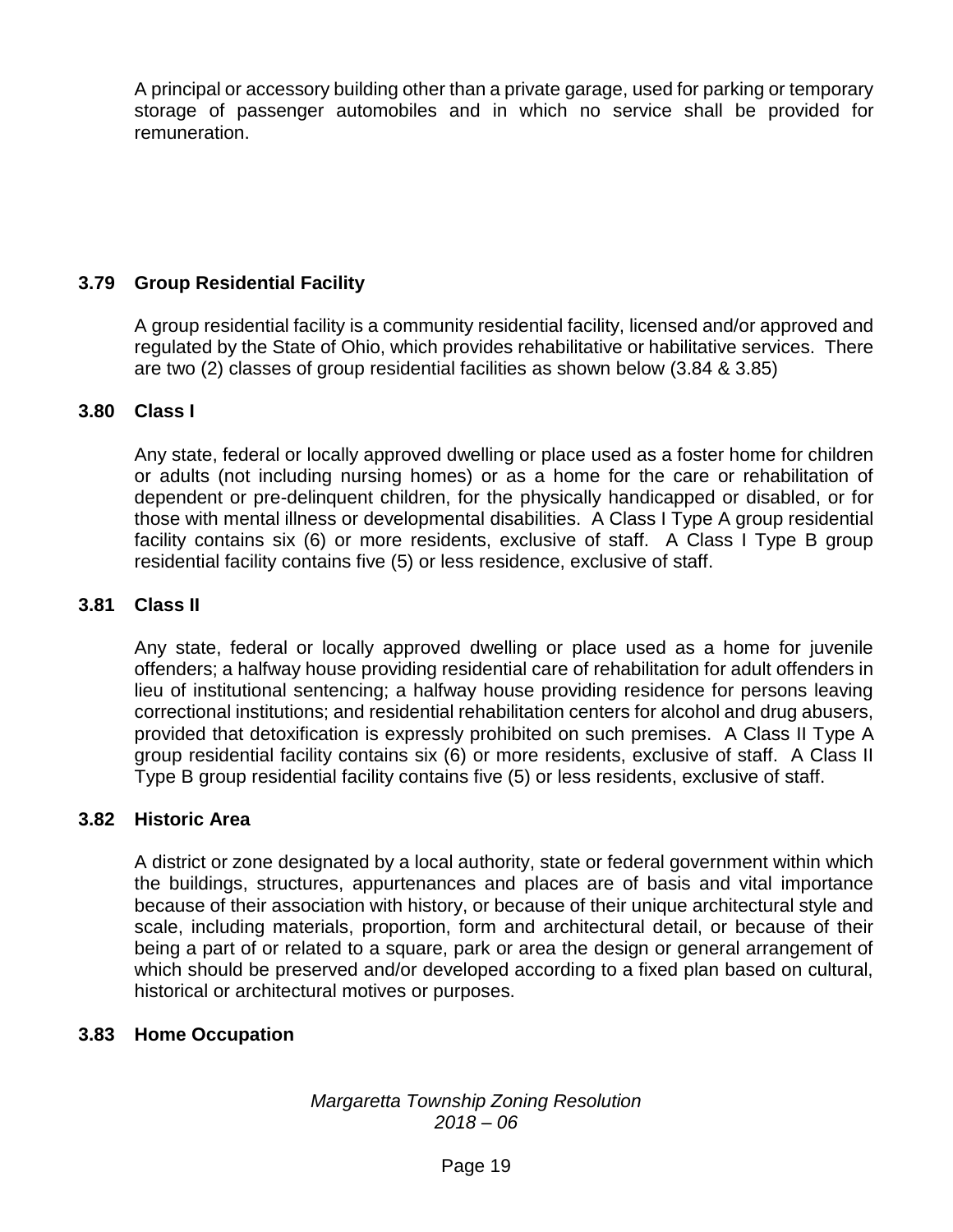Home Occupation means an accessory use which is an activity, profession, occupation, service, craft, or revenue-enhancing hobby which is clearly incidental and subordinate to the use of the premises as a dwelling and is conducted entirely within the dwelling unit, or elsewhere on the premises by conditional use permit, without any significant adverse effect upon the surrounding neighborhood.

#### **3.84 Senior Housing**

Means a home that provides both of the following:

- 1) Accommodations, supervision and personal care services or accommodations, supervision, personal care services, administration of medication and supervision of special diets for three (3) or more unrelated individuals who are dependent on the services of others by reason of age and physical or disability;
- 2) Personal care services and skilled nursing care for three (3) or more unrelated individuals. The part or unit of the home for the aging that provides personal care services, that may administer medication and that may supervise special diets is licensed as a rest home. The part or unit that provides other skilled nursing care is licensed as a nursing home.

#### **3.85 Hospital**

Is any institution providing physical or mental health services, in-patient or overnight accommodations, and medical or surgical care of the sick or injured.

#### **3.86 Hotel or Motel and Apartment Hotel**

A building in which lodging or boarding is provided and offered to the public for compensation. As such it is open to the public in contradistinction to a boarding house, rooming house, lodging house or dormitory which is herein separately defined.

#### **3.87 Institution**

Building and/or land designed to aid individuals in need of mental, therapeutic, rehabilitative counseling or other correctional services.

#### **3.88 Junk**

Any worn, used or discarded item or material including but not limited to scrap metals, rags, cans, bottles, glass, building materials, packaging, motor vehicles or parts thereof, machinery or parts thereof, used building materials, paper, tires or any other waste product that may or may not be used again.

## **3.89 Junk Buildings, Junk Shops, Junk Yards**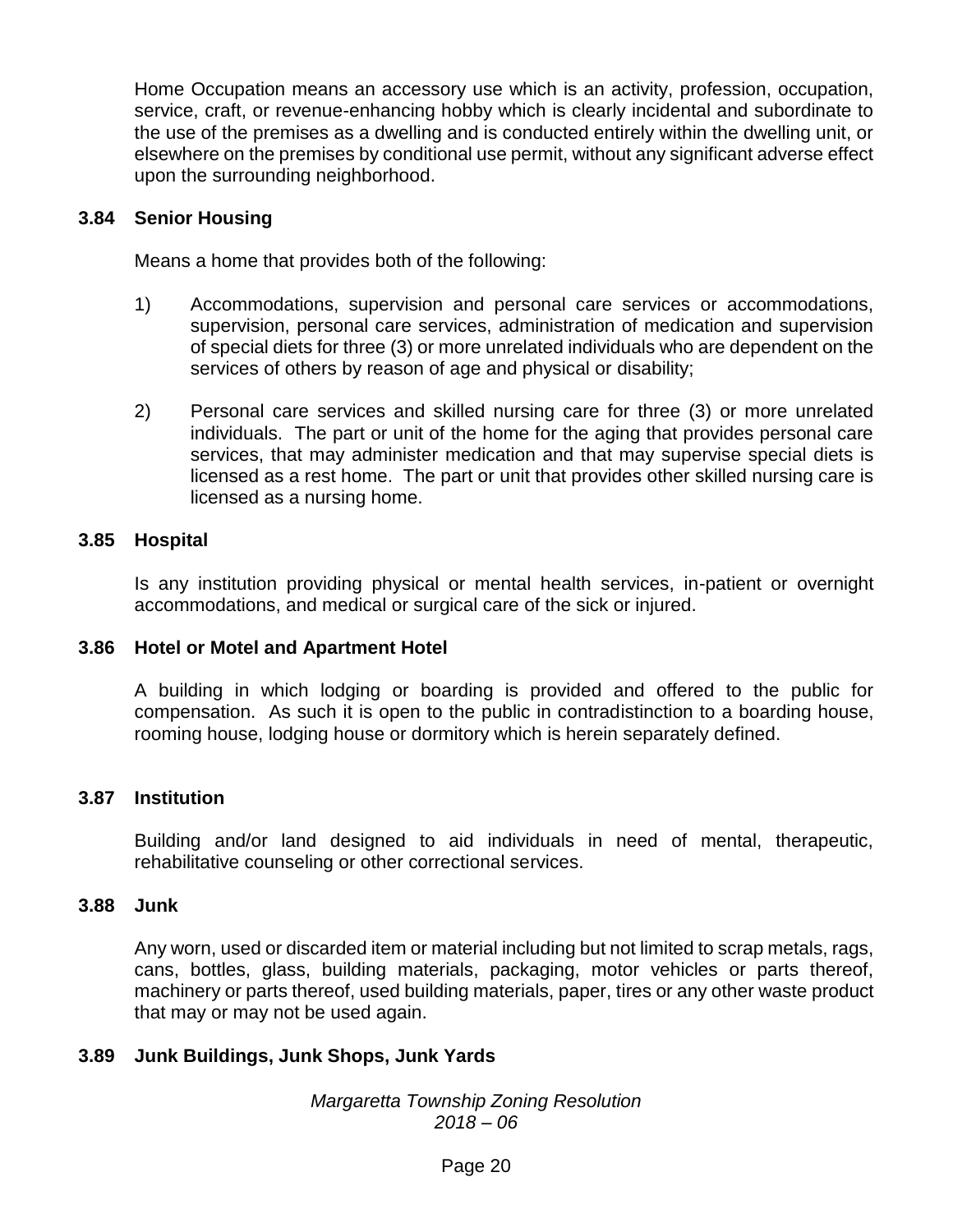Any land, property, structure, building or combination of the same, on which junk is stored or processed.

#### **3.90 Kennel**

Any lot or premises on which four (4) or more domesticated animals more than four (4) months of age are housed, groomed, bred, boarded, trained, sold and/or which offers provisions for minor medical treatment.

#### **3.91 Loading Space, Off-Street**

Space logically and conveniently located for bulk pickups and deliveries, scaled to delivery vehicles expected to be used and accessible to such vehicles when required off-street parking spaces are filled. Required off-street loading space is not to be included as offstreet parking spaces. All off-street loading spaces shall be located totally outside of any street or alley right-of-way.

#### **3.92 Location Map**

See Vicinity Map.

#### **3.93 Lot**

For the purposes of this Resolution, a lot is a parcel of land of sufficient size to meet minimum zoning requirements for use, coverage and area and to provide such yards and other open spaces as are herein required. Such lot shall have frontage on a dedicated and accepted public street, or on an approved private street, and may consist of:

- 1) A single lot of record;
- 2) A portion of a lot of record;
- 3) A combination of complete lots of record, of complete lots of record and portions of lots of record, or of portions of lots of record.

#### **3.94 Lot Coverage**

The ratio of enclosed ground floor area of all buildings on a lot to the horizontally projected area of the lot, expressed as a percentage.

#### **3.95 Lot Frontage**

The front of a lot shall be construed to be the portion nearest the street. For the purpose of determining yard requirements on corner lots and through lots, one side of a lot adjacent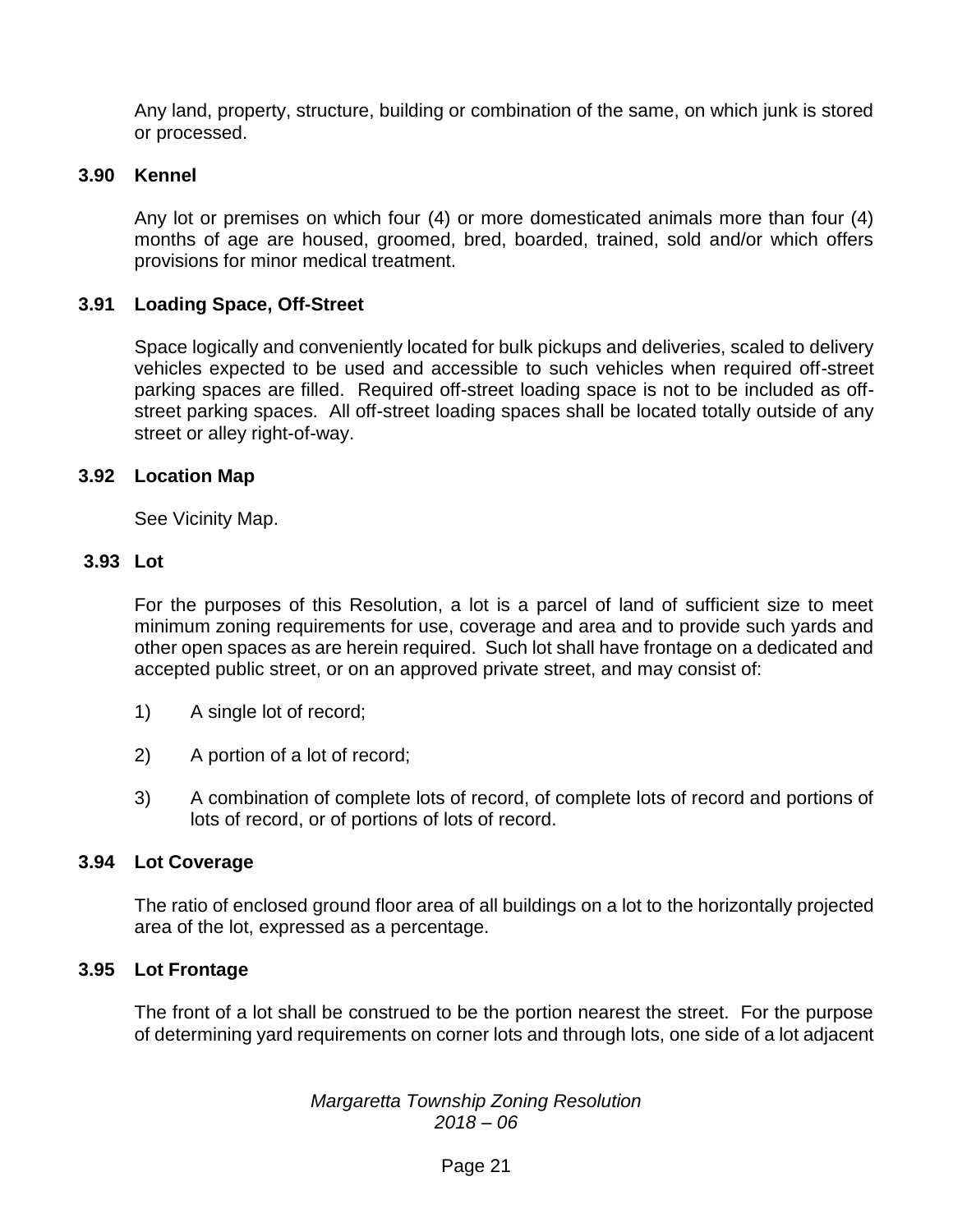to streets shall be considered frontage and yards shall be provided as indicated under "Yards" in this section.

## **3.96 Lot, Minimum Area of**

The area of a lot is computed exclusive of any portion of the right-of-way of any public or private street.

## **3.97 Lot Measurements**

A lot shall be measured as follows:

- 1) Depth: The horizontal distance between the front & rear property lines of a lot measured along a line midway between the side property lines.
- 2) Width: The distance between straight lines connecting front and rear lot lines at each side of the lot, measured at the building setback line.

## **3.98 Lot of Record**

A lot which is part of a subdivision recorded in the Office of the County Recorder, or a lot or parcel described by metes and bounds, the description of which has been so recorded.

## **3.99 Lot Types**

Terminology used in this Resolution with reference to corner lots, interior lots and through lots is as follows:

- 1) Corner Lot: A lot located at the intersection of two (2) or more streets. A lot abutting on a curved street or streets shall be considered a corner lot if straight lines drawn from the foremost point of the lot meet at an interior angle of less than one hundred thirty-five (135) degrees.
- 2) Interior Lot: A lot with only one (1) frontage on a street.
- 3) Through Lot: A lot other than a corner lot with frontage on more than one (1) street. Through lots abutting two (2) streets may be referred to as double frontage lots.
- 4) Reversed Frontage Lot: A lot on which frontage is at right angles to the general pattern in the area. A reversed frontage lot may also be a corner lot.

# **3.100 Maintenance and Storage Facility**

Land, building and structures devoted primarily to the maintenance and storage of construction equipment and material.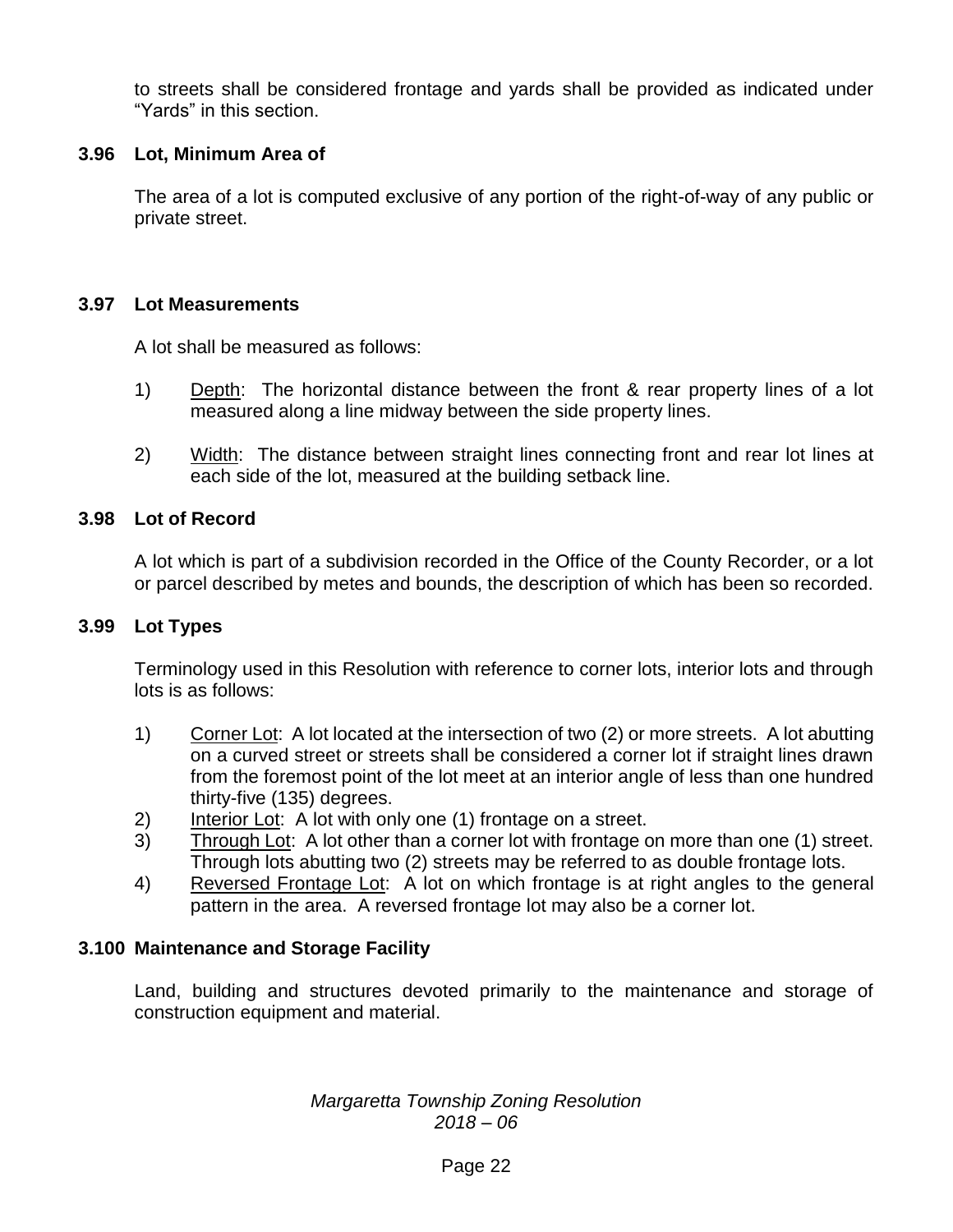## **3.101 Major Thoroughfare Plan**

The portion of a comprehensive plan adopted by the Regional Planning Commission indicating the general location recommended for arterial, collector and local thoroughfares within the appropriate jurisdiction.

## **3.102 Manufactured Home Park**

Any lot upon which three (3) or more manufactured homes are located for residential use, either free of charge or for revenue purposes, including any roadway, building, structures, vehicle, or enclosure used or intended to be used as a part of the facilities of such park.

#### **3.103 Manufacturing, Heavy**

Manufacturing, processing, assembling, storing, testing and similar industrial uses which are generally major operations and extensive in character; require large sites, open storage and service areas, extensive services and facilities, ready access to regional transportation; and normally generate some nuisances such as smoke, noise, vibration, dust, glare, air pollution and water pollution, but not beyond the district boundary.

#### **3.104 Manufacturing, Light**

Manufacturing, or other industrial uses which are usually controlled operations; relatively clean, quiet and free of objectionable or hazardous elements such as smoke, noise, odor, or dust; operating and storing within enclosed structures.

## **3.105 Manufacturing, Extractive**

Any mining, quarrying, excavating, processing, storing, separating, cleaning, or marketing of any mineral natural resource.

#### **3.106 Marina**

An establishment located on the shore of a body of water, where a boat house, boat storage yard, pier and dock or jetty facilities are available for all types of marine pleasure craft and may include a gasoline pump or other facility for the fueling of marine craft and a building or structure for the supply of marine craft accessories or refreshments.

#### **3.107 Mobile Home**

Any non-self propelled vehicle so designed, constructed, reconstructed or added to by means of accessories in such manner as will permit the use and occupancy thereof for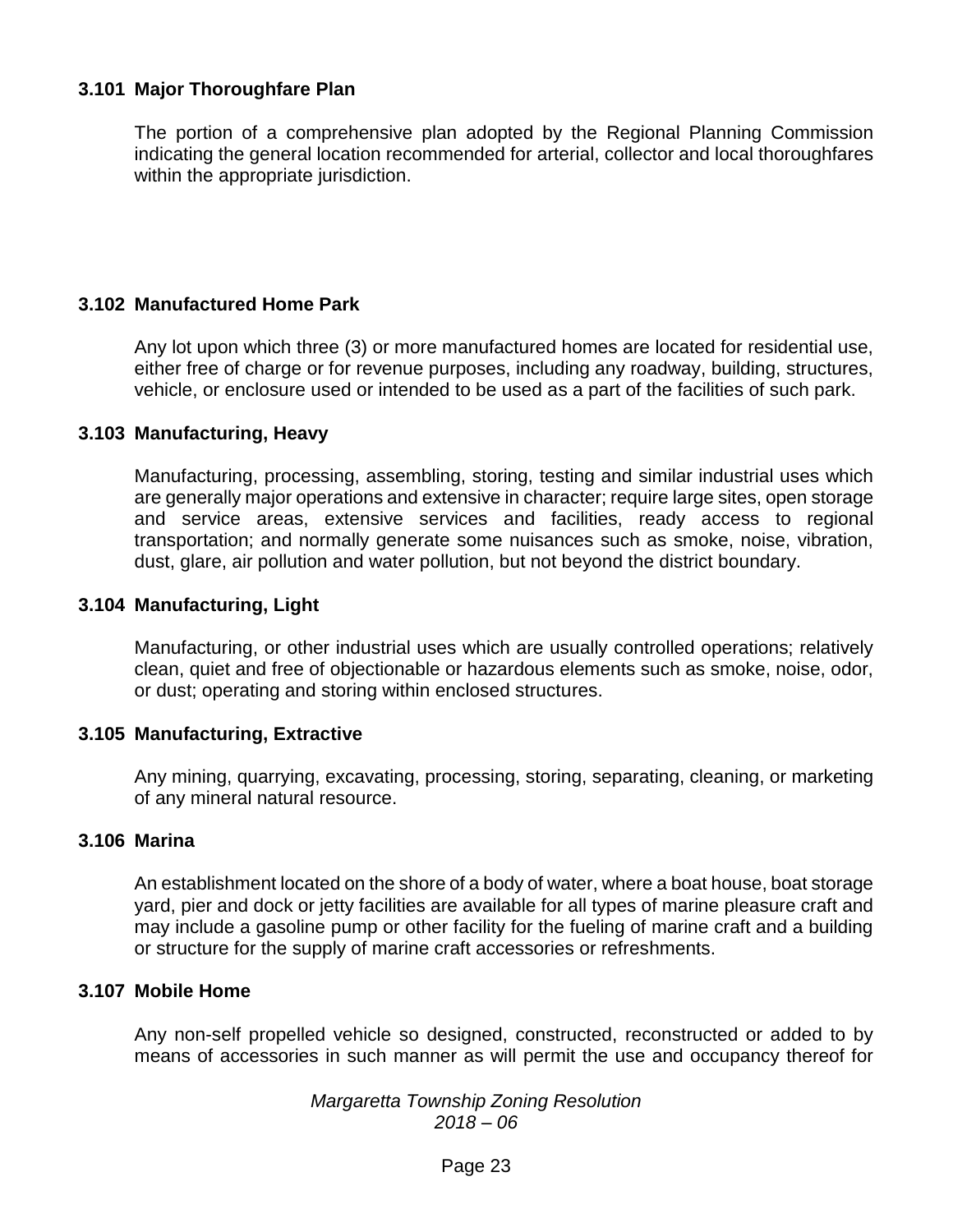human habitation, when connected to utilities, whether resting on wheels, jacks, blocks, or other temporary foundation, and used or so construed as to permit its being used as a conveyance upon the public streets and highways and exceeding a gross weight of four thousand five hundred (4,500) pounds and an overall length of thirty (30) feet and not in compliance with the Federal Manufactured Housing Construction and Safety Standards Act of 1974.

#### **3.108 Mobile Home Park**

Any site, or tract of land under single ownership, upon which three (3) or more mobile homes used for habitation are parked, either free of charge or for revenue purposes; including any roadway, building, structure, vehicle, or enclosure or intended for use as a part of the facilities of such park.

#### **3.109 Monument Sign**

A freestanding sign which is less than six and one-half  $(6 \frac{1}{2})$  foot above established grade at its highest point.

#### **3.110 Motor Home or Travel Trailer**

Is defined as any self propelled or non-self propelled vehicle so designed, constructed, reconstructed, or added to in such a manner as will permit the use thereof for human habitation, whether resting on wheels, jacks, or other temporary foundation and used as a conveyance upon the public streets or highways.

#### **3.111 Non-conformities**

Lots, uses of land, structures and uses of structures and land in combination lawfully existing at time of enactment of this Resolution or its amendments which do not conform to the regulations of the zone in which they are situated and are therefore incompatible.

#### **3.112 Nursing Home**

A home used for the reception and care of individuals who by reason of illness or physical or mental disability require skilled nursing care and of individuals who require personal care services, but not skilled nursing care. A nursing home is licensed to provide personal care services and skilled nursing care.

**M**eans a home that provides either of the following:

1) Accommodations for seventeen (17) or more unrelated individuals and supervision and personal care services for three (3) or more of those **i**ndividuals who are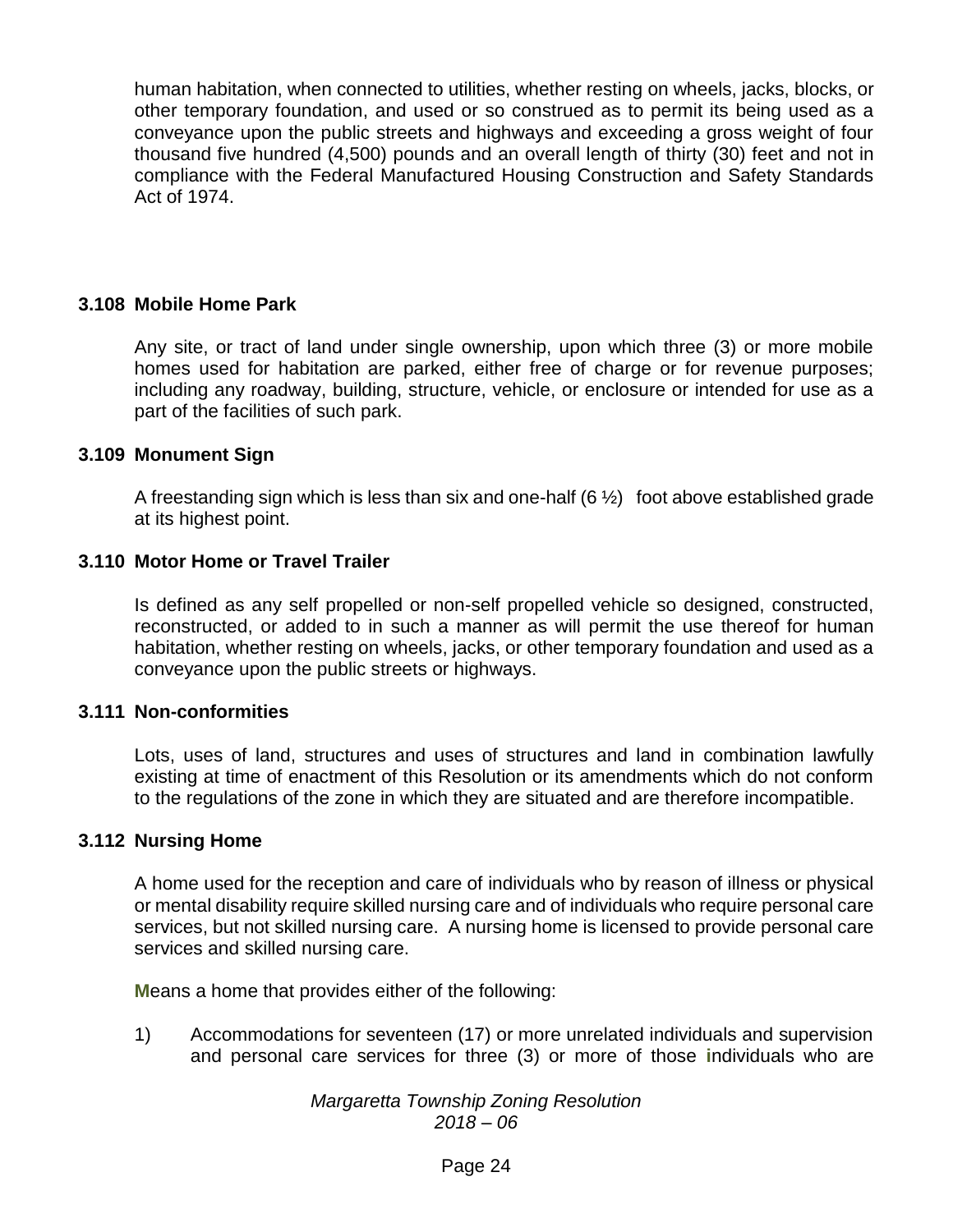dependent on the services of others by reason of age or physical or mental disability or, in the case of a nursing home component of a home for senior citizens, accommodations to three (3) or more individuals and supervision and personal care services for at least three (3) of those individuals;

2) Accommodations for three (3) or more unrelated individuals, supervision and personal care services for at least three (3) of those individuals who are dependent on the services of others by reason of age or physical or mental disability and supervision of special diets or the administration of medication to at least one (1) of those individuals

#### **3.113 Open Spaces**

An area substantially open to the sky which may be on the same lot with a building. The area may include, along with the natural environmental features, water areas, swimming pools and tennis courts, and other recreational facilities. Streets, parking areas, structures for habitation and the like shall not be included.

## **3.114 Overlay District**

A district described by the zoning map within which, through superimposition of a special designation, further regulations and requirements apply in addition to those of the underlying districts to which such designation is added.

#### **3.115 Parking Space, Off-Street**

For the purpose of this resolution, an off-street parking space shall consist of an area adequate for parking an automobile with room for opening doors on both sides, together with properly related access to a public street or alley and maneuvering room, but shall be located totally outside of any street or alley right-of-way.

## **3.116 Performance Bond, Surety Bond, or Financial Guarantee**

An agreement by a sub-divider or developer with the County for the amount of the estimated construction cost guaranteeing the completion of physical improvements according to plans and specifications with the time prescribed by the sub-divider's agreement.

#### **3.117 Personal Services**

Any enterprise conducted for gain which primarily offers services to the general public such as shoe repair, watch repair, barber shops, beauty parlors and similar activities.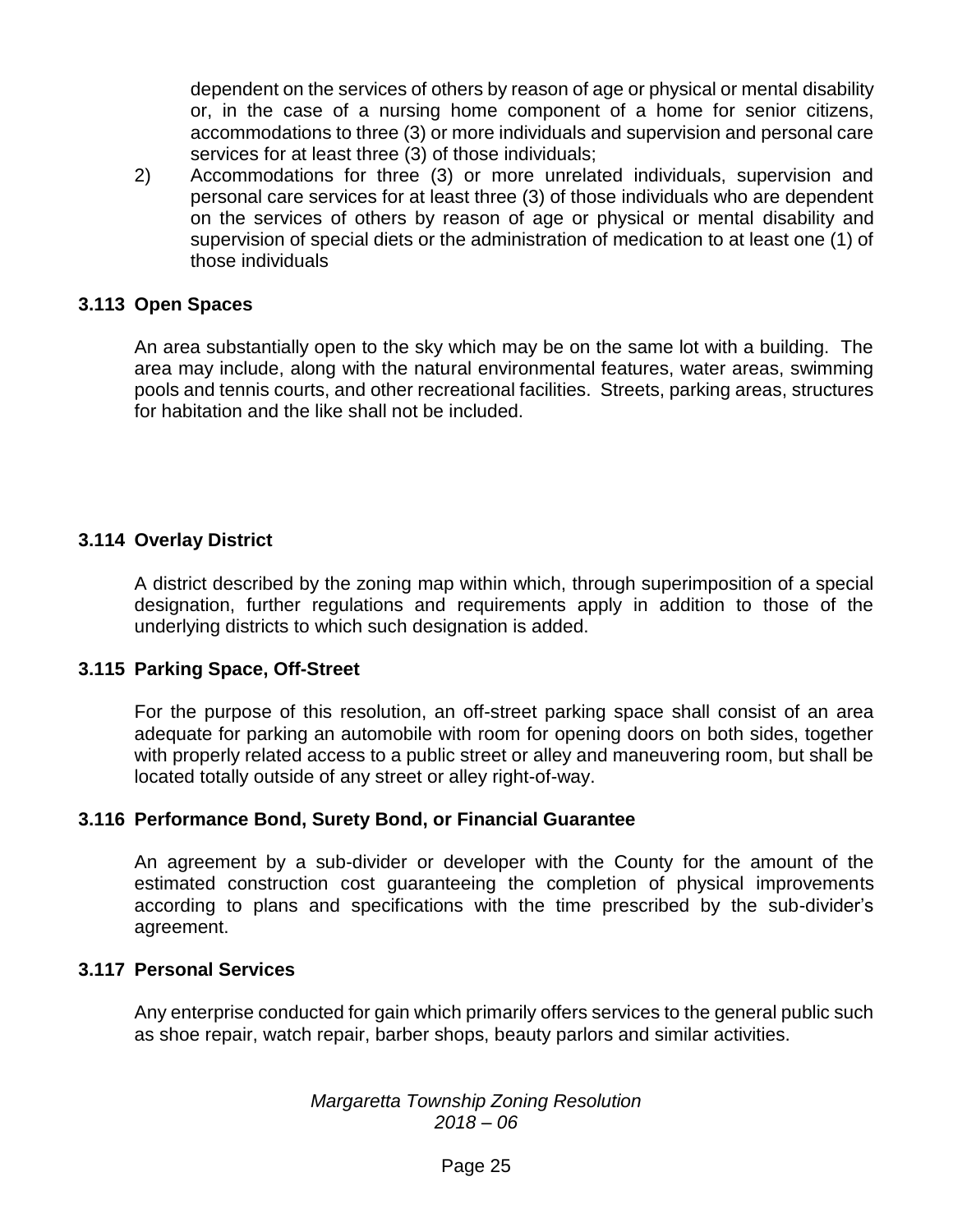## **3.118 Planned Unit Development**

An area of land in which a variety of housing types and subordinated commercial and industrial facilities are accommodated in a preplanned environment under more flexible standards, such as lot sizes and setbacks, than those restrictions that would normally apply under these regulations. The procedure for approval of such development contains requirements in addition to those of the standard subdivision, such as building design principles and landscaping plans.

## **3.119 Portable Signs**

Any sign not permanently affixed to the ground or to a building, including any sign attached to or displayed on a vehicle that is used for the expressed purpose of advertising a business establishment, produce, service, or entertainment, when that vehicle is so parked as to attract the attention of the motoring pedestrian traffic.

#### **3.120 Professional Activities**

The use of offices and related spaces for such professional services as are provided by medical practitioners, lawyers, architects and engineers and similar professions.

#### **3.121 Public Service Facility**

The erection, construction, alteration, operation or maintenance of buildings, power plants, or substations, water treatment plants or pumping stations, sewage disposal or pumping plants and other similar public service structures by a public utility, by a railroad, whether publicly or privately owned, or by a municipal or other governmental agency, including the furnishing of electrical, gas, rail transport, communications, public water and sewage services.

#### **3.122 Public Uses**

Public parks, schools, administrative and cultural buildings and structures, not including public land or buildings devoted solely to the storage and maintenance of equipment and materials and public service facilities.

## **3.123 Public Way**

An alley, avenue, boulevard, bridge, channel, ditch, easement, expressway, freeway, highway, land, parkway right-of-way, road sidewalk, street, subway, tunnel viaduct, walk, bicycle path; or other ways in which the general public or a public entity have a right or which are dedicated, whether improved or not.

## **3.124 Quasi-Public Use**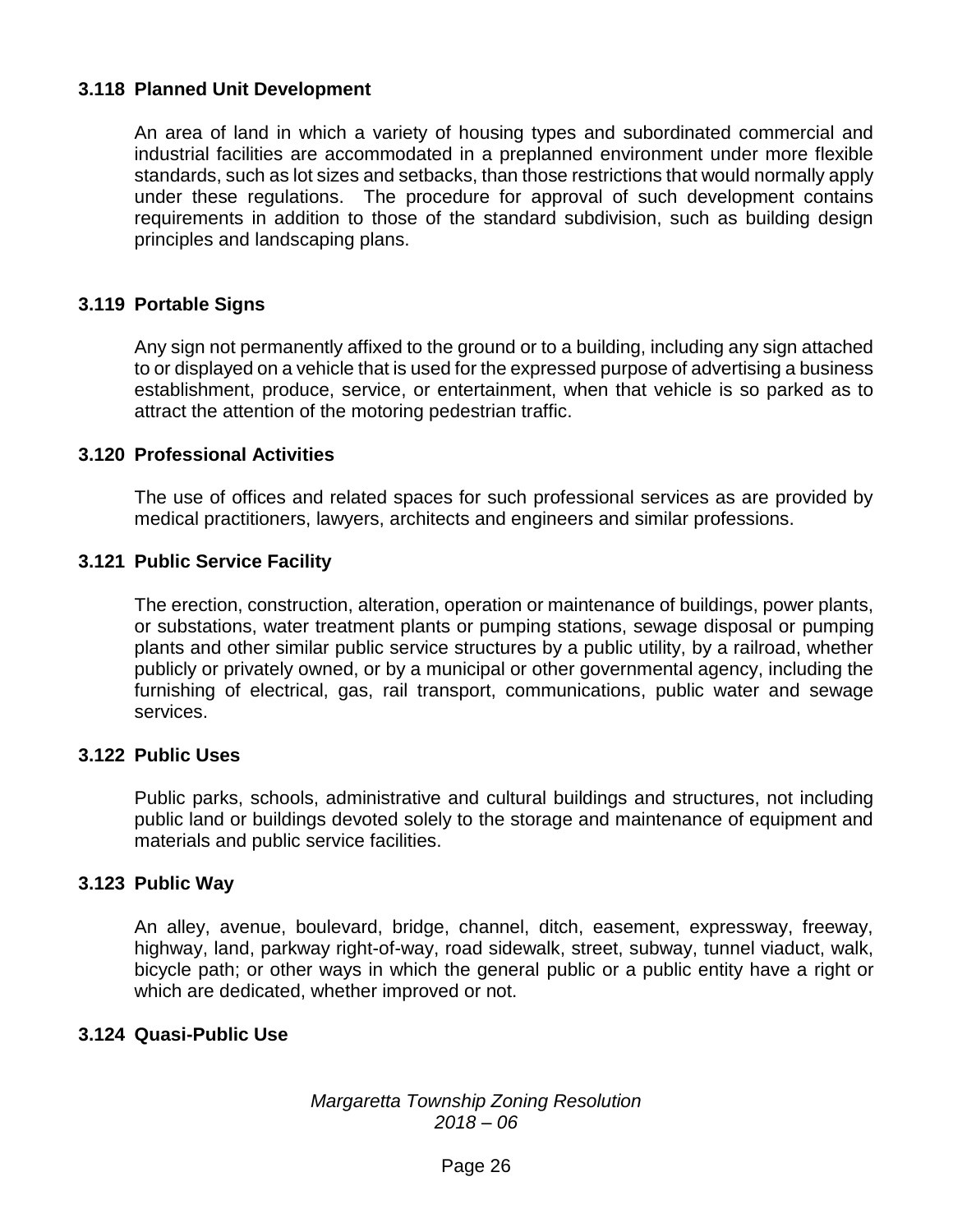Churches, Sunday schools, parochial schools, colleges, hospitals, and other facilities of an educational, religious, charitable, philanthropic, or non-profit nature.

## **3.125 Recreation Camp**

An area of land on which two (2) or more travel trailers, campers, tents or other similar temporary recreational structures are regularly accommodated with or without charge, including any building, structure or fixture of equipment that is used or intended to be used in connection with providing such accommodations.

#### **3.126 Recreation Facilities**

Public or private facilities that may be classified as either "extensive" or "intensive" depending upon the scope of services offered and the extent of use. Extensive facilities generally require and utilize considerable areas of land and include, but need not be limited to hunting, fishing, and riding clubs and parks. Intensive facilities generally require less land (used more intensively) and include, but need not be limited to, miniature golf courses, amusement parks, stadiums, and bowling alleys.

#### **3.127 Renewable Energy Facility**

A facility which converts a natural renewable commodity such as, but not limited to sun, wind, water or geothermal useable electrical power.

#### **3.128 Research Activities**

Research, development and testing related to such fields as chemical, pharmaceutical, medical, electrical, transportation and engineering. All research, testing and development shall be carried on within entirely enclosed buildings, and no noise, smoke, glare, vibration or odor shall be detected outside of said building.

#### **3.129 Right-Of-Way**

A strip of land taken or dedicated for use as a public way. In addition to the roadway, it normally incorporates the curbs, lawn strips, sidewalks lighting and drainage facilities and may include special features (required by the topography or treatment) such as grade separation, landscaped areas, viaducts, and bridges.

#### **3.130 Roadside Stand**

A structure designed or used for the display or sale of agricultural and related products.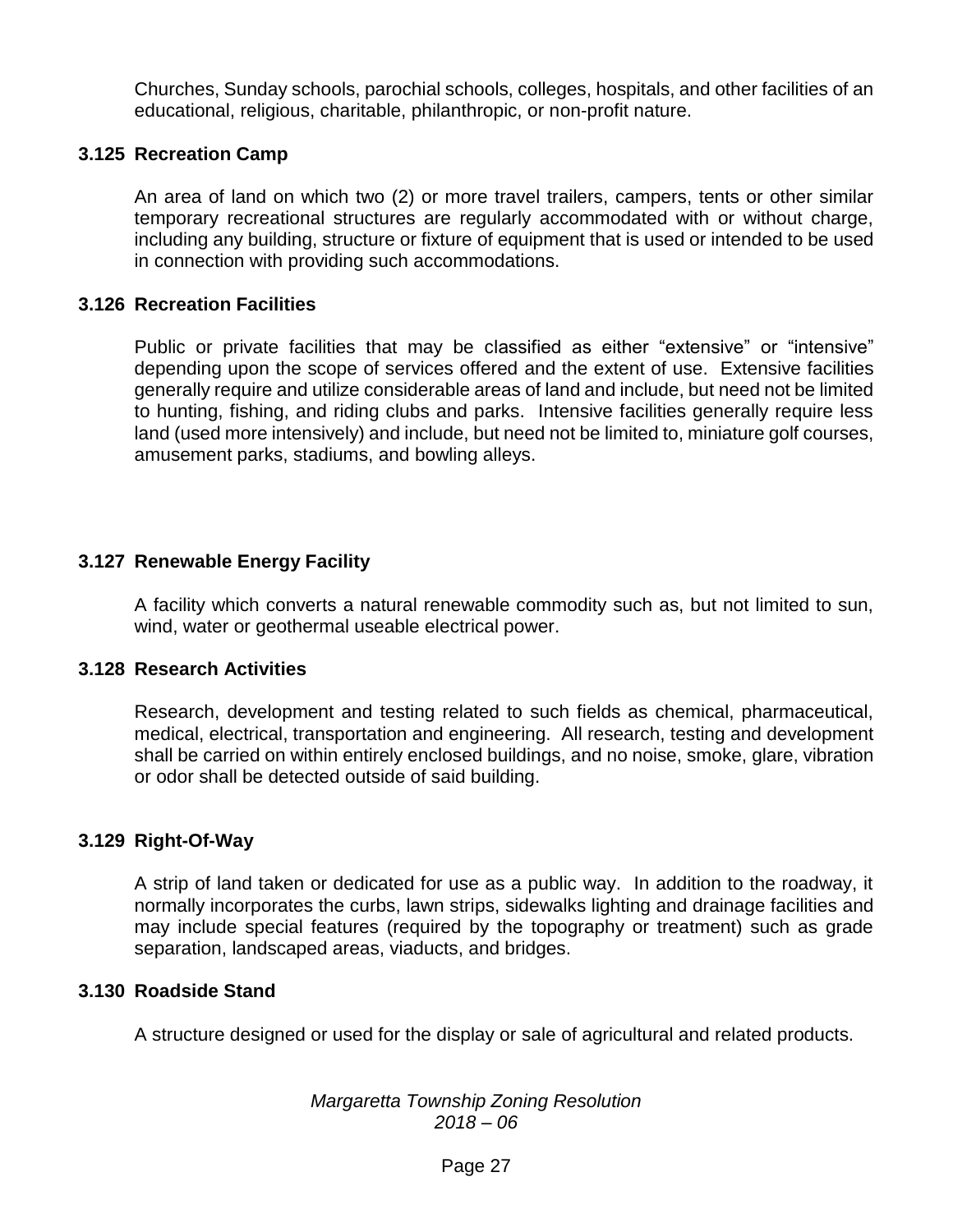# **3.131 Rotor**

The element of a wind energy machine which acts as a single or multi-bladed airfoil assemble and is used to extract kinetic energy from the wind and includes both the blades and hub assemblies.

#### **3.132 Satellite Signal Receiver**

"Dish-type Satellite Signal-Receiving Antennas", "earth stations", or "ground stations", whether functioning as part of a basic service system, direct broadcast satellite system, or multi-point distribution service system, shall mean one(1), or a combination of two (2) or more of the following:

- 1) A signal-receiving device such as a dish antenna whose purpose is to receive communications or signals from earth-orbiting satellites or similar sources.
- 2) A low-noise amplified (LNA) whose purpose is to boost, magnify, store, transfer or transmit signals.
- 3) A coaxial cable whose purpose is to convey or transmit signals to a receiver.

#### **3.133 Seat**

For purposes of determining the number of off-street parking spaces or certain uses, the number of seats is the number of seating units installed or indicated, or each twenty-four (24) lineal inches of benches, pews, or space for loose chairs.

#### **3.134 Setbacks**

Setback lines: The minimum required distance between the property line and the building or structure line.

A) Front setback line

A line extending between the side lot lines across the front of a lot and measured from the road right-of-way to the front of the principle building.

#### B) Rear setback line A line extending between the side lot lines across the rear of a lot and measured from the rear property line to the rear of the principal building.

## C) Side setback line

A line extending from the principal building to the side property line on both sides of the principal building between the lines establishing the front and rear property line.

## **3.135 Sewers, Central or Group**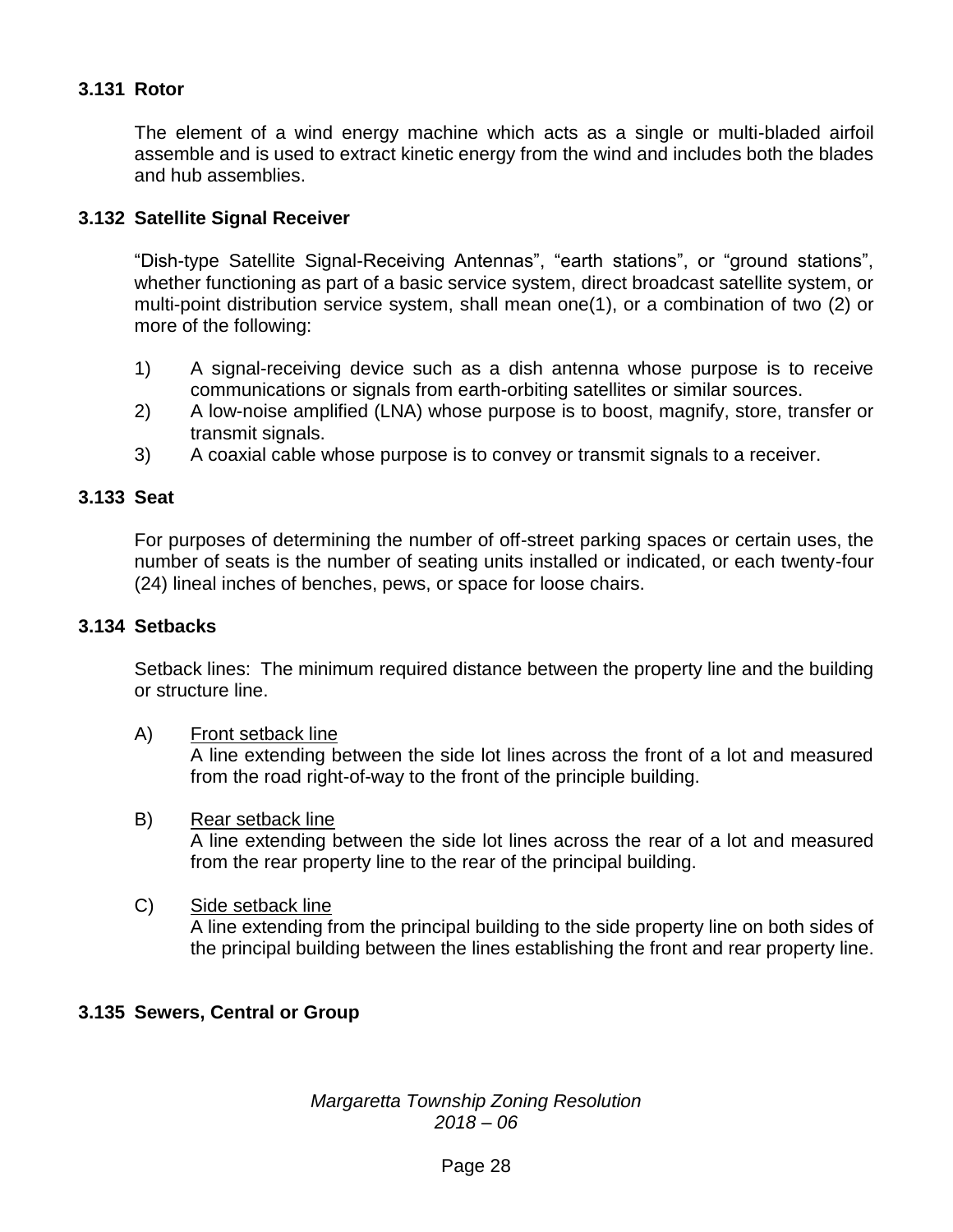An approved sewage disposal system which provides a collection network and disposal system for a community or region.

## **3.136 Sewers, On-Site**

A septic tank or similar installation on an individual lot which utilizes an aerobic bacteriological process or equally satisfactory process for the elimination of sewage and provides for the proper and safe disposal of the effluent, subject to the approval of health and sanitation officials having jurisdiction.

## **3.137 Sidewalk**

That portion of the road right-of-way outside the roadway, which is improved for the use of pedestrian traffic.

## **3.138 Sign**

Any visual communication display, object, device, graphic, structure, or part, situated indoors or outdoors or attached to painted on, or displayed from a building or structure, in order to direct or attract attention to, or to announce or promote an object, person, service, product, event, location, organization or the like, by means of letters, words, designs, colors, symbols, fixtures, images or illuminations.

- 1) Sign, On-Premises: Any sign related to a business or profession conducted or a commodity or service sold or offered upon the premises where such sign is located.
- 2) Sign, Off-Premises: Any sign unrelated to a business or profession conducted, or to a commodity or service sold or offered upon the premises where such sign is located.
- 3) Sign, Illuminated: Any sign illuminated by electricity, gas, or other artificial light including other reflecting or phosphorescent light.
- 4) Sign, Lighting Device: Any light, string of lights, or group of lights located or arranged so as to cast illumination on a sign.
- 5) Sign, Projection: Any sign which projects from the exterior of a building.

## **3.139 Special District**

A zoning district created to meet the needs of an area experiencing unusual problems, or one that is designed to meet special needs.

## **3.140 Stable, Public**

Is a stable other than a private stable, with a capacity for more than two (2) horses.

Stable, Private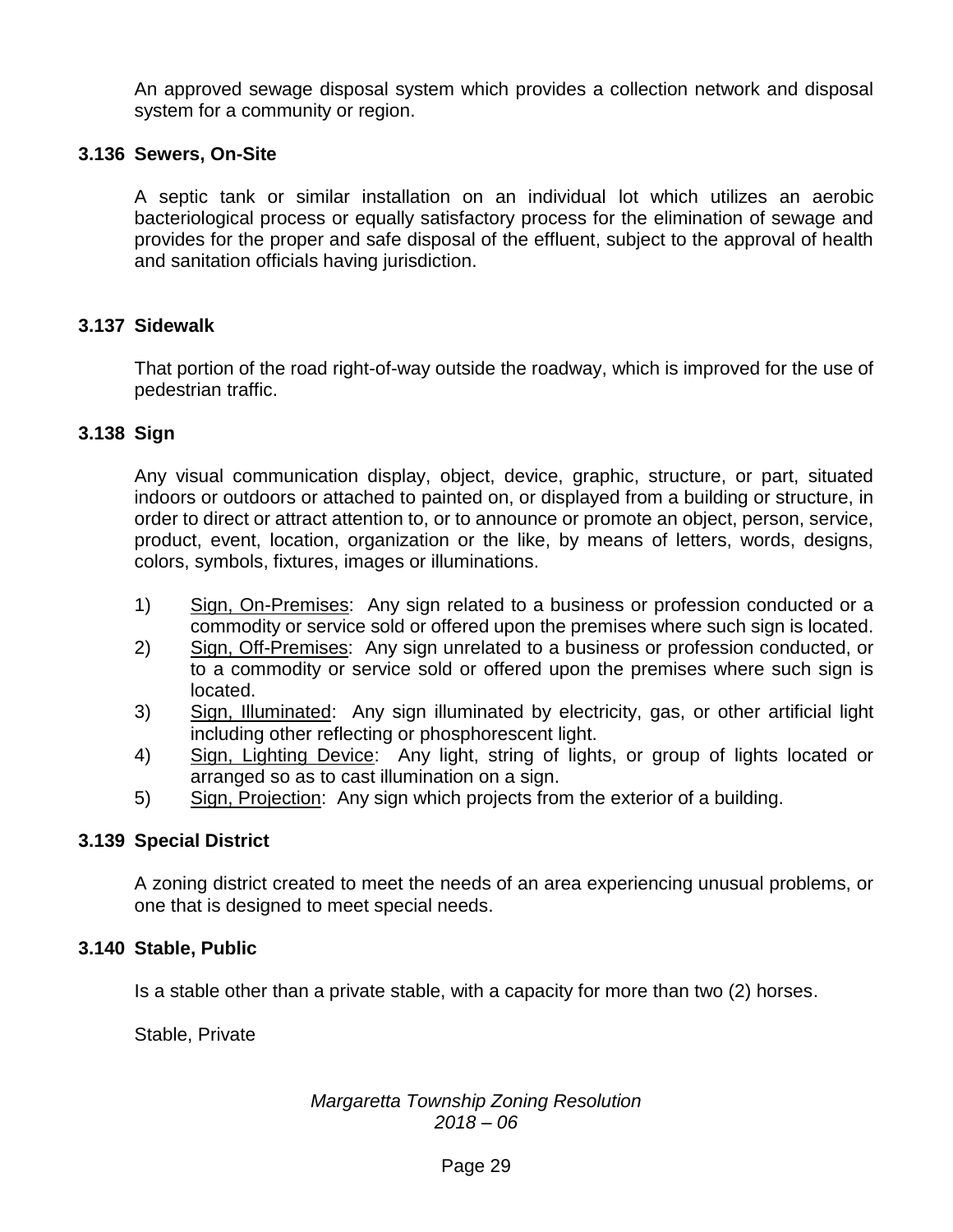A stable for the keeping of horses for the use of the residents of the principal use and shall not include the keeping of horses of others, or for commercial boarding.

# **3.141 Story**

That part of a building between the surface of a floor and the ceiling immediately above. (See Basement.)

# **3.142 Story, Half**

Is an uppermost story lying under a sloping roof having an area of at least two hundred (200) square feet with a clear height of seven (7) feet six (6) inches. For the purpose of this Resolution, the usable floor area is only that having at least seven (7) feet six (6) inches clear height between floor and ceiling.

## **3.143 Structure**

Anything constructed or erected, the use of which requires location on the ground, or attachment to something having a fixed location on the ground. Among other things, structures include buildings, mobile homes, walls, fences and billboards.

# **3.144 Subdivision**

- 1) The division of any parcel of land shown as a unit or as contiguous units on the last preceding tax roll, into two (2) or more parcels, sites or lots, any one (1) of which is less than five (5) acres for the purpose, whether immediate or future, of transfer of ownership, provided, however, that the division or partition of land into parcels of more than five (5) acres not involving any new streets or easements of access and the sale or exchange of parcels between adjoining lot owners, where such sale or exchange does not create additional building sites, shall be exempted; or
- 2) The improvement of one (1) or more parcels of land for residential, commercial, or industrial structures or groups of structures involving the division or allocation of land for the opening, widening or extension of any street or streets, except private streets serving industrial structures; the division or allocation of land as open spaces for common use by owners, occupants or lease holders or as easements for the extension and maintenance of public sewer, water, storm drainage or other public facilities.

# **3.145 Supply Yards**

A commercial establishment storing and offering for sale; building supplies, steel supplies, coal, heavy equipment, feed, and grain, and similar goods.

# **3.146 Swimming Pool**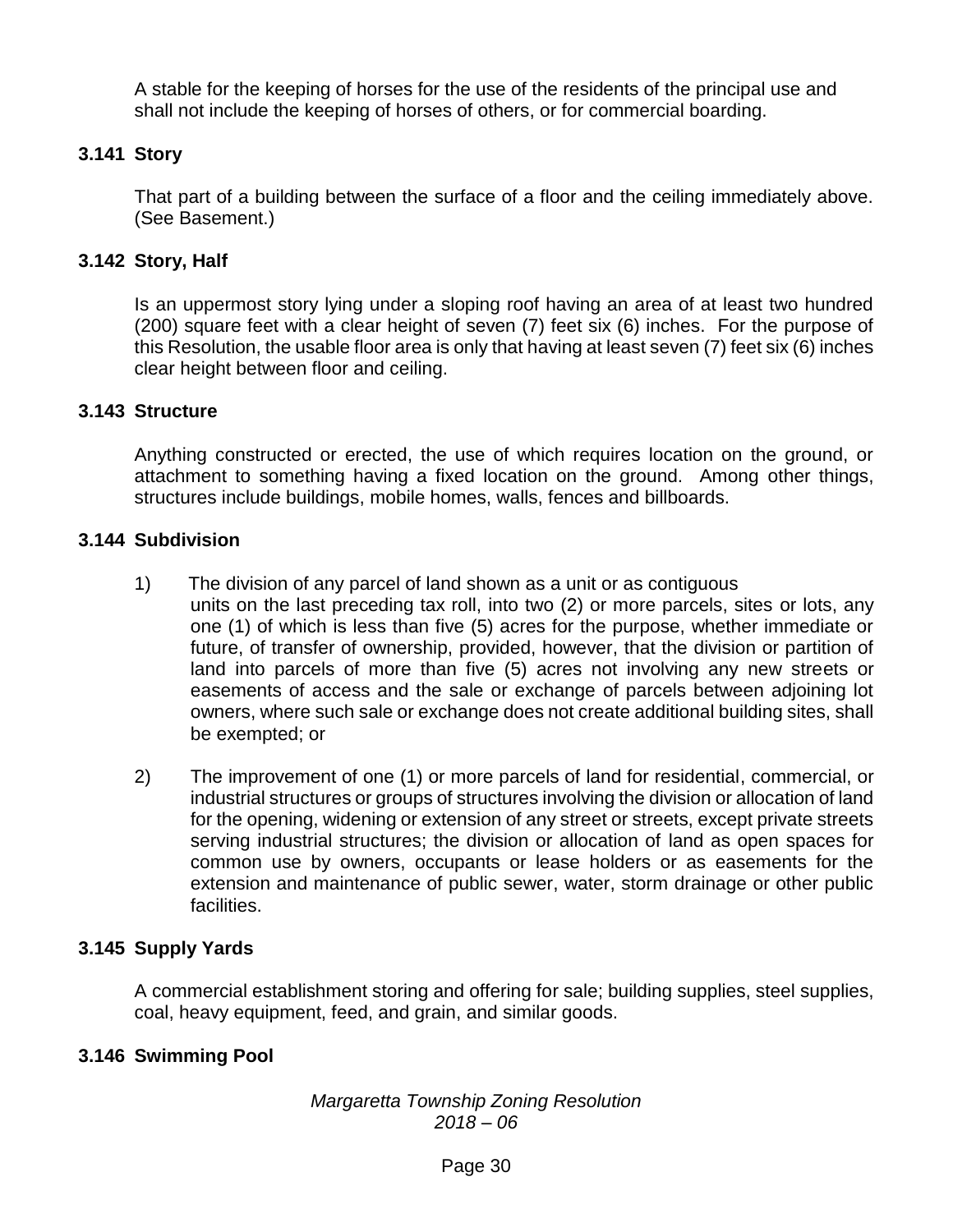A pool, pond, lake, or open tank containing at least one-and-a-half (1.5) feet of water at any point and maintained by the owner or manager.

- 1) Private: Exclusively used without paying an additional charge for admission by the residents, development, or a community, the members guest of a club, or the patrons of a motel or hotel; an accessory use.
- 2) Community: Operated with a charge for admission; a primary use.

## **3.147 Thoroughfare, Street or Road**

The full width between property line bounding every public way of whatever nature, with a part thereof to be used for vehicular traffic and designated as follows:

- 1) Alley: A minor street used primarily for vehicular service access to the back or side of properties abutting on another street.
- 2) Arterial Street: A general term denoting a highway primarily for through traffic, carrying heavy loads and large volume of traffic, usually on a continuous route.
- 3) Collector Streets: A thoroughfare, whether within a residential, industrial, commercial, or other type of development, which primarily carries traffic from local streets to arterial streets, including the principal entrance and circulation routes within residential subdivisions.
- 4) Cul-de-sac: A local street of relatively short length with one (1) end open to traffic and the other end terminating in a vehicular turnaround.
- 5) Dead-end Street: A street temporarily having only one (1) outlet for vehicular traffic and intended to be extended or continued in the future.
- 6) Local Street: A street primarily for providing access to residential or other abutting property.
- 7) Loop Street: A type of local street, each end of which terminates at an intersection with the same arterial or collector street and whose principal radius points of the one hundred and eighty (180) degree system of turns are not more than one thousand (1,000) feet from said arterial or collector street, nor normally more than six hundred (600) feet from each other.
- 8) Marginal Access Street: A local or collector street, parallel and adjacent to an arterial or collector street, providing access to abutting properties and protection from arterial or collector streets (also called frontage streets).

# **3.148 Through Lot**

See Lot Types.

## **3.149 Transportation, Director of**

The Director of the Ohio Department of Transportation.

## **3.150 Use**

## *Margaretta Township Zoning Resolution 2018 – 06*

## Page 31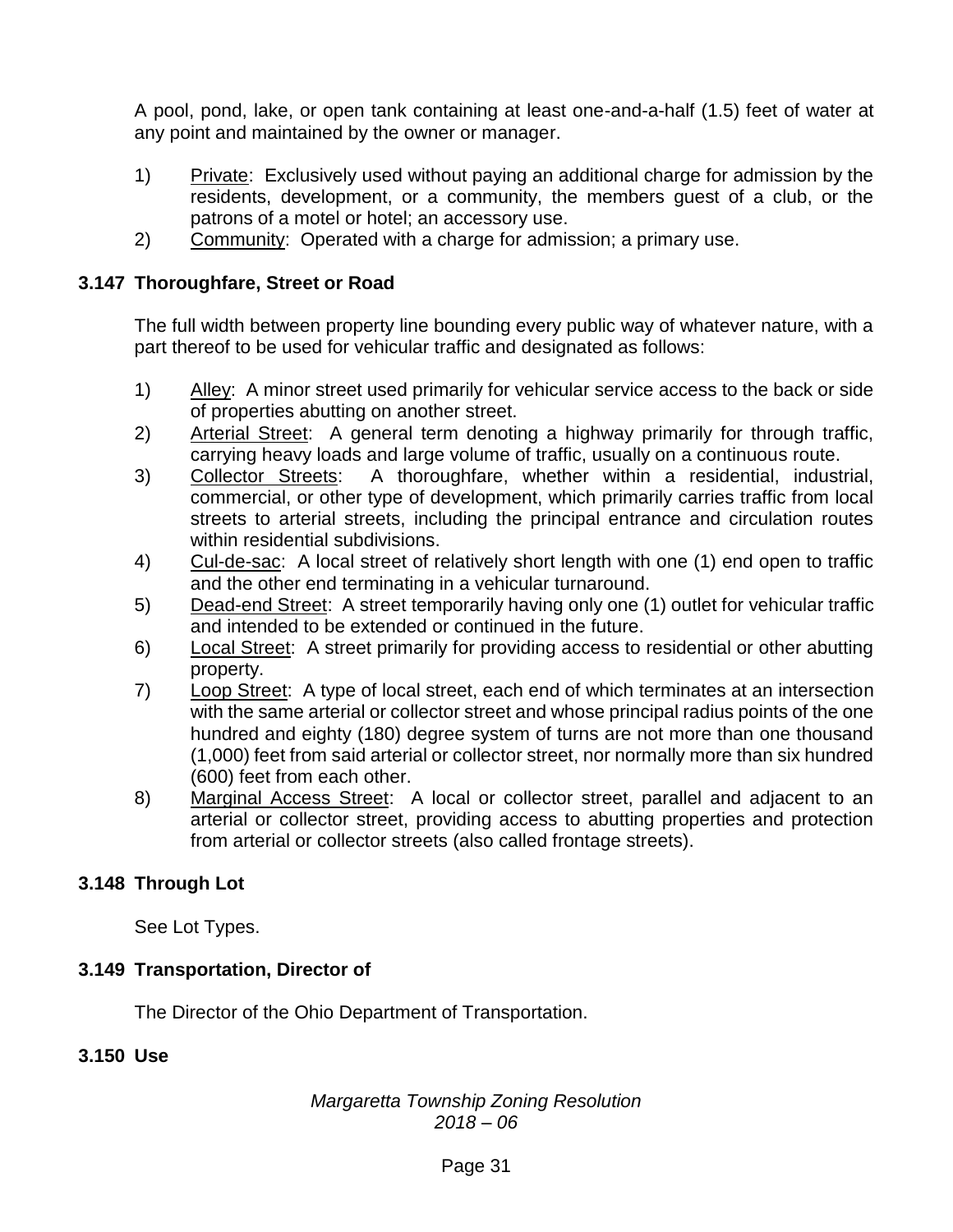The specific purposes for which land or a building is designated, arranged, intended, or for which it is or may be occupied or maintained.

## **3.151 Variance**

A variance is a modification of the strict terms of the relevant regulations where such modification will not be contrary to the public interest and where owing to conditions peculiar to the property and not the result of the action of the applicant, a literal enforcement of the regulations would result in unnecessary and undue hardship.

## **3.152 Vehicle Fuel Stations**

The business of selling motor vehicle fuels and motor oil and related products, but which does not provide any vehicle repair services. This business may exist on the same premises and under common management with a grocery or other retail business.

#### **3.153 Vehicle Repair Station**

A place where, along with the sale of engine fuels, the following services may be carried out: general repair, engine rebuilding, rebuilding or reconditioning of motor vehicles, collision service, such as body, frame, or fender straightening and repair, overall painting and undercoating of vehicles.

#### **3.154 Vehicle Service Stations**

A building or buildings, structures and adjoining space used for the dispensing of motor fuel from fixed equipment into the fuel supply tanks of motor vehicles and for the sale and dispensing into or installation on motor vehicles of lubricants and operating supplies and where vehicle tires, batteries, parts and accessories may be sold, installed, serviced and adjusted and where, if within a building such services as tire repairing, battery recharging, cleaning and polishing of vehicles, chassis lubrication, motor repairs and adjustments may be rendered.

#### **3.155 Vehicle Storage**

Parking or placing of a vehicle, motorized or not, or any trailer or boat for more than five (5) consecutive days in one (1) location.

#### **3.156 Veterinary Animal Hospital or Clinic**

A place used for the care, grooming, diagnosis, and treatment of sick, ailing, infirm or injured animals and those who are in need of medical or surgical attention and may include overnight accommodations on the premises for the treatment, observation and/or recuperation. It may also include boarding that is incidental to the primary activity.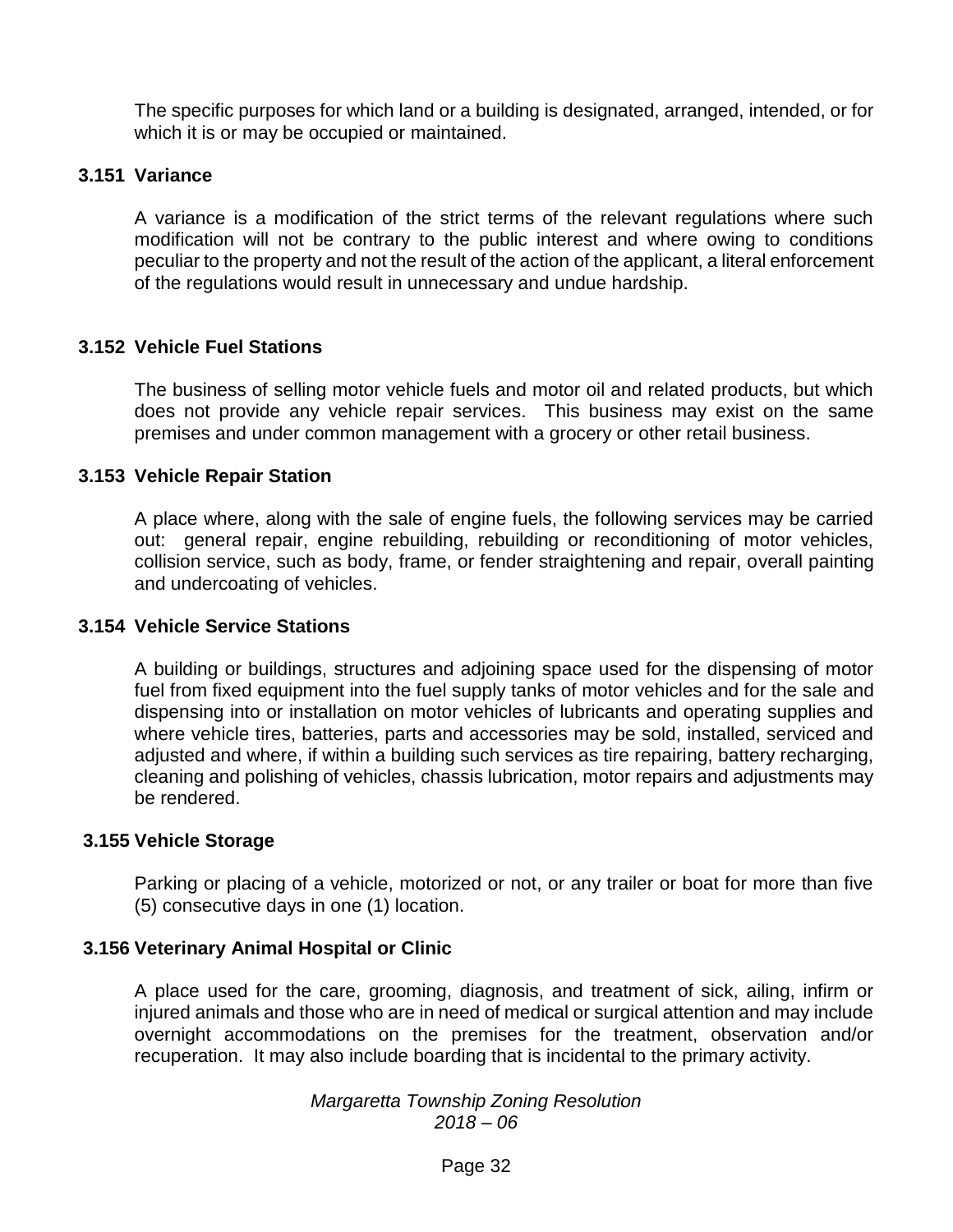## **3.157 Vicinity Map**

A drawing located on the plat which sets forth by dimensions or other means, the relationship of the proposed subdivision to other nearby developments or landmarks and community facilities and devices within the general area in order to better locate and orient the area in question.

#### **3.158 Walkway**

A public way, four (4) feet or more in width for pedestrian use only, whether along the side of a road or not.

#### **3.159 Wind Energy Facility**

An electricity generating facility (or similar testing facility) consisting of one (1) or more wind energy machines under common ownership or operating control whose main purpose is to create electricity for testing or off-site customers. This is to include all substations, towers, cables and wires, and buildings accessory to the facility.

#### **3.160 Wind Energy Machine**

A piece of equipment which is used to derive electric energy from the wind or tests the amount of wind for potential conversion into electricity. This includes the tower, the rotor, and the related electrical machinery, but not the connections to the grid or end use locations.

#### **3.161 Yard**

An open, unoccupied space on a lot, other than a court, which is unobstructed from the ground upward by buildings or structures, except as otherwise provided by this resolution.

- 1) Yard Front: A yard extending between side lot lines across the front of a lot and measured from the road right-of-way to the front of the principal building.
- 2) Yard Rear: A yard extending between side lot lines across the rear of a lot and from the rear lot line to the rear of the principal building.
- 3) Yard Side: A yard extending from the principal building to the side lot line on both sides of the principal building between the lines establishing the front and rear yards.

#### **3.162 Zoning Inspector**

The Zoning Inspector is the person designated by the Board of Township Trustees to administer and enforce zoning regulations and related resolution.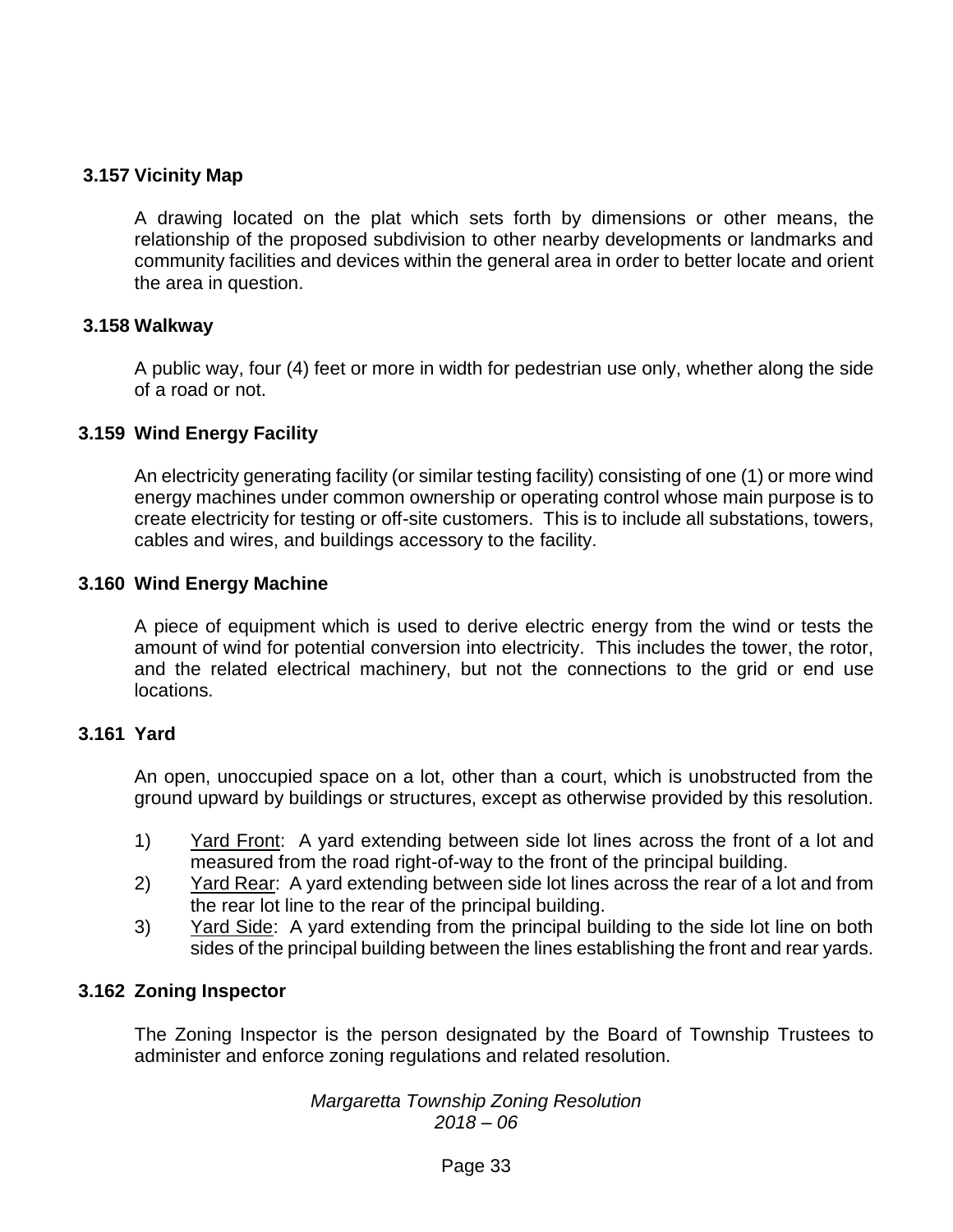# **3.163 Zoning Permit**

A document issued by the Zoning Inspector authorizing the use of lots, structures, uses of land and structures, and the characteristics of the uses.

#### **ARTICLE 4** Administration

#### **4.0 Purpose**

This Article sets forth the powers and duties of the Zoning Commission, the Board of Zoning Appeals, the Board of Township Trustees and the Zoning Inspector with respect to the administration of the provisions of this Resolution.

#### **4.1 General Provisions**

The formulation, administration and enforcement of this Zoning Resolution is hereby vested in the following offices and bodies within the Township:

- 1) Zoning Inspector
- 2) Zoning Commission
- 3) Board of Zoning Appeals
- 4) Township Trustees
- 5) County Prosecutor or Special Counsel hired pursuant to O.R.C. 519.24.

#### **4.2 Zoning Inspector**

A Zoning Inspector designated by the Board of Township Trustees shall administer and enforce this Resolution. He or she may be provided with the assistance of such other persons as the Board of Township Trustees may direct.

#### **4.3 Responsibilities of Zoning Inspector**

For the purpose of this Resolution, the Zoning Inspector shall have the following duties:

- 1) Enforce the provisions of this Resolution and interpret the meaning and application of its provisions.
- 2) Respond to questions concerning applications for amendments to the Zoning Resolution text and the Official Zoning District Map.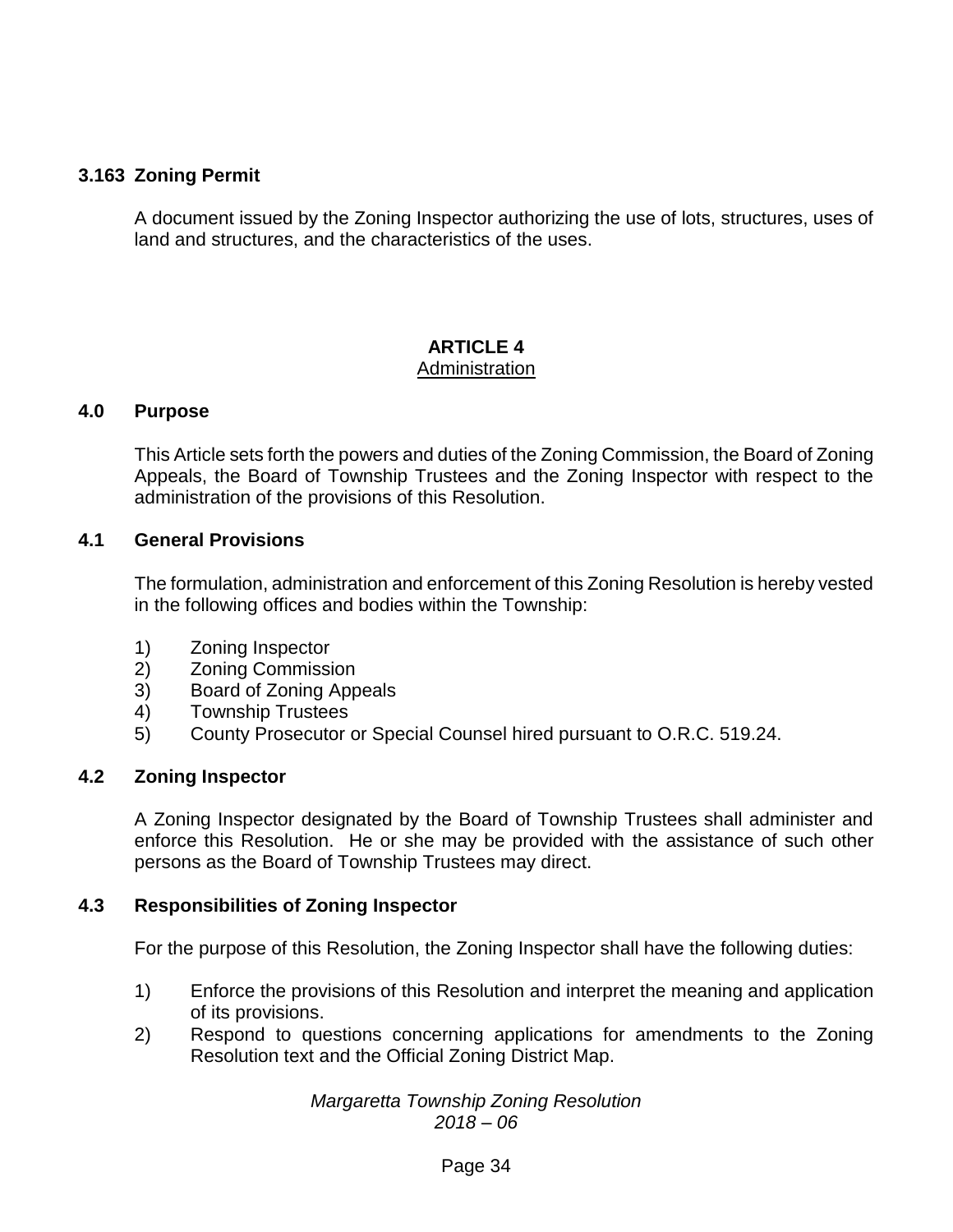- 3) Issue zoning permits and certificates of occupancy as provided by this Resolution and keep a record of same with a notation of any special conditions involved.
- 4) Act on all applications upon which he or she is authorized to act by the provisions of this Resolution within the specified time or notify the applicant in writing of his or her refusal or disapproval of such application and the reasons therefore. Failure to notify the applicant in case of such refusal or disapproval within the specified time shall entitle the applicant to submit his request to the Board of Zoning Appeals.
- 5) Conduct inspections of buildings and uses of land to determine compliance with this Resolution and in the case of any violation, to notify in writing the person(s) responsible, specifying the nature of the violation and ordering corrective action.
- 6) Maintain permanent and current records required by this Resolution, including but not limited to zoning permits, zoning certificates, inspection documents and records of all variances, amendments and special uses.
- 7) Make such records available for the use of the Township Trustees, the Zoning Commission, the Board of Zoning Appeals and the public.
- 8) Review and approve plot plans pursuant to this Resolution.
- 9) Determine the existence of any violations of this Resolution and cause such notifications, revocation notices, stop orders or tickets to be issued or initiate such other administrative or legal action as needed to address such violations.
- 10) Prepare and submit an annual report to the Township Trustees and Zoning Commission on the administration of this Resolution, setting forth such information as may be of interest and value in advancing and furthering the purpose of this Resolution. Such report shall include recommendations concerning the schedule of fees.

# **4.4 Township Zoning Commission**

The Board of Township Trustees of any Township proceeding under Chapter 519, inclusive, of the Ohio Revised Code shall create and establish a Township Zoning Commission. The Commission shall be composed of five (5) members who reside in the unincorporated area of the Township, to be appointed by the Board and the terms of the members shall be of such length and so arranged that the term of one (1) member will expire each year. The board of township trustees may appoint two alternate members to the township zoning commission, for terms to be determined by the board of township trustees. An alternate member shall take the place of an absent regular member at any meeting of the township zoning commission, according to procedures prescribed by resolution by the board of township trustees. An alternate member shall meet the same appointment criteria as a regular member. When attending a meeting on behalf of an absent member, the alternate member may vote on any matter on which the absent member is authorized to vote. Where there is a County or Regional Planning Commission; each member shall serve until his successor is appointed and qualified. Members of the Zoning Commission shall be removable for non-performance of duty, misconduct in office, or other cause by the Board, upon written charges and after a copy of the charges have been served upon the member so charged at least ten (10) days prior to the hearing, either personally by certified mail or by leaving such copy at this usual place of residence. The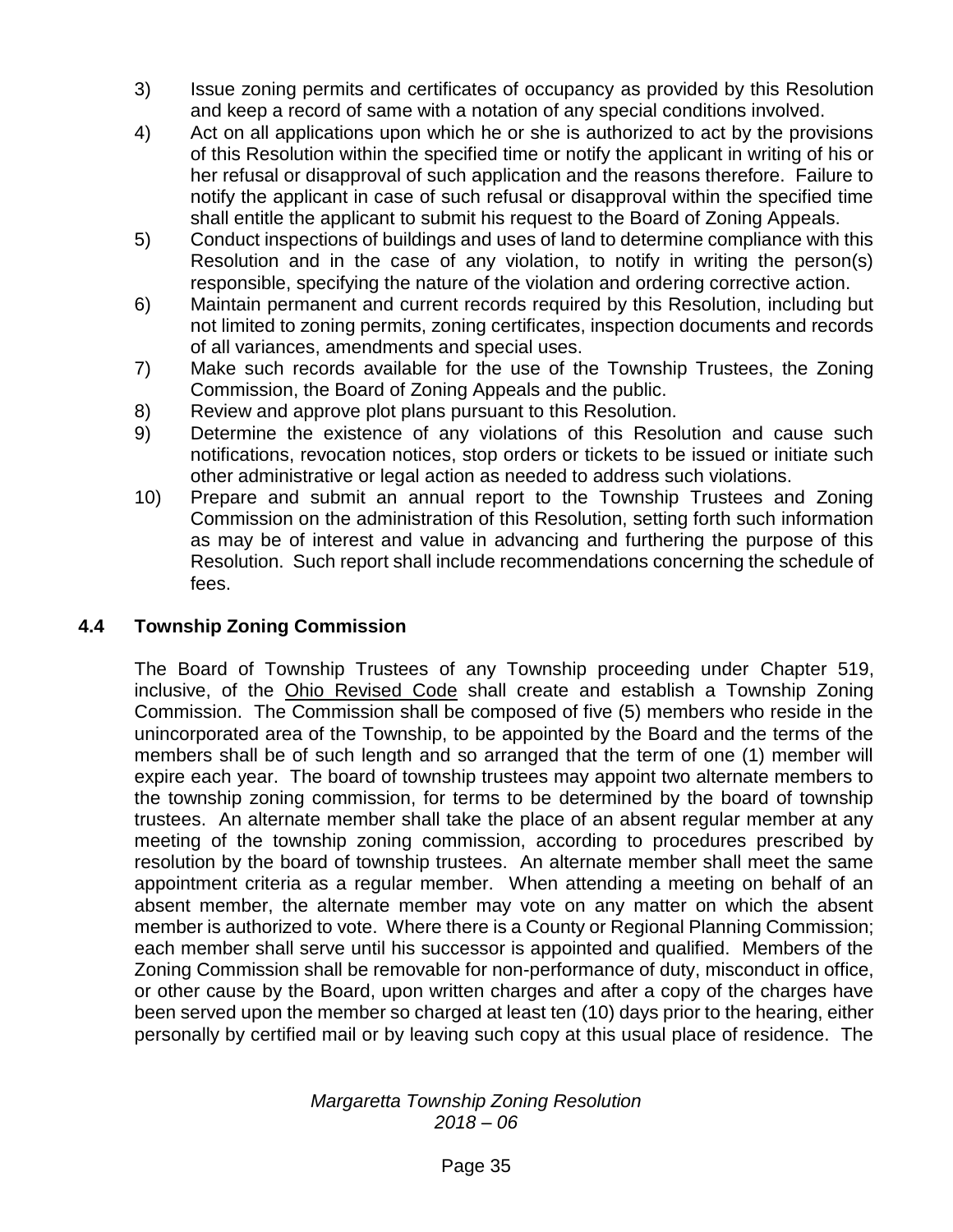members shall be given an opportunity to be heard and answer such charges. Vacancies shall be filled by the Board and shall be for the unexpired term.

## **4.5 Recommendations of Township Zoning Commission; Organization, Powers and Compensation of Commission**

The Township Zoning Commission shall submit a plan, including both text and maps representing the recommendations of the Zoning Commission, for the carrying out by the Board of Township Trustees for the powers, purposes and provisions set forth in Sections 519.01 to 519.99, inclusive, of the Ohio Revised Code, including additions to territory in which Township Zoning Resolution is in effect.

The Zoning Commission shall organize, adopt rules for the transaction of its business and keep a record of its actions and determinations. Members of the Zoning Commission may be allowed their expenses, or such other compensation, or both, as the Board may approve and provide. No Township Trustee shall be employed by the Zoning Commission of his or her Township.

The Zoning Commission shall make use of such information and counsel as is available from appropriate public officials, departments and agencies and such officials, departments and agencies having information, maps and data pertinent to Township Zoning shall make them available for the use of the Zoning Commission.

In any county where there is a Regional Planning Commission, the Zoning Board of Commission may request such Planning Commission to prepare or make available to the Zoning Commission a zoning plan, including text and maps for the unincorporated area of the Township or any portion of the same.

#### **4.6 Amendments to Zoning Resolution; Procedure; Referendum**

Any proposed amendments to the zoning resolution, zoning map or proposed referendum will follow the requirements as established in the Ohio Revised Code 519.12.

# **4.7 Ratification of Amendments to Township Zoning Plan**

All amendments or supplements to a township zoning plan adopted by a Board of Township Trustees prior to the effective date of this act, except those amendments or supplements which a court of competent jurisdiction declared unlawful or unreasonable or which are the subject of action now pending in such a court, are hereby ratified and shall be valid amendments or supplements to such zoning plan regardless of the procedure followed with respect to such amendments or supplements prior to their adoption by a Board of Township Trustees, except that no right of appeal on the issue of the unlawful or unreasonable character of an amendment or supplement shall be lost by the provisions of this section.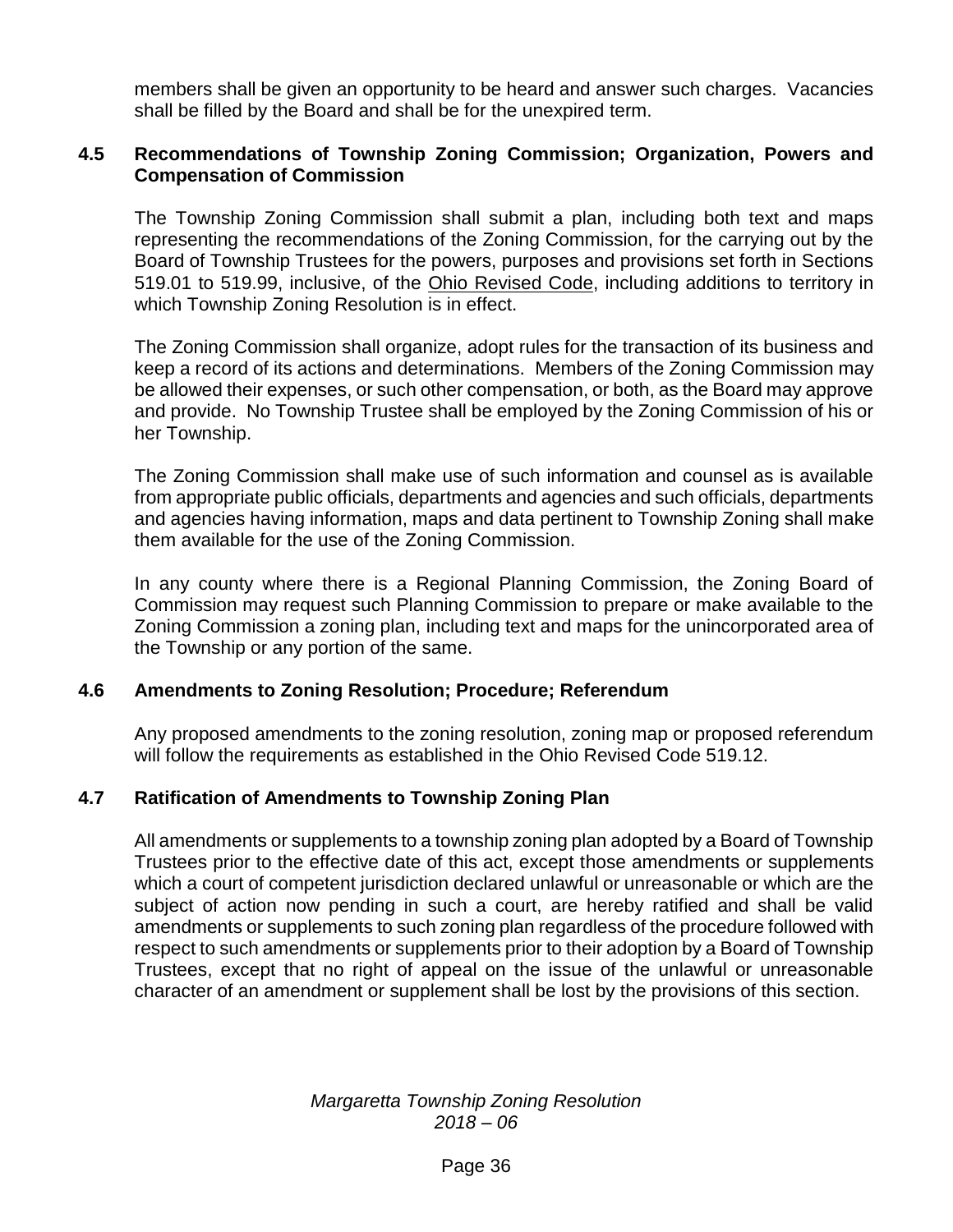# **4.8 Township Board of Zoning Appeals; Compensation and Expenses**

In any township which adopts zoning regulations, the Board of Township Trustees shall appoint a Township Board of Zoning Appeals of five (5) members who shall be residents of the unincorporated territory in the township included in the area zoned. The terms of all members shall be of such length and so arranged that the term of one (1) member will expire each year. The board of township trustees may appoint two alternate members to the township zoning commission, for terms to be determined by the board of township trustees. An alternate member shall take the place of an absent regular member at any meeting of the township trustees. An alternate member shall meet the same appointment criteria as a regular member. When attending a meeting on behalf of an absent member, the alternate member may vote on any matter on which the absent member is authorized to vote. Each member shall serve until his or her successor is appointed and qualified. Members shall be removable for the same causes and in the same manner as provided by Section 519.04 of the Ohio Revised Code. Vacancies shall be filled by the Board of Township Trustees and shall be for the unexpired term. The members may be allowed their expenses, or such compensation, or both, as the Board of Township Trustees may approve and provide.

The Board of Zoning Appeals may within the limits of the moneys appropriated by the Board of Township Trustees for the purpose, employ such executives, professional, technical and other assistants as it deems necessary.

# **4.9 Powers of Township Board of Zoning Appeals**

The Township Board of Zoning Appeals may:

- A) Hear and decide appeals where it is alleged there is error in any order, requirement, decision, or determination made by an administrative official in the Ohio Revised Code or of any resolution adopted pursuant thereto;
- B) Authorize, upon appeal, in specific cases, such variance from the terms of the zoning resolution as will not be contrary to the public interest, where, owing to special conditions, a literal enforcement of the resolution shall be observed and substantial justice done;
	- 1. In granting an Area Variance, the Board shall consider the following:
		- a. The conditions upon which an application for a Variance is based are particular to the subject property with respect to the physical size, shape or other characteristics of the premises or adjoining premises, differentiating it from other premises in the same district; or
		- b. The Variance would result in an improvement of the property that is more appropriate and more beneficial to the community than would be the case without granting of the Variance.
	- 2. In granting an Area Variance, the Board shall also consider the following: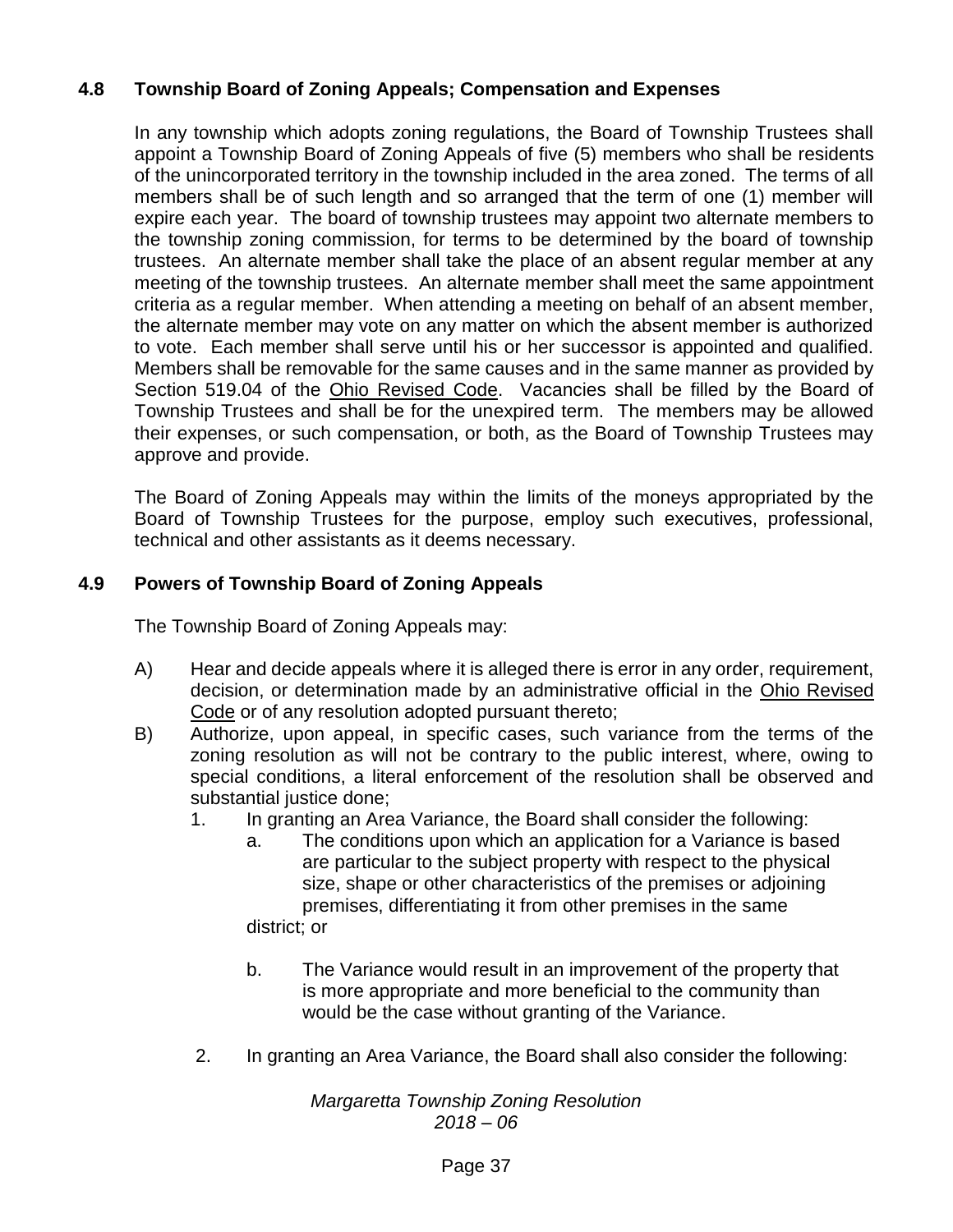- a. The essential character of the neighborhood would not be substantially altered, and adjoining properties would not suffer a substantial detriment as a result of the Variance;
- b. The spirit and intent behind the subject zoning requirement would be observed and substantial justice done by granting the Variance;
- c. The Variance is not substantial and is the minimum necessary to afford relief to the applicant and achieve an appropriate and beneficial improvement of the property; and
- d. The Variance would not adversely affect the delivery of governmental services (e.g., water, sewer, garbage).
- 3. In granting an Area Variance, the Board shall also consider the following factors:
	- a. whether the property owner purchased the property with knowledge of the zoning restriction; b. whether the property in question will yield a reasonable return or whether there can be any beneficial use of the property without the Variance; and c. whether the property owner's predicament feasibly can be obviated through some method other than a Variance.
- 4. In granting a Use Variance, the Board shall consider the following:

a. The property cannot be put to any economically viable and appropriate use under any of the permitted uses in the zoning district;

- b. The Variance requested stems from conditions that are particular to the subject property and are not applicable, generally, to other properties within the same zoning classification;
- c. The hardship condition is not created by actions of the applicant;
- d. Granting of the variance will not adversely affect the rights of adjacent property owners or residents;
- e. Granting of the variance will not adversely affect the community character, public health, safety, or general welfare;

f. The Variance will be consistent with the general spirit and intent of the Zoning Code; and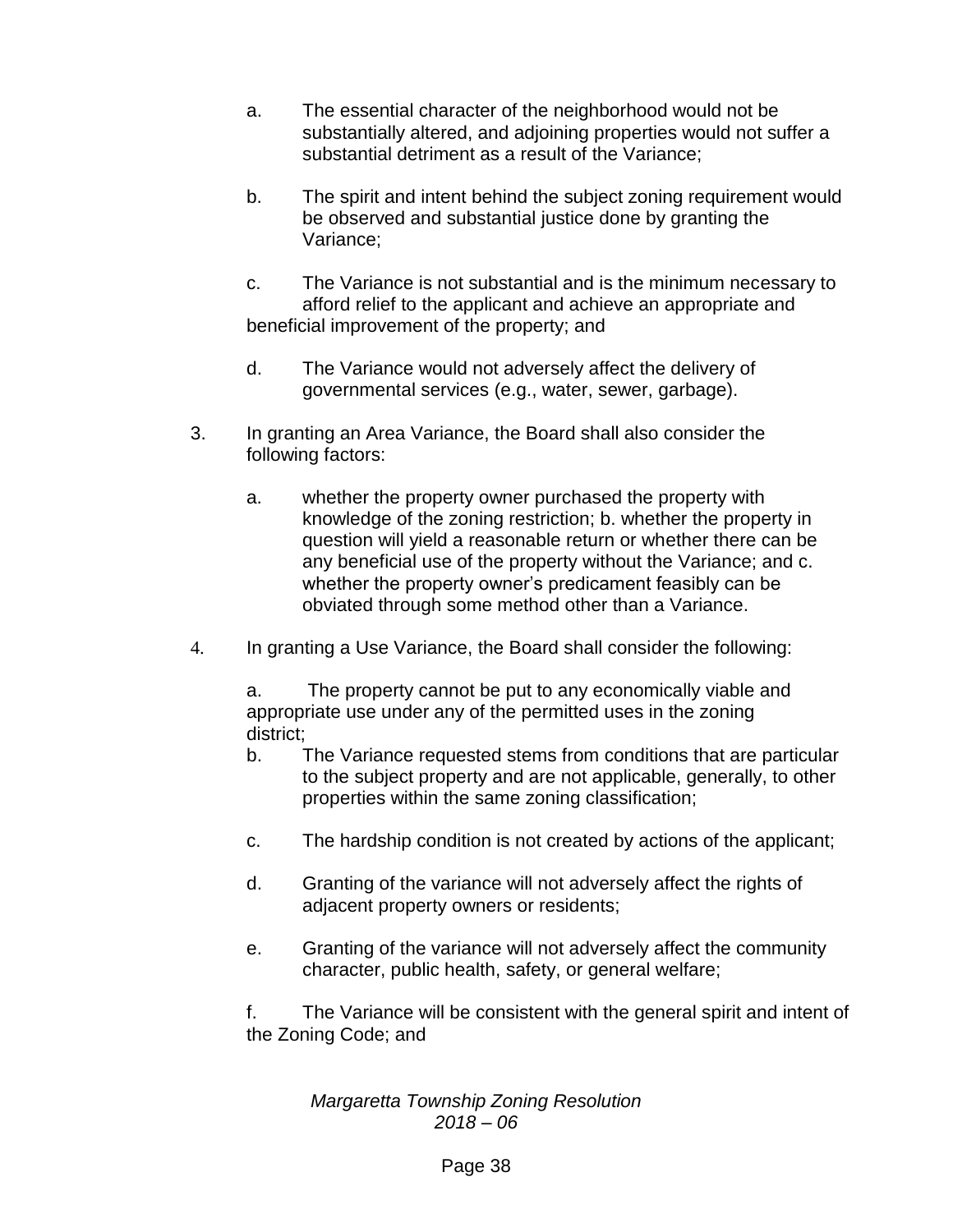- g. The Variance sought is the minimum that will afford relief to the applicant.
- C) Grant conditional zoning certificates for the use of land, buildings or other structures if such certificates for specific uses are provided for in the zoning resolution;
- D) Revoke an authorized variance or conditional zoning certificate granted for the extraction of minerals, if any condition of the variance or certificate is violated.

The board shall notify the holder of the variance or certificate by certified mail of its intent to revoke the variance or certificate under division (d) of this section and of his or her right to a hearing before the board, within thirty (30) days of the notice, if he or she so requests. If the holder requests a hearing, the board shall set a time and place for the hearing, and notify the holder. At the hearing, the holder may appear in person, by his/her position in writing. He/she may present evidence and examine witnesses appearing for or against him/her. If no hearing is requested, the board may revoke the variance or certificate without a hearing. The authority to revoke a variance or certificate is in addition to any other means of zoning enforcement provided by law.

In exercising the above-mentioned powers, such board may, in conformity with such sections, reverse or affirm, wholly or partly, or may modify the order, requirement, decision or determination as ought to be made and to that end has all powers of the officer from whom the appeal is taken.

# **4.10 Rules, Organization and Meeting of Zoning Appeals Board**

The Township Board of Zoning Appeals shall organize and adopt rules in accordance with the zoning resolution. Meetings of the Board of Zoning Appeals shall be held at the call of the chairman, and at such other times as the board determines. The chairman, or in his absence the acting chairman, may administer oaths and the Board of Zoning Appeals may compel the attendance of witnesses. All meetings of the Board of Zoning appeals shall be open to the public, provided the Board of Zoning Appeals shall keep minutes of its proceedings showing the vote of each member upon each question or, if absent or failing to vote, indicating such fact and shall keep records of its examinations and other official actions, all of which shall be immediately filed in the Office of the Board of Township Trustees and be a public record.

Appeals to the Board of Zoning Appeals may be taken by any person aggrieved or by any officer of the Township affected by any decision of the Zoning Inspector. Such appeal shall be taken within twenty (20) days after the decision by filing with the Zoning Inspector from whom the appeal is taken and with the Board of Zoning Appeals, a notice of appeal specifying the grounds thereof. The Zoning Inspector from whom the appeal is taken shall forthwith transmit to the Township Board of Zoning Appeals all the papers constituting the record upon which the action appealed from was taken.

The Board of Zoning Appeals shall fix a reasonable time for the public hearing of the appeal, give at least ten (10) days of notice in writing to the parties in interest, give notice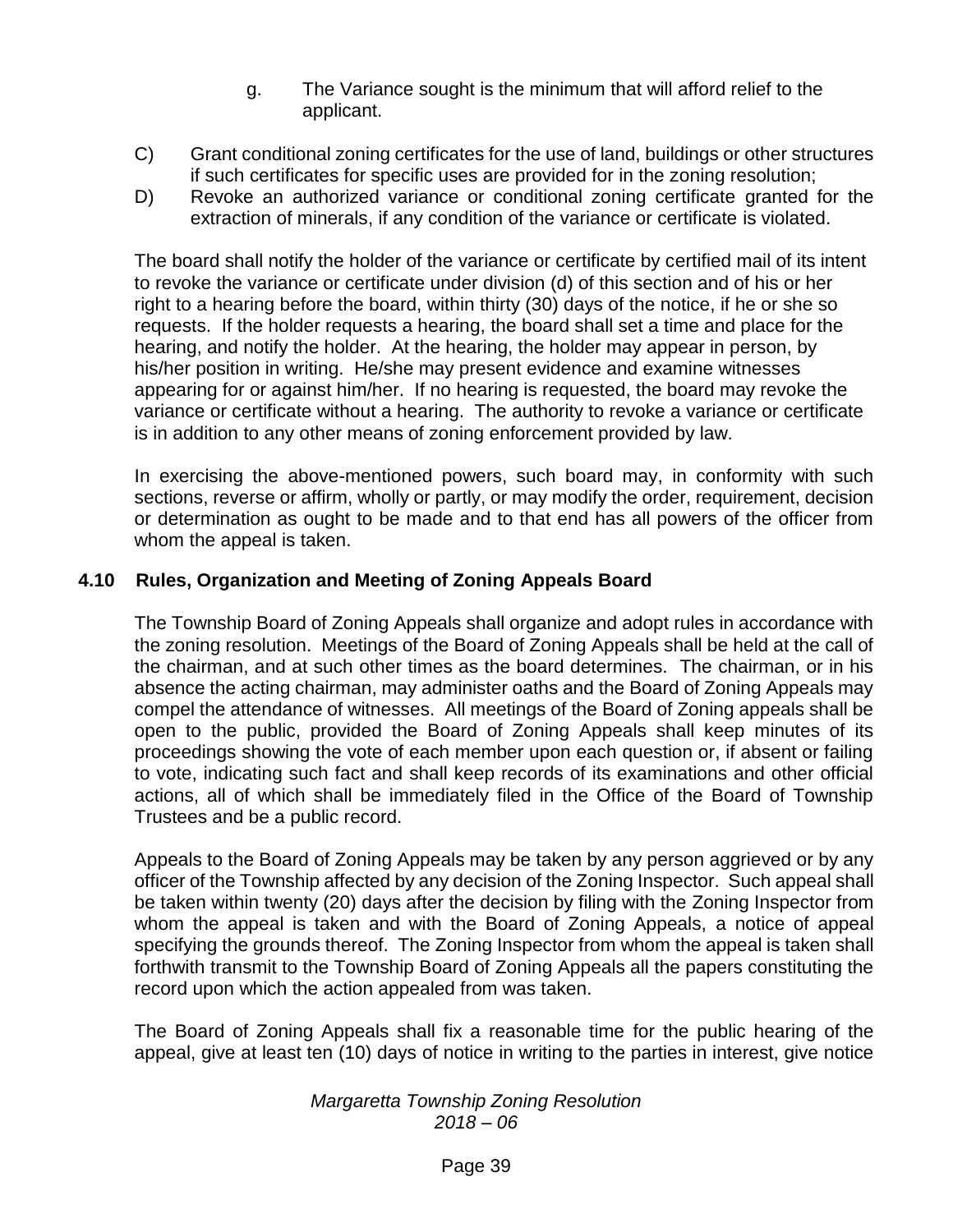of such public hearing by one (1) publication in one (1) or more newspapers or general circulation in the county, at least thirty (30) days before the date of such hearing and decide the appeal within a reasonable time after it is submitted. Upon the hearing, any person may appeal in person or by attorney.

## **4.11 Duties of Zoning Inspector, Board of Zoning Appeals, Legislative Authority and Courts on Matters of Appeal**

It is the intent of this Resolution that all questions of interpretation and enforcement shall be first presented to the Zoning Inspector and that such questions shall be presented to the Board only on appeal from the decision of the Zoning Inspector and that recourse from the decisions of the Board shall be to the courts as provided by law. It is further the intent of this Resolution that the duties of the Board of Township Trustees in connection with this Resolution shall not include hearing and deciding questions of interpretation and enforcement that may arise. The procedure for deciding such questions shall be as stated in this section and this Resolution. Under this Resolution, the Board of Township Trustees shall only have the duties of considering and adopting or rejecting proposed amendments or the repeal of this Resolution as provided by law and of establishing a schedule of fees and charges as stated in Section 1351 of this Resolution.

#### **4.12 Board of Township Trustees**

The powers and duties of the Township Trustees pertaining to the Zoning Resolution are as follows:

- 1) Approve the appointments of members to the Zoning Commission.
- 2) Approve the appointments of members to the Zoning Board of Appeals.
- 3) Initiate or act upon suggested amendments to the Zoning Resolution text or Official Zoning District Map. All action upon a suggested zoning amendment shall be undertaken at a public meeting.
- 4) Approve appointment of the zoning inspectors and assistants, as may be requested.

#### **4.13 Schedule of Fees**

The Board of Township Trustees shall, by Resolution, establish a schedule of fees for zoning permits, amendments, appeals, variances, conditional use permits, plan approvals and other procedures and services pertaining to the administration and enforcement of this Resolution, after considering the recommendations of the Zoning Inspector with respect to actual administrative costs, both direct and indirect. The schedule of fees shall be posted in the Office of the Zoning Inspector and may be altered or amended only by the Board of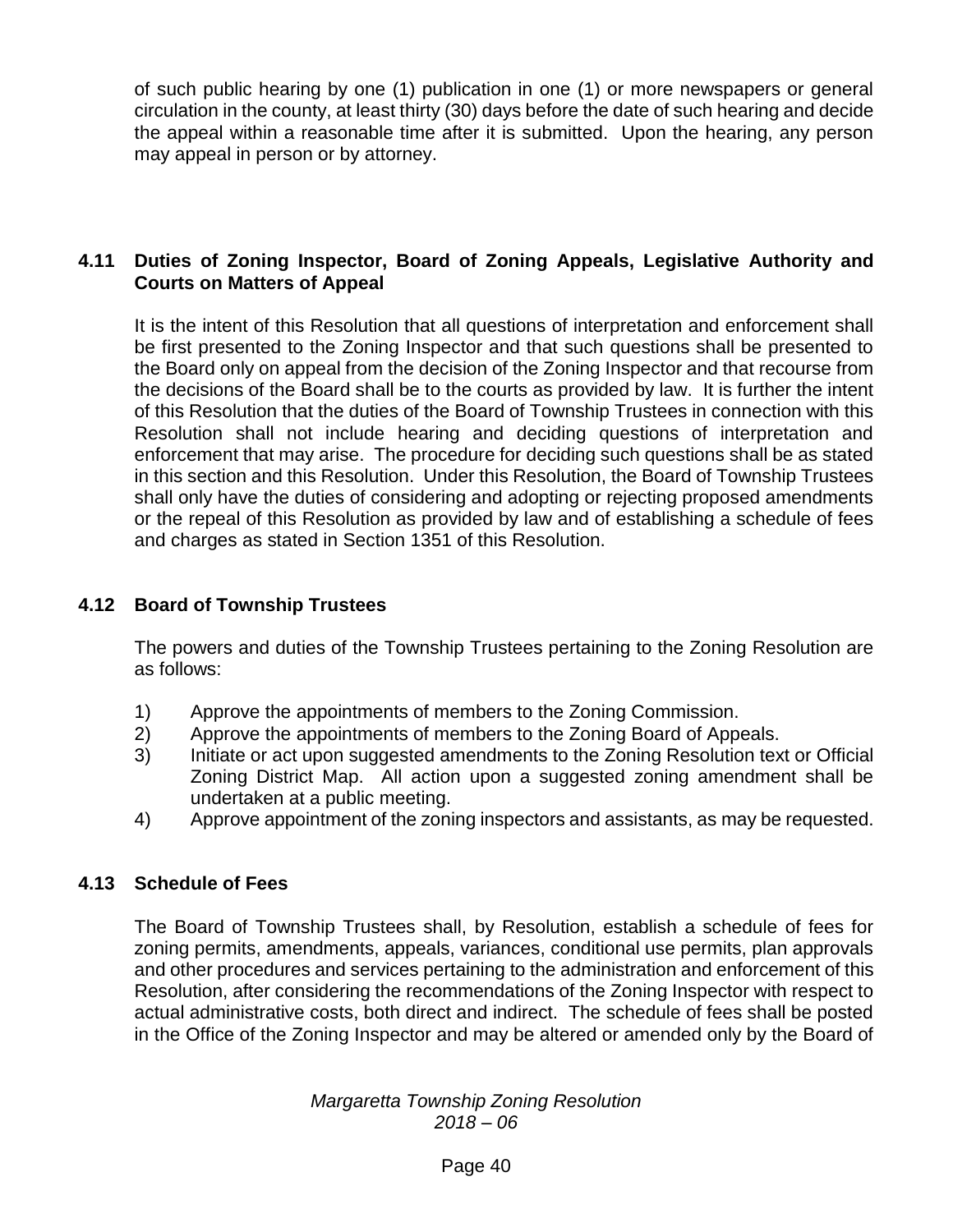Township Trustees. Until all such appropriate fees, charges and expenses have been paid in full, no action shall be taken on any application, appeal or administrative procedure.

## **ARTICLE 5 Enforcement**

#### **5.0 General**

This article stipulates the procedures to be followed in obtaining permits, certificates and other legal or administrative approvals under this Resolution.

#### **5.1 Zoning Permits Required**

No building or other structure shall be erected, moved, added to, structurally altered nor shall any building, structure or land be established or changed in use without a permit therefore, issued by the Zoning Inspector. Zoning permits shall be issued only in conformity with the provisions of this Resolution unless the Zoning Inspector receives a written order from the Board of Zoning Appeals deciding on appeal, conditional use or variance or from the Board of Township Trustees approving a Planned Unit Development District, as provided by this Resolution.

#### **5.2 Contents of Application for Zoning Permit**

The application for a zoning permit shall be made in writing and be signed by the owner or applicant attesting to the truth and exactness of all information supplied on the application. Each application shall clearly state that the permit shall expire if work has not begun within one (1) year or substantially completed within two and one-half (2 ½) years. At a minimum, the application shall contain the following information and be accompanied by all required fees:

- 1) Name, address, and phone number of applicant;
- 2) Legal description of property, when required by Zoning Inspector;
- 3) Existing use;
- 4) Proposed use;
- 5) Zoning district;

#### *Margaretta Township Zoning Resolution 2018 – 06*

#### Page 41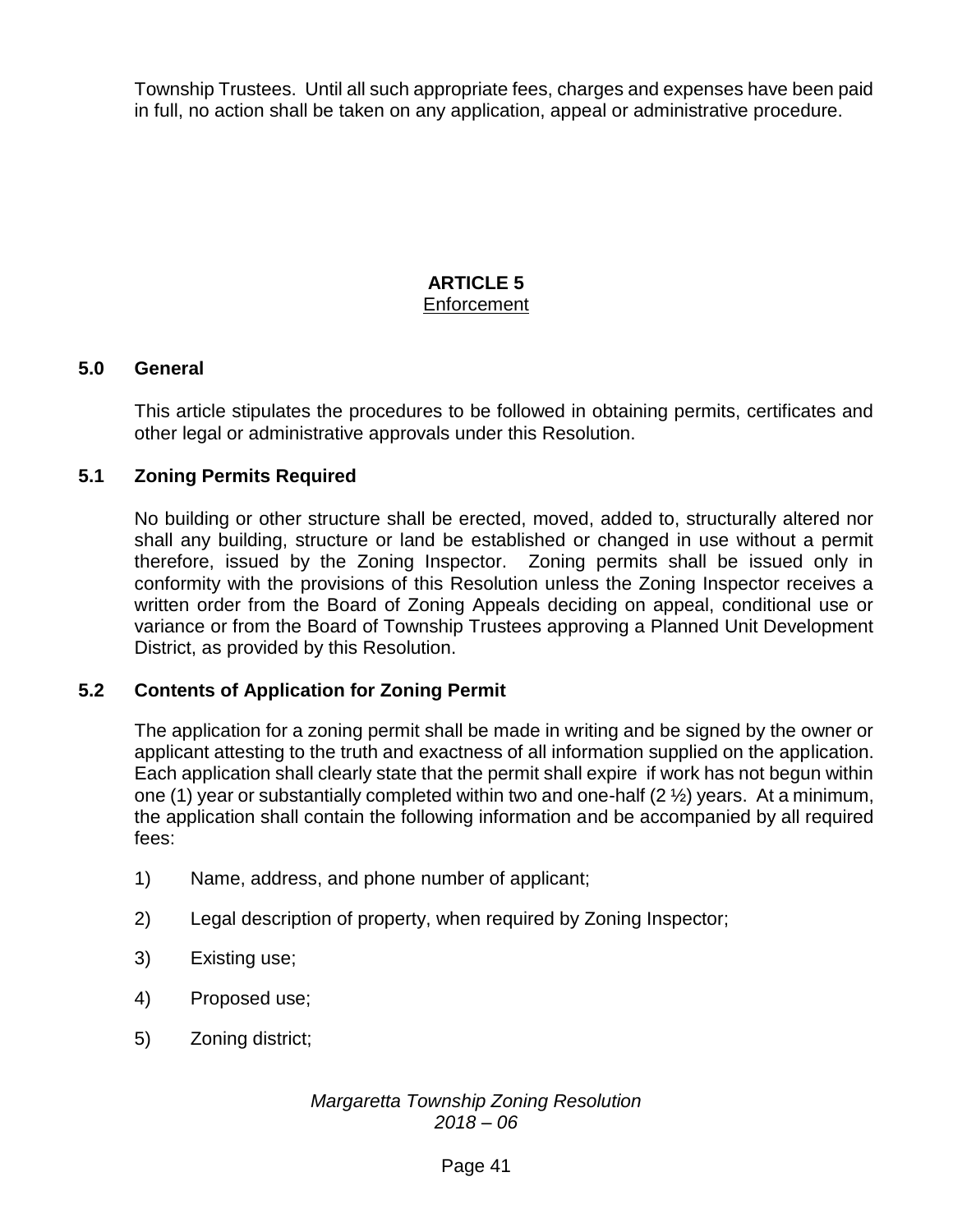- 6) Plans drawn to scale, showing the actual dimensions and the shape of the lot to be built upon; the exact size and location of existing buildings on the lot, if any; and the location and dimensions of the proposed building(s) or alteration;
- 7) Building heights;
- 8) Number of off-street parking spaces or loading berths, and their layout;
- 9) Location and design of access drives; if applicable,
- 10) Number of dwelling units; if applicable,
- 11) If applicable, application for a sign permit or a conditional, special or temporary use permit, unless previously submitted.

#### **5.3 Approval of Zoning Permit**

Within thirty (30) days after receipt of an application, the Zoning Inspector shall either approve or disapprove a zoning permit.

## **5.4 Submission to Director of Ohio Department of Transportation**

Before any zoning permit is issued affecting any land within three hundred (300) feet of the centerline of a proposed new highway or a highway for which changes are proposed as described in the certification to local officials by the Director of the Ohio Department of Transportation or any land within a radius of five hundred (500) feet from the point of intersection of said centerline with any public road or highway, the Zoning Inspector shall give notice, by registered mail, to the Director of the Ohio Department of Transportation that he shall not issue a zoning permit for one hundred twenty (120) days from the date the notice is received by the Director. If the Director notifies the Zoning Inspector that he shall proceed to acquire the land needed, then the Zoning Inspector shall refuse to issue the zoning permit. If the Director notifies the Zoning Inspector that acquisition at this time is not in the public interest or upon the expiration of the one hundred twenty (120) day period or of any extension thereof agreed upon by the Director and the property owner, the Zoning Inspector shall, if the application is in conformance with all provisions of this Resolution, issue the zoning permit.

#### **5.5 Expiration of Zoning Permit**

If the work described in any zoning permit has not begun within one (1) year from the date of issuance thereof, said permit shall expire; it shall be revoked by the Zoning Inspector; and written notice thereof shall be given to the persons affected. If the work described in any zoning permit has not been substantially completed within two and one half  $(2 \frac{1}{2})$  years of the date of issuance thereof, said permit shall expire and be revoked by the Zoning Inspector and written notice thereof shall be given to the persons affected, together with notice that further work as described in the cancelled permit shall not proceed unless and until a new zoning permit has been obtained or an extension granted.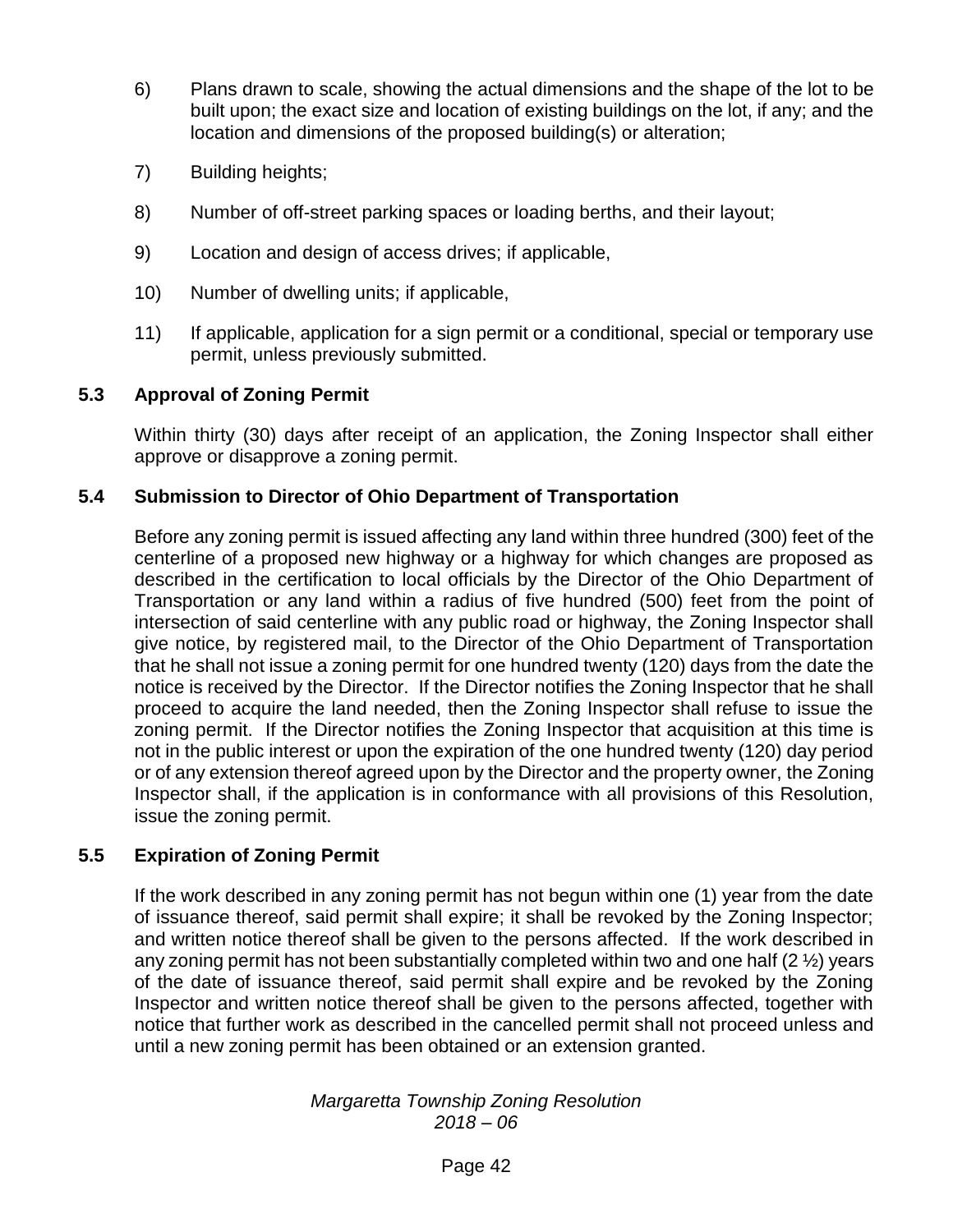## **5.6 Record of Zoning Permits**

The Zoning Inspector shall maintain a record of all zoning permits and copies shall be furnished upon request and payment of the established fee to any person.

#### **5.7 Failure to Obtain a Zoning Permit**

Failure to obtain a zoning permit shall be a punishable violation of this Resolution.

#### **5.8 Construction and Use to be as Provided in Applications, Plans and Permits**

Zoning permits are issued on the basis of plans and applications being approved by the Zoning Inspector authorizing only the use and arrangement set forth in such approved plans and applications or amendments thereto, and no other use, arrangement or construction. Use, arrangement or construction contrary to that authorized shall be deemed a punishable violation of this Resolution.

#### **5.9 Complaints Regarding Violations**

Whenever a violation of this Resolution occurs, or is alleged to have occurred, any person may file a written complaint. Such complaint stating fully the causes and basis thereof shall be filed with the Zoning Inspector. The Zoning Inspector shall record properly such complaint, immediately investigate it and take action thereon as provided by this Resolution.

#### **5.10 Entry and Inspection of Property**

The Zoning Inspector is authorized to make inspections of properties and structures in order to examine and survey the same, at any reasonable hour, for the purpose of enforcing the provisions of this Resolution. Prior to seeking entry to any property or structure for such examination or survey, the Zoning Inspector shall attempt to obtain the permission of the owner or occupant to inspect. If such permission is denied or cannot be obtained, the Zoning Inspector shall request the assistance of the County Prosecutor in securing a valid search warrant prior to entry.

#### **5.11 Stop Work Order**

Subsequent to his determination that work is being done contrary to this Resolution, the Zoning Inspector shall write a stop work order and post it on the premises involved. Removal of a stop work order, except by the order of the Zoning Inspector, shall constitute a punishable violation of this Resolution.

#### **5.12 Zoning Permit Revocation**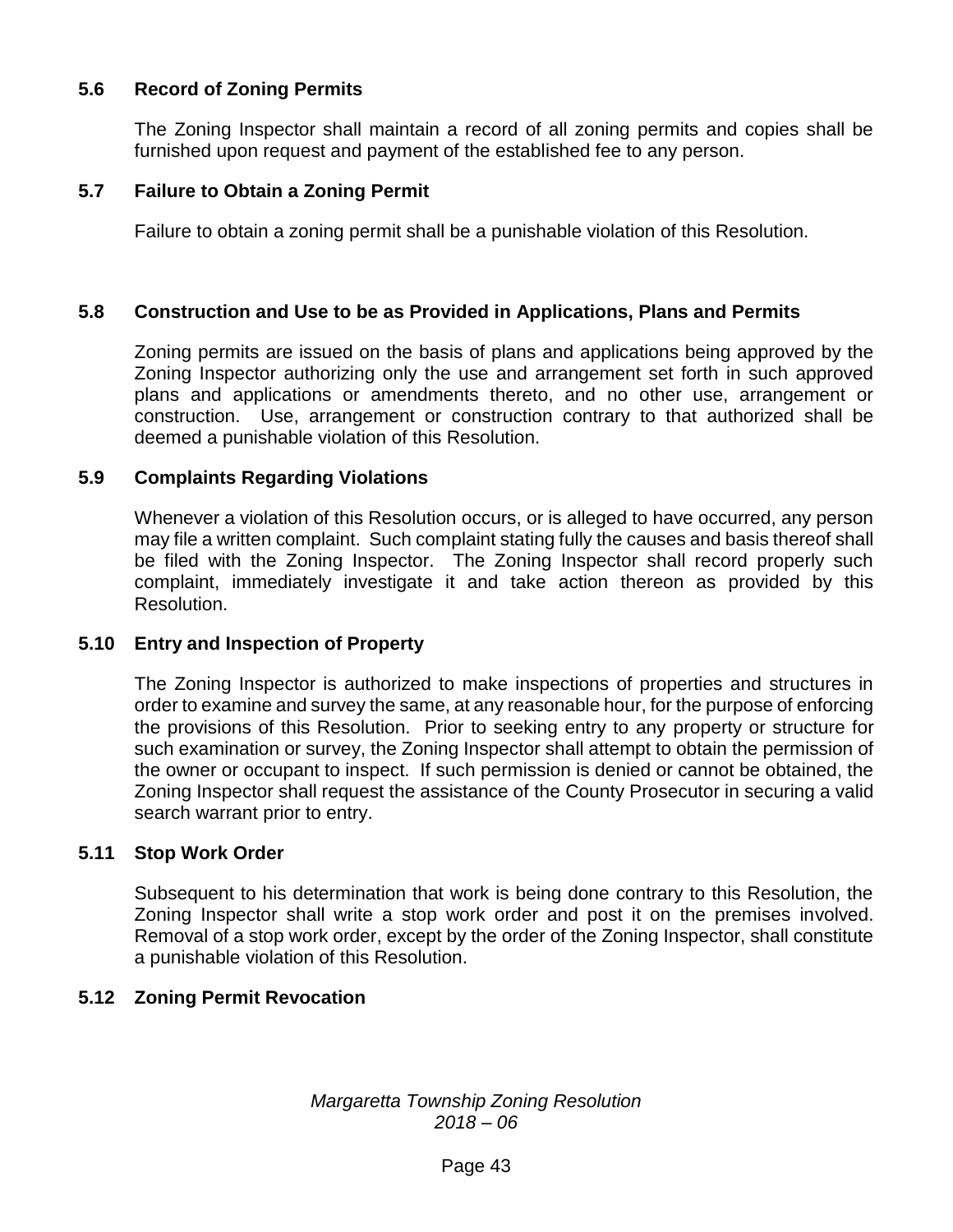The Zoning Inspector may issue a revocation notice to revoke a permit or administrative approval which was issued contrary to this Resolution or based upon false information or misrepresentation in the application.

# **5.13 Notice of Violation**

Whenever the Zoning Inspector or his agent determines that there is a violation of any provision of this Resolution, a warning tag shall be issued and shall serve as a notice of violation. Such order shall:

- 1) Be in writing;
- 2) Identify the violation;
- 3) Include a statement of the reason or reasons why it is being issued and refer to the sections of this Resolution being violated; and
- 4) State the time by which the violation shall be corrected.

Service of notice of violation shall be as follows:

- 1) By personal delivery to the person or persons responsible, or by leaving the notice at the usual place of residence of the owner with a person of suitable age and discretion; or
- 2) By certified mail deposited in the United States Post Office addressed to the person or persons responsible at a last known address. If a certified mail envelope is returned with endorsement showing that the envelope is unclaimed, then service shall be sent by ordinary mail and the mailing shall be evidenced by a certificate of mailing which shall be filed by the Zoning Inspector. Service shall be deemed complete when the fact of mailing is entered on record, provided that the ordinary mail envelope is not returned by the postal authorities with an endorsement showing failure of delivery; or
- 3) By posting a copy of the notice form in a conspicuous place on the premises found in violation.

# **5.14 Ticketing Procedure**

If, upon re-inspection following the issuance of a notice of violation, the condition has not been corrected, the person or persons responsible shall be issued a ticket. Such ticket shall:

- 1) Be served personally;
- 2) Be in writing;
- 3) Identify the violation;
- 4) State the time, date and place for appearance in court; and
- 5) State the amount of the fine payable in lieu of a court appearance. If the ticket cannot be served personally, the Zoning Inspector shall request that a summons be issued by the court.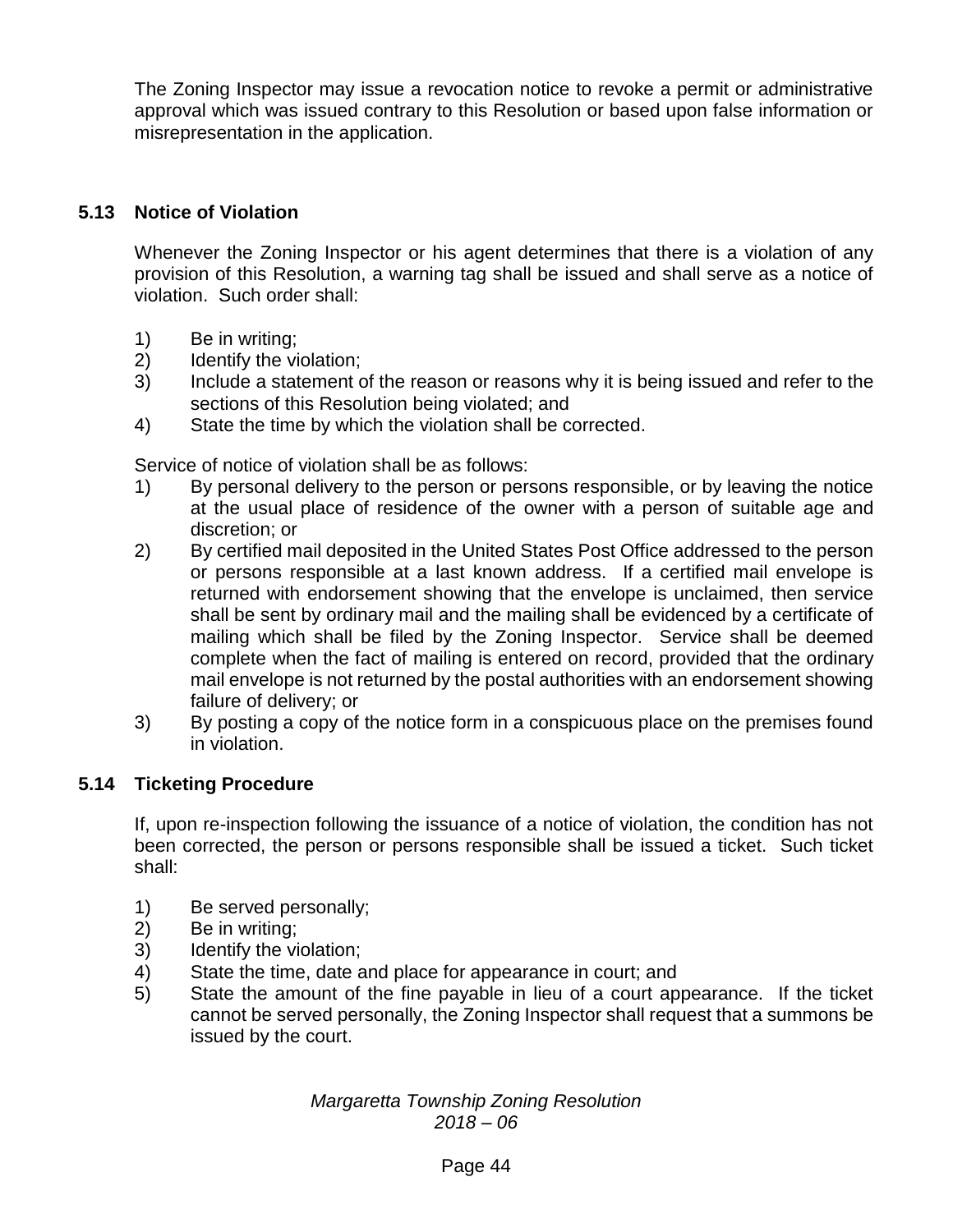## **5.15 Penalties and Fines**

It shall be unlawful to erect, establish, locate, construct, reconstruct, enlarge, change, convert, move, repair, maintain or structurally alter any building, structure or land in violation of any provision of this Resolution or any amendment thereto. Any person, firm or corporation who violates this Resolution or fails to comply with any of the requirements shall be fined and in addition shall pay all costs and expenses involved in the case. Each day such violation continues after receipt of a violation notice shall be considered a separate offense. The owner or tenant of any building, structure, premises or part thereof, and any architect, builder, contractor, agent or other person who commits, participates in, assists in or maintains such violation may each be found guilty of a separate offense and suffer the penalties herein provided.

#### **5.16 Additional Remedies**

Nothing in this Resolution shall be deemed to abolish, impair or prevent other additional remedies as provided by law. In the event of a violation of any provision or requirement of this Resolution, or in the case of an imminent threat of such a violation, the Zoning Inspector, the Prosecuting Attorney or the owner of any neighboring property who would be especially damaged by such violation, may, in addition to other resources provided by law, institute mandamus, injunction, abatement or other appropriate actions to prevent, remove, abate, enjoin or terminate such violation.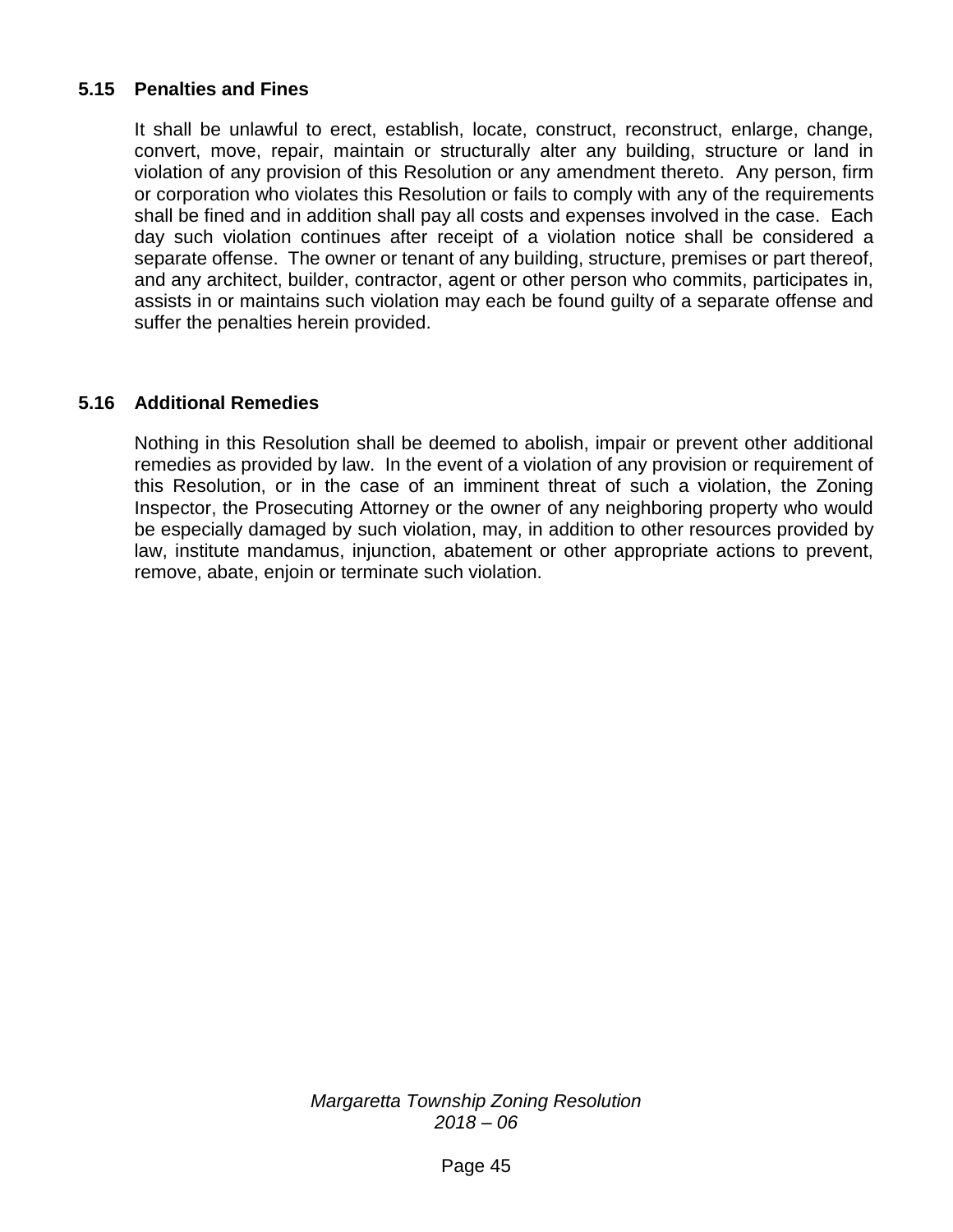## **Article 6 Nonconformities**

#### **6.0 Purpose**

Within the districts established by this Resolution, or by amendments thereto which may later be adopted, lots, uses of land, structures and uses of structures and land in combination exist which were lawful before this Resolution was passed or amended, but which would be prohibited, regulated or restricted under the terms of this Resolution.

#### **6.1 Incompatibility of Nonconformities**

Nonconformities are declared by this Resolution to be incompatible with permitted uses in the districts in which such uses are located. A nonconforming use of a structure, a nonconforming use of land, or a nonconforming use of a structure and land in combination shall not be extended or enlarged after passage of this Resolution by attachment on a building or premises of additional signs intended to be seen from off the premises, or by the addition of other uses of a nature which would be generally prohibited in the district in which such use is located without approval of the Board of Zoning Appeals, except as otherwise specifically provided for in this Resolution.

#### **6.2 Completion of Nonconforming Structures**

To avoid undue hardship, nothing in this Resolution shall be deemed to require a change in the plans, construction, or designated use of any building on which actual construction was lawfully begun prior to the effective date of adoption or amendment of this Resolution and upon which actual building construction has been carried on diligently. Actual construction is hereby defined to include the placing of construction materials in permanent position and fastened in a permanent manner. Where demolition or removal of an existing building has substantially begun in preparation of rebuilding, such demolition or removal shall be deemed to be actual construction, provided that the work shall be carried out diligently.

#### **6.3 Certificates for Nonconforming Uses**

The Zoning Inspector may, upon his own initiative, or shall upon the request of any owner, issue a certificate for any lot, structure, use of land, use of structure, or use of land and structure in combination, that certifies that the lot, structure or use is a valid nonconforming use. The certificate shall specify the reason why the use is a nonconforming use, including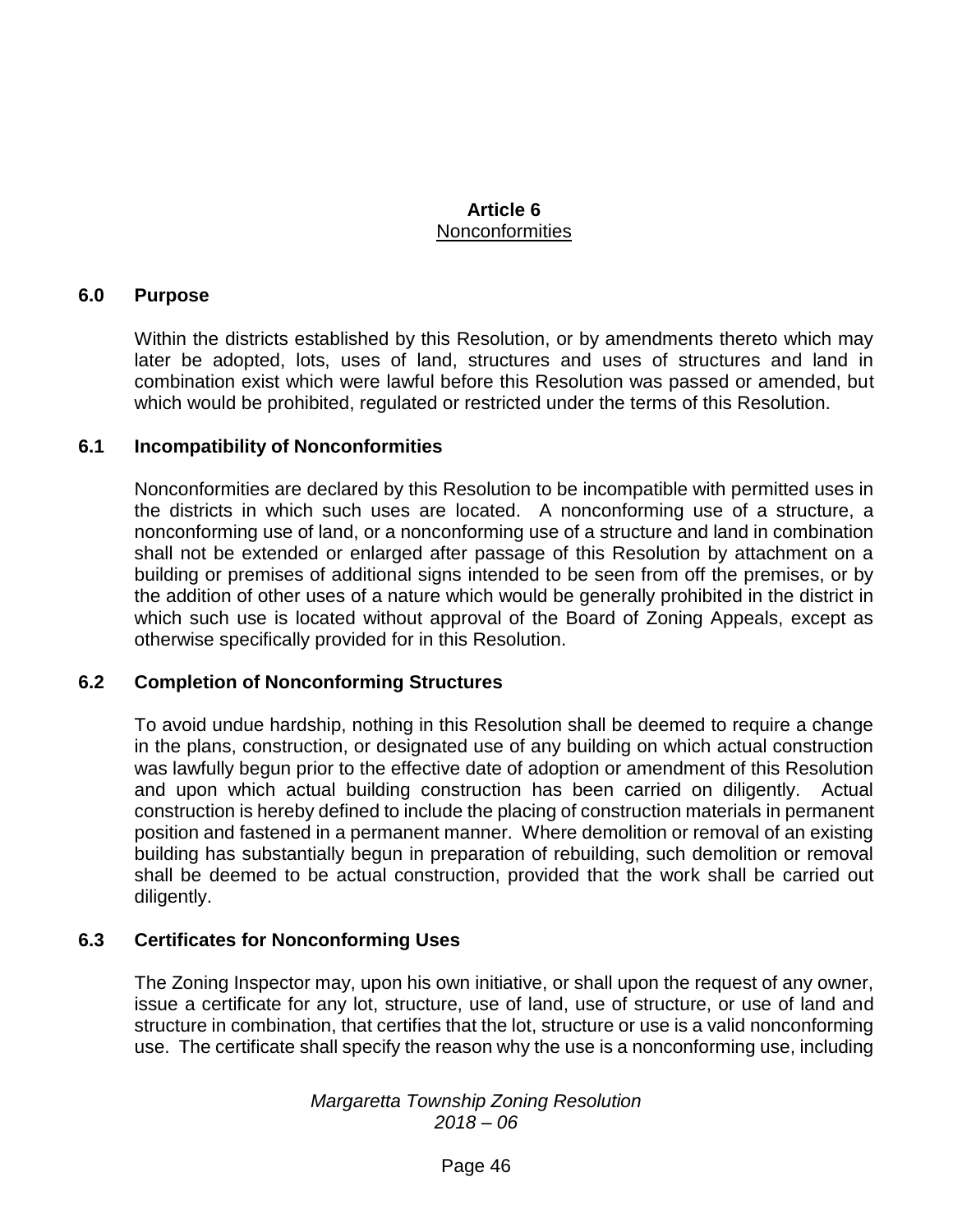a description of the extent and kind of use made of the property in question, the portion of the structure or land used for the nonconforming use, including a description of the extent and kind of use made of the property in question, the portion of the structure or land used for the nonconforming use and the extent that dimensional requirements are nonconforming. The purpose of this section is to protect the owners of lands or structures that are, or become nonconforming. No fee shall be charged for such a certificate. One copy of the certificate shall be returned to the owner and one copy shall be retained by the Zoning Inspector, who shall maintain as a public record a file of all such certificates.

## **6.4 Substitution of Nonconforming Uses**

So long as no structural alterations are made, except as required by enforcement of other codes or resolutions, any nonconforming use may, upon appeal to and approval by the Board of Zoning Appeals, be changed to another nonconforming use of the same classification or of a less intensive classification, or the Board shall find that the use proposed for substitution is equally appropriate or more appropriate to the district than the existing nonconforming use. In permitting such change, the Board may require that additional conditions and safeguards be met, in accordance with the standards contained in Section 6.7, which requirements shall pertain as stipulated conditions to the approval of such change and failure to meet such conditions shall be considered a punishable violation of said Resolution. Whenever a nonconforming use has been changed to a less intensive use or becomes a conforming use, such use shall not thereafter be changed to a more intensive use.

#### **6.5 Single Nonconforming Lots of Record**

In any district in which single-family dwellings are permitted, a single-family dwelling and customary accessory buildings may be erected on any single lot of record at the effective date of adoption or amendment of this Resolution, notwithstanding limitations imposed by other provisions of this Resolution. Such lot must be in separate ownership and not of continuous frontage with other lots in the same ownership. This provision shall apply even though such lot fails to meet the requirements for area or width, or both, that are generally applicable in the district, provided that yard dimensions and requirements other than those applying to area or width, or both, of the lot shall conform to the regulations for the district in which such lot is located.

#### Chart for Non-Conforming Lots of Record

| <b>Lot Width</b> | <b>Front Set Back</b> | <b>Side Lot Set Back</b> |  |
|------------------|-----------------------|--------------------------|--|
| 74 feet $+$      | 35 feet               | 10 feet                  |  |
| $70 - 74$ feet   | 35 feet               | 8 feet                   |  |
| $60 - 69$ feet   | 35 feet               | 6 feet                   |  |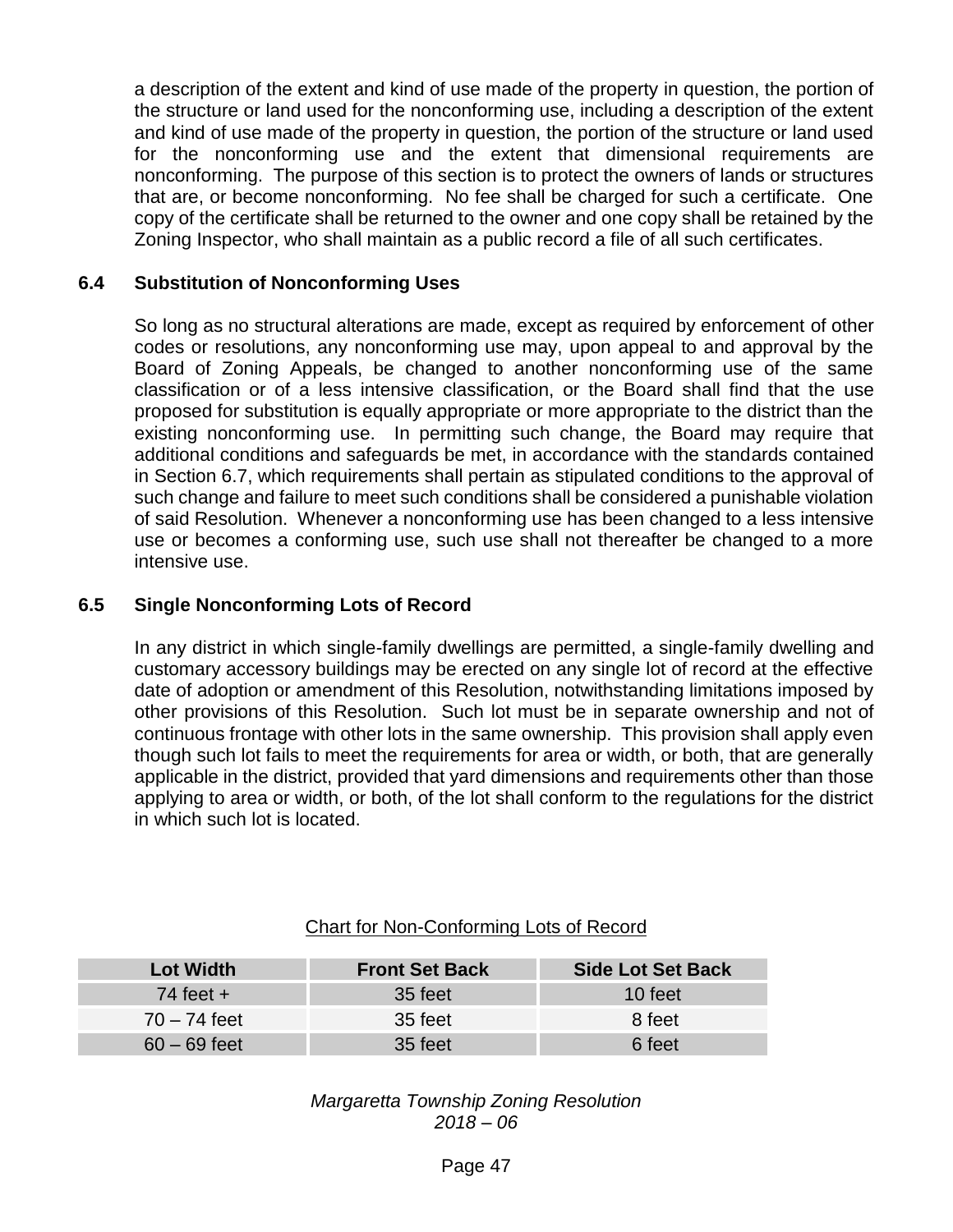| $50 - 59$ feet | 30 feet | 4 feet |
|----------------|---------|--------|
| $40 - 49$ feet | 25 feet | 3 feet |

#### **There Must Be A 10 Foot Minimum Between Structures.**

## **6.6 Nonconforming Structures or Uses**

Where a lawful structure or use of land exists at the effective date of adoption or amendment of this Resolution that does not meet the minimum requirements of the district in which the lot is located, or is not a lawful use within the district, such structure or use may be continued as long as it remains otherwise lawful.

- 1) The Board of Zoning Appeals is hereby authorized to grant a variance from the literal provisions of this Resolution in order to allow the restoration, reconstruction, extension or substitution of a nonconforming use of land or nonconforming structure in accordance with the following terms:
	- A) The restoration, reconstruction, extension or substitution of the nonconforming use or structure will not be contrary to the public interest.
	- B) Where, owing to special conditions, a literal enforcement of the provisions of this Resolution would result in unnecessary hardship.
	- C) There must exist special circumstances or conditions fully described by the applicant and which are such that strict application of the provisions of this Resolution would deprive the applicant of reasonable use of the structure or land.
	- D) The lot area shall be adequate to accommodate the required off-street parking for the structure as restored, reconstructed, extended or substituted. The design, location and surface of the parking area shall be provided so as to reduce congestion, promote safety and to reduce the impact on the existing neighborhood.
	- E) No nonconforming use shall be permitted to restore, reconstruct, extend or substitute if it will result in a greater detriment to surrounding properties.
	- F) No nonconforming use may be expanded beyond the property limits as existing at the time this Resolution was adopted or amended to make the use or structure nonconforming.
	- G) Where nonconforming use status applies to a structure and premises in combination, removal or destruction of the structure shall eliminate the nonconforming status of the land. Destruction for the purpose of this Article is defined as damaged to an extent of more than sixty percent (60%) of the replacement costs at time of destruction.
	- H) The replacement of one (1) mobile home with another mobile home shall not be considered reconstruction or restoration under this provision.
	- I) If any nonconforming use is discontinued or abandoned for more than two (2) years (except when government action impedes access to the premises),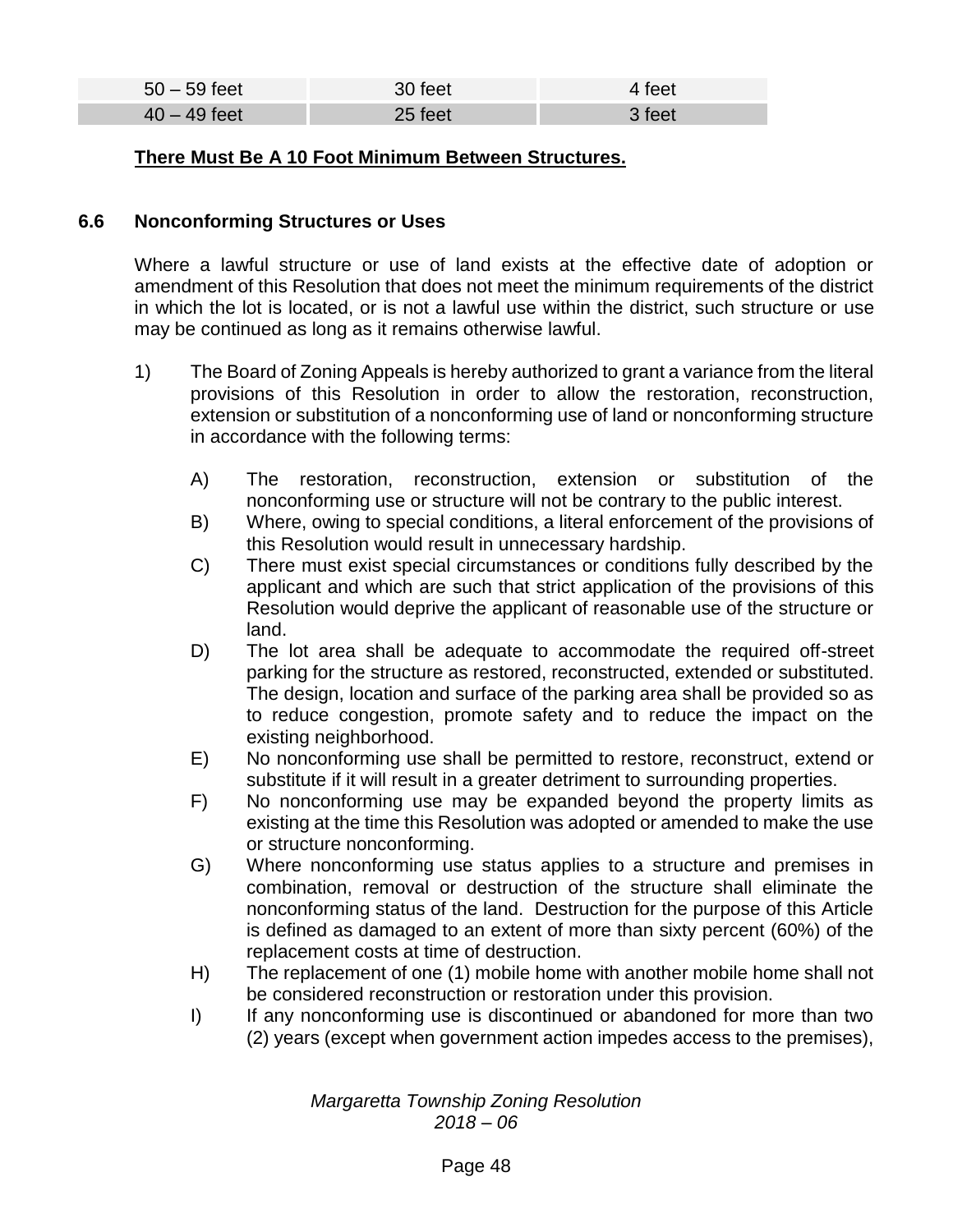any subsequent use of such land shall conform to the regulations specified by this Resolution for the district in which such land is located.

#### **6.7 Repairs and Maintenance**

On any nonconforming structure or portion of a structure containing a nonconforming use, work may be done in any period of twelve (12) consecutive months on ordinary repairs or on repair or replacement of non-bearing walls, fixtures, wiring or plumbing, to an extent not exceeding fifty percent (50%) of the current assessed value of the nonconforming structure as the case may be, provided that the cubic feet existing when it became nonconforming shall not be increased.

If a nonconforming structure or portion of a structure containing a nonconforming use becomes physically unsafe or unlawful due to lack of repairs and maintenance, and is declared by the Zoning Inspector to be unsafe or unlawful by reason of physical condition, it shall not thereafter be restored, repaired or rebuilt except in conformity with the regulations of the District in which it is located.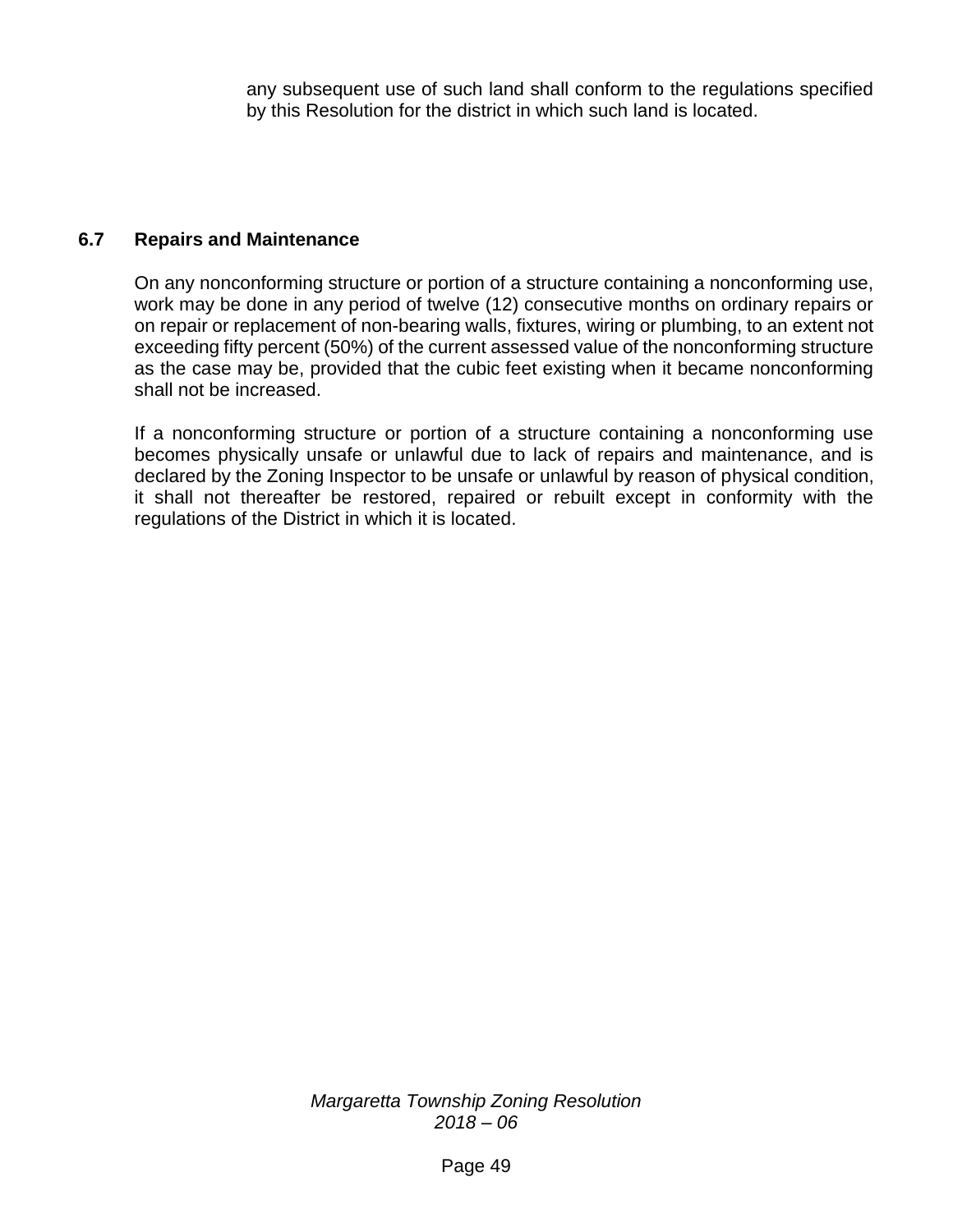## **ARTICLE 7** Procedures and Requirements for Appeals and Variances

## **7.0 General**

Appeals and variances shall conform to the procedures and requirements of 7.1 to 7.11 inclusive, of this Resolution. The Board of Zoning Appeals has appellate jurisdiction relative to appeals and variances.

#### **7.1 Appeals**

Appeals to the Board of Zoning Appeals concerning interpretation or administration of this Resolution may be taken by any person aggrieved or by any officer or bureau of the legislative authority of the Township affected by any decision of the Zoning Inspector. Such appeal shall be taken within twenty (20) days after the decision by filing, with the Zoning Inspector and with the Board of Zoning Appeals, a notice of appeal specifying the grounds upon which the appeal is being taken. The Zoning Inspector shall transmit to the Board of Appeals all the papers constituting the record upon which the action appealed from was taken.

#### **7.2 Stay of Proceedings**

An appeal stays all actions by the Zoning Inspector seeking enforcement of or compliance with the order or decision appealed from, unless the Zoning Inspector certifies to the Board of Appeals that (because of facts stated in the certificate) a stay would, in his opinion, cause imminent peril to life of the property. In that case, proceedings shall not be stayed except by order of the Board of Appeals or a court, issued on application of the party seeking the stay, for due cause shown, after notice to the Zoning Inspector.

#### **7.3 Variances**

A variance may be granted by the Board of Appeals if it concludes that strict enforcement of the Resolution would result in unnecessary hardships in the case of use variances and practical for the applicant and that by granting the variance, the spirit of the Resolution will be observed, public safety and welfare secured, substantial justice done and that the variance will not be contrary to the public interest. No nonconforming use of neighboring lands, structures or buildings in the same district and no permitted or nonconforming use of lands, structures or buildings in other districts shall be considered grounds for issuance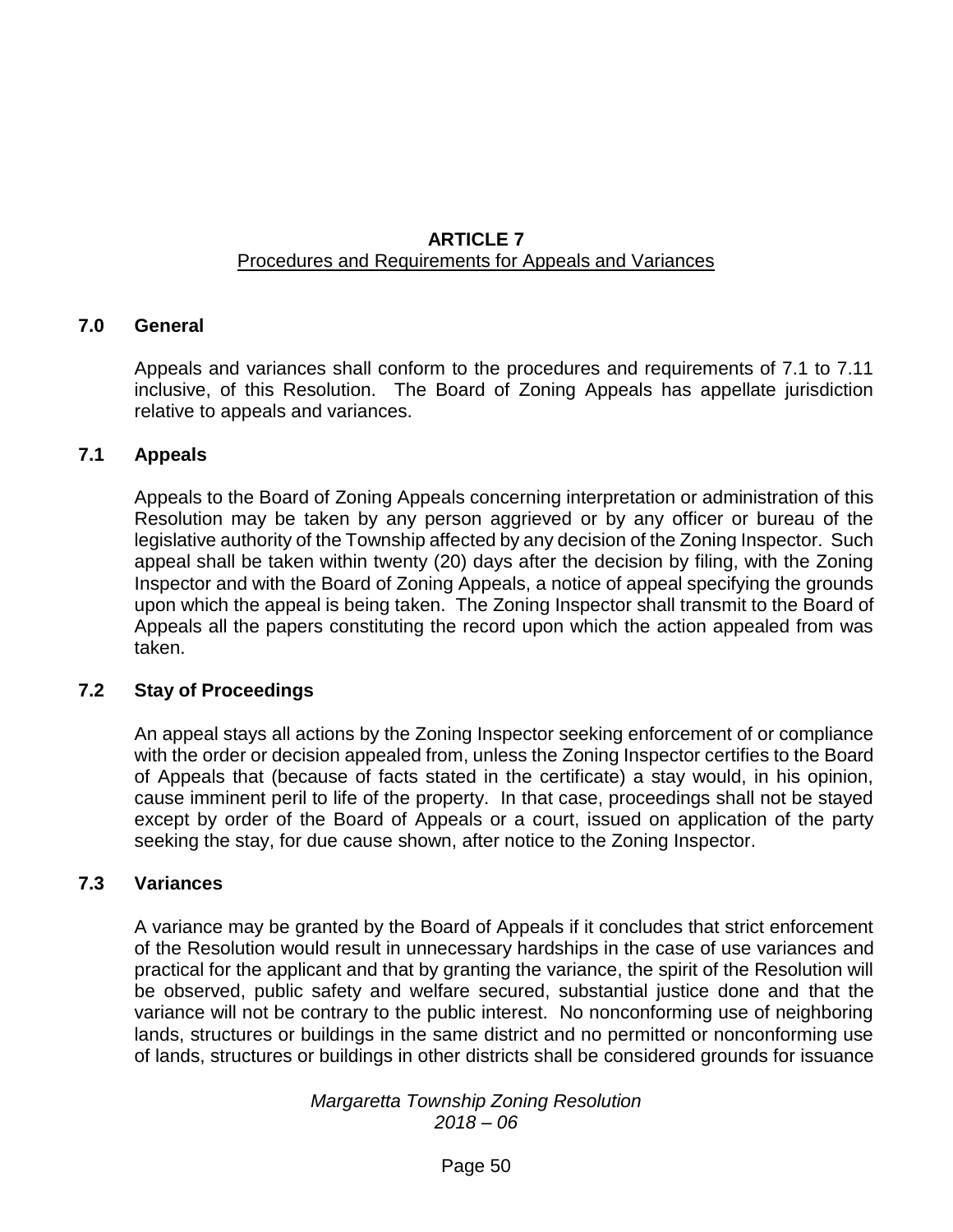of a variance. Variances shall not be granted on the grounds of convenience or profit, but only where strict application of the provisions of this Resolution would result in unnecessary hardship in the case of a use variance or practical difficulties in the case of an area variance.

# **7.4 Application and Standards for Variances**

Except as otherwise permitted in this Resolution, no variance in the strict application of the provisions of this Resolution shall be granted by the board of Zoning Appeals, unless the Board shall find that the written application for the requested variance contains all of the following requirements:

- 1) Name, address and phone number of applicant(s);
- 2) Legal description of property;
- 3) Description or nature of variance requested;
- 4) A fee as established by resolution;
- 5) Narrative statements establishing and substantiating that the variance conforms to the following standards:
	- A) The granting of the variance shall be in accordance with the general purpose and intent of the regulations imposed by this Resolution, the district in which it is located, and shall not be injurious to the area or otherwise detrimental to the public welfare.
	- B) The granting of the variance will not permit the establishment of any use which is not otherwise permitted in the district.
	- C) There must exist special circumstances or conditions, fully described in the findings, applicable to the land or buildings for which the variance is sought, which are peculiar to such land or buildings and do not apply generally to land or buildings in the area and which are such that the strict application of the provisions of this Resolution would deprive the applicant of the reasonable use of such land or building. Mere loss in value shall not justify a variance; there must be deprivation of beneficial use of land.
	- D) There must be proof of hardship created by the strict application of this Resolution. It is not sufficient proof of hardship to show that greater profit would result if the variance were granted. Furthermore, the hardship complained of cannot be self-created; nor can it be established on this basis by one who purchases with or without knowledge of the restrictions; it must be suffered directly by the property in question; and evidence of variances granted under similar circumstances need not be considered.
	- E) The granting of the variance is necessary for the reasonable use of the land or building and the variance as granted is the minimum variance that will accomplish this purpose.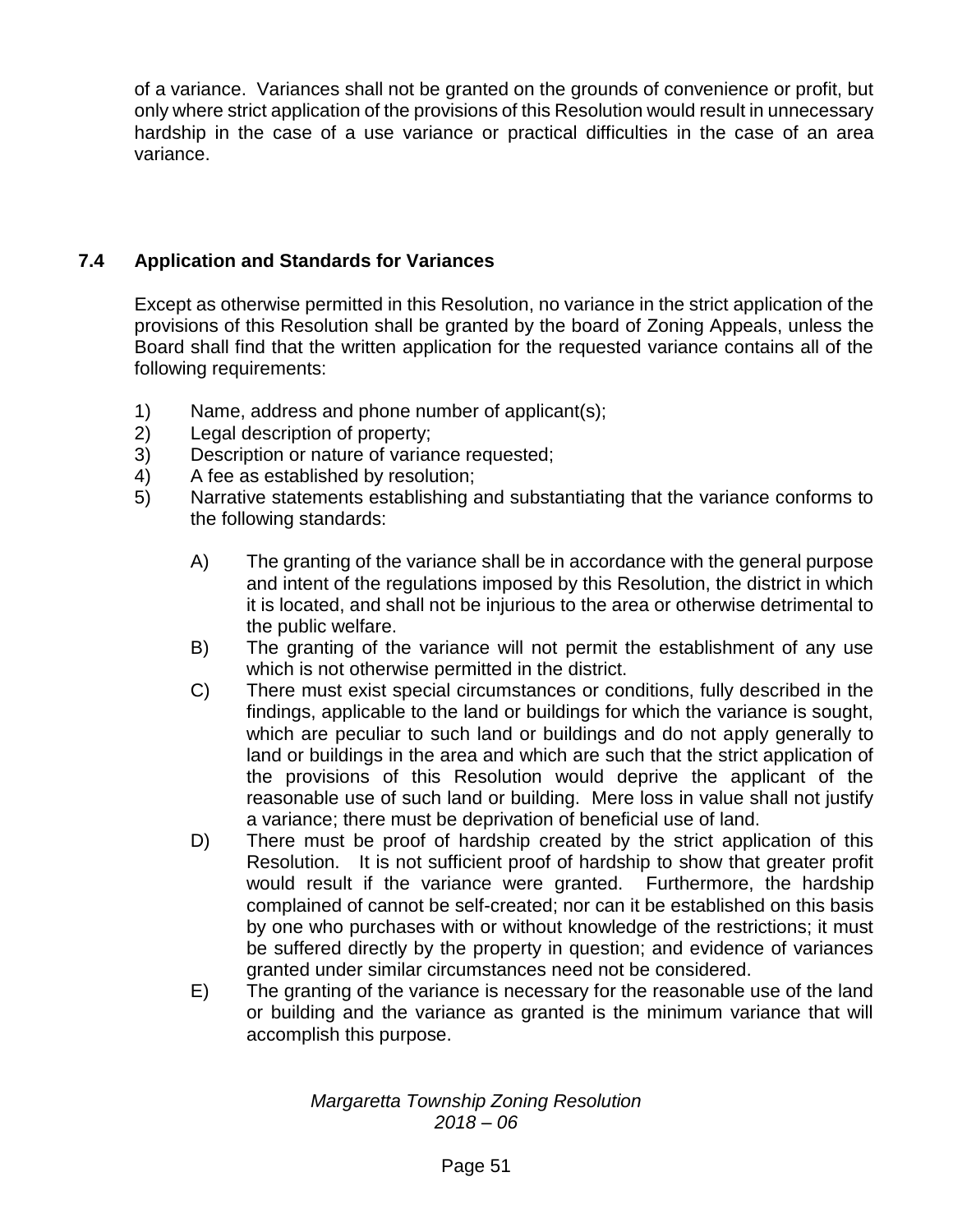- F) The proposed variance will not impair an adequate supply of light and air to adjacent property, substantially increase the congestion in the public streets, increase the danger of fire, endanger the public safety or substantially diminish or impair property values of the adjacent area.
- G) The granting of the variance requested will not confer on the applicant any special privilege that is denied by this Resolution to other lands, structures or buildings in the same district.

# **7.5 Additional Conditions and Safeguards**

The Board may further prescribe any conditions and safeguards that it deems necessary to insure that the objectives of the regulations or provisions to which the variance applies will be met. Any violation of such conditions and safeguards, with which the variance has been granted, shall be deemed a punishable violation under this Resolution.

#### **7.6 Public Hearing by the Board of Zoning Appeals**

The Board of Zoning Appeals shall hold a public hearing within thirty (30) days after the receipt of an application for an appeal of variance from the Zoning Inspector or an applicant.

#### **7.7 Notice of Public Hearing in Newspaper**

Before conducting the public hearing required in Section 7.6, notice of such hearing shall be given in one (1) or more newspapers of general circulation in the Township at least ten (10) days before the date of said hearing. The notice shall set forth the time and place of the public hearing and the nature of the proposed appeal or variance.

#### **7.8 Notice to Parties in Interest**

Before conducting the public hearing required in Section 7.6, written notice of such hearing shall be mailed by the Clerk of the Board of Zoning Appeals, by first class mail, at least ten (10) days before the day of the hearing to all parties in interest. The notice shall contain the same information required of notices published in newspapers as specified in Section 7.7.

#### **7.9 Action by Board of Zoning Appeals**

Within thirty (30) days after the public hearing required in Section 7.6, the Board of Zoning Appeals shall either approve, approve with supplementary conditions or disapprove the request for appeal or variance. The Board of Zoning Appeals shall maintain minutes containing its conclusions of fact and reasons for granting or refusing to grant the variance or for sustaining or denying the appeal. Appeals from the Board's decision shall be in accordance with Chapter 2506, Ohio Revised Code.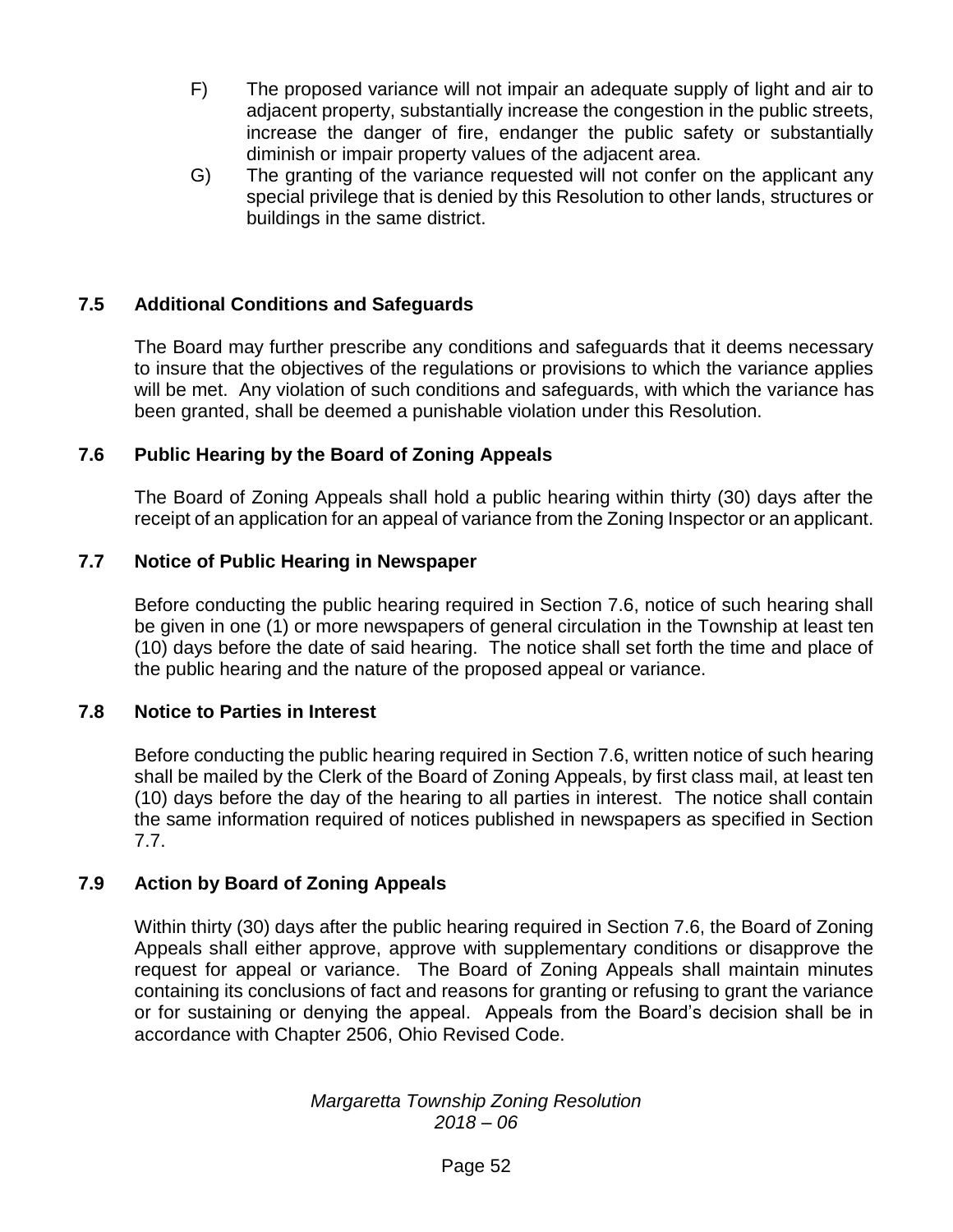# **7.10 Term of Variance**

No order of the Zoning Board of Appeals granting a variance shall be valid for a period longer than twelve (12) months from the date of such order unless the building permit or zoning approval is obtained within such period and the erection or alteration of a building is started or the use is commenced within such period.

#### **ARTICLE 8** Amendment

#### **8.0 General**

Whenever the public necessity, convenience, general welfare, or good zoning practices require, the Board of Township Trustees may by resolution, after receipt of recommendation thereon from the Zoning Commission and subject to the procedures provided by law, amend, supplement, change or repeal the regulations, restrictions and boundaries or classification of property.

## **8.1 Initiation of Zoning Amendments**

Amendments to this Resolution may be initiated in one (1) of the following ways:

- 1) By adoption of a motion by the Zoning Commission;
- 2) By adoption of a resolution by the Board of Township Trustees;
- 3) By the filing of an application by at least one (1) owner or lessee of property within the area proposed to be changed or affected by said amendments.

# **8.2 Contents of application for Zoning Map Amendment**

Applications for amendments to the Official Zoning Map adopted as part of this Resolution by Article 10 shall contain at least the following information:

- 1) The name, address and phone number of applicant;
- 2) A statement of the reason(s) for the proposed amendment;
- 3) Present use;
- 4) Present zoning district;
- 5) Proposed use;
- 6) Proposed zoning district;
- 7) A vicinity map at a scale approved by the Zoning Inspector showing property lines, thoroughfares, existing and proposed zoning and such other items as the Zoning Inspector may require;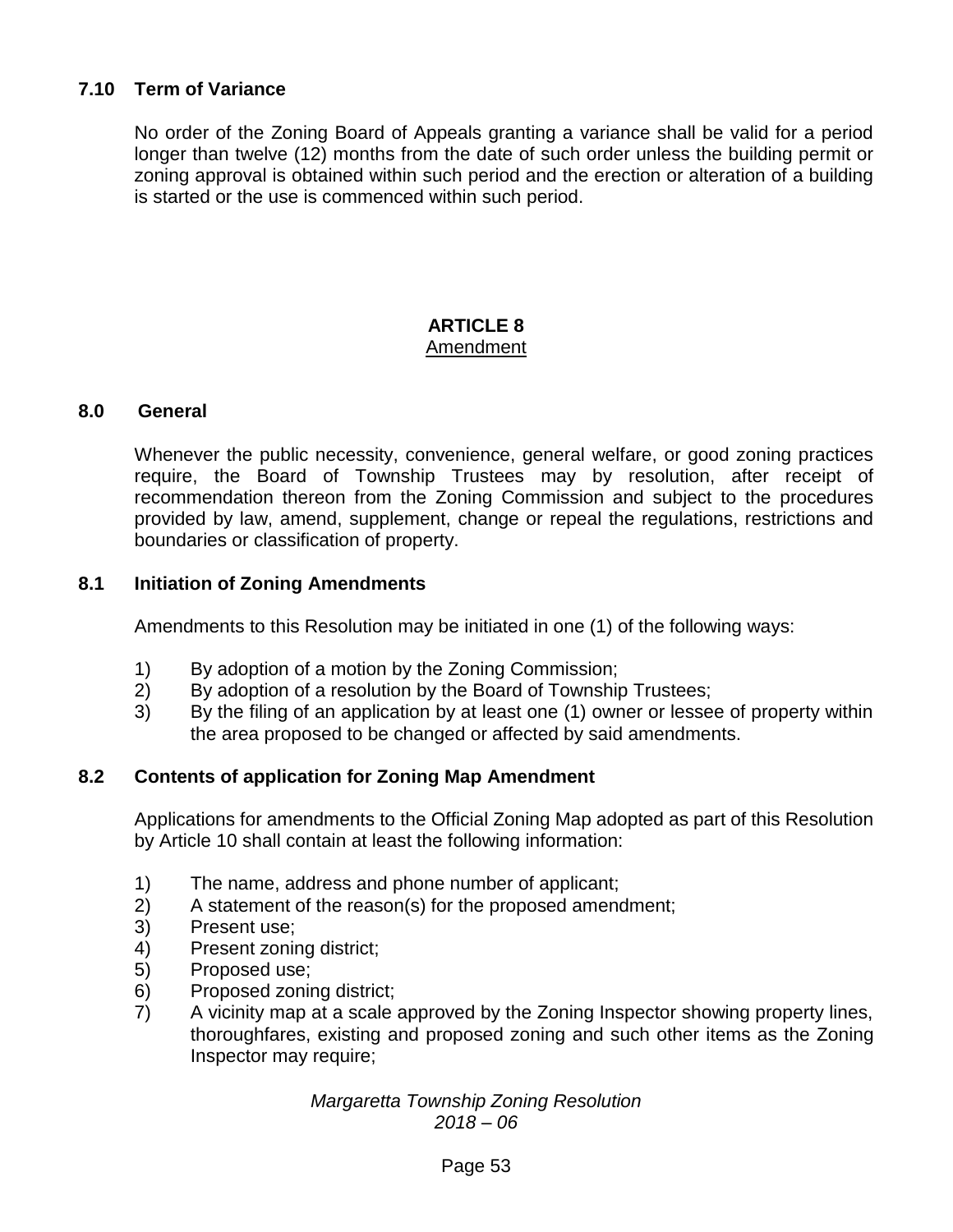8) A fee as established by Resolution of the Board of Township Trustees.

# **8.3 Contents of Application for Zoning Text Amendment**

Application for amendments proposing to change, supplement, amend or repeal any portion(s) of this Resolution, other than the official Zoning Map, shall contain at least the following information:

- 1) The name, address and telephone number of the applicant;
- 2) The proposed amending resolution, approved as to form by the County Prosecutor;
- 3) A statement of the reason(s) for the proposed amendment;
- 4) A site plan indicating how the site will be developed;
- 5) A fee as established by Resolution of the Board of Township Trustees.

# **8.4 Transmittal to Zoning Commission**

Immediately after the adoption of a resolution by the Board of Township Trustees or the filling of an application by at least one (1) owner or lessee of property, said resolution or application shall be transmitted to the Commission.

# **8.5 Submission to Regional Planning Commission**

Within five (5) days after the adoption of a motion by the Zoning Commission, transmittal of a resolution by the Board of Township Trustees, or the filings of an application by at least one (1) owner or lessees, the Zoning Commission shall transmit a copy of such motion, resolution or application, together with the text and map pertaining to the case in question, to the Regional Planning Commission. The Regional Planning Commission shall recommend the approval or denial of the proposed amendment or the approval of some modification thereof and shall submit such recommendation to the Zoning Commission. Such recommendation shall be considered at the public hearing held by the Zoning Commission.

# **8.6 Standards of Recommendations of Township Zoning Commission**

The Zoning Commission shall review the particular facts and circumstances, each amendment should be carefully considered, keeping in mind the fact that the burden of proof and that the need for the change rests with the applicant. The following questions should be asked when considering district changes.

- 1) Is there vacant land in the area already zoned to accommodate this use? If there is a considerable amount of land zoned for the requested purpose, and if little of it is used, the need to rezone more land should be carefully analyzed.
- 2) What other effects might the adoption of the proposed amendment have on future land uses in the area? What will be the long-term effect of the proposed change?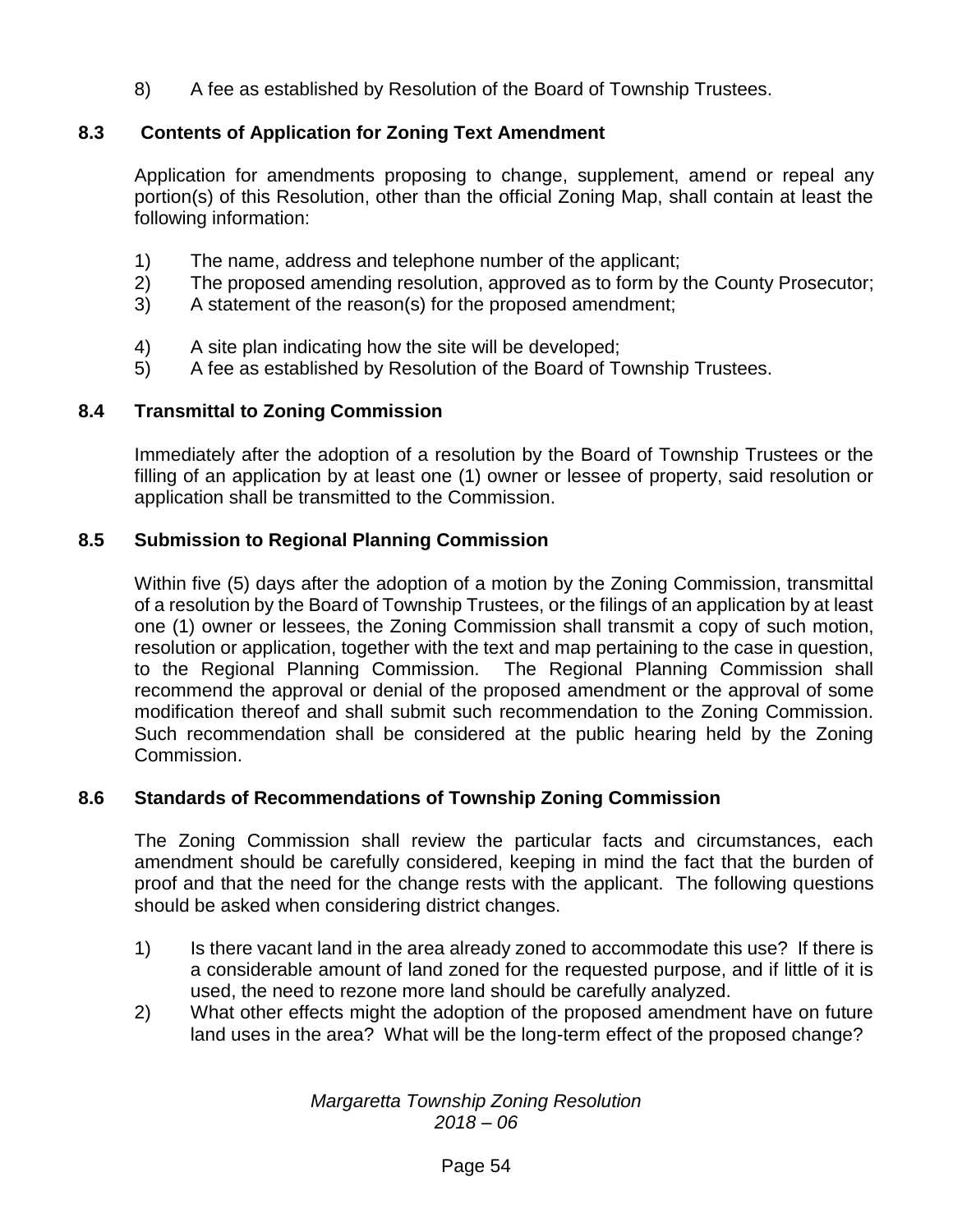- 3) How does the proposed change relate to existing public facilities and services such as water, sewer, police and fire protection and schools?
- 4) What is the present character of the area in terms of existing land use and physical characteristics? Do the physical characteristics of the area cause problems for development?
- 5) What are the factors that make this location well-suited for the users permitted in the proposed zoning district?
- 6) Would all of the permitted uses in the proposed district be compatible with the existing potential future development in the area?
- 7) What effect would the rezoning have on property values?
- 8) Would the rezoning cause a considerable increase in the volume of traffic? Can existing roads accommodate this traffic?
- 9) Does the area proposed for rezoning reflect land needed for the proposed use or does it merely reflect the applicant's property lines?
- 10) Is there a physical feature such as a river, creek, or railroad that can be used as a natural dividing line to separate a new district from adjacent properties?

# **8.7 Submission to Director of Transportation**

Before any zoning amendment is approved affecting any land within three hundred (300) feet of the centerline of a proposed new highway or highway for which changes are proposed as described in the certification to local officials by the Director of Transportation, or within a radius of five hundred (500) feet from the point of intersection of said centerline with any public road or highway, the Commission shall give notice, by registered or certified mail, to the Director of Transportation. The Zoning Commission may proceed as required by law; however, the Board of Township Trustees shall not approve the amendment for one hundred twenty (120) days from the date the notice is received by the Director of Transportation notifies the Board of Township Trustees that he shall proceed to acquire the land needed, then the Board of Township Trustees shall refuse to approve the rezoning. If the Director of Transportation notifies the Board of Township Trustees that acquisition at this time is not in the public interest or upon the expiration of the one hundred twenty (120) day period or any extension thereof agreed upon by the Director of Transportation and the property owner, the Board of Township Trustees shall proceed as required by law.

# **8.8 Public Hearing by Zoning Commission**

The Zoning Commission shall schedule a public hearing after the adoption of their motion, the transmittal of a resolution from the Board of Township Trustees, or the filing of an application for zoning amendment. Said hearing shall be not less than twenty (20) nor more than forty (40) days from the date of adoption of such motion, transmittal of such resolution, or filing of such application.

# **8.9 Notice of Public Hearing in Newspaper**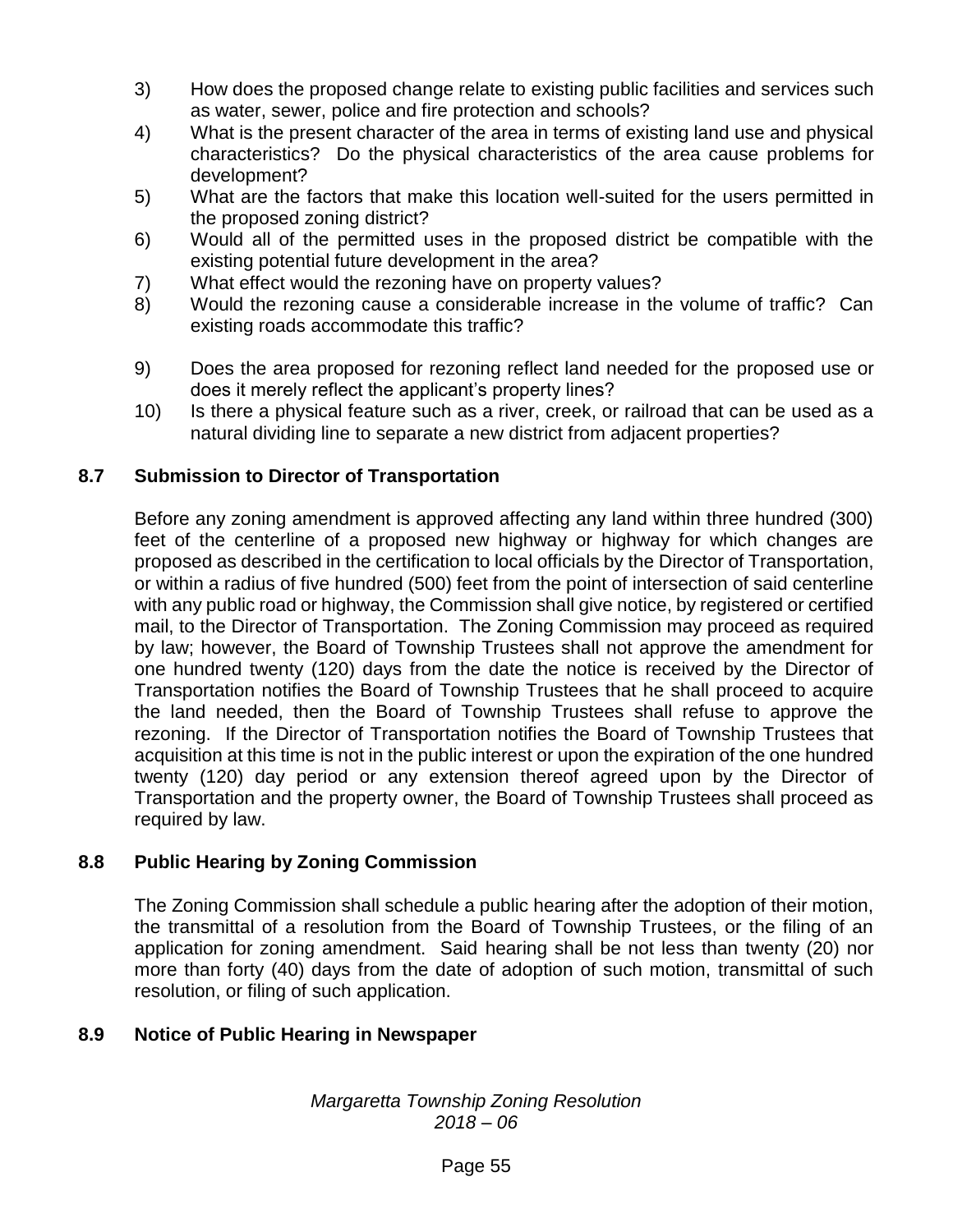The notice of the hearing before the Zoning Commission which is published and sent to landowners if there are ten (10) or fewer parcels must contain in addition to the time, date, and place of the hearing the following:

- 1) The name of the Zoning Commission that will be conducting the public hearing;
- 2) A statement indicating that the motion, resolution, or application is an amendment to the zoning resolution;
- 3) A list of the addresses of all properties to be rezoned or redistricted by the proposed amendment and the names of owners of these properties, as they appear on the County Auditor's current tax list;
- 4) The present zoning classification of property named in the proposed amendment and the proposed zoning classification of such property;
- 5) The time and place where the motion, resolution or application proposing to amend the zoning resolution will be available for examination for a period of at least ten (10) days prior to the public hearing;
- 6) The name of the person responsible for giving notice of the public hearing by publication or by mail, or by both publication and mail;
- 7) Any other information requested by the zoning commission;
- 8) A statement that after the conclusion of such hearing the matter will be submitted to the Board of Township Trustees for its action.

The notice that is published if the amendment alters the text or when there are more than ten (10) parcels must contain in addition to the time, date and place of the public hearing all of the following:

- 1) The name of the Zoning Commission that will be conducting the public hearing on the proposed amendment;
- 2) A statement indicating that the motion, application, or resolution is an amendment to the zoning resolution;
- 3) The time and place where the text and maps of the proposed amendment will be available for examination for a period of at least ten (10) days prior to the public hearing;
- 4) The name of the person responsible for giving notice of the public hearing by publication;
- 5) A statement that after the conclusion of such hearing the matter will be submitted to the Board of Township Trustees for its action;
- 6) Any other information requested by the Zoning Commission.

# **8.10 Notice of Property Owners by Zoning Commission**

If the proposed amendment intends to rezone or redistrict ten (10) or less parcels of land as listed on the tax duplicate, written notice of the hearing shall be mailed by the Zoning Commission by first class mail, at least ten (10) days before the date of the public hearing, to all owners of property within, contiguous to, and directly across the thoroughfare from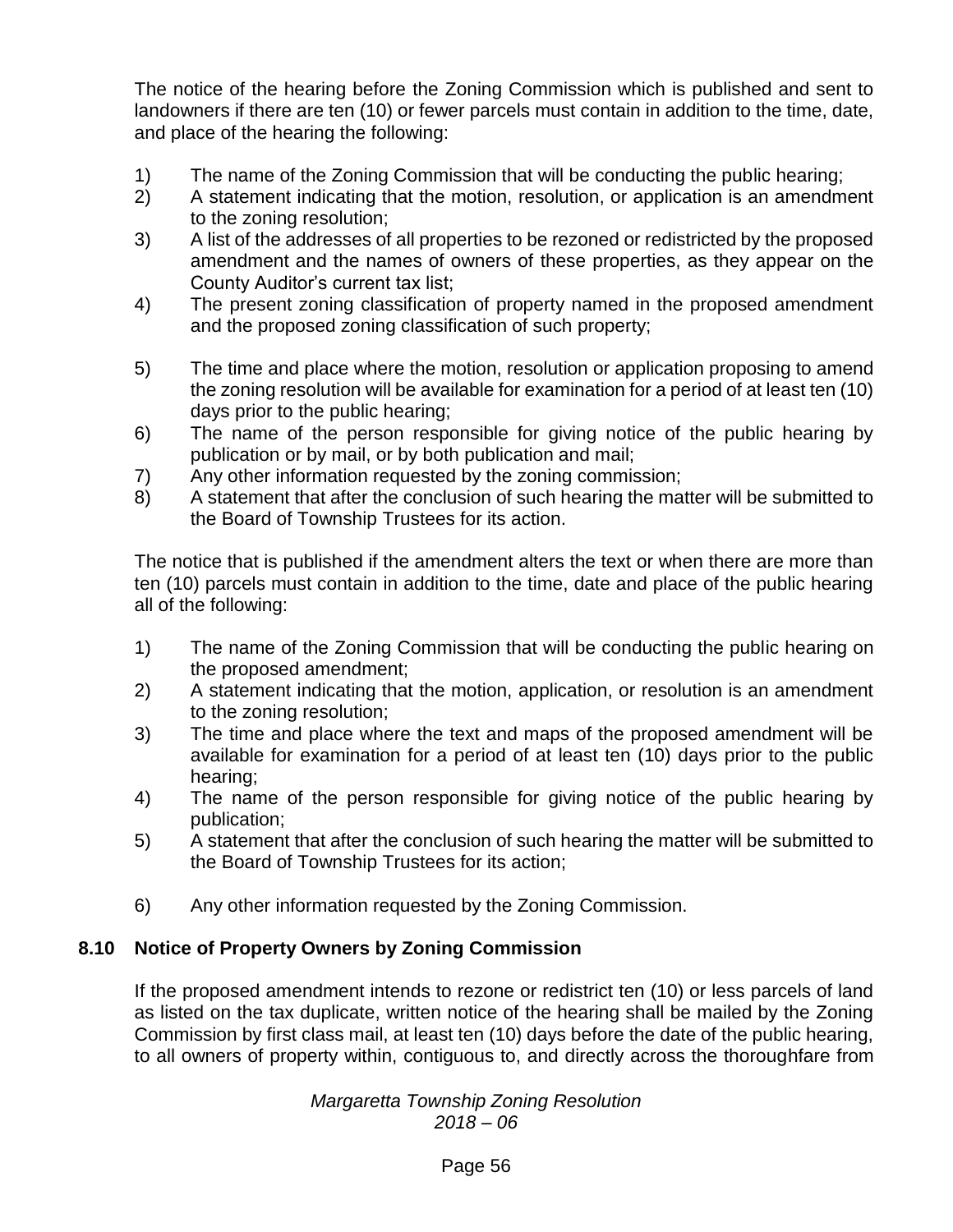such area proposed to be rezoned or redistricted to the address of such owners appearing on the County Auditor's current tax list or the Treasure's mailing list and to such other list or lists that may be specified by the Board of Township Trustees. The failure to deliver the notice, as provided in this section, shall not invalidate any such amendment. The notice shall contain the same information as required of notices published in newspapers as specified in Section 8.9.

# **8.11 Recommendation by Zoning Commission**

Within thirty (30) days after the public hearing required by Section 8.8, the Zoning Commission shall recommend to the Board of Township Trustees that the amendment be granted as requested, or it may recommend a modification of the amendment requested, or it may recommend that the amendment not be granted. The written decision of the Zoning Commission shall indicate the specific reason(s) upon which the recommendation is based, to include the basis for their determination that the proposed amendment is or is not consistent with the Comprehensive Plan.

## **8.12 Public Hearing by Board of Township Trustees**

Where the proposed amendment intends to rezone ten (10) or fewer parcels, the published notice must contain in addition to the time, date and place of the hearing:

- 1) The name of the board that will be conducting the public hearing;
- 2) A statement indicating that the motion, application, or resolution is an amendment to the zoning resolution;
- 3) A list of the addresses of all properties to be rezoned or redistricted by the proposed amendment and of the names of owners of these properties, as they appear on the County Auditor's current tax list;
- 4) The present zoning classification of property named in the proposed amendment and the proposed zoning classification of such property;
- 5) The time and place where the motion, application, or resolution proposing to amend the zoning resolution will be available for examination for a period of at least ten (10) days prior to the public hearing;
- 6) The name of the person responsible for giving notice of the public hearing by publication or by mail, or by both publication and mail;
- 7) Any other information requested by the board.

If the amendment alters the text or rezones more than ten (10) parcels, the published notice must contain in addition to the time, date, and place of the hearing:

- 1) The name of the board that will be conducting the public hearing on the proposed amendment;
- 2) A statement indicating that the motion, application, or resolution is an amendment to the zoning resolution;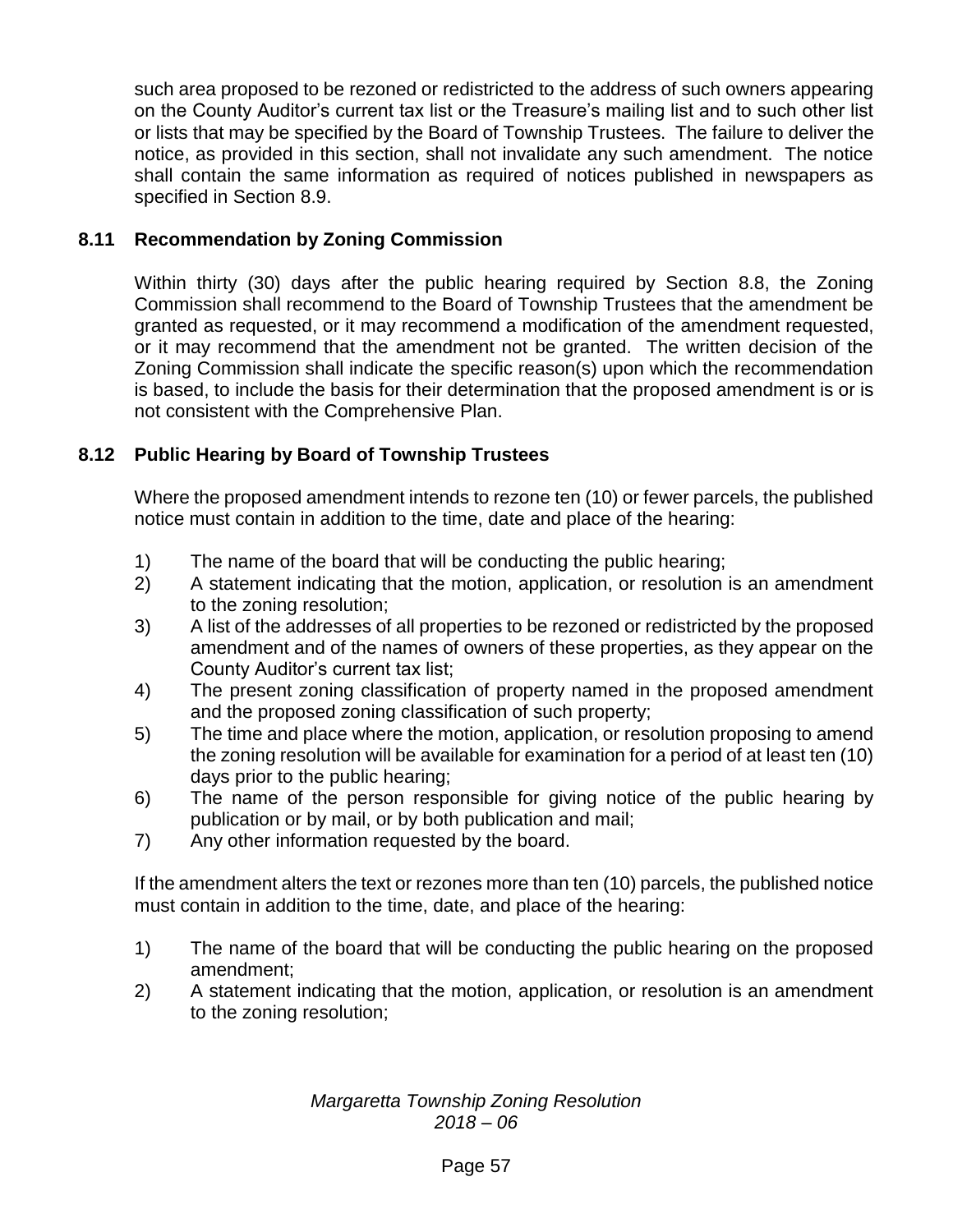- 3) The time and place where the text and maps of the proposed amendment will be available for examination for a period of at least ten (10) days prior to the public hearing;
- 4) The name of the person responsible for giving notice of the public hearing by publication;
- 5) Any other information requested by the board.

## **8.13 Action by Board of Township Trustees**

Within twenty (20) days after the public hearing required by Section 8.12, the Board of Township Trustees shall either adopt or deny the recommendation of the Zoning Commission or adopt some modification thereof. In the event the Board of Township Trustees denies or modifies the recommendation of the Zoning Commission, a majority vote of the Township Trustees is required.

#### **8.14 Effective Date and Referendum**

Such amendment adopted by the Board of Township Trustees shall become effective thirty (30) days after the date of such adoption unless within thirty (30) days after the adoption of the amendment there is presented to the Board of Township Trustees a petition, signed by a number of qualified voters residing in the unincorporated area of the Township or part thereof included in the zoning plan equal to not less than eight percent (8%) of the total vote cast for all candidates for Governor in such area at the last preceding general election at which a Governor was elected, requesting the Board of Township Trustees to submit the amendment to the electors of such area, for approval or rejection, at the next primary or general election. No amendment for which such referendum vote has been requested shall be put into effect unless a majority of the voters cast on the issue is in favor of the amendment. Upon certification by the Board of Elections that the amendment has been approved by the voters it shall take immediate effect.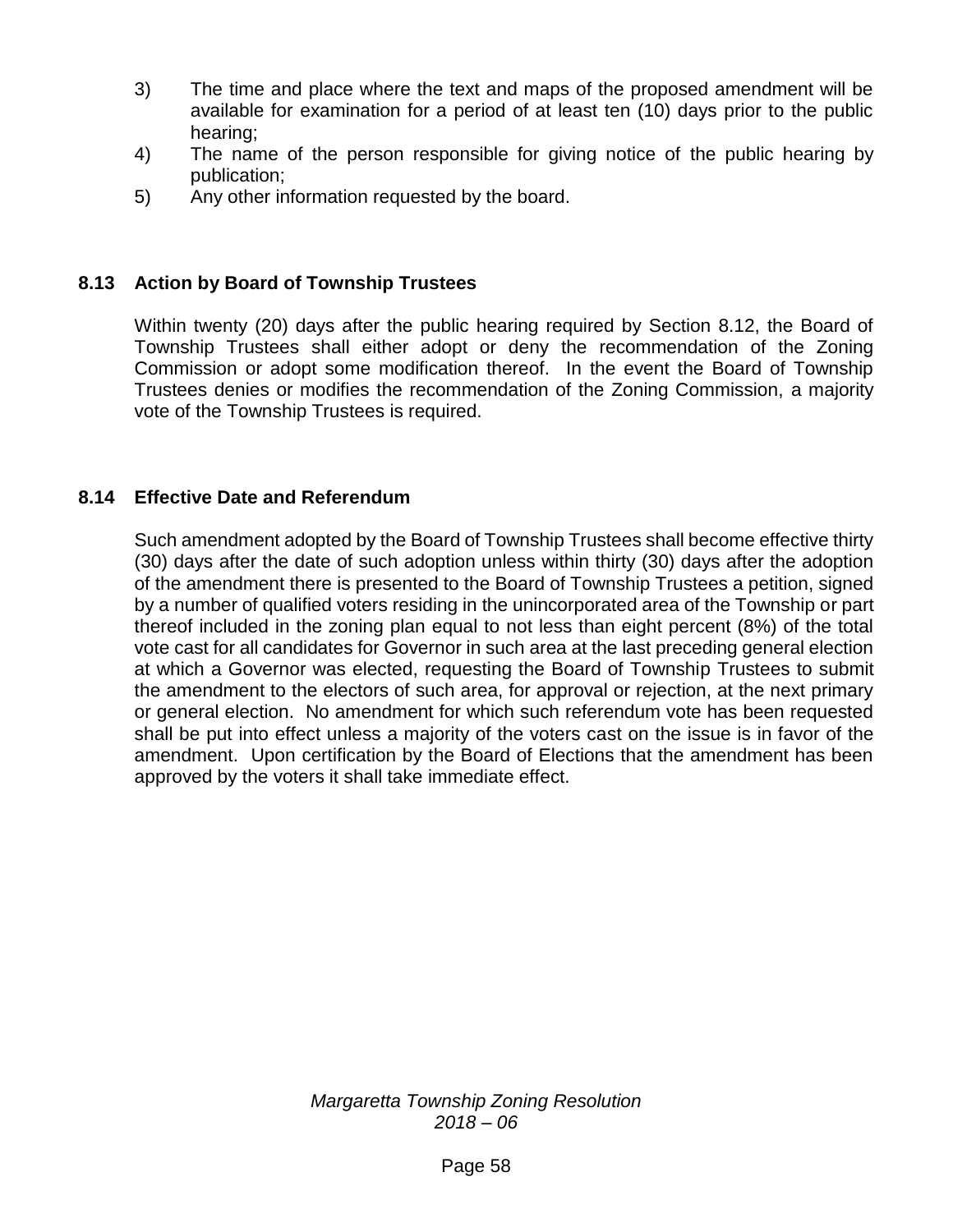#### **ARTICLE 9** Procedures for Conditional Use Permits

#### **9.0 Purpose**

In recent years, the characteristics and impacts of an ever-increasing number of new and unique uses, together with the broadening of numerous conventional uses, have fostered the development of more flexible regulations designed to accommodate these activities in a reasonable and equitable manner, while safeguarding both the property rights of all individuals and the health, safety and general welfare of the community. Toward these ends, it is recognized that this Resolution should provide for more detailed evaluation of each use conditionally permissible in a specific district with respect to such considerations as location, design, size, method(s) of operation, intensity of use, public facilities requirements and traffic generation. Consequently, conditional use permits are not affected by the transfer of ownership, provided the use remains the same.

#### **9.1 Contents of Conditional Use Permit Application**

Any owner, or agent thereof, of property for which a conditional use is proposed, shall make an application for a conditional use permit by filing it with the Zoning Inspector, who shall within seven (7) days transmit it to the Board of Zoning Appeals. Such application at a minimum shall contain the following information:

Name, address, and phone number of the applicant;

- 1) Legal description of the property;
- 2) Zoning district;
- 3) Description of existing use;
- 4) Description of proposed conditional use;
- 5) A plan of the proposed site for the conditional use showing the location of all buildings, parking and loading areas, streets and traffic accesses, open spaces, refuse and service areas, utilities, signs, yards, landscaping features, and such other information as the Board may require;
- 6) A narrative statement discussing the compatibility of the proposed use with the existing uses of adjacent properties and with the Erie County Comprehensive Plan, to include an evaluation of the effects on adjoining properties of such elements as traffic circulation, noise, glare, odor, fumes and vibration;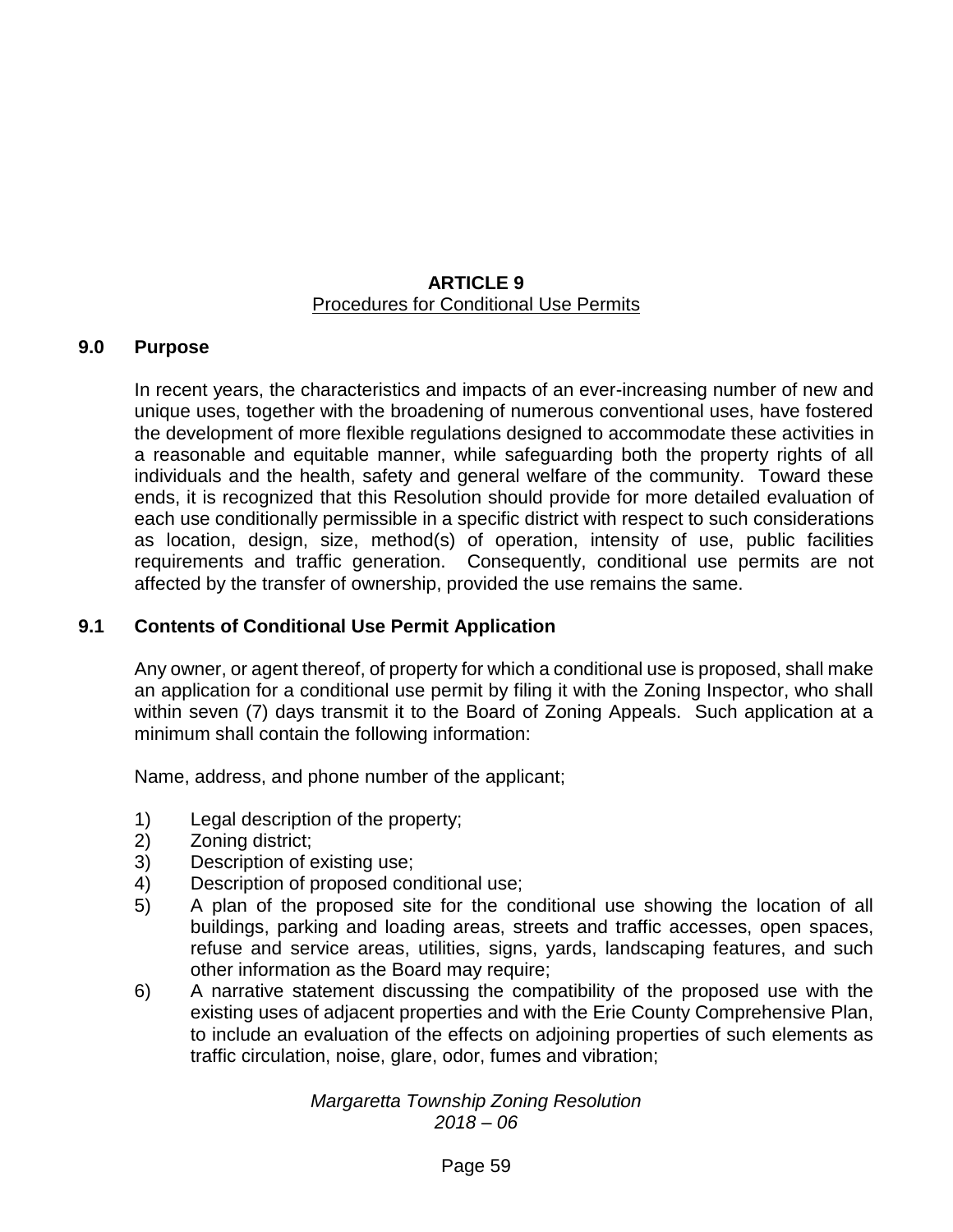- 7) A fee as established by Resolution; and
- 8) A narrative addressing each of the applicable criteria contained in Section 9.2.

# **9.2 General Standards for all Conditional Uses**

The Board shall review the particular facts and circumstances of each proposed use in terms of the following standards and shall find adequate evidence showing that such use at the proposed location:

- 1) Is in fact a conditional use as appears on the schedule of district regulations adopted for the zoning district involved;
- 2) Will be in accordance with the general objectives, or with any specific objective, of the County's Comprehensive Plan and/or zoning resolution.
- 3) Will be designed, constructed, operated and maintained so as to be harmonious and appropriate in appearance with the existing or intended character of the general vicinity and that such use will not change the essential character of the same area;
- 4) Will not be hazardous or disturbing to existing or future neighboring uses;
- 5) Will be served adequately by essential public facilities and services such as highways, streets, police and fire protection, drainage structures, refuse disposal, water and sewer, and schools; or that the persons or agencies responsible for the establishment of the proposed use shall be able to provide adequately any such services;
- 6) Will not create excessive additional requirements at public cost for public facilities and services and will not be detrimental to the economic welfare of the community;
- 7) Will not involve uses, activities, processes, materials, equipment and conditions of operation that will be detrimental to any person, property or the general welfare by reason of excessive production of traffic, noise, smoke, fumes, glare or odors;
- 8) Will have vehicular approaches to the property which shall be so designed as not to create an interference with traffic on surrounding public thoroughfares; and
- 9) Will not result in the destruction, loss, or damage of a natural, scenic, or historic feature of major importance.

# **9.3 Public Hearing**

The Board of Zoning Appeals shall hold a public hearing within thirty (30) days after it receives an application for a conditional use permit submitted by an applicant through the Zoning Inspector.

# **9.4 Notice of Public Hearing**

Before conducting the public hearing required in Section 9.3, notice of such hearing shall be given in one (1) or more newspapers of general circulation in the Township at least ten (10) days before the date of said hearing. The notice shall set forth the time and place of the hearing and shall provide a summary explanation of the conditional use proposed.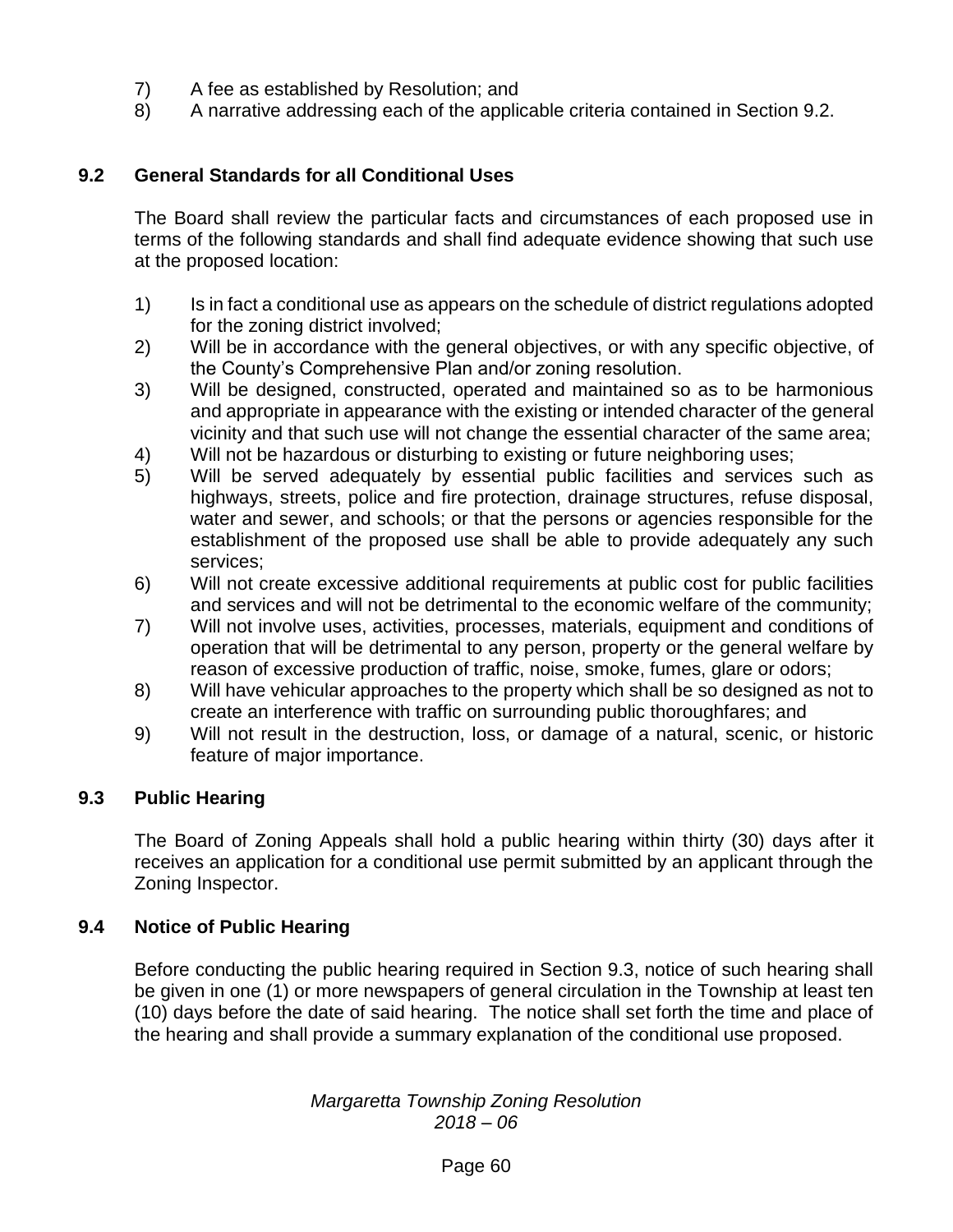# **9.5 Notice to Parties of Interest**

Prior to conducting the public hearing required in Section 9.3, written notice of such hearing shall be mailed by the Clerk of the Board of Zoning Appeals, by first class mail, at least ten (10) days before the date of the hearing to all parties of interest, to include all property owners listed on the application. The notice shall contain the same information as required in Section 9.4 for notices published in newspapers.

# **9.6 Action by the board of Zoning Appeals**

Within thirty (30) days after the date of the public hearing required in Section 9.3, the Board shall take one of the following actions:

- 1) Approve issuance of the conditional use permit by making an affirmative finding in writing that the proposed conditional use is to be located in a district wherein such use may be conditionally permitted. Such written finding may also prescribe supplementary conditions and safeguards as specified in Section 9.7. Upon making an affirmative finding, the Board shall direct the Zoning Inspector to issue a conditional use permit for such use which shall list all conditions and safeguards specified by the Board for approval.
- 2) Make a written finding that the application is deficient in information or is in need of modification and is being returned to the applicant. Such finding shall specify the information and/or modifications which are deemed necessary.
- 3) Make a written finding that the application is denied, such finding specifying the reason(s) for disapproval. If an application is disapproved by the Board, the applicant may seek relief through the Court of Common Pleas.

# **9.7 Supplementary Conditions and Safeguards**

In granting approval for any conditional use, the Board may prescribe appropriate conditions and safeguards in conformance with this Resolution. Any violation of such conditions and safeguards, when made a part of the terms under which the conditional use is granted, shall be deemed a punishable violation of this Resolution. The conditions are as follows:

- 1) The location, width, radius and number of driveways entering onto any public street;
- 2) The requirement that barriers be established to prevent access to a public street at any other location than established driveways;
- 3) A limitation upon access to certain public streets where there are more than one public street abutting the property;
- 4) Limitations upon the use of required setbacks for the parking of motor vehicles, storage or display of goods for sale or use, or the location of dumpsters;
- 5) Limitations on the intensity and location of lighting and requirements that lighting be shielded from adjoining properties;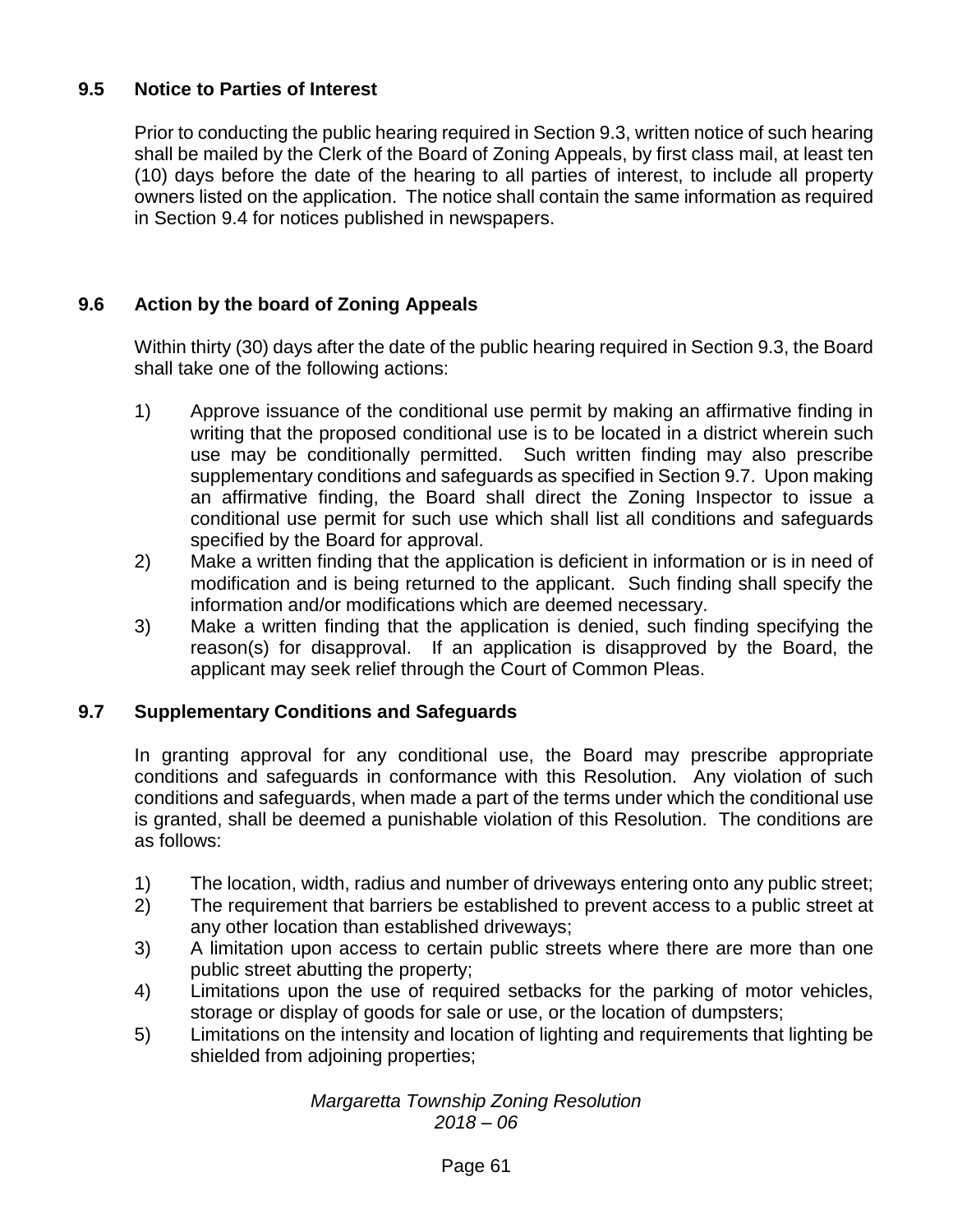- 6) Requirements that surface water be detailed, channeled or otherwise carried from the property to public storm sewers so as to avoid injury to adjoining properties; and
- 7) Requirements that culverts be installed parallel to the road under any proposed driveway so as not to interfere with the existing flow of surface water. The size of the culvert shall be determined based upon accepted engineering standards.

# **9.8 Expiration of Conditional Use Permit**

A conditional use permit shall be deemed to authorize any one (1) particular conditional use and said permit shall automatically expire if such conditionally permitted use has not been instituted or utilized within one (1) year of the date on which the permit was issued, or if for any reason such use shall cease for more than two (2) years.

- 1) The Zoning Inspector shall upon his own initiative, or shall upon the request of any owner, issue a certificate for any conditional use deemed valid by the Board of Zoning Appeals.
- 2) The purpose of this section is to protect the owners of lands or structures that are of a conditional nature. One (1) copy of the certificate shall be returned to the owner, one (1) shall be sent to the Erie County Department of Planning and Development, and one (1) copy shall be retained by the Zoning Inspector, who shall maintain as a public record a file, along with an indexed overlay, of all such certificates.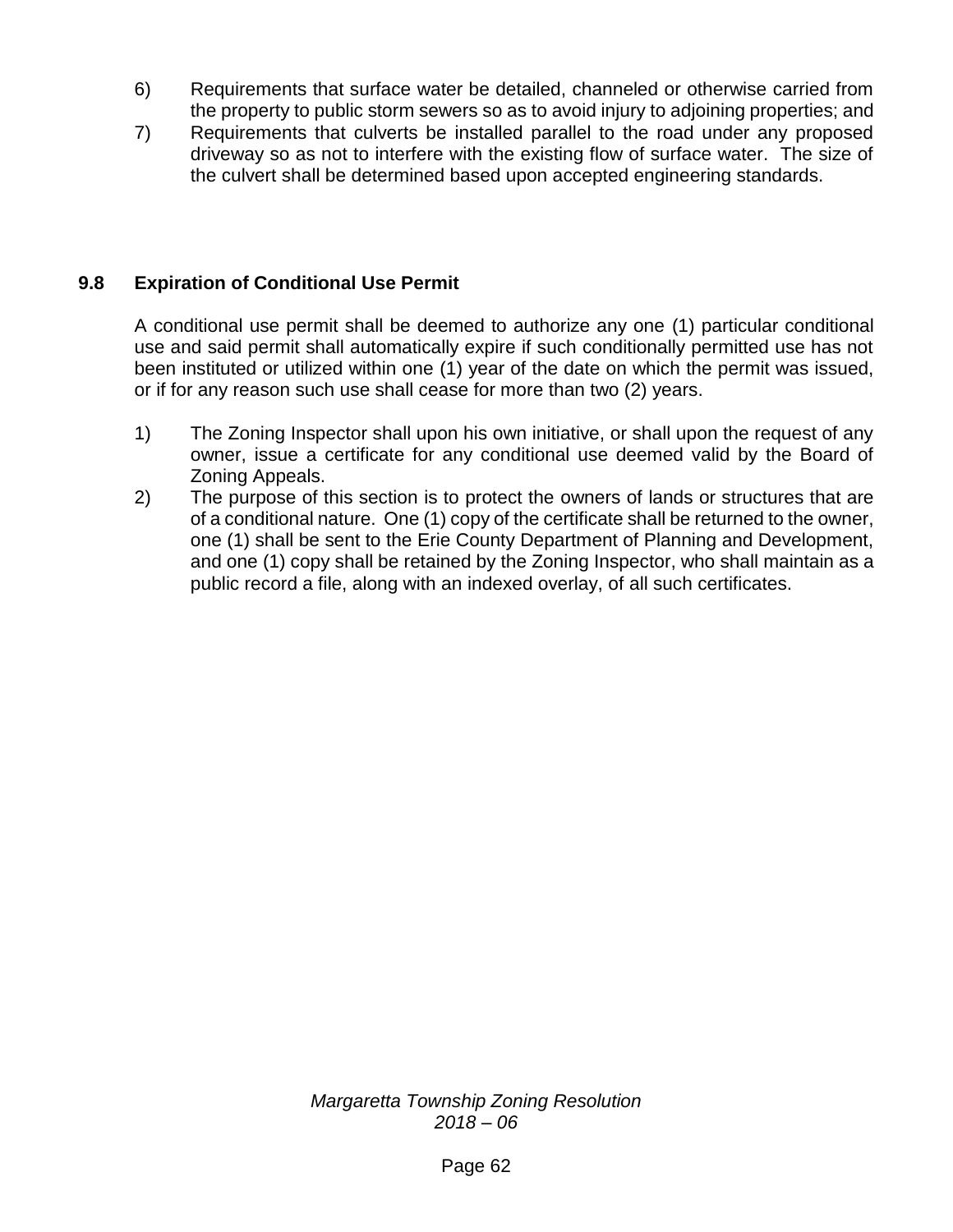#### **ARTICLE 10** Zoning Districts & Boundary Interpretations

#### **10.0 Purpose**

The purpose of this article is to establish zoning districts in order to realize the general purposes set forth in the preamble of this Resolution, to provide for orderly growth and development and to protect the property rights of all individuals by assuring the compatibility of uses and practices within districts.

#### **10.1 Establishment of Districts**

The unincorporated portions of Margaretta Township are hereby divided into districts or zones as shown on the Zoning Map, which accompanies this Resolution. The different districts are as follows:

| $\left( \begin{matrix} 1 \end{matrix} \right)$ | <b>Agricultural District</b>                       | А          | Article 11 |
|------------------------------------------------|----------------------------------------------------|------------|------------|
| (2)                                            | <b>Single- Family Serviced</b>                     | $R-1$      | Article 12 |
|                                                | <b>Residential District</b>                        |            |            |
| 3)                                             | <b>Two-Family Residential District</b>             | $R-2$      | Article 13 |
| 4)                                             | <b>Multi-Family Residential District</b>           | $R-3$      | Article 14 |
| 5)                                             | <b>Local Commercial District</b>                   | $C-1$      | Article 15 |
| 6)                                             | <b>General Commercial District</b>                 | $C-2$      | Article 16 |
| $\left( 7\right)$                              | <b>Recreation District</b>                         | $C-3$      | Article 17 |
| 8)                                             | <b>Professional &amp; Business Office District</b> | <b>PBO</b> | Article 18 |
| 9)                                             | <b>Light Industrial District</b>                   | l-1        | Article 19 |
| 10)                                            | <b>Heavy Industrial District</b>                   | $-2$       | Article 20 |
| 11)                                            | <b>Mineral Aggregate District</b>                  | МA         | Article 21 |
| 12)                                            | <b>Planned Unit Development Regulations</b>        | <b>PUD</b> | Article 22 |

#### **10.2 Zoning District Map**

The districts established in Section 10.1, as shown on the Official Zoning Map, which, together with all data, references, explanatory material and notations thereon, are hereby officially adopted as part of this Resolution and hereby incorporated by reference herein, thereby having the same force and effect as if herein fully described in writing.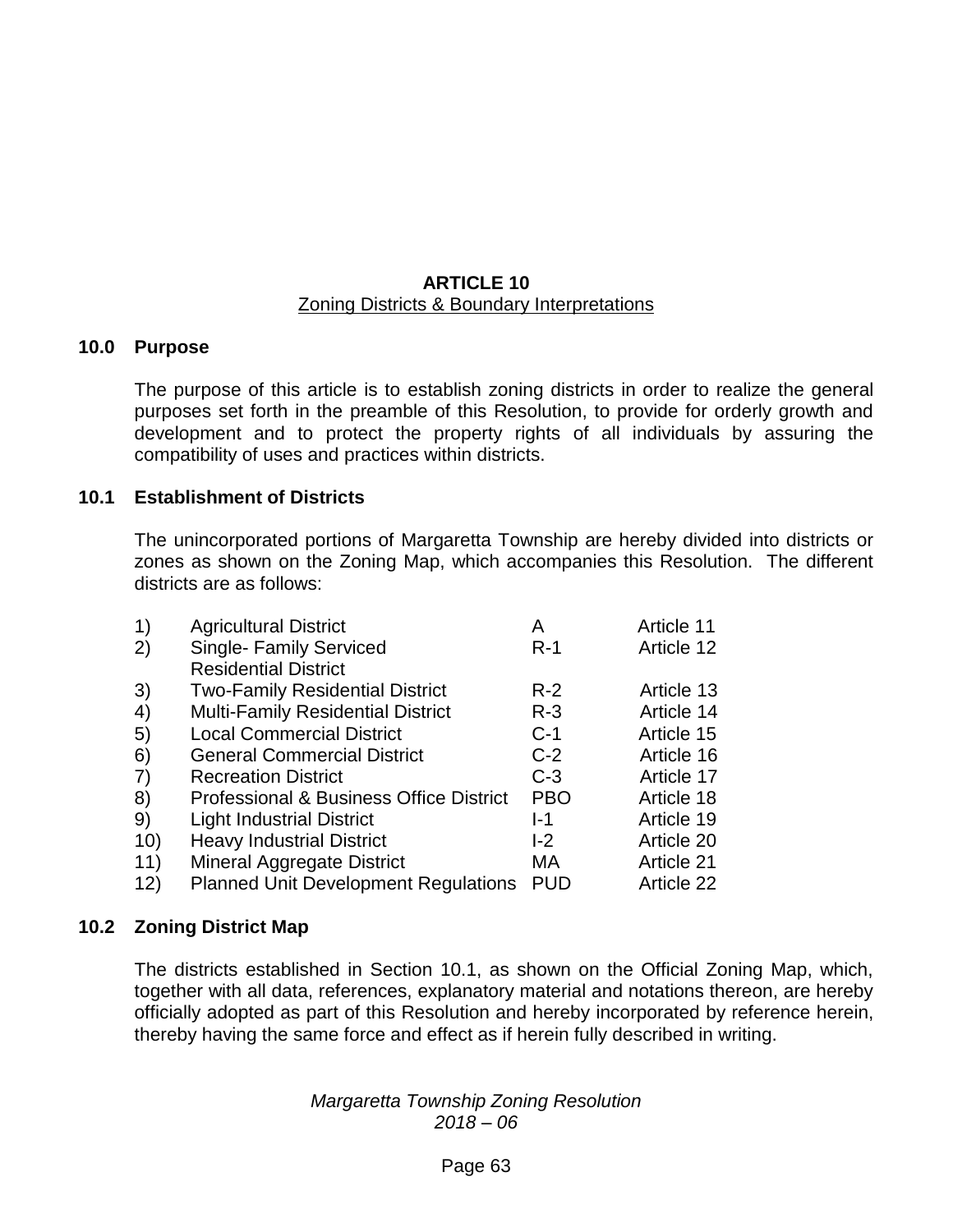# **10.3 Zoning Map Legend**

There shall be provided on the Official Zoning Map a legend which shall list the name of each zoning district and indicate the symbol for that district. A color, combination of colors, or black and white patterns may be used in place of symbols to identify the respective zoning districts in such legend.

# **10.4 Official Zoning Map**

The Official Zoning Map shall be properly identified by the signature of Township Trustees, as attested by the Fiscal Officer and bearing the official seal. The Map shall be maintained by the Zoning Inspector and shall remain on file in the Office of the Clerk. The Official Zoning Map shall control whenever there is an apparent conflict between the district boundaries as shown on the Map and the description as found in the text of this Resolution. The Official Zoning Map shall be of a reproducible document and copies shall be made available to the public upon request and upon payment of a fee as established by resolution.

## **10.5 Interpretation of District Boundaries**

The following rules shall be used to determine the precise location of any zoning district boundary unless such boundary is specifically indicated on the Official Zoning Map:

- 1) Where district boundaries are so indicated as approximately following the center lines of thoroughfares or highways, street lines, or highway right-of-way lines, such center lines, street lines, or highway right-of-way shall be construed to be said boundaries;
- 2) Where district boundaries are so indicated that they approximately follow lot lines, such lot lines shall be construed to be said boundaries:
- 3) Where district boundaries are so indicated that they are approximately parallel to the center lines or street lines of streets, or the center lines or right-of-way lines of highways, such district boundaries shall be construed as being parallel thereto and at such distance there from as indicated on the Official Zoning Map. If no distance is given, such dimensions shall be determined by the use of the scale shown on the Official Zoning Map;
- 4) Where the boundary of a district follows a railroad line, such boundary shall be deemed to be located in the middle of the main tracks of said railroad line;
- 5) Where the boundary of a district follows a stream, lake, or body of water, said boundary line shall be deemed to be at the limit of the jurisdiction of the Township unless otherwise indicated;
- 6) Where district boundaries are so indicated that they follow or approximately follow the limits of any municipal corporation, such boundaries shall be construed as following such limits; and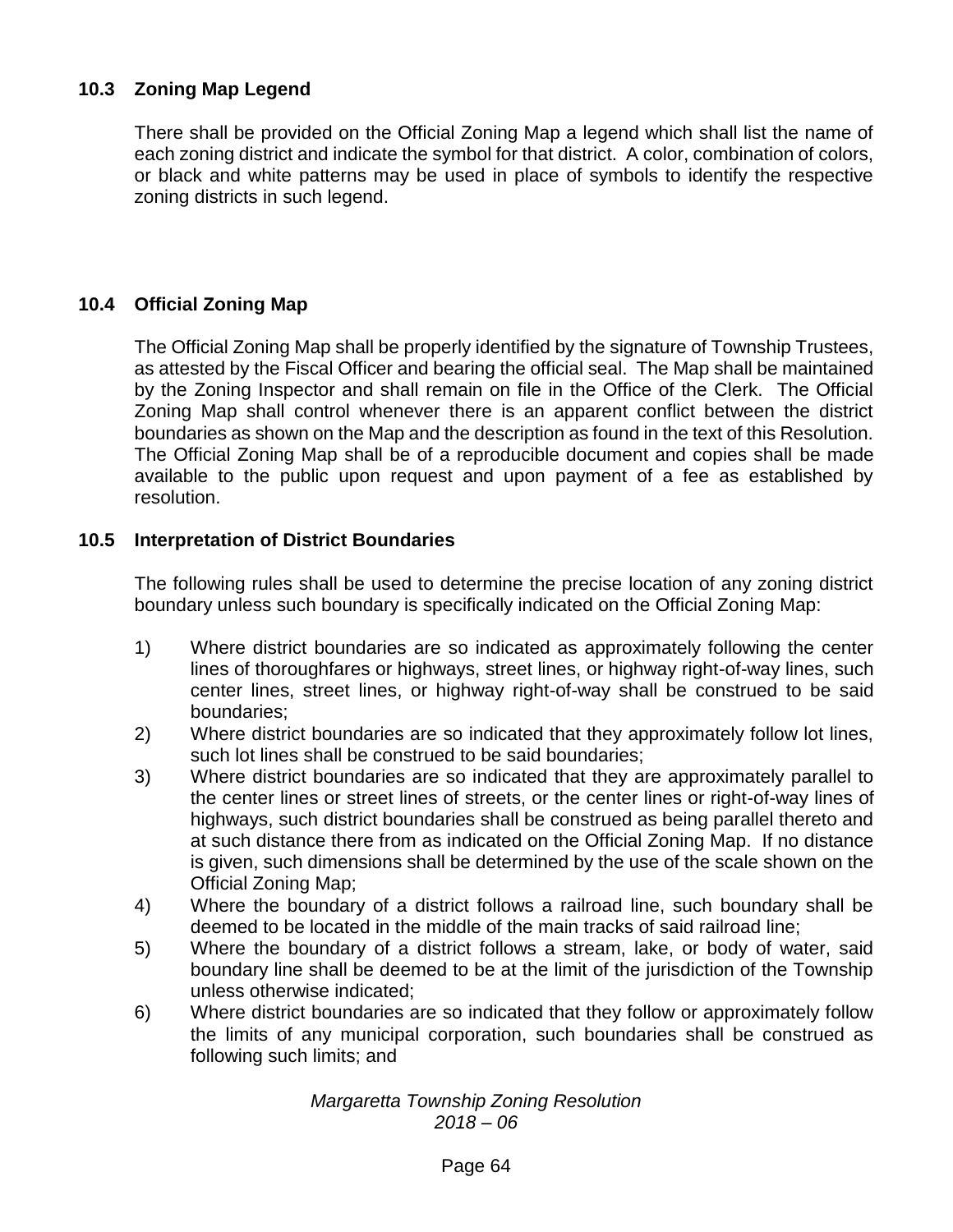7) Whenever any street, alley, or other public way is vacated by any official Board of Township Trustees' action, the zoning district adjoining each side of such street, alley, or public way shall automatically be extended to the center of such vacation and all areas within that vacation shall henceforth be subject to all regulations appropriate to the respective extended districts.

All questions and disputes concerning the exact location of zoning district boundaries shall be resolved by the Board of Zoning Appeals.

# **ARTICLE 11**

# Agricultural District (Ag.)

# **11.0 Purpose**

The following reasons are given in evidence to support the purposes for which this zoning district is intended to accomplish:

- 1) Land containing agricultural value should be preserved because it is a vital resource.
- 2) Land with agricultural value justifies design requirements which attempt to support a town-country spatial relationship.
- 3) Agricultural zoning permits the timing of land allotments to urban purposes in keeping with a theory of maximizing supporting public utilities to achieve the greatest of service for each dollar of capital expenditure.
- 4) Indiscriminate urbanizing of agricultural lands adversely affects the remaining owners of land pursuing agricultural endeavors by creating urban land values and character.

# **11.1 Principal Permitted Uses**

The following uses are principal permitted uses in the Agricultural District:

- 1) Agriculture includes: farming; ranching; aquaculture; apiculture; horticulture; viticulture; animal husbandry, including, but not limited to, the care and raising of livestock, equine, and fur-bearing animals; poultry husbandry and the production of poultry and poultry products; dairy production; the production of field crops, tobacco, fruits, vegetables, nursery stock, ornamental shrubs, ornamental trees, flowers, sod, or mushrooms; timber; pasturage; any combination of the foregoing; the processing, drying, storage, and marketing of agricultural products when those activities are conducted in conjunction with, but are secondary to, such husbandry or production.
- 2) Single family residential dwellings-farm-related or non-farm related;
- 3) Accessory uses structures incidental to the above permitted uses, including but not limited to the following: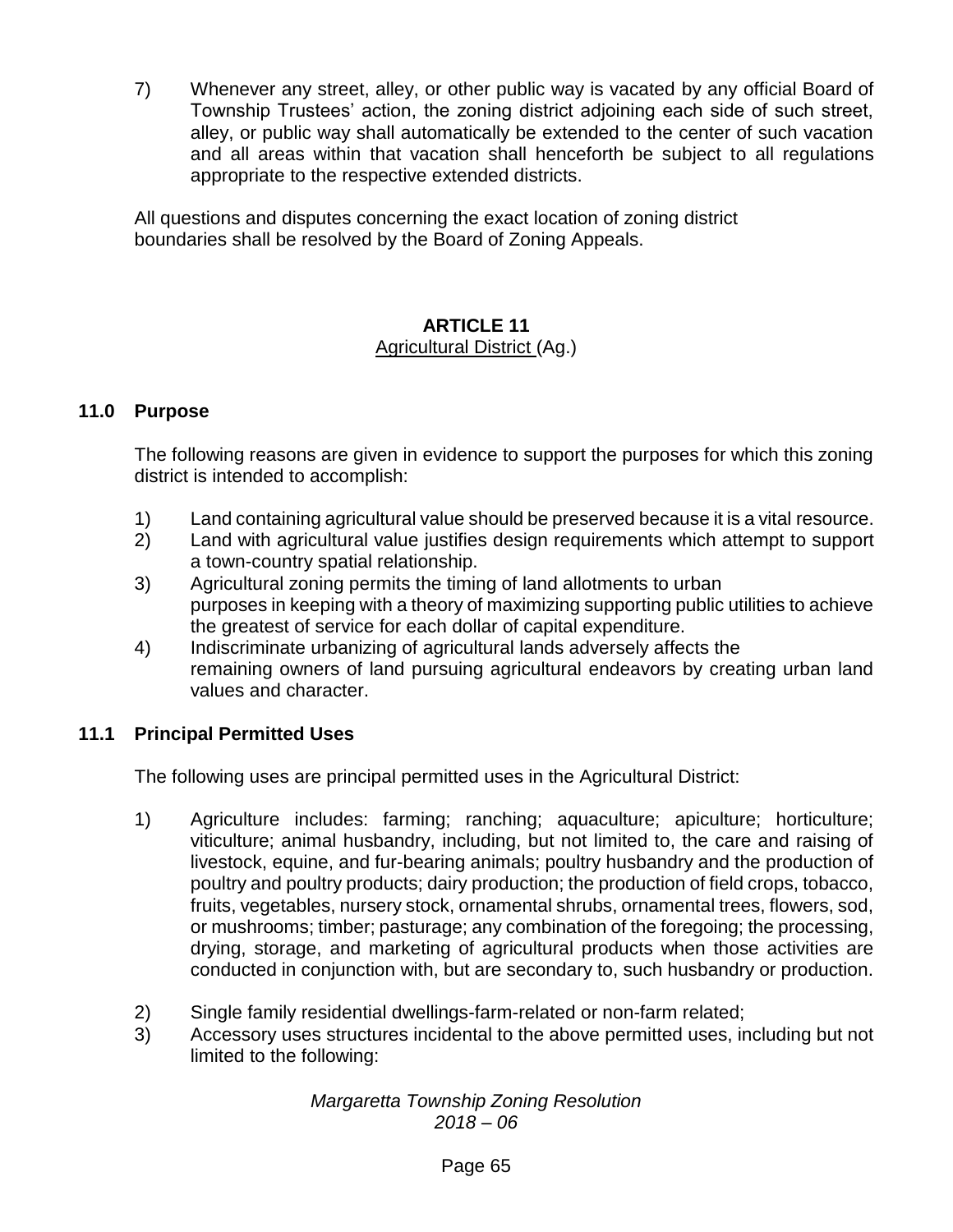- A) Roadside stands for the sale of agricultural products where fifty percent (50%) or more of the gross income produced by the stand is derived from produce grown on farms owned or operated by the farm operator, subject to the following:
	- i) Any structure used to display such goods shall be less than two hundred fifty (250) square feet in size and must be located at least fifty (50) feet from the side or rear property line.
	- ii) The structure shall be setback at least forty (40) feet from the street right-of-way.
	- iii) Off-street parking shall be provided for all employees and customers.
- 4) Farms;
- 5) Nurseries, Lawn and Garden Centers;
- 6) Veterinary Clinics or Hospitals.
- 7) 4H & FFA Projects limited to 6 months
- 8) Public Stables or Riding Academies

#### **11.2 Conditionally Permitted Uses**

The following uses may be permitted subject to the granting of a conditional use permit within the provisions of Article 9 of this Resolution:

- 1) Public stables and riding academics.
- 2) Cemeteries of at least twenty (20) acres in size, subject to the following:
	- A) The site shall have direct access to a major thoroughfare which the Board of Zoning Appeals determines is adequate to serve the size of the facility proposed.
	- B) Any new cemetery shall be located on a site containing not less than twenty (20) acres.
	- C) All buildings, including but not limited to mausoleums and maintenance buildings shall not be located within one hundred (100) feet of any property line.
	- D) All graves or burial lots shall be set back not less than fifty (50) feet from any property line.
- 3) Public, parochial, or other private elementary, intermediate schools and/or high schools offering courses in general education on sites of not less than ten (10) acres.
- 4) Colleges, universities, and other such institutions of higher learning, public and private, offering courses in general technical or religious education, all subject to the following conditions: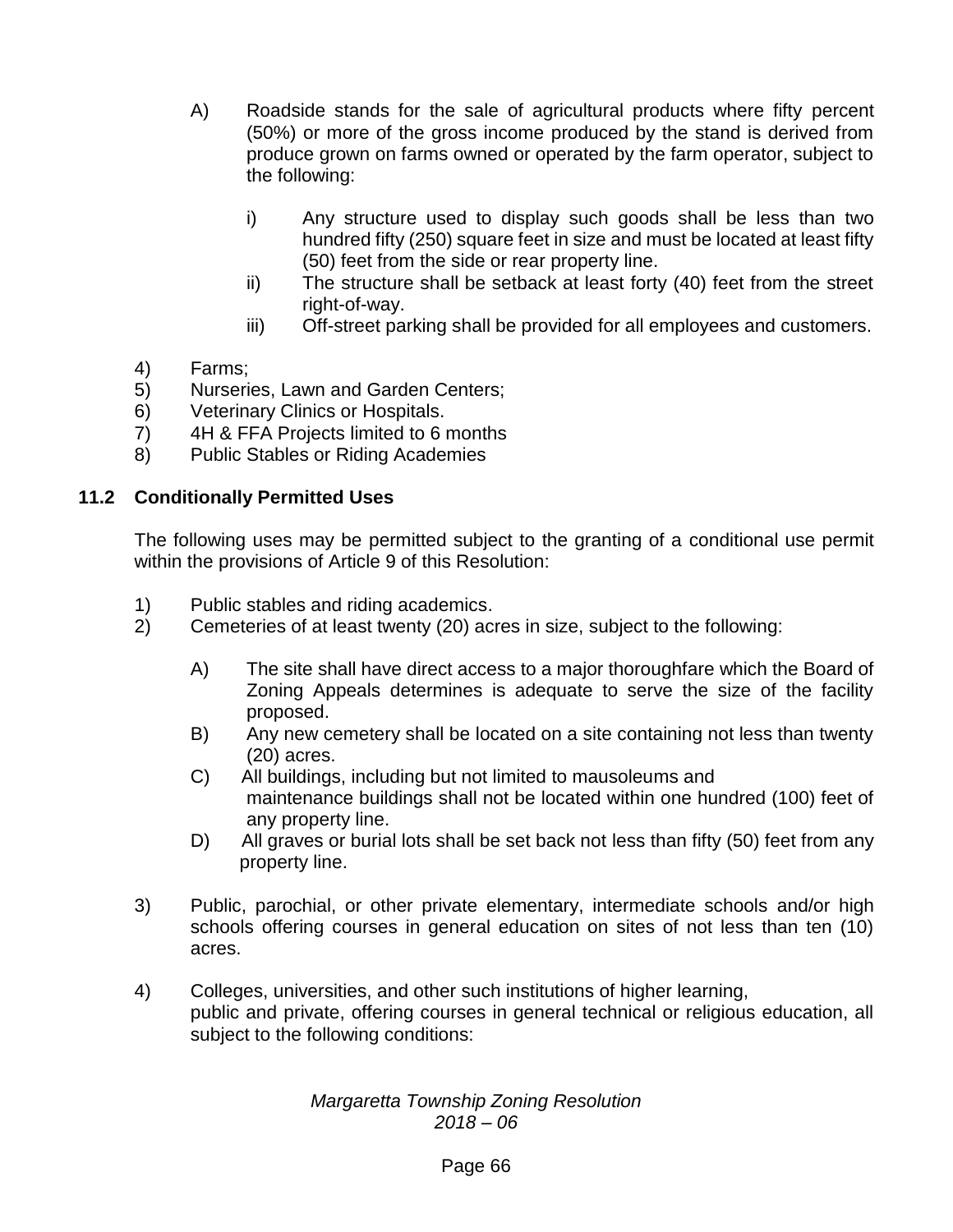- A) Any use permitted herein shall be developed only on sites of at least forty (40) acres in area, and shall not be permitted on any portion of a recorded subdivision plat.
- B) No building or other use of land except landscaped passive areas shall be situated within one hundred (100) feet of any private residence not included as part of this site.
- 5) Golf courses and golf driving ranges, subject to the following conditions:
	- A) All buildings and structures shall be at least thirty (30) feet from all property lines.
	- B) A minimum of two (2) off-street parking spaces shall be provided for each driving tee and putting green. Additional spaces shall be furnished for other uses in conjunction with the range.
	- C) All drives and parking areas shall be surfaced with a hard, durable material and properly drained.
	- D) All lights shall be directed away from site boundary lines.
	- E) Fences, plantings or sufficient area shall be provided to insure the safety and protection of persons on all adjacent land.
	- F) One non-flashing sign not to exceed sixty (60) square feet in area may be erected at the major entrance to the proposed facility.
	- G) All driving directions shall be away from any street or highway.
- 6) Private parks, country clubs, and gun clubs, subject to the following:
	- A) All permanent buildings shall be constructed and designed so as to conform with the setback and building design of existing uses in the district.
	- B) Screening and plantings to buffer any structures other than buildings from adjacent residential uses are required.
- 7) Type "A" Family Day Care Home, subject to the following:
	- A) Outdoor play grounds, tot lots, exercise areas, etc. shall be fully enclosed by a fence, the height and design of which shall be approved by the Board of Zoning Appeals.
	- B) The applicant shall submit a parking and traffic circulation plan to the Board of Zoning Appeals for approval. The design, location and surface of the parking areas and vehicular approaches shall be subject to approval by the Board of Zoning Appeals so as to reduce the impact on the residential character of the neighborhood. The outgoing vehicles during high volume periods shall provide a safe drop-off point for children that will not impede other traffic.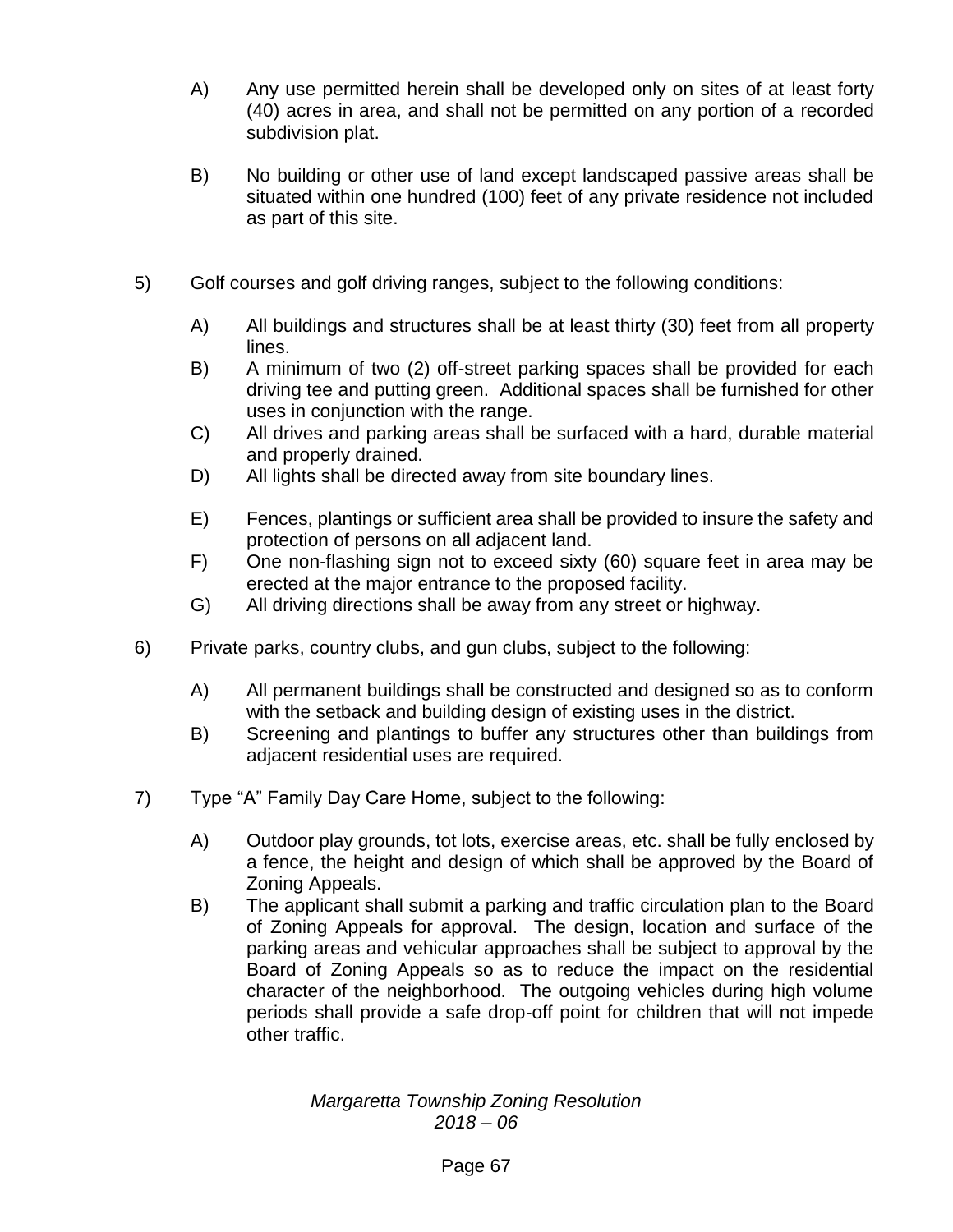- C) One sign, not exceeding four (4) square feet in area and mounted flush against the building, shall be permitted.
- 8) Publicly-owned and operated libraries, parks and recreation facilities, subject to the following:
	- A) All permanent buildings shall be constructed and designed to conform with the setback and building design of existing uses in the district.
	- B) Screening and plantings to buffer any structures other than buildings from adjacent residential uses are required.
- 9) Churches, subject to the following:
	- A) The lot area shall be adequate to accommodate the required off-street parking requirements of the church.
	- B) The church building and parking shall be set back from any adjacent residential property lines a minimum of fifty (50) feet.
	- C) Parking should not be permitted within fifty (50) feet of any side or rear property line.
- 10) Public, parochial or other private elementary, intermediate schools and/or high schools offering courses in general education on sites of not less than ten (10) acres, subject to the following:
	- A) No school shall be located nearer than one hundred (100) feet to any adjacent residentially-zoned property.
	- B) Every school property shall be surrounded by a minimum of five (5) foot high chain link fencing along both sides and rear property lines.
- 11) Bed and Breakfast Homestays subject to the following:
	- A) A bed and breakfast homestay is a private owner-occupied residence with one to three (3) guest rooms. The bed and breakfast homestay must be subordinate and incidental to the main residential use of the dwelling.
	- B) No modifications to the external appearance of the building (except fire escapes) which would alter its residential character, shall be permitted.
	- C) One off-street parking space shall be provided for each room available for rent, in addition to those required for the dwelling unit.
	- D) All parking areas shall be set back a minimum of twenty-five (25) feet from all property lines.
	- E) One sign shall be permitted not exceeding two (2) square feet in area and three and one-half (3 ½) feet above ground.
- 12) Outdoor advertising and billboards, subject to the following: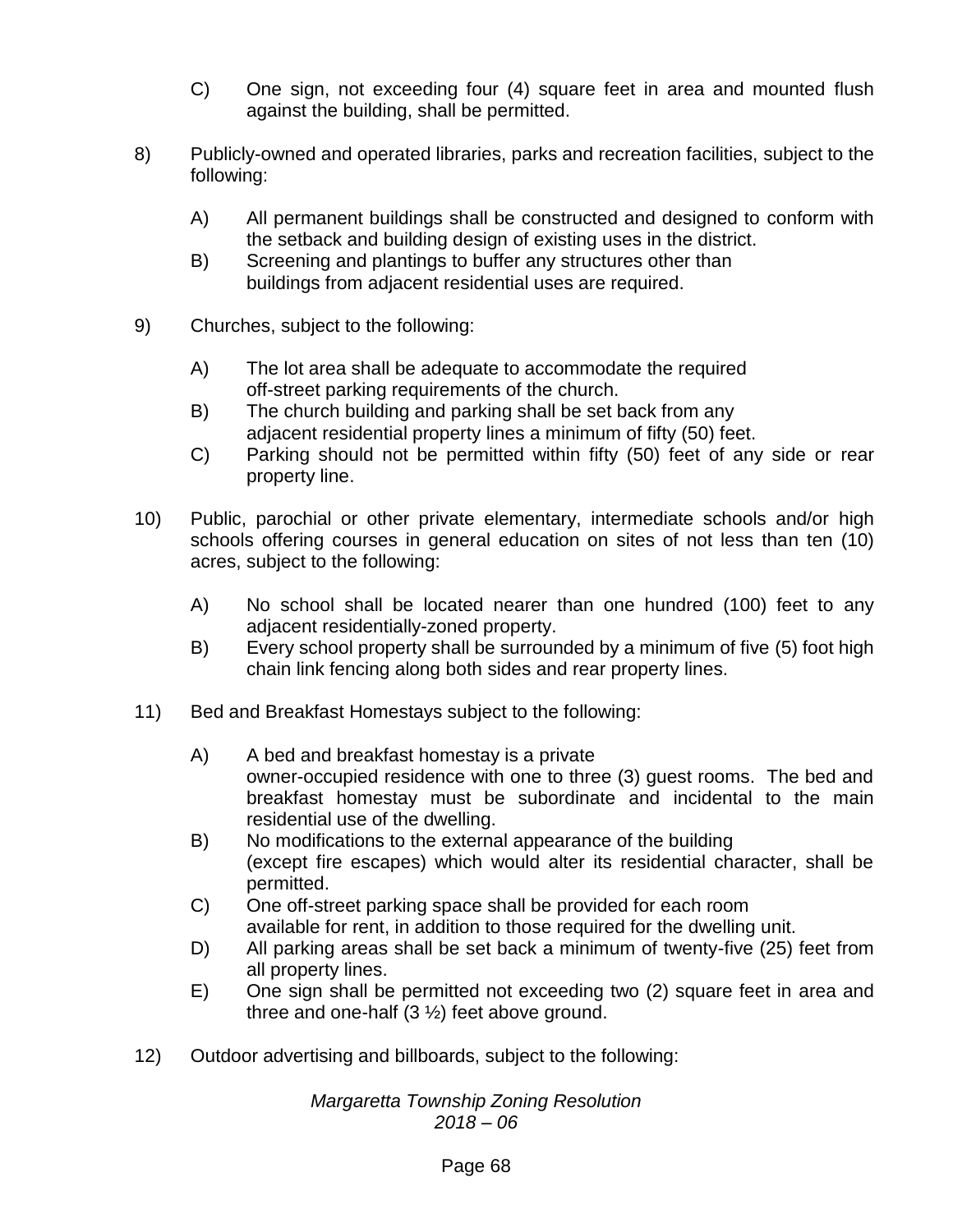- A) No billboard shall be located within two hundred (200) feet of another billboard.
- B) All billboards shall be a minimum of fifty (50) feet from all side and rear property lines.
- C) All billboards shall be set back at least fifty (50) feet from any road right-ofway.
- D) All billboards shall be set back at least one hundred (100) feet from any land within a residential zoning district.
- E) No billboard shall obstruct the view of motorists on adjoining roads or in view of adjoining commercial or industrial uses which depend upon visibility for identification.
- F) No billboard shall exceed an overall size of three hundred (300) square feet nor exceed twenty-five (25) feet in height.
- 13) Renewable energy facilities

As specified in Article 24.9.

## **11.3 Development Standards**

| Minimum Lot Area                | 1 acres                      |
|---------------------------------|------------------------------|
| Minimum Lot Frontage            | 125 feet                     |
| Minimum Front Yard Setback      | 60 feet                      |
| Minimum Side Yard Setback       | 15 feet                      |
| Minimum Rear Yard Setback       | 50 feet                      |
| Minimum Dwelling Floor Area     | 1,200 square feet            |
| Minimum Setback for Corner Lots | Half the required front yard |
| <b>From Side Street</b>         | <b>Setback</b>               |
| Minimum Setback Cul-de-sacs     | Refer to section 23.23       |

## **11.4 Required Parking**

As specified in Article 25.

## **11.5 Signs**

As specified in Article 26.

#### **11.6 Accessory Structures**

- 1) Except as otherwise provided herein, no accessory building or structure, or use shall be erected or carried on in the required front yard.
- 2) A detached private garage, or other accessory structure may be erected and used in the interior side or rear yard provided that: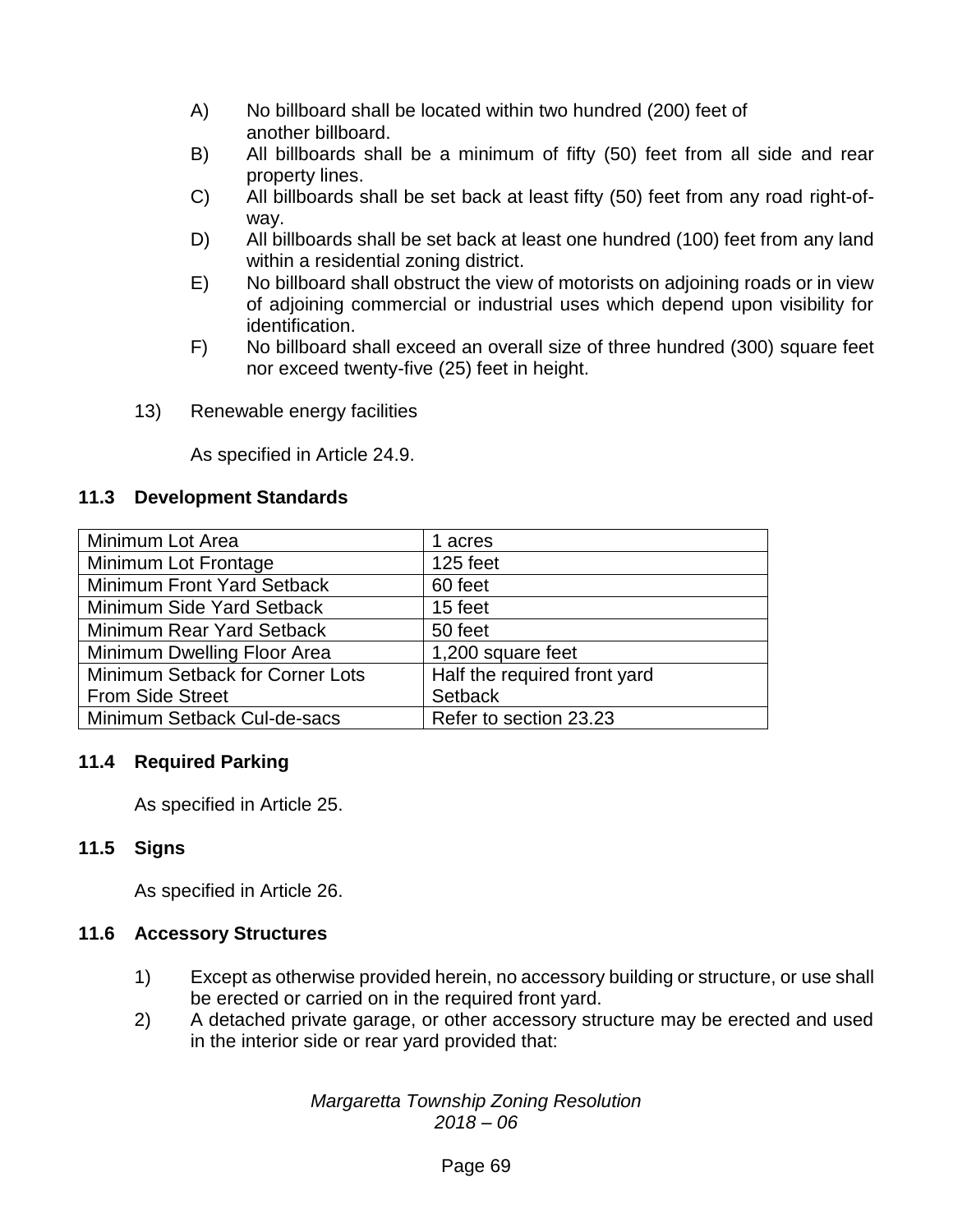- A) In no case shall an accessory structure be located closer than twenty (20) feet to any street or alley.
- 3) No accessory structure shall be used for commercial or industrial purposes.
- 4) Accessory structures shall not cover more than thirty-five percent (35%) of the required rear yard.
- 5) The maximum height of any accessory structure shall be twenty-five (35) feet.

## **ARTICLE 12**

## Single-Family Serviced Residential (R-1)

#### **12.0 Purpose**

The purpose of this District is to provide a single family residential development in areas served by public water and community sewage disposal facilities. The District offers reduced area requirements in serviced areas.

#### **12.1 Principal Permitted Uses**

In the R-1 District, no person shall hereafter use any land, building or structure and no person shall erect any building or structure except in accordance with the following provisions:

- 1) Single-family dwellings;
- 2) Publicly owned and operated schools, libraries, parks, parkways and recreation facilities;
- 3) Type B Family Day Care Home;
- 4) Accessory uses customarily incidental to the above permitted uses;

## **12.2 Conditionally Permitted Uses**

- 1) Home Occupations or Home Offices, subject to the following conditions:
	- A) No person other than members of a family residing on the premises shall be engaged in such occupation.
	- B) The use of the dwelling unit for the home occupation shall be clearly incidental and subordinate to its use for residential purposes by its occupants and not more than twenty-five percent (25%) of the residential floor area of the dwelling unit shall be used in conducting the home occupation.
	- C) There shall be no change in the outside appearance of the building or premises or other visible evidence of the conduct of such home occupation other than one (1) sign, not exceeding two (2) square feet in area, nonilluminated.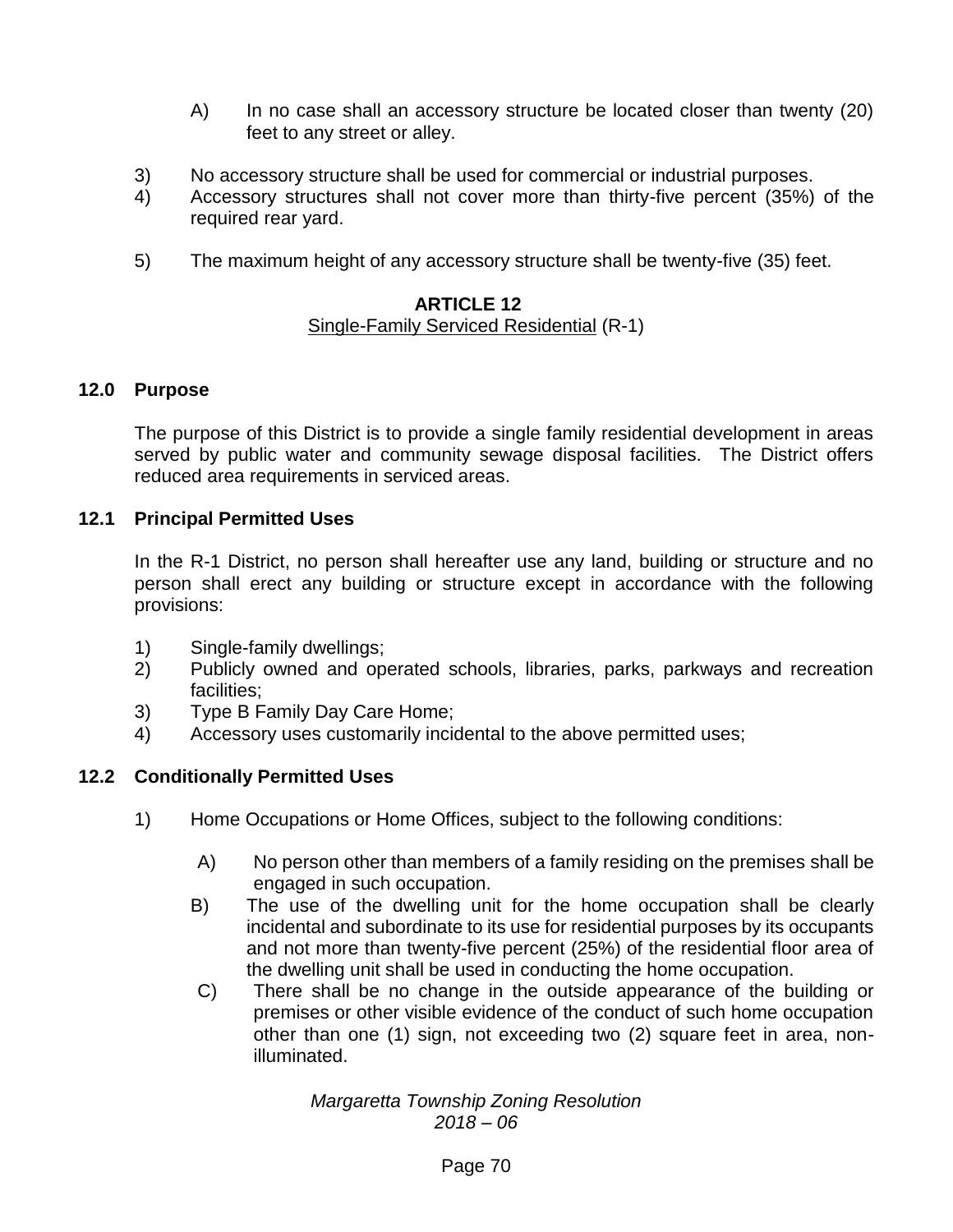- D) Home offices will only be accessory offices for members practicing any of the professions, including accountant, architect, artist, engineer, lawyer and physician.
- E) If the home is in any residential zoning district, no traffic shall be generated by such home occupation or home office in greater volumes than would normally be expected in a residential neighborhood and any need for parking generated by the conduct of such home occupation shall be met off the street and other than in a required front yard.
- F) No equipment or process shall be used in such home occupation which creates noise, vibration, glare, fumes, odors, or electrical interference detectable to the normal senses of the lot, if the occupation is conducted in a single-family residence.

## **12.3 Development Standards**

| <b>Development Standard</b>       | $R-1$                                |
|-----------------------------------|--------------------------------------|
| Minimum Lot Area Without          | 20,000 sq. ft.                       |
| Sewer and Water                   |                                      |
| Minimum Lot Area With             | 16,000 sq. ft.                       |
| Sewer and Water                   |                                      |
| Minimum Lot Frontage              | 100 ft.                              |
| Minimum Front Yard Setback        | 60 ft.                               |
| (or as noted in section 25.24)    |                                      |
| Minimum Side Yard Setback         | 10 ft. one side                      |
| Minimum Total Side Yard Width     | 25 ft. total                         |
| Minimum Rear Yard Setback         | 50 ft.                               |
| Minimum Floor Area                | 1,200 sq. ft.                        |
| Minimum Setback for Corner Lot on | Half the required front yard setback |
| <b>Side Street</b>                |                                      |
| <b>Maximum Building Height</b>    | 35 ft.                               |
| Setback on Cul-de-sac             | Refer to section 23.23               |
| Maximum Lot Coverage              | 35% (percent)                        |

## **12.4 Required Parking**

As specified in Article 25.

## **12.5 Signs**

As specified in Article 26.

## **12.6 Accessory Structures**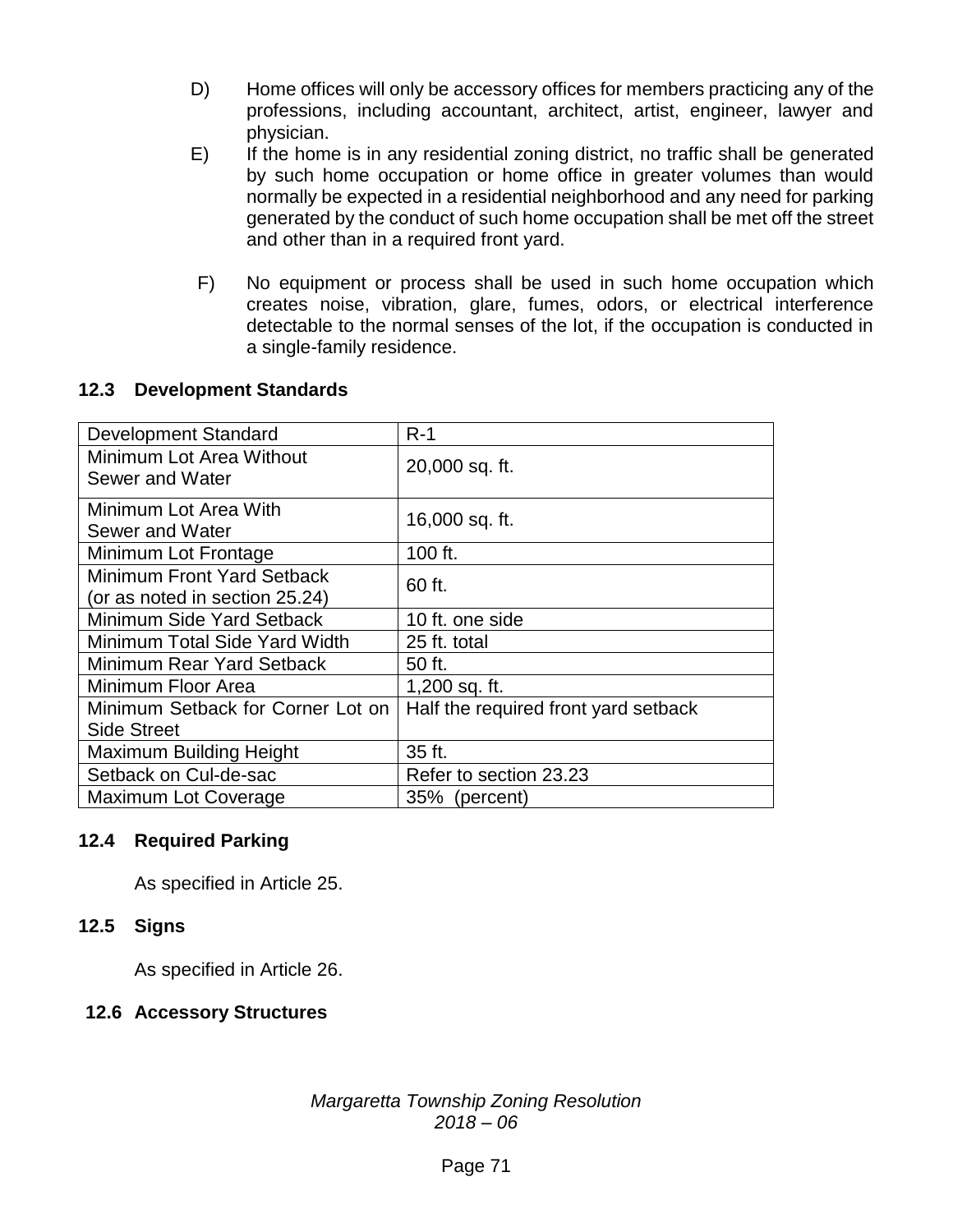- 1) Except as otherwise provided herein, no accessory building or structure, or use shall be erected or carried on in the required front yard.
- 2) An accessory building shall be a minimum distance of twenty (20) feet from any main building(s).
- 3) No accessory structure shall be used for human habitation.
- 4) No accessory structure shall be used for commercial or industrial
- 5) Accessory structures shall not cover more than thirty-five percent (35%) of the required rear yard.
- 6) Accessory structures must be subordinate in area to the principal use.
- 7) The maximum height of any accessory structure shall be thirty (30) feet.
- 8) In residential districts no more than one (1) accessory building can be erected on a lot. Accessory structures must be subordinate to the principal use.
- 9) Private swimming pools refer to Section 24.2.
- 10) Accessory Structures Set-Back and Size Specifications Refer to Appendix E: R-1 (Resolution 2018-06)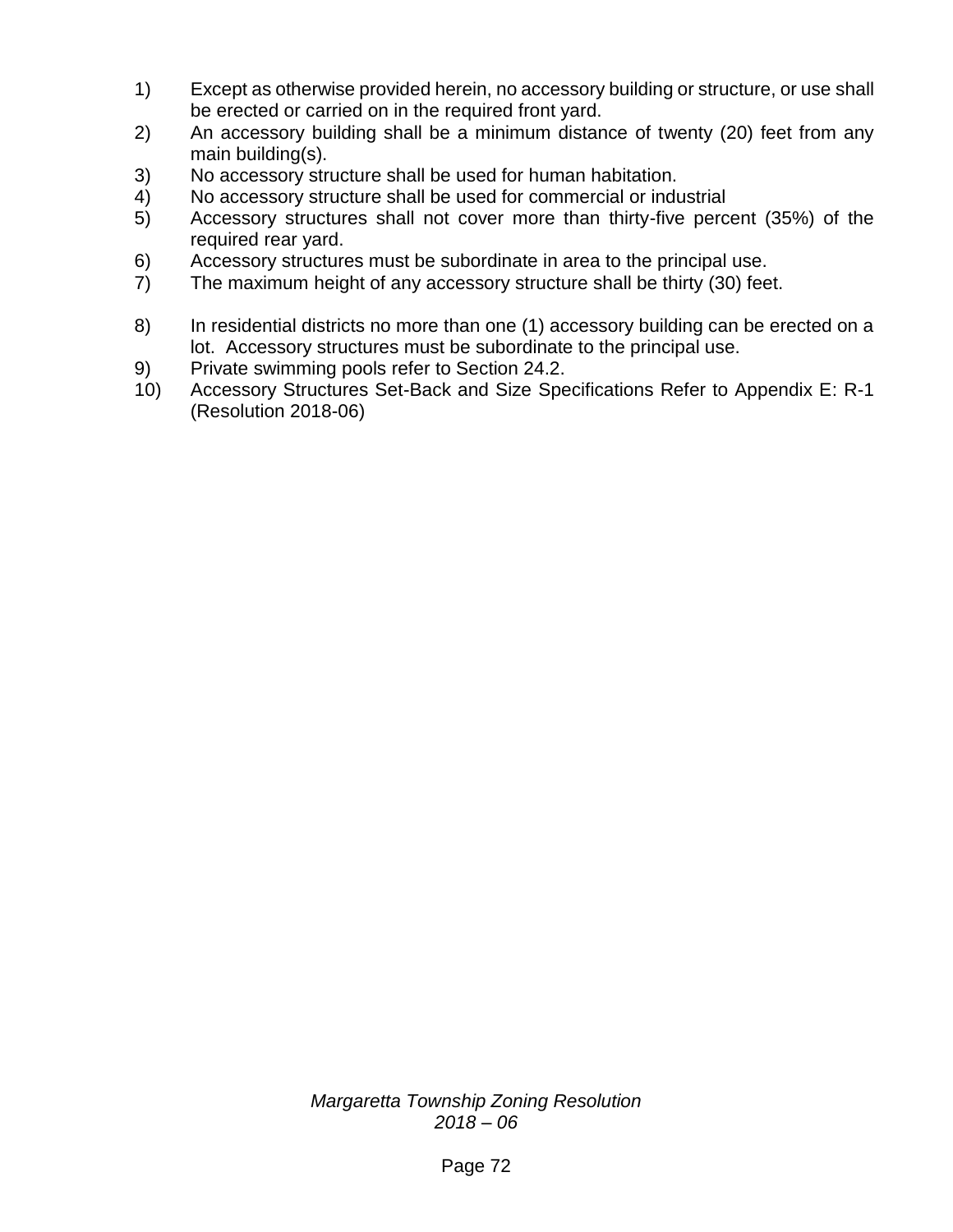#### **ARTICLE 13** Two-Family Residential District (R-2)

#### **13.0 Purpose**

The R-2 District is designed to provide for a one-and-two (1&2) family residential environment on relatively small lots with supporting ancillary uses in areas of the Township which contain public water and sanitary sewer systems.

#### **13.1 Principal Permitted Uses**

The following provisions apply in all R-2 Districts. In an R-2 District no person shall hereafter use any building or structure except in accordance with the following provisions:

- 1) All uses principally permitted in R-1 Districts unless otherwise provided;
- 2) Two-family dwellings;
- 3) Publicly owned and operated libraries, parks and recreation facilities;
- 4) Type B Family Day Care Home;
- 5) Accessory uses customarily incidental to the above permitted uses.

#### **13.2 Conditionally Permitted Uses**

- 1) Home Occupations or Home Offices, subject to the following conditions:
	- A) No person other than members of a family residing on the premises shall be engaged in such occupation.
	- B) The use of the dwelling unit for the home occupation shall be clearly incidental and subordinate to its use for residential purposes by its occupants and not more than twenty-five percent (25%) of the residential floor area of the dwelling unit shall be used in conducting the home occupation.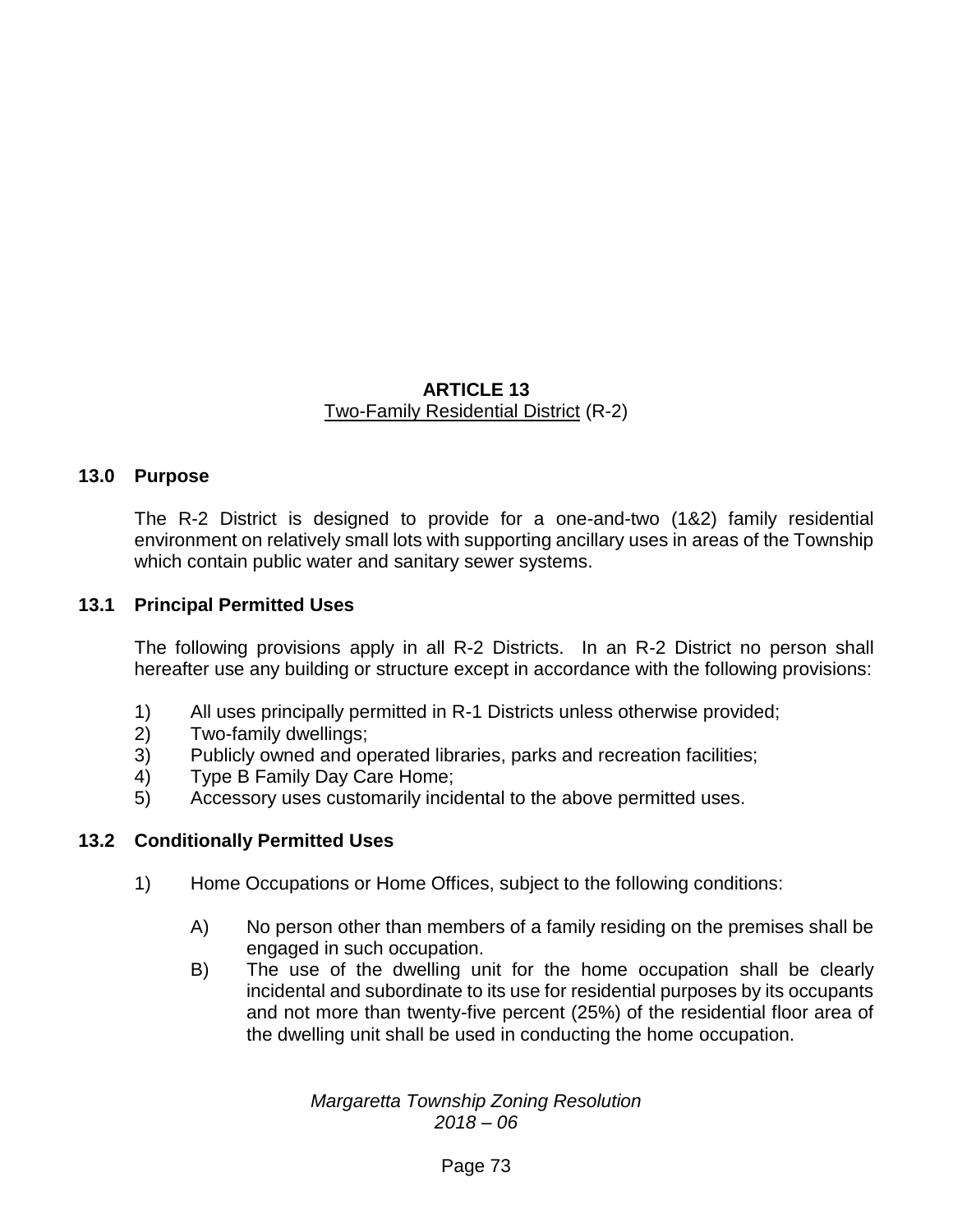- C) There shall be no change in the outside appearance of the building or premises or other visible evidence of the conduct of such home occupation other than one (1) sign, not exceeding two (2) square feet in area, nonilluminated.
- D) Home offices will only be accessory offices for members practicing any of the professions, including accountant, architect, artist, engineer, lawyer and physician.
- E) If the home is in any residential zoning district, no traffic shall be generated by such home occupation or home office in greater volumes than would normally be expected in a residential neighborhood and any need for parking generated by the conduct of such home occupation shall be met off the street and other than in a required front yard.
- F) No equipment or process shall be used in such home occupation which creates noise, vibration, glare, fumes, odors, or electrical interference detectable to the normal senses off the lot.

## **13.3 Development Standards**

| Minimum Lot Area               | 20,000 sq. ft.           |
|--------------------------------|--------------------------|
| Minimum Lot Frontage           | 100 feet                 |
| Minimum Front Yard Setback     | 35 feet                  |
| Minimum Side Yard Setback      | 10 feet                  |
| Minimum Rear Yard Setback      | 10 feet                  |
| Minimum Floor Area             | 900 square feet per unit |
| <b>Maximum Building Height</b> | 35 feet                  |
| Minimum Setback for Corner     | Half the required front  |
| Lot on Side Street             | Yard setback             |
| Minimum Setback on Cul-de-sacs | Refer to section 23.23   |
| <b>Maximum Lot Coverage</b>    | 35% (percent)            |

#### **13.4 Required Parking**

As specified in Article 25.

## **13.5 Signs**

As specified in Article 26.

#### **13.6 Accessory Structures**

- 1) Except as otherwise provided herein, no accessory building or structure, or use shall be erected or carried on in the required front yard.
- 2) No accessory structure shall be used for human habitation.
- 3) No accessory structure shall be used for commercial or industrial purposes.
- 4) Accessory structures must be subordinate in area to the principal use.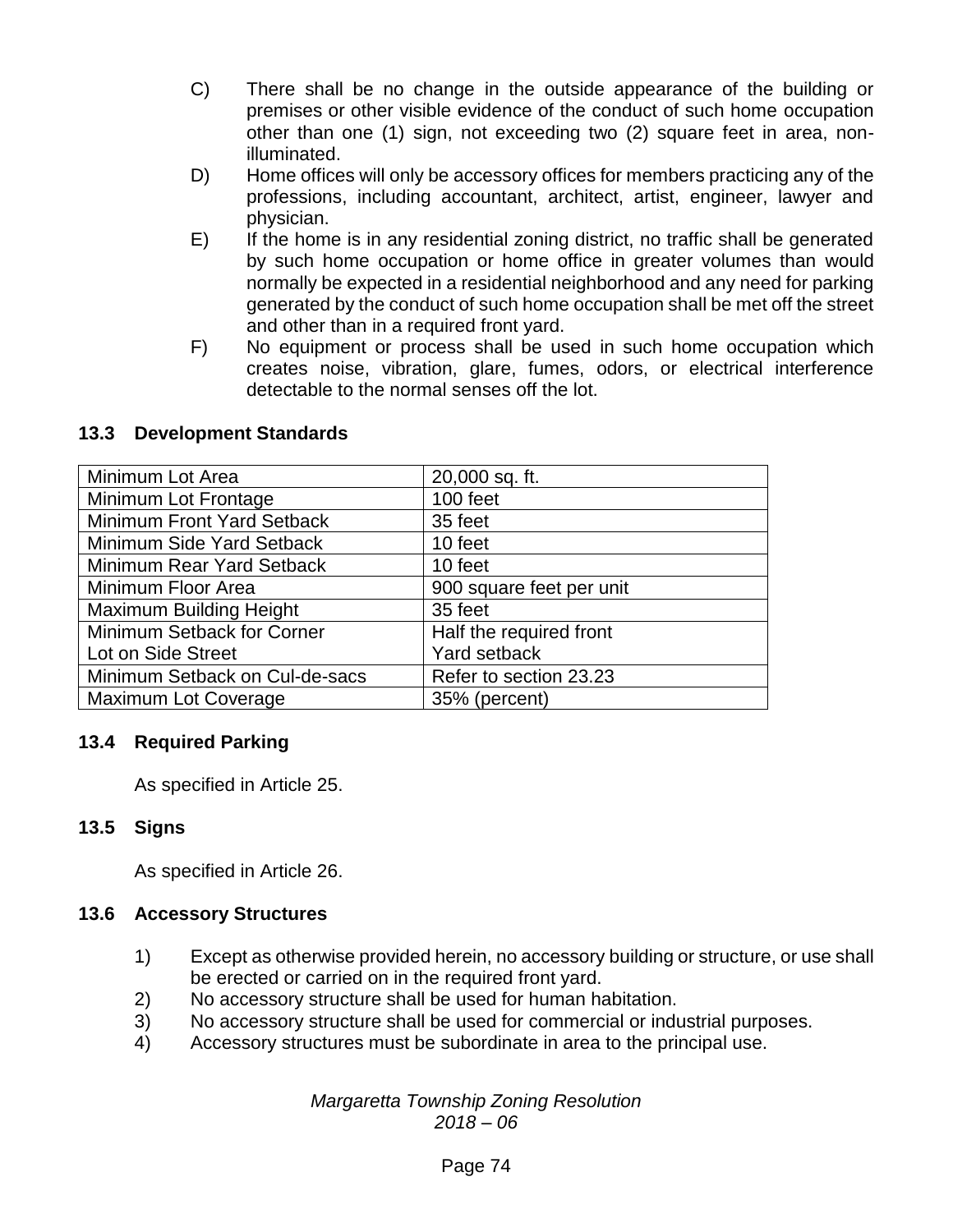- 5) Private swimming pools refer to Section 24.2.
- 6) Accessory Structures Set-Back and Size Specifications Refer to Appendix E: R-2 (Resolution 2017-08)

#### **ARTICLE 14** Multi-Family Residential District (R-3)

#### **14.0 Statement of Purpose**

The R-3 District is designed to provide for a multiple housing environment with townhouses and garden apartments constituting the principal type dwelling accommodations. The District should be adequately supported with necessary public utilities.

## **14.1 Principal Permitted Uses**

In an R-3 District, no person shall hereafter use any building or structure except in accordance with the following provisions:

1) Multiple-family dwelling units, including apartments, townhouses and row houses;

#### **14.2 Conditionally Permitted Uses**

- 1) Hospitals, provided the following conditions are met:
	- A) All such hospitals shall be developed only on sites consisting of at least ten (10) acres in area.
	- B) The proposed site shall have at least one (1) property line abutting a Regional, Major or Secondary Thoroughfare as shown in the Erie County Comprehensive Plan. All ingress and egress to the off-street parking area for guests, employees, staff, as well as any other uses of the facilities, shall be directly from a said thoroughfare.
	- C) In the event one (1) or more boundaries of the proposed site lies opposite or contiguous to a residentially zoned district, the minimum distance between any hospital structure or accessory use in the residential district boundary shall be at least one hundred (100) feet for buildings containing two (2) stories or less. For buildings above two (2) stories, the building shall be setback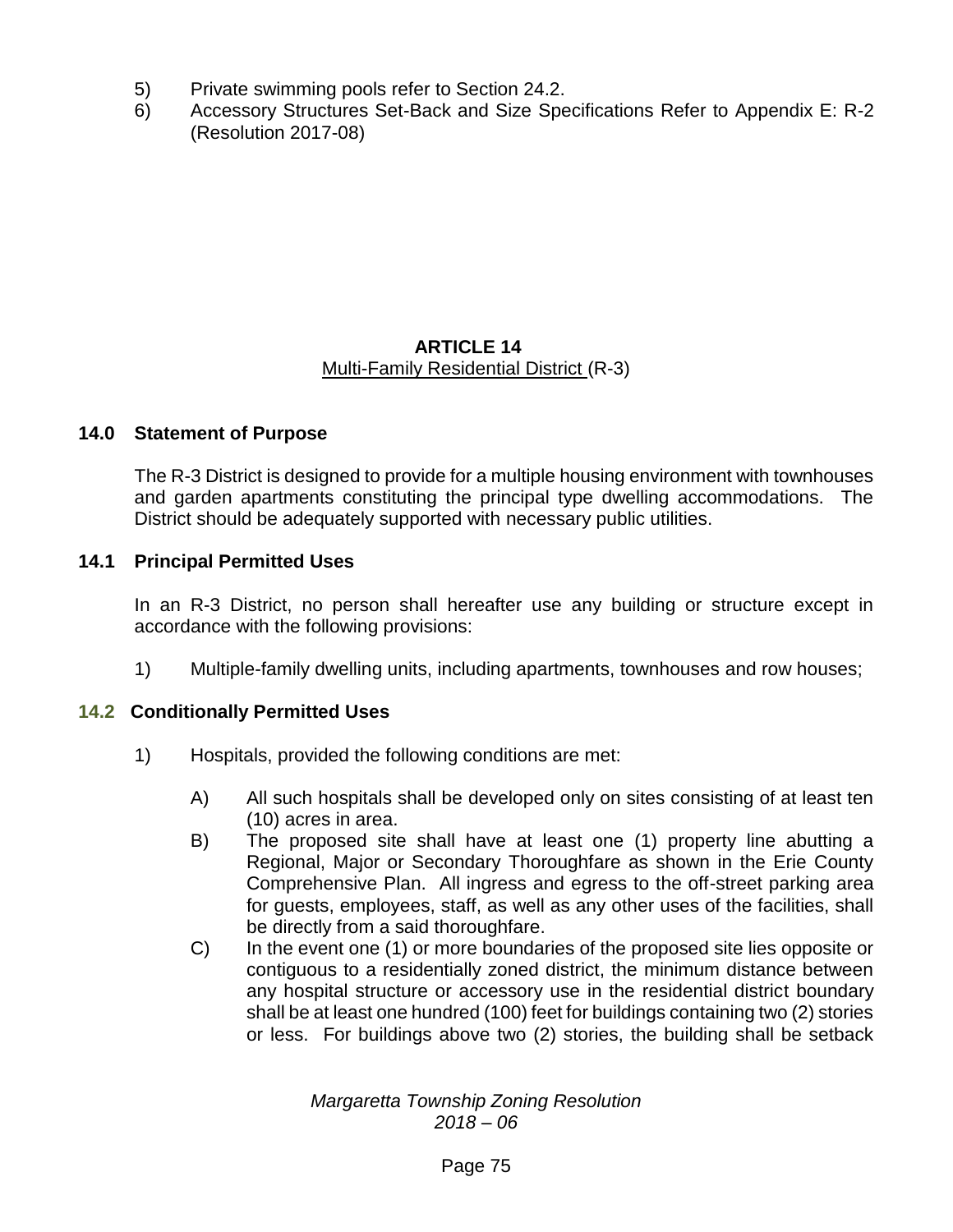from the initial one hundred (100) foot setback an additional one (1) foot for each foot of additional height above two (2) stories.

- D) The minimum distance from any street right-of-way line shall not be less than forty (40) feet.
- E) The minimum distance from any non-residential interior lot line shall not be less than twenty-five (25) feet.
- F) Ambulance and delivery areas shall be obscured from all residential view with a wall at least six (6) feet in height and said wall shall be further subject to the requirements of Article 24, Section 24.08.
- 2) Senior Housing shall be on a site of more than five (5) acres in area and may provide for the following:
	- A) Cottage-type dwellings and/or apartment type dwelling units.
	- B) Common services containing, but not limited to, central dining rooms, recreational rooms, central lounges, and workshops.
	- C) All dwellings shall consist of at least three hundred and fifty (350) square feet per unit (not including kitchen and sanitary facilities).
	- D) Total coverage of all buildings (including dwelling units and related service buildings) shall not exceed thirty-five percent (35%) of the total site exclusive of any dedicated public right-of-way.
- 3) Convalescent and/or nursing homes, not to exceed a height of two (2) stories, when the following conditions are met:
	- A) The site shall be so developed as to create a land-to-building ratio on the lot or parcel whereby for each bed in the convalescent home, there shall be provided not less than fifteen hundred (1,500) square feet of open space. The fifteen hundred (1,500) square feet of land per bed shall provide for landscaping, off-street parking, service drives, loading space, yard requirements and space required for accessory uses.
	- B) No building shall be closer than forty (40) feet from any property line.
- 4) Boarding house (rooming house).
- 5) Accessory structures and uses customarily incidental to any of the above uses.

## **14.3 Site and Landscape Plan Review**

For all uses permitted in the R-3 District, a site plan shall be submitted to and approved by the Margaretta Township Zoning Commission. The site plan shall be in accordance with the provisions of Section 23.22.

## **14.4 Screening/Buffering**

Screening or buffering in compliance with the provisions of Section 24.08 is required.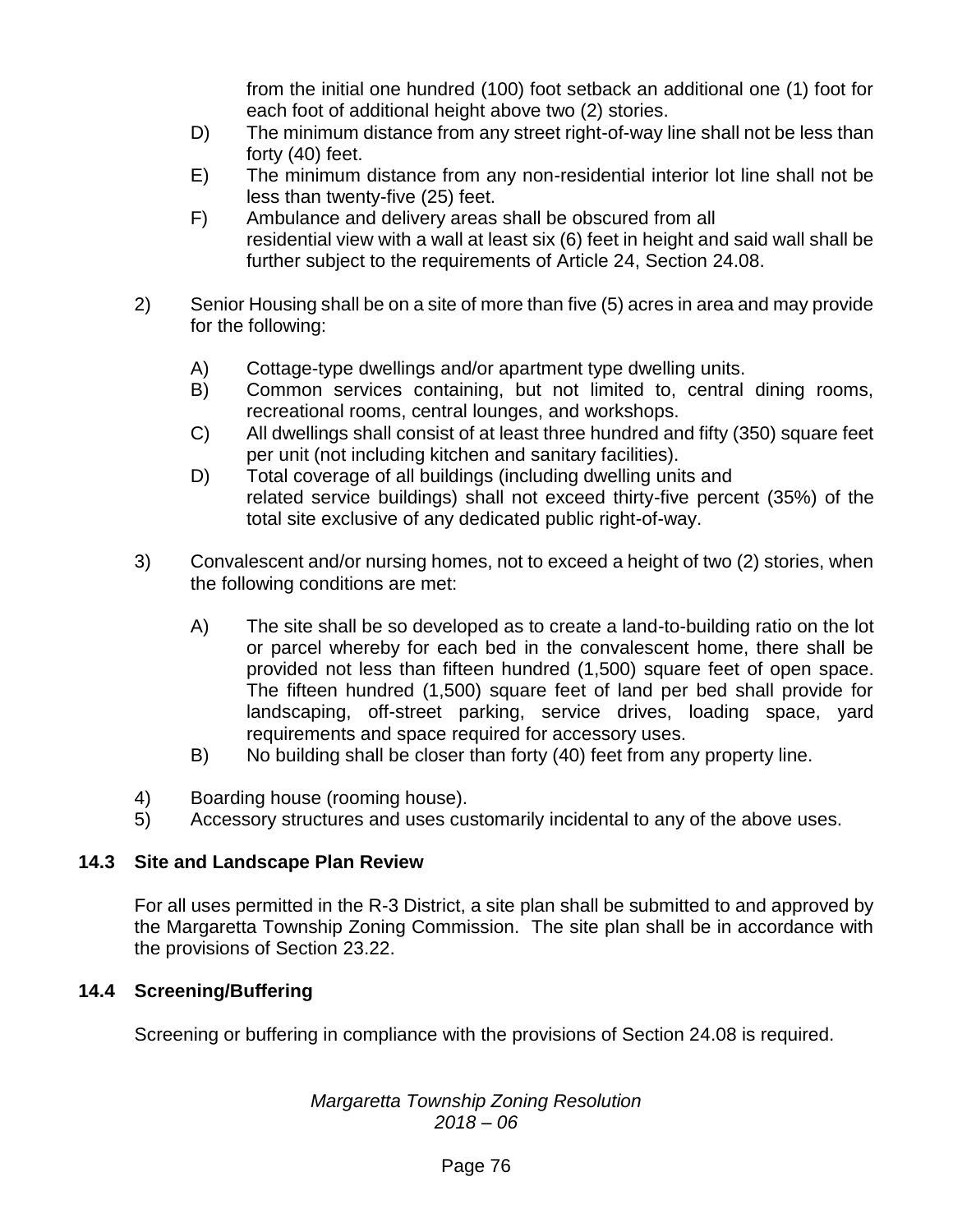## **14.5 Development Standards**

| Minimum Lot Area               | 1 acre                   |
|--------------------------------|--------------------------|
| Minimum Lot Frontage           | 150 feet                 |
| Minimum Front Yard Setback     | 40 feet                  |
| Minimum Side Yard Setback      | 15 feet                  |
| Minimum Rear Yard Setback      | 40 feet                  |
| Minimum Floor Area             | 900 square feet per unit |
| <b>Maximum Net Density</b>     | 6 units per acre         |
| Maximum Building Height        | 40 feet                  |
| Minimum Setback for Corner     | Half the required front  |
| Lot on Side Street             | yard setback             |
| Minimum Setback on Cul-de-sacs | Refer to section 23.23   |
| Maximum Lot Coverage           | 35% (Percent)            |

## **14.6 Required Parking**

As specified in Article 25.

#### **14.7 Signs**

As specified in Article 26.

#### **14.8 Accessory Structures**

- 1) Except as otherwise provided herein, no accessory building or structure, or use shall be erected or carried on in the front yard.
- 2) A detached private garage or other accessory structure may be erected and used in the interior side or rear yard provided that:
	- A) When such accessory structure is located in the rear yard a minimum side and rear yard of twenty (20) feet shall be maintained.
	- B) No accessory structure shall be used for human habitation or commercial or industrial purposes.
	- C) Private swimming pools refer to Section 24.2.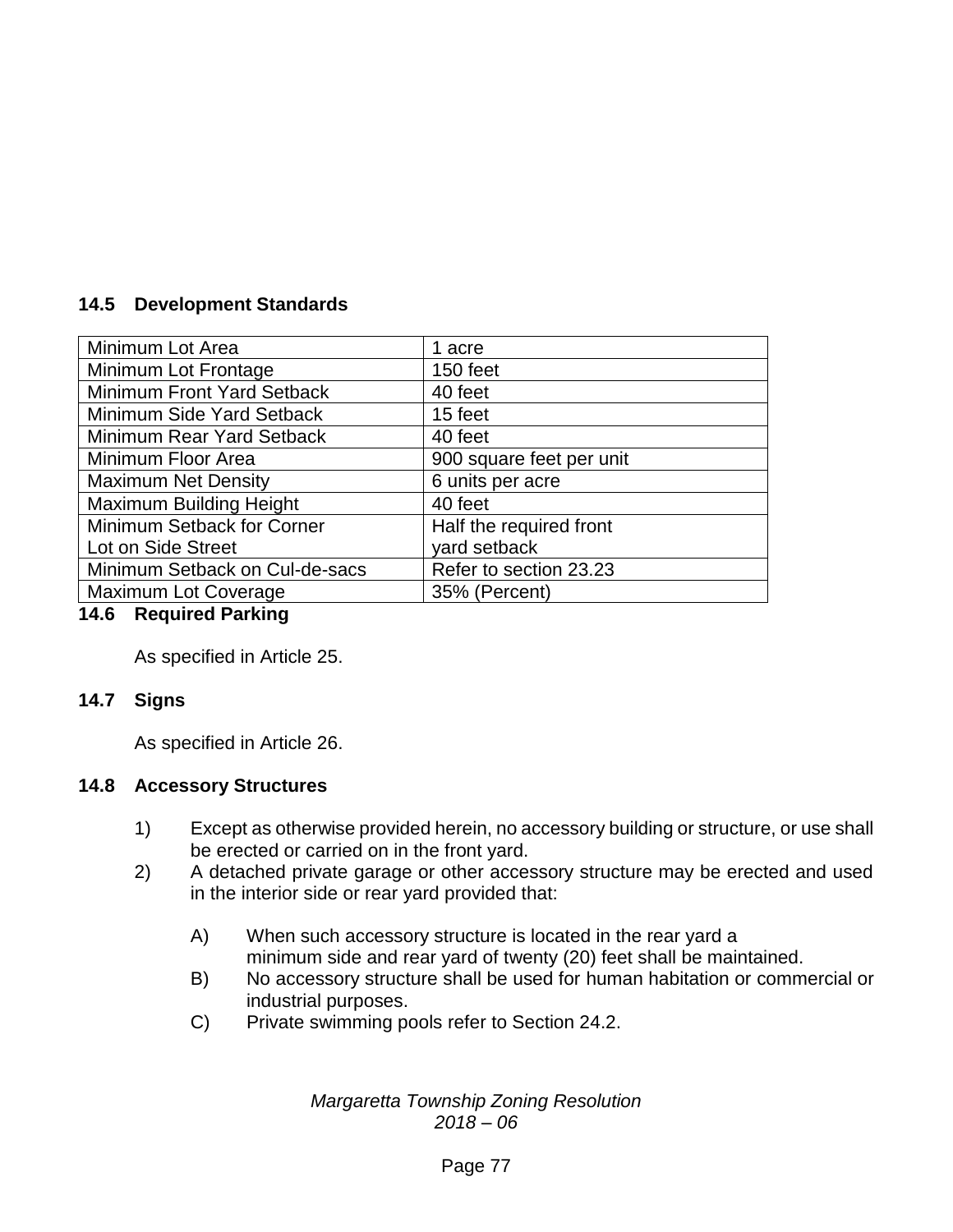D) Accessory Structures Set-Back and Size Specifications Refer to Appendix E: R-3 (Resolution 2018-06)

## **ARTICLE 15** Local Commercial District (C-1)

## **15.0 Purpose**

The C-1 District is intended for retail business and service uses which are needed to serve the nearby residential area. The intent of this District is also to encourage the concentration of local business areas to the mutual advantage of both the consumers and merchants and thereby promote the best use of land at certain strategic locations.

#### **15.1 Principal Permitted Uses**

- 1) Shops for the sale of baked goods, beverages, including liquor outlets (not to be consumed on the premises), books, confections, drugs, flowers, foodstuffs, including meats, gifts, hardware, hobby equipment, jewelry, notions, paint, periodicals, sundry, small household articles and tobacco except that shopping centers shall comply with provisions in section 16.3.
- 2) Personal service establishments performing services on the premises, such as barber and beauty shops, watch and shoe repair, tailor shops, locksmith and similar establishments.
- 3) Laundry or dry cleaning customer outlets, coin-operated laundromat and self-serve dry cleaning center. Dry cleaning or laundry plants serving more than one (1) customer service outlet shall be prohibited.
- 4) Accessory buildings and uses customarily incidental to the above Principal Permitted Uses. Accessory structures may be erected and used in the interior side or rear yards. Accessory structures may not be used for human habitation.

#### **15.2 Required Conditions**

1) All business establishments shall deal directly with consumers. All goods produced on the premises shall be sold at retail on the premises where they are produced.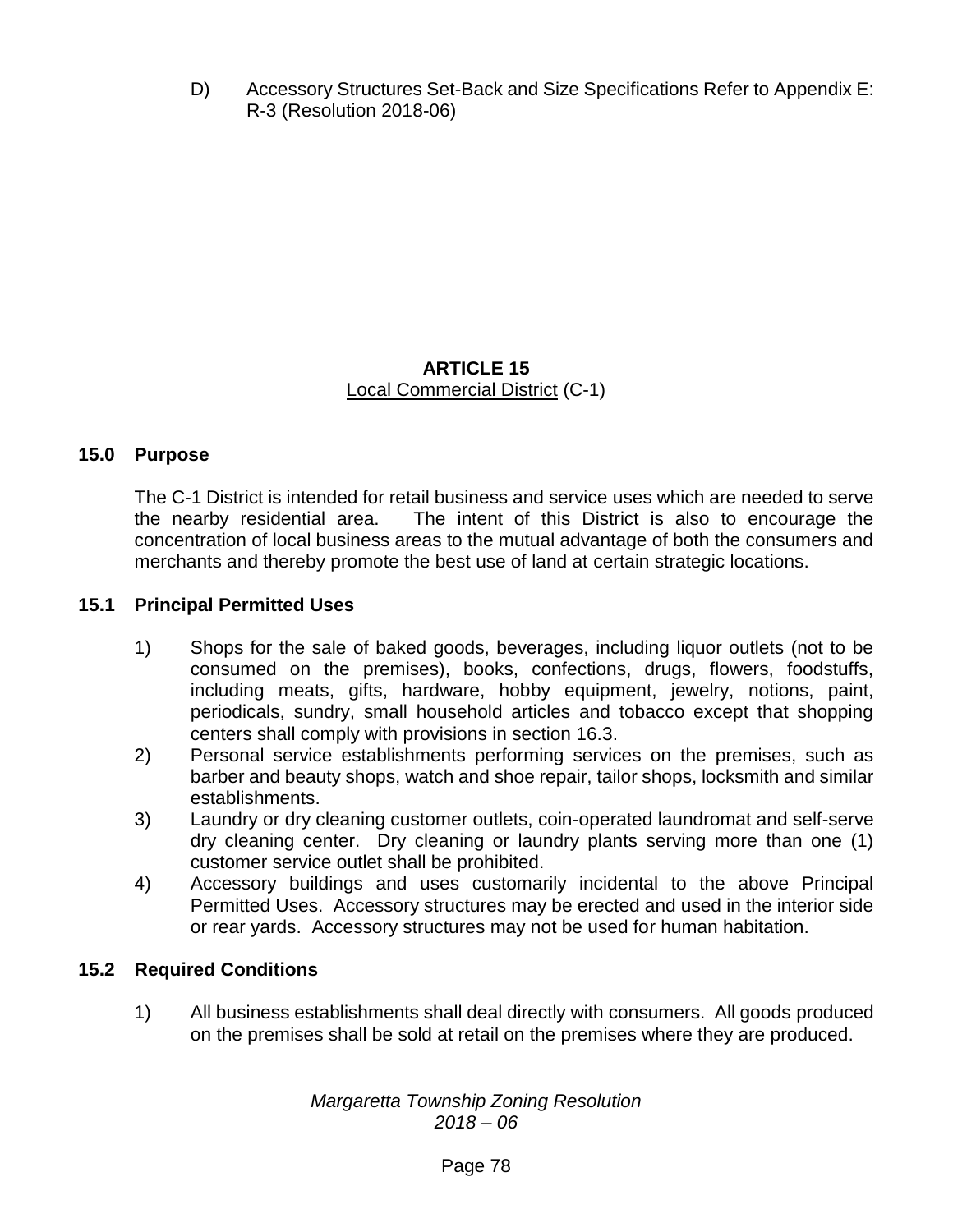2) All business, servicing or processing, except for off-street parking or loading, shall be conducted within a completely enclosed building.

## **15.3 Conditionally Permitted Uses**

The following uses may be permitted by the Township Board of Zoning Appeals:

All residential uses allowed in R-2 Districts.

- 1) Planned shopping center when used in this context means a commercial development which has been designed, developed and operated as a unit and can satisfy the following criteria: a site of three (3) to five (5) acres; six (6) to fifteen (15) stores; and a floor area of 10,000 to 50,000 square feet; and which further satisfies the following development standards:
	- A) A planting strip at least ten (10) feet wide shall be provided around the entire perimeter of the site except for driveways onto the public street system. A wall not less than five (5) feet high may be required along those property lines which abut a residential district.
	- B) No main or accessory building shall be situated less than fifty (50) feet from any perimeter property line.
	- C) A landscaping plan which includes the entire site shall be submitted for approval to determine compliance with screening and planting strips.
	- D) All signs shall be affixed to the face of the building and shall be of a uniform design throughout, except for one (1) ground or pole sign advertising the name of the shopping center.
	- E) On-site pedestrian and vehicle circulation shall be designed to limit traffic hazards.
	- G) Internal landscaping shall be provided in parking lots containing twenty-five (25) spaces or more.
	- H) The maximum grade of off-street parking spaces shall be three percent (3%).
	- I) A site plan must be submitted subject to provisions of Section 23.22.
- 2) Nursery schools, day nurseries, and child care centers (not including dormitories) provided that for each child so cared for, there shall be provided and maintained a minimum of one hundred and fifty (150) square feet of outdoor play area. Such play space shall have a total minimum area of not less than five thousand (5,000) square feet and shall be screened from any adjoining lot in any residential district. Said use shall not be permitted in the interior of any residential block and shall have minimum side and rear yards of one hundred (100) feet.
- 3) Residential use in conjunction with commercial use provided the following conditions are met:
	- A) One (1) dwelling unit may be permitted in conjunction with a commercial use.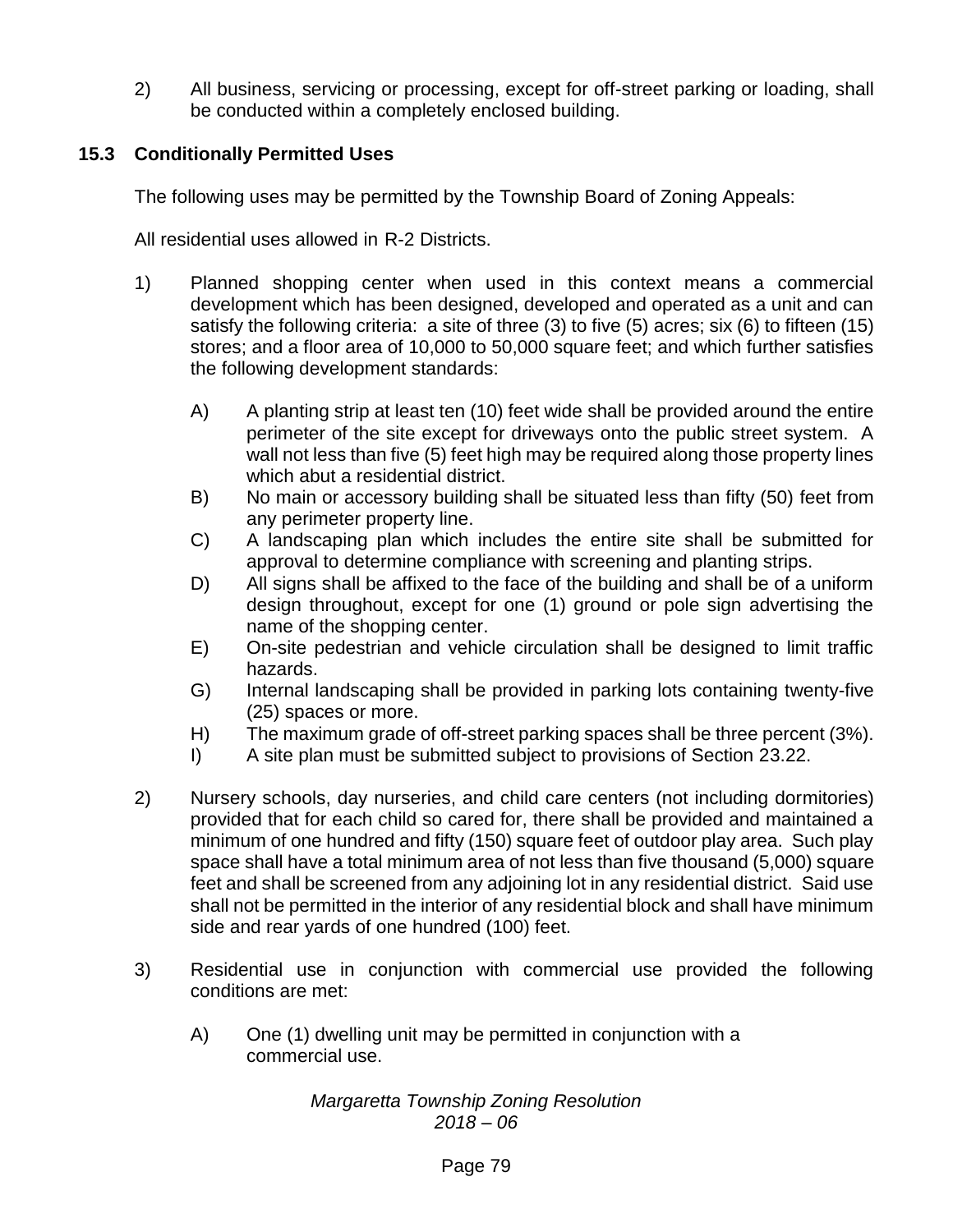- B) The permitted dwelling unit may only be occupied by the owner/operator of the commercial use.
- C) Off-street parking must be provided for the dwelling unit in accordance with Section 25 of this Code.
- D) The dwelling unit must be a minimum of four hundred fifty (450) square feet in floor area.
- E) The dwelling unit, if attached to the commercial use, must meet the same setback requirements as the commercial use. If detached, the dwelling unit must meet the same setback requirements as single-family dwellings in the "R-1" District.
- F) Accessory Structures Set-Back and Size Specifications Refer to Appendix E: C-1 (Resolution 2018-06)
- 4) Car washes. Any automatic or manually operated facility used to accommodate the laundering of automobiles and construed to be of a commercial operation managed to produce a profit and which further satisfies the following development standards:
	- A) Public sewers and water facilities shall be utilized.
	- B) For drive-through car washes, an escape lane shall be provided as an alternate exit route. Each washing bay shall be provided a stacking lane, as determined by the Board of Zoning Appeals.
	- C) All structures housing washing apparatuses shall be setback fifty (50) feet from any rear property line and twenty (20) feet from any side lot line; provided, however, that in the event that the lot fronts on two (2) street rightof-way lines, then the setback requirements on the one (1) street frontage shall be fifty (50) feet and the setback on the other street frontage shall be fifty (50) feet.
- 5) Renewable Energy Facilities As specified in Article 24.9.

## **15.4 Screening/Buffering**

To assist in the prevention of the transmission of light and noise from within any commercial district into any abutting residential district, screening shall be required where such district abuts or is contiguous to any residential district, without an intervening alley or other public way. Such screening shall be provided within the commercial district, but not within a public street or alley, along the entire contiguity of said districts. Screening shall be of opaque or translucent material resistant to deterioration by natural causes, or it shall be of such plant materials as will provide a year-round evergreen screening. Screening as provided herein, shall not be less than six (6) feet in height, shall be provided from the grade of the property upward and shall be permanently maintained. A minimum of a ten (10) foot high buffer shall be provided adjacent to a Residential District. Screening or buffering must follow the provisions of Section 24.8.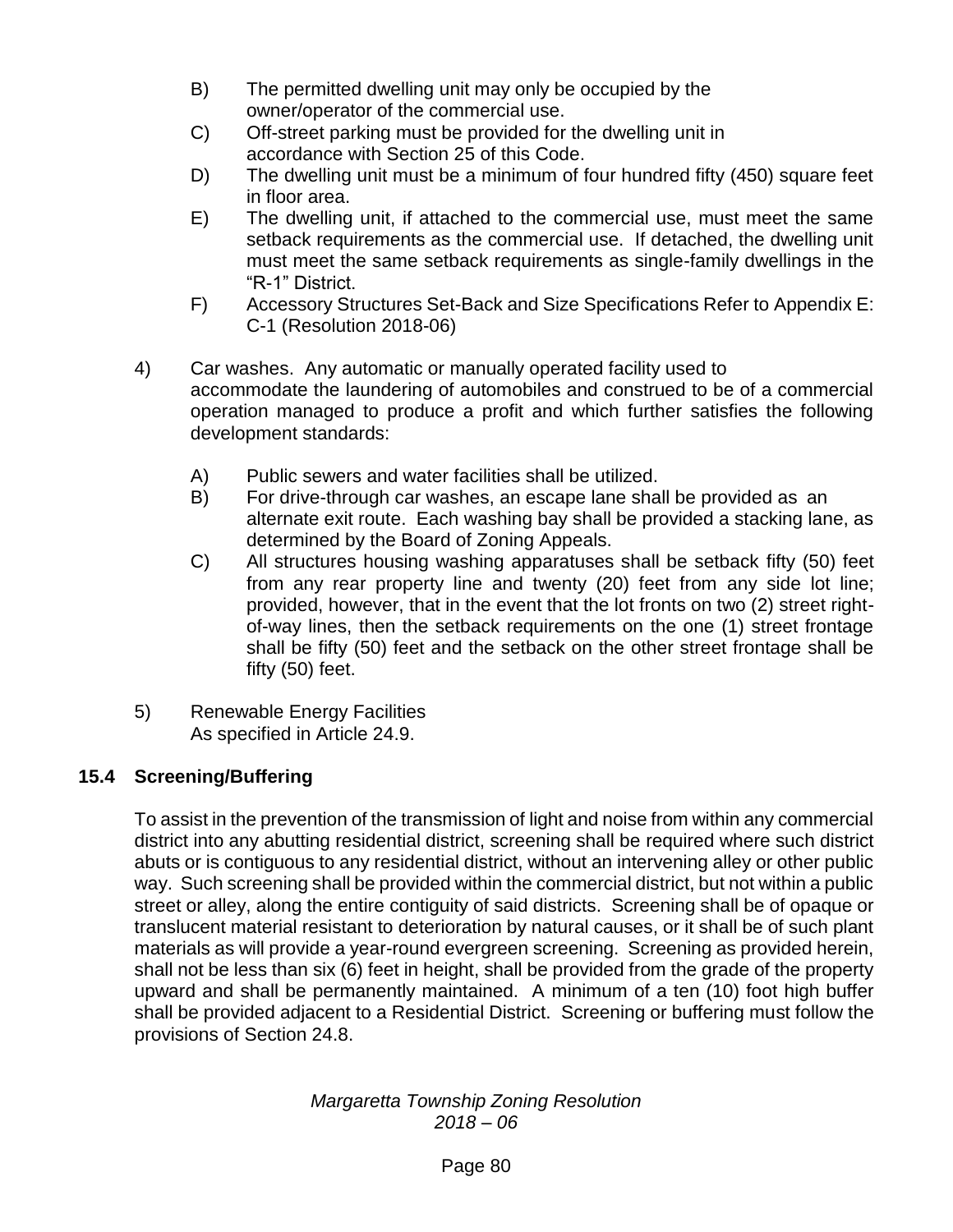## **15.5 Development Standards**

| Minimum Lot Area                | 1 acre                               |
|---------------------------------|--------------------------------------|
| Minimum Lot Frontage            | 60 feet                              |
| Minimum Front Yard Setback      | 50 feet                              |
| Minimum Side Yard Setback       | 30 feet                              |
| Minimum Rear Yard Setback       | 40 feet                              |
| Minimum Setback for Corner Lots | Half the required front yard setback |
| Maximum Height                  | 35 feet                              |
| <b>Maximum Lot Coverage</b>     | 40 percent (40%)                     |

## **15.6 Required Parking**

As specified in Article 25.

## **15.7 Signs**

As specified in Article 26.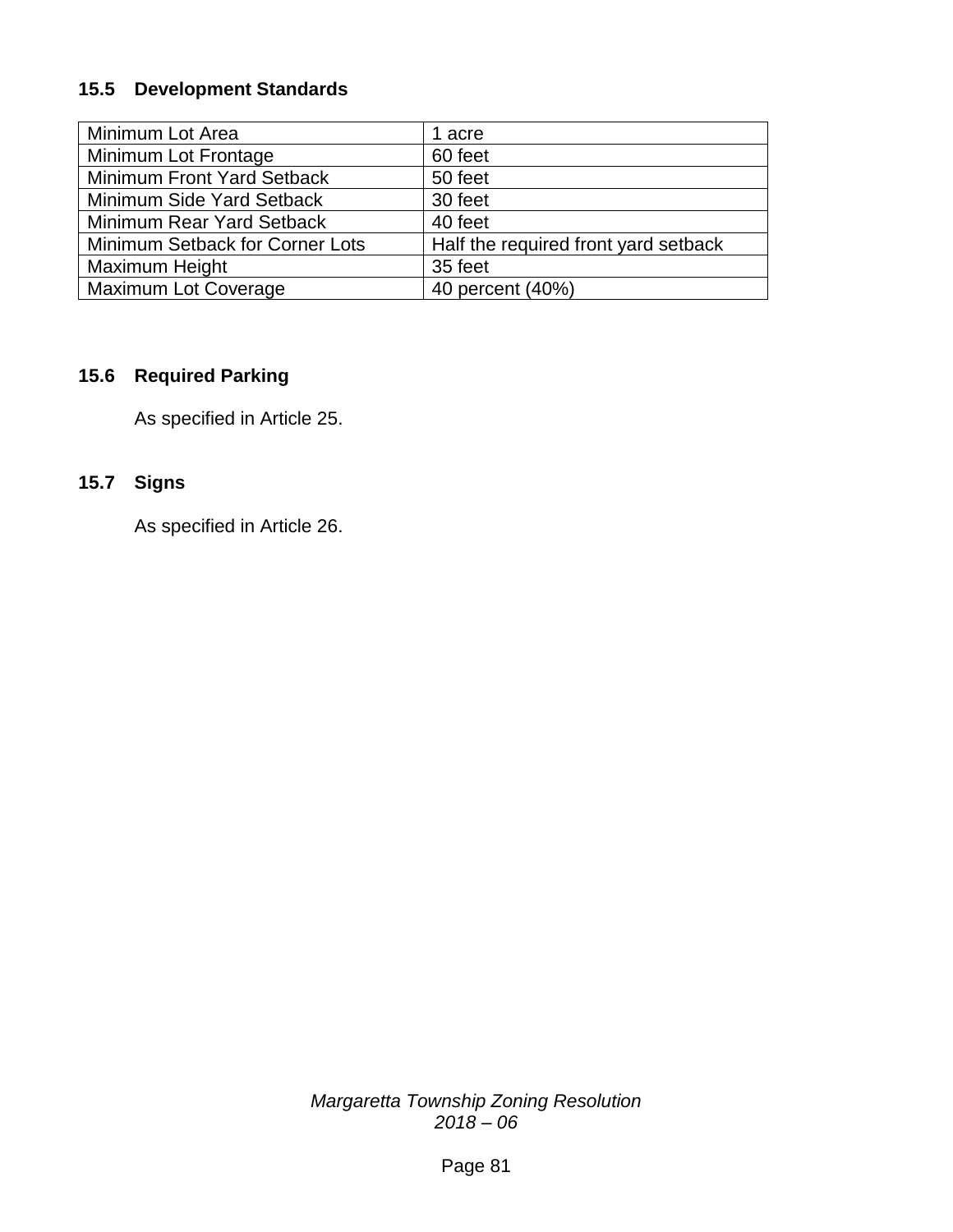## **ARTICLE 16** General Commercial District (C-2)

## **16.0 Statement of Purpose**

The C-2 District is designed to accommodate types of businesses, including but not limited to those uses intended to serve passing motorists, those uses requiring large sites and major shopping centers. The C-2 District uses are typified by having a majority of the following characteristics:

- 1) They are large space users.
- 2) Their customers do not make frequent purchases.
- 3) They combine retail, wholesale, service and repair in various ways.
- 4) Their market is regional as contrasted to local.
- 5) Their market area is primarily dependent upon extending services to other business uses and not necessarily household oriented.

## **16.1 Principal Permitted Uses**

In a C-2 District, no person shall hereafter use any building, structure, or land and no person shall erect any building or structure except in accordance with the following provisions:

- 1) Any service establishment of an office, showroom, or workshop nature of an electrician, decorator, dressmaker, tailor, baker, painter, upholsterer; or establishment doing radio or home appliance repair, photographic reproduction and similar service establishments that require a retail adjunct.
- 2) All retail business establishments conducted within a completely enclosed building except those listed separately as conditional uses in the District.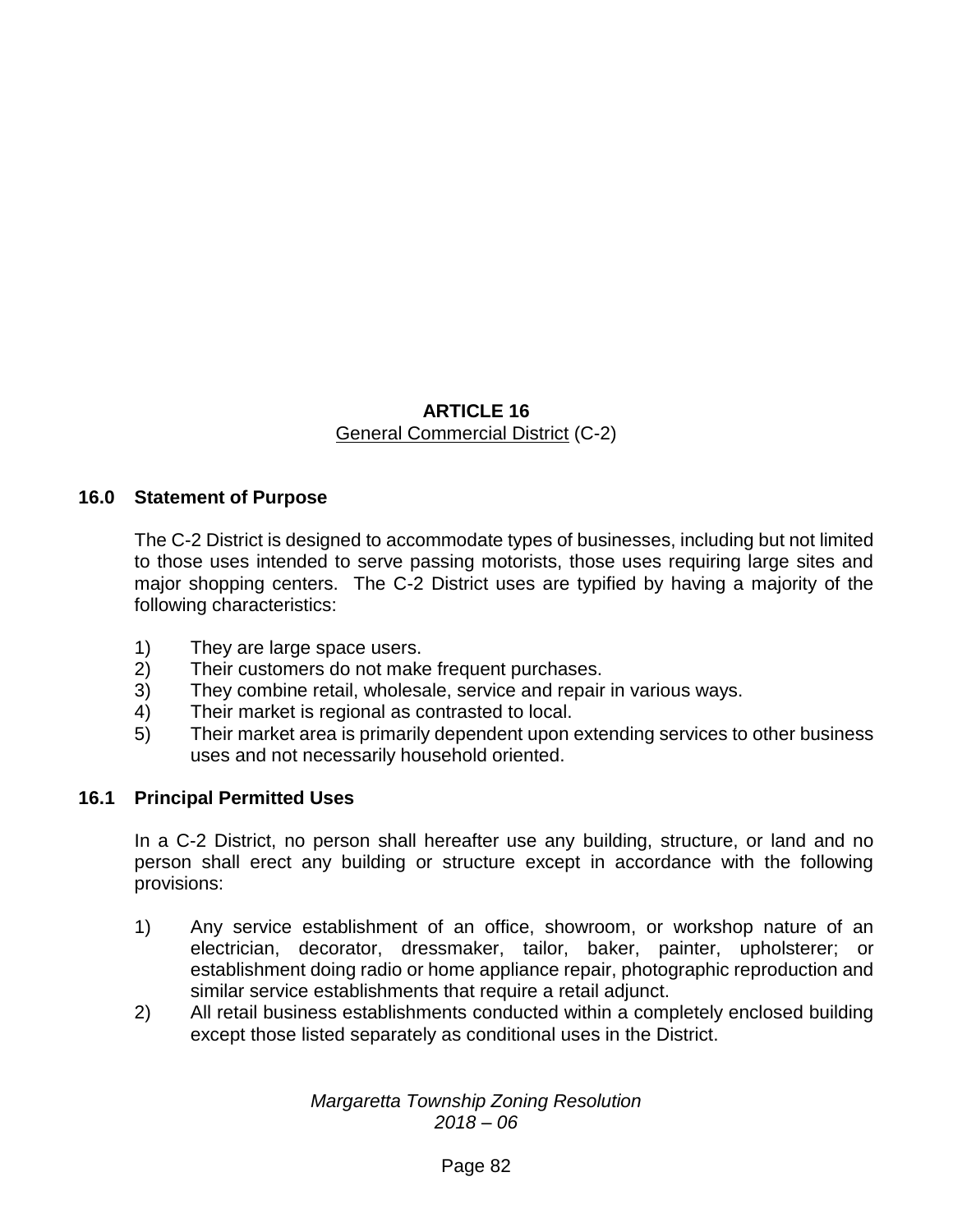- 3) Wholesale business establishments and wholesale distribution centers conducted within a completely enclosed building.
- 4) Dormitories, fraternities, clubs, lodges, social or recreational buildings.
- 5) Sales establishments, such as for real estate and insurance conducted within a completely enclosed building, except those listed separately as conditional uses in this District.
- 6) Repair shops conducted within a completely enclosed building except those listed separately as conditional uses in this District.
- 7) Public buildings and uses.
- 8) Business schools and colleges or private trade schools operated for profit.
- 9) Commercial or technical training centers.
- 10) Offices.
- 11) Restaurants or other places serving food and beverages.
- 12) Data processing centers.
- 13) Banks.
- 14) Research and development facilities.
- 15) Marinas.
- 16) Merchandise service shops.
- 17) Specialized commercial uses including plumbing, electrical and building supply shops.
- 18) Theaters, assembly halls, concert halls, or similar places of assembly, conducted completely within an enclosed building.
- 19) Hotels and motels.
- 20) Accessory structures and uses customarily incidental to the above permitted uses. Accessory structures may be erected and used in the interior, side or rear yards. Accessory structures may not be used for human habitation or commercial or industrial uses.

## **16.2 Conditionally Permitted Uses**

The following uses shall be permitted by the Township Board of Zoning Appeals pursuant to Article 9, subject to the conditions imposed herein, and subject further to the procedure where applicable indicated in Article 9:

- 1) Vehicle service stations and vehicle fuel stations.
	- A) The curb cuts for ingress and egress to a service station shall not be permitted at such locations that will tend to create traffic hazards in the street immediately adjacent thereto. Entrances shall be not less than fifty (50) feet from a street intersection (measured from the road right-of-way) or from adjacent residentially zoned districts.
	- B) The minimum lot area shall be twenty thousand (20,000) square feet, with minimum lot sides of one hundred fifty (150) feet each, and so arranged that ample space is available for motor vehicles which are required to wait for services.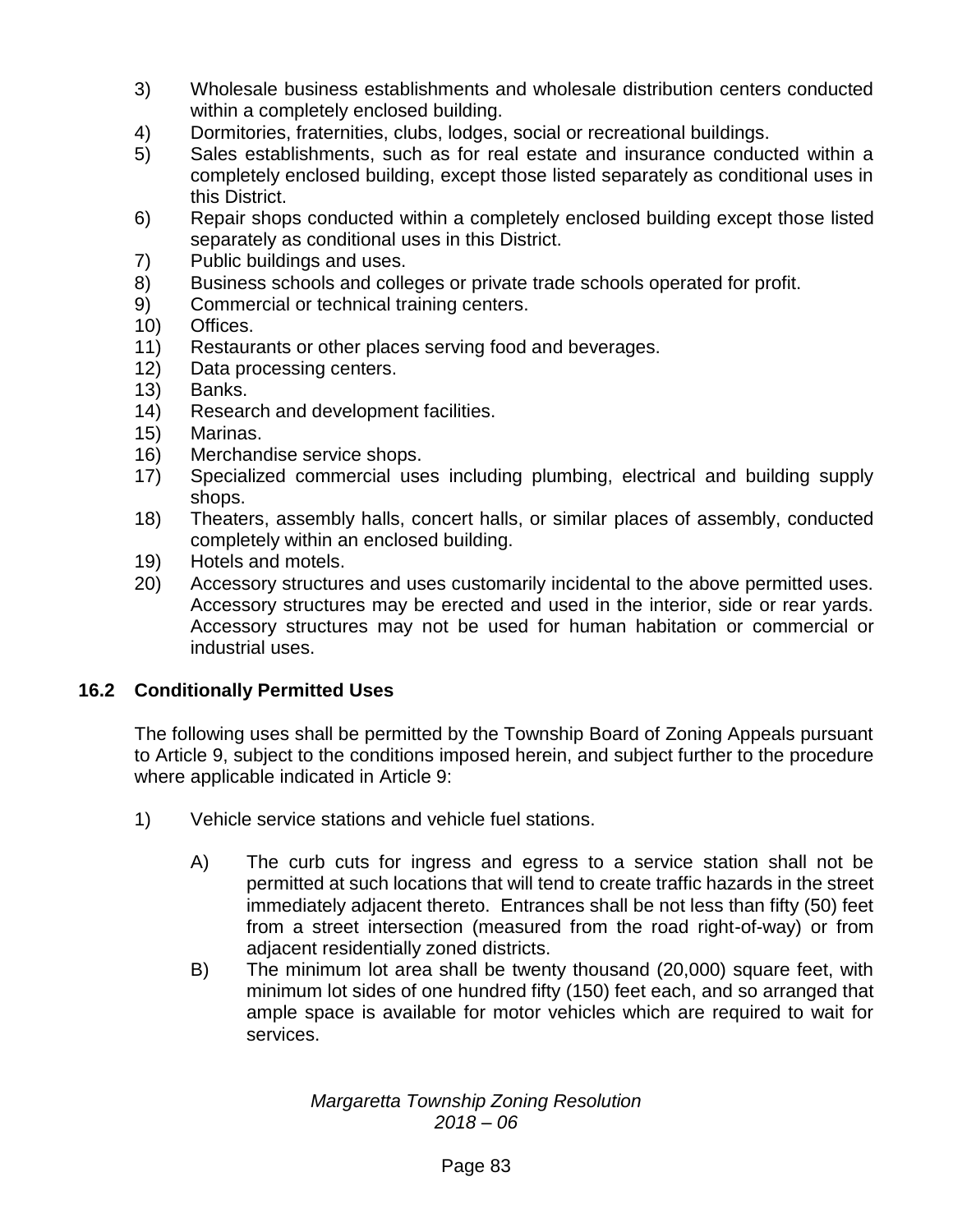- C) Vehicle service stations shall not be located within five hundred (500) feet of any school.
- D) All lighting shall be shielded from adjacent residentially zoned districts.
- 2) Car washes. Any automatic or manually operated facility used to accommodate the laundering of automobiles and/or trucks and construed to be of a commercial operation managed to produce a profit. Standards that apply to car washes are as follows:
	- A) Public sewers and water facilities shall be utilized.
	- B) For drive-through car washes, an escape lane shall be provided as an alternate exit route. Each washing bay shall be provided a stacking lane, as determined by the Board of Zoning Appeals.
	- C) All structures housing washing apparatuses shall be set back fifty (50) feet from any rear property line and twenty (20) feet from any side lot lines; provided, however, that in the event that the lot fronts on two (2) street rightof-way lines, then the setback requirements on the one (1) street frontage shall be fifty (50) feet and the setback on the other street frontage shall be fifty (50) feet.
- 3) Recreation vehicle sales and service, including boats, snowmobiles, travel trailers, campers, tents and accessory equipment peculiar to the above; motor vehicle sales and service; and farm implement sales and service, subject to the following conditions:
	- A) All repairs shall be conducted within a wholly enclosed building.
	- B) Outdoor areas used for display shall be provided with a permanent, durable and dust-less surface such as asphalt or concrete and shall be graded and drained as to dispose of all surface water accumulated within the area. See Section 25.
	- C) Points of ingress and egress to the lot shall be located at least fifty (50) feet from the right-of-way of the intersection of any two (2) streets.
	- C) All lighting shall be shielded from adjacent residentially zoned districts.
- 4) Any business of a drive-in nature or so called open front store or open air business, subject to the following conditions:
	- A) A setback of at least sixty (60) feet from the right-of-way line of any existing or proposed street must be maintained.
	- B) Ingress and egress points shall be located at least fifty (50) feet from the right-of-way of the intersection of any two (2) streets.
	- C) All lighting shall be shielded from adjacent residentially zoned districts.
	- D) A completely opaque wall at least six (6) feet high shall be provided when abutting or adjacent to any residentially zoned district.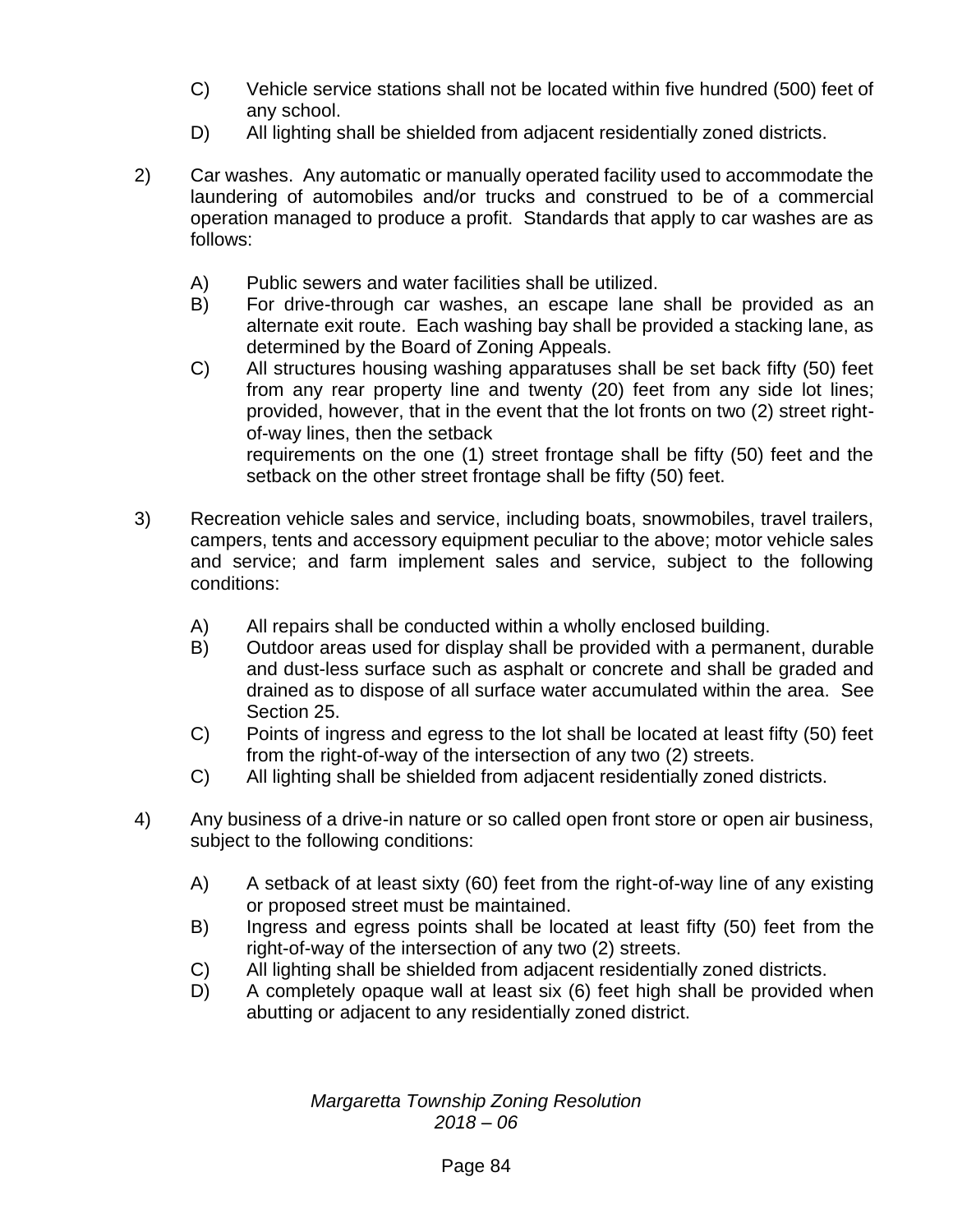- 5) Open air commercial amusements, including but not limited to miniature golf courses, batting cages, and mini race car or go-cart tracks, subject to the following conditions:
	- A) Such uses shall not have an adverse impact on surrounding properties.
	- B) Such uses shall be appropriately screened from adjacent properties with landscaping, a wall or wood privacy fencing so as to reduce potential noise, glare and vehicular and pedestrian traffic congestion.
- 6) Veterinary hospitals or clinics, subject to the following conditions:
	- A) All activities must be conducted within a totally enclosed building.
	- B) All abutting property must be non-residentially zoned.
	- C) Sanitation practices shall be adequate to ensure that objectionable odors shall not be noticeable on or off the lot considering various wind conditions.
	- D) No dead animals shall be buried on the premises and incineration of dead animals shall not create odors or smoke.
	- E) Veterinary hospitals or clinics shall be designed, constructed and maintained so that sound emitted through exterior walls and roofs enclosing areas where animals are treated or kept during treatment shall not exceed forty-five (45) decibels at the property boundary. Building plans submitted for a zoning certificate shall be certified by a registered architect or acoustical engineer that the building will meet these requirements. Existing buildings that are to be used as veterinary hospitals or clinics shall also be certified by a registered architect or acoustical engineer as complying with the requirements.
- 7) Indoor recreational uses such as bowling alleys, billiard halls, indoor archery ranges, or indoor skating rinks, arcades, haunted houses, haunted house theaters, indoor go cart tracks or similar forms of indoor recreation shall not be located within one hundred (100) feet from any front, rear or side yard of any lot in an adjacent residentially zoned district, subject to the following conditions:
	- A) All activities shall be conducted within a wholly enclosed building.
	- B) Points of ingress and egress to the lot shall be located at least fifty (50) feet from the right-of-way of the intersection of any two (2) streets.
	- C) All lighting shall be shielded from adjacent residentially zoned districts.
	- D) Screenings and plantings to buffer any adjacent residentially zoned district are required.
	- E) Protection of abutting properties from any undue disturbance caused by excessive or unreasonable noise, smoke, vapor, dust, odors, glare, storm water runoff, hazardous materials, etc.
- 8) Mini-storage buildings, subject to the following conditions:
	- A) No lot shall be less than two (2) acres in size.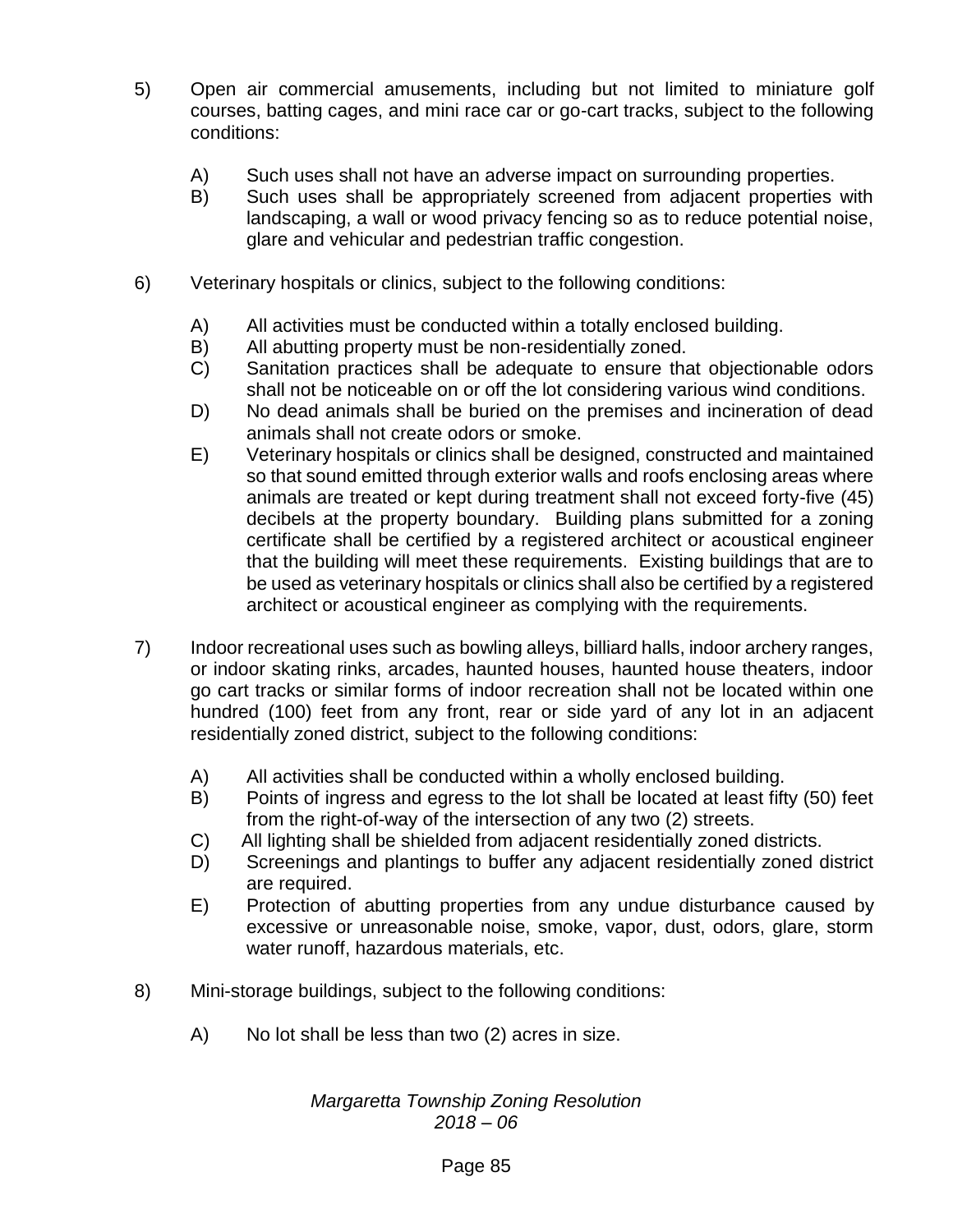- B) The lot shall abut and gain direct access to a local non-residential, collector, or arterial street as specified in the Major Thoroughfare Plan.
- C) Storm-water management shall be incorporated into the site plan for a ministorage building so that storm-water run-off from the site will not increase as a result of the proposed development. The facility shall be designed to control the storm-water run-off from at least a twenty-five (25)-year return frequency storm as certified by a professional engineer.
- D) No business activity other than rental or storage units shall be conducted on the premises and no outside storage will be permitted. Human habitation of any storage unit is prohibited.
- E) All outdoor lighting shall be shielded to direct light and glare only onto the mini-storage premises and may be of sufficient intensity to discourage vandalism and theft.

Building setbacks shall be as follows:

|                           | Not less than 25 feet on which parking |
|---------------------------|----------------------------------------|
| <b>Front Yard Setback</b> | and internal drives are prohibited.    |
|                           | Not less than 12.5 feet on which all   |
| <b>Side Yard Setback</b>  | parking and internal drives are        |
|                           | prohibited.                            |
|                           | Not less than 12.5 feet on which all   |
| <b>Rear Yard Setback</b>  | parking and internal drives are        |
|                           | prohibited.                            |

- G) The storage facility shall be enclosed by a six (6) foot high, completely opaque fence. Said fence shall be solid or semi-solid and constructed to prevent the passage of debris and light and constructed of either brick, stone, masonry units, wood or similar materials, chain link fence may be used so long as it has slats installed to prevent the passage of light through the unit. Said fence shall be set back six (6) feet from the side property lines and rear property line. Fences shall also be set back twenty-five (25) feet from the front property line.
- H) Landscaping shall be provided in the areas between the property line and the required fencing. Evergreen planted material consisting of trees, lowmedium-and high-profile shrubs, together with suitable groundcover such as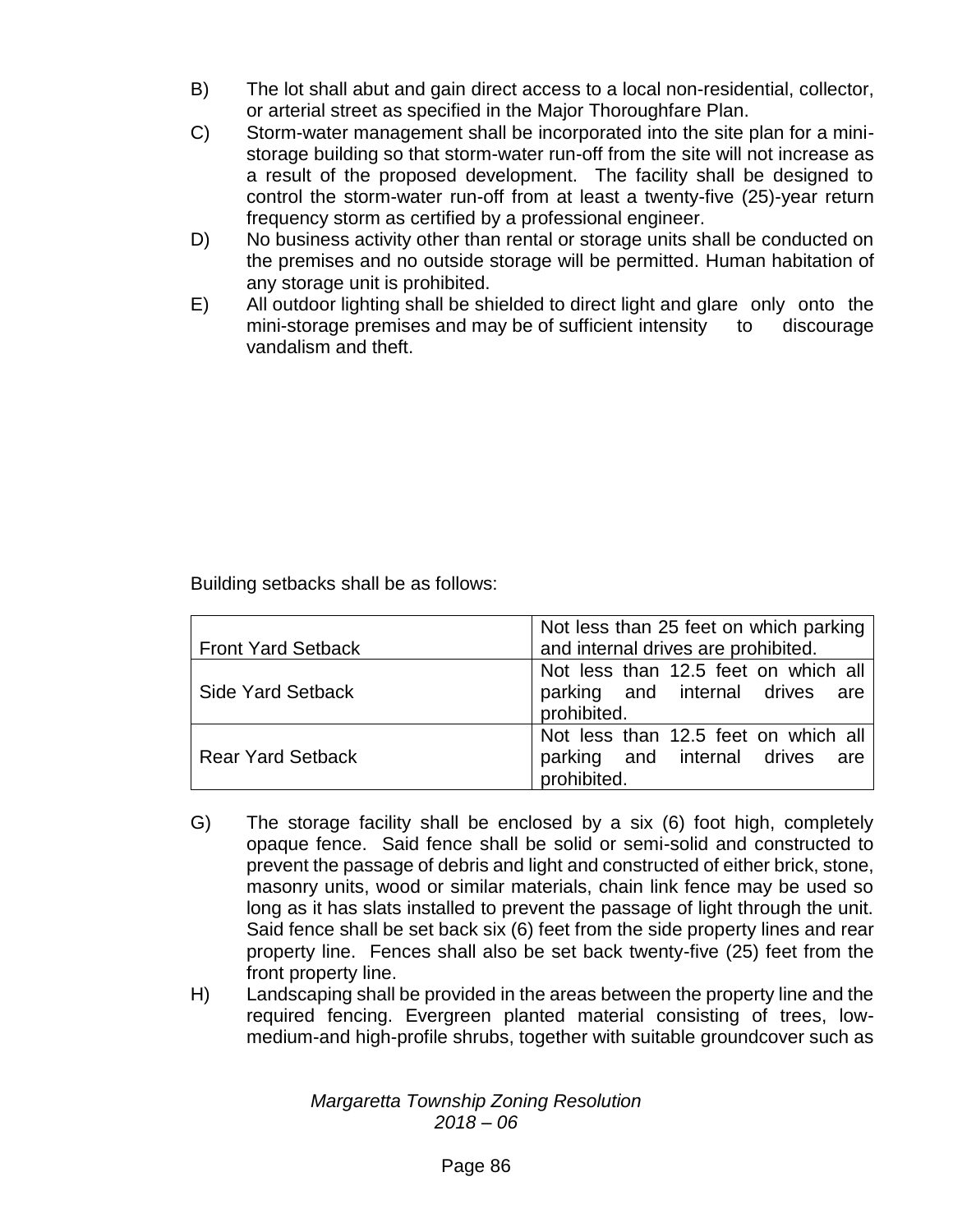native grasses, bark, ornamental gravel or a combination thereof. The landscaping shall be designed, placed and maintained in such a manner that no wall, fence, sign or other structure or plant growth of a type that would interfere with traffic visibility shall be permitted or maintained higher than three (3) feet above curb level, within fifteen (15) feet of the intersection of any street right-of-way line or driveway.

- I) Parking shall be provided at a ratio of one (1) space for each two thousand (2,000) square feet of gross building area, plus two (2) spaces for the manager. One (1) additional space shall be provided for each additional employee. Internal drives and parking shall be paved or provided with a hard, dust-less surface satisfactory to the township. See Section 25.
- J) Building heights shall be limited to one (1) story (not to exceed fourteen (14) feet at the eaves).
- K) Signs shall be limited to one (1) ground sign at the entrance in to the premises. Not more than thirty-two (32) square feet shall be permitted with a maximum height of ten (10) feet. This provision shall control all contrary or conflicting provisions of the sign regulations of Article 26.
- L) The sale of any item from or at a mini-storage building is specifically prohibited except for sales as provided in O. R.C. 532203. It shall be unlawful for any owner, operator or lessee of any storage warehouse or portion thereof to offer for sale, or to sell any item of personal property or to conduct any type of commercial activity of any kind whatsoever other than leasing of the storage units.
- M) Because of the danger from fire or explosion caused by the accumulation of vapors from gasoline, diesel fuel, paint, paint remover and other flammable materials, the repair, construction or reconstruction of any boat, engine, motor vehicle or furniture and the storage of any propane or gasoline engine or propane or gasoline storage tank or any boat or vehicle incorporating such components if prohibited within any structure on a tract of land designated as a residential storage warehouse.
- N) Any violation of the regulation regarding mini-storage buildings shall be considered to be in violation of this zoning resolution.
- 9) Golf courses and driving ranges, subject to the following conditions:
	- A) All buildings and structures shall be at least thirty (30) feet from all property lines.
	- B) A minimum of two (2) off-street parking spaces shall be provided for each driving tee and putting green. Additional spaces shall be furnished for other uses in conjunction with the range.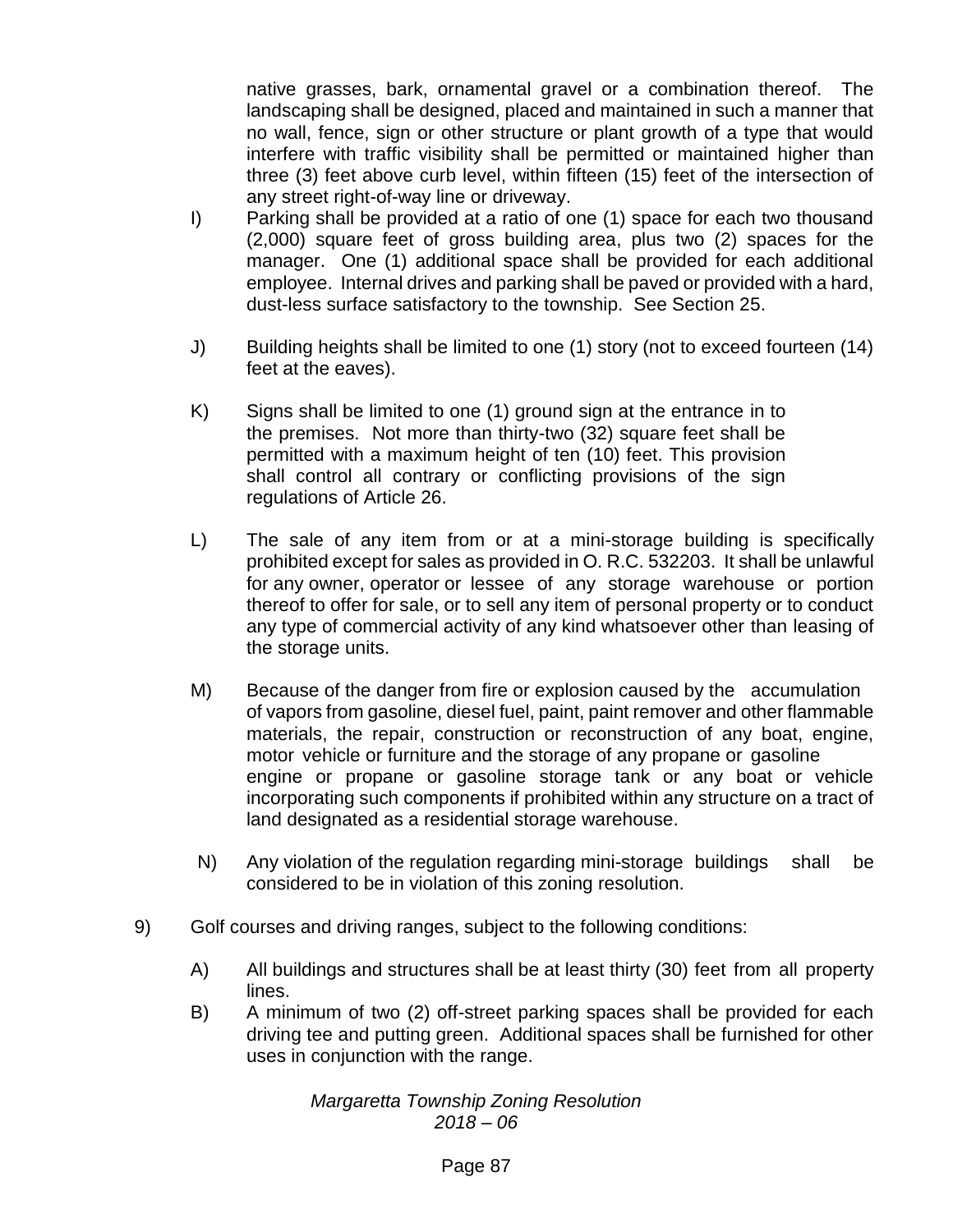- C) All drives and parking areas shall be surfaced with a hard, durable material such as asphalt or concrete and properly drained. See Section 25.
- D) All lights shall be directed away from site boundary lines.
- E) Fences, plantings or sufficient area shall be provided to insure the safety and protection of persons on all adjacent land.
- F) All driving directions shall be away from any street or highway.
- 10) Planned shopping centers, subject to the following conditions:
	- A) A planned shopping center when used in this context is a commercial development which has been designed, developed and operated as a unit and can satisfy the following criteria: a site exceeding ten (10) acres; at least twenty (20) stores and a floor area of at least fifty thousand (50,000) square feet.
	- B) A planting strip of at least ten (10) feet wide shall be provided around the entire perimeter of the site except for driveways onto the public street system. A wall not less than five (5) feet high may be required along those property lines which abut a residential district.
	- C) No main or accessory building shall be situated less than one hundred (100) feet from any residential district boundary except that such buildings may be situated within twenty (20) feet of a non-residential district boundary.
	- D) A landscape plan which includes the entire site shall be submitted to the Zoning Inspector for approval to determine compliance with screening and planting strips.
	- E) On-site pedestrian and vehicle circulation shall be designed to limit traffic hazards.
	- F) Internal landscaping shall be provided in parking lots containing twenty-five (25) spaces or more.
	- G) The maximum grade of off-street parking shall be three percent (3%).
	- H) A site plan must be submitted subject to the provisions of 23.22.
- 11) Residential use in conjunction with commercial use provided the following conditions are met:
	- A) One (1) dwelling unit may be permitted in conjunction with a commercial use.
	- B) The permitted dwelling unit may only be occupied by the owner/operator of the commercial use.
	- C) Off-street parking must be provided for the dwelling unit in accordance with Section 25 of this code.
	- D) The dwelling unit must be a minimum of four hundred fifty (450) square feet in floor area.
	- E) The dwelling unit, if attached to the commercial use, must meet the same setback requirements as the commercial use. If detached, the dwelling unit must meet the same setback requirements as single-family dwellings in the "R-1" District.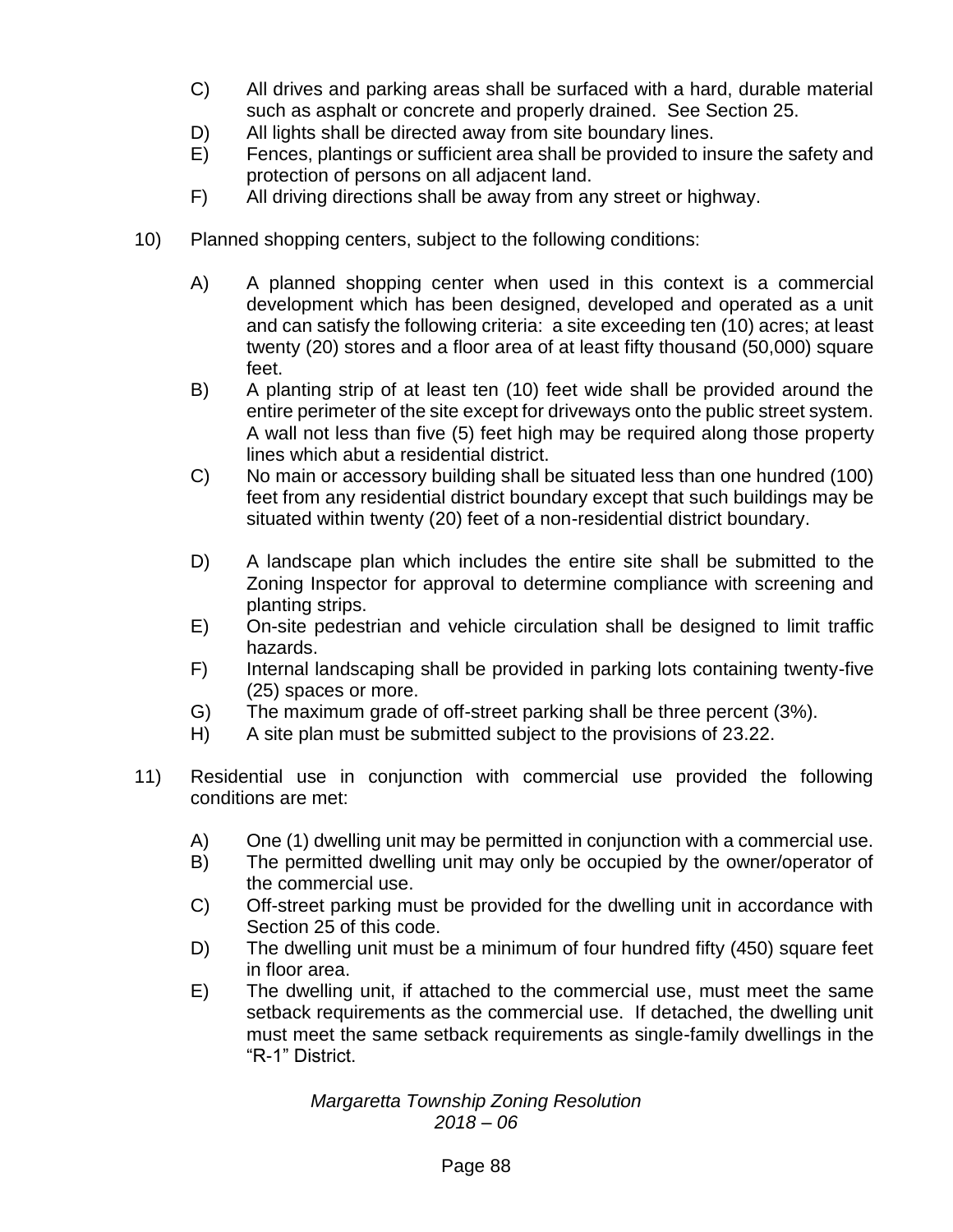12) Outside display and storage of goods and merchandise.

Outside displays of goods and merchandise shall not be located closer than  $\frac{1}{2}$  of the front yard setback to any street right-of-way line and fifty (50) feet from any residential property it shall not employ any elements that use motion to attract attention. All outside storage areas must be screened and buffered from any residential area. All outside storage areas must be secured by a fence or wall.

- 13) Automobile dealerships:
	- A) All repairs shall be conducted within a wholly enclosed building.
	- B) Outdoor areas used for display shall be provided with a permanent, durable, and dust-less surface such as asphalt or concrete and shall be graded and drained as to dispose of all surface water accumulated within the area. See Section 25.
	- C) Points of ingress and egress to the lot shall be located at least fifty (50) feet from the right-of-way of the intersection of any two (2) streets.
	- D) All lighting shall be shielded from adjacent residentially zoned districts.
- 14) Renewable Energy Facilities As specified in Article 24.9.

#### **16.3 Development Standards**

| Minimum Lot Area                | 1 acre                                  |
|---------------------------------|-----------------------------------------|
| Minimum Lot Frontage            | 60 feet                                 |
| Minimum Front Yard Setback      | 35 feet                                 |
| Minimum Side Yard Setback       | 30 feet                                 |
| Minimum Rear Yard Setback       | 40 feet                                 |
| Minimum Setback for Corner Lots | Half of the required front yard setback |
| Maximum Height                  | 35 feet                                 |

#### **16.4 Site and Landscape Plan Review**

For all uses permitted in the C-2 District, a site plan shall be submitted to the Zoning Inspector for his review and recommendations. The Zoning Inspector in his review of the site plan, shall have regard to the provisions of this Resolution. The Zoning Inspector may require screening and landscaping techniques to ameliorate potential nuisance problems with adjoining districts or uses or to lessen the transmission of noise from the public street system. A site plan must be submitted in accordance with the provisions of Section 23.22.

#### **16.5 Screening/Buffering**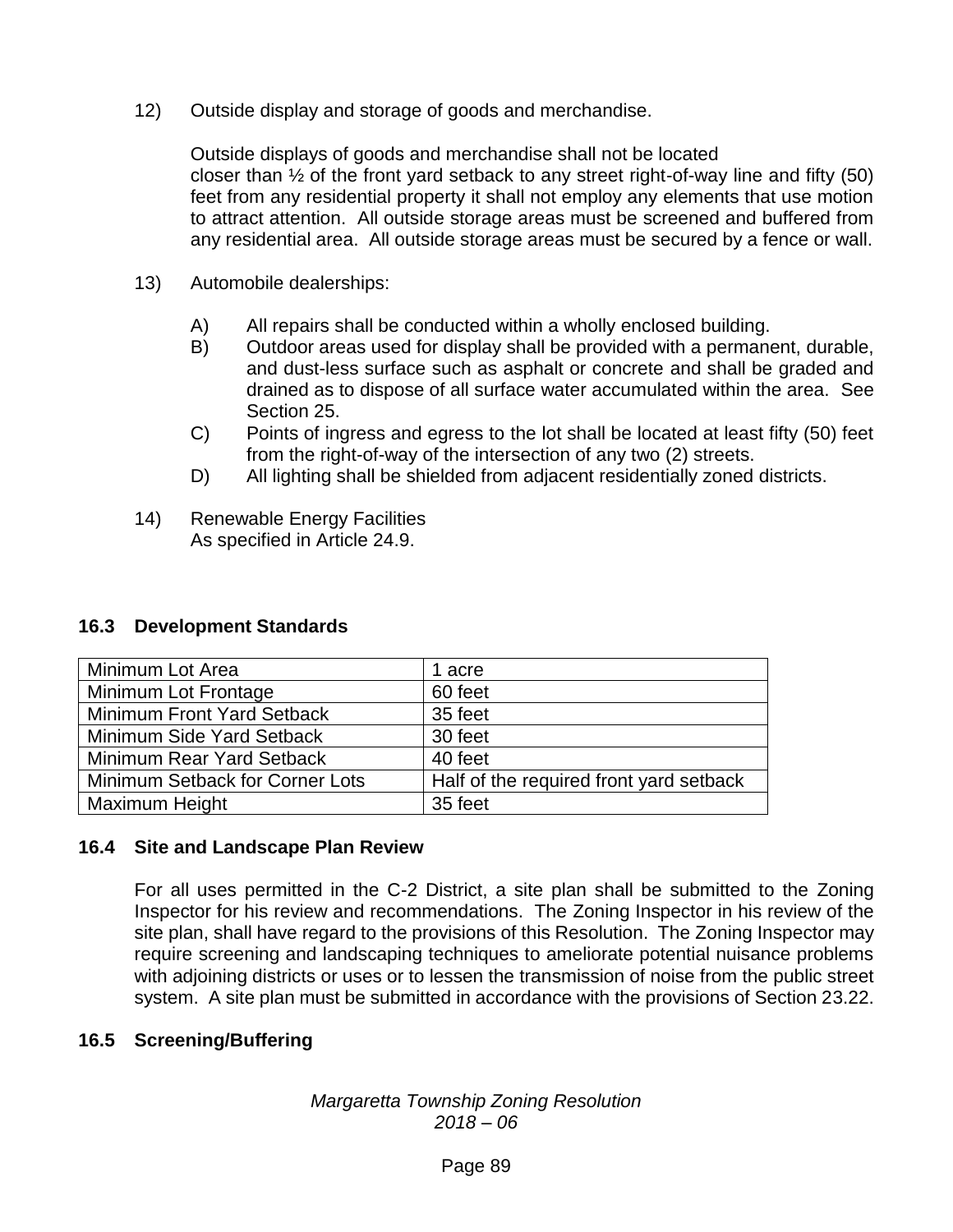To assist in the prevention of the transmission of light and noise from within any commercial district into any abutting residential district, screening shall be required where such district abuts or is contiguous to any residential district without an intervening alley or other public way. Such screening shall be provided within the commercial district, but not within a public street or alley, along the entire contiguity of said districts. Screening shall be of opaque or translucent materials resistant to deterioration by natural causes, or it shall be of such plant materials as will provide a year round evergreen screening. Screening as provided herein shall not be less than six (6) feet in height, shall be provided from the grade of the property upward and shall be permanently maintained. A minimum of a ten (10) foot wide buffer area shall be provided adjacent to residential districts. Screening or buffering must also be in compliance with the provisions of Section 24.8.

## **16.6 Required Parking**

As specified in Article 25.

**16.7 Signs**

As specified in Article 26.

**16.8 Accessory Structures Set-Back and Size Specifications** Refer to Appendix E: C-2 (Resolution 2018-06)

# **ARTICLE 17**

#### Recreation District (C-3)

#### **17.0 Purpose**

The C-3 District provision is designed in recognition of the fact that Lake Shore and certain inland areas within the Township have potential commercial value to the recreation industry. Generally the kinds of uses that would be deemed appropriate would be those that may be considered accessory but not limited to activities such as boating, camping, fishing, hunting, horseback riding, golfing, etc.

#### **17.1 Principal Permitted Uses**

- 1) Recreational facilities such as community centers, ice rinks, playing fields, swimming pools, winter sports, and riding stables.
- 2) Golf courses and driving ranges, golf pro shops, skeet and trap shooting ranges.
- 3) Marinas, (watercraft and boat motor sales, parts and marina equipment, service, dockage, fuel, and dry storage).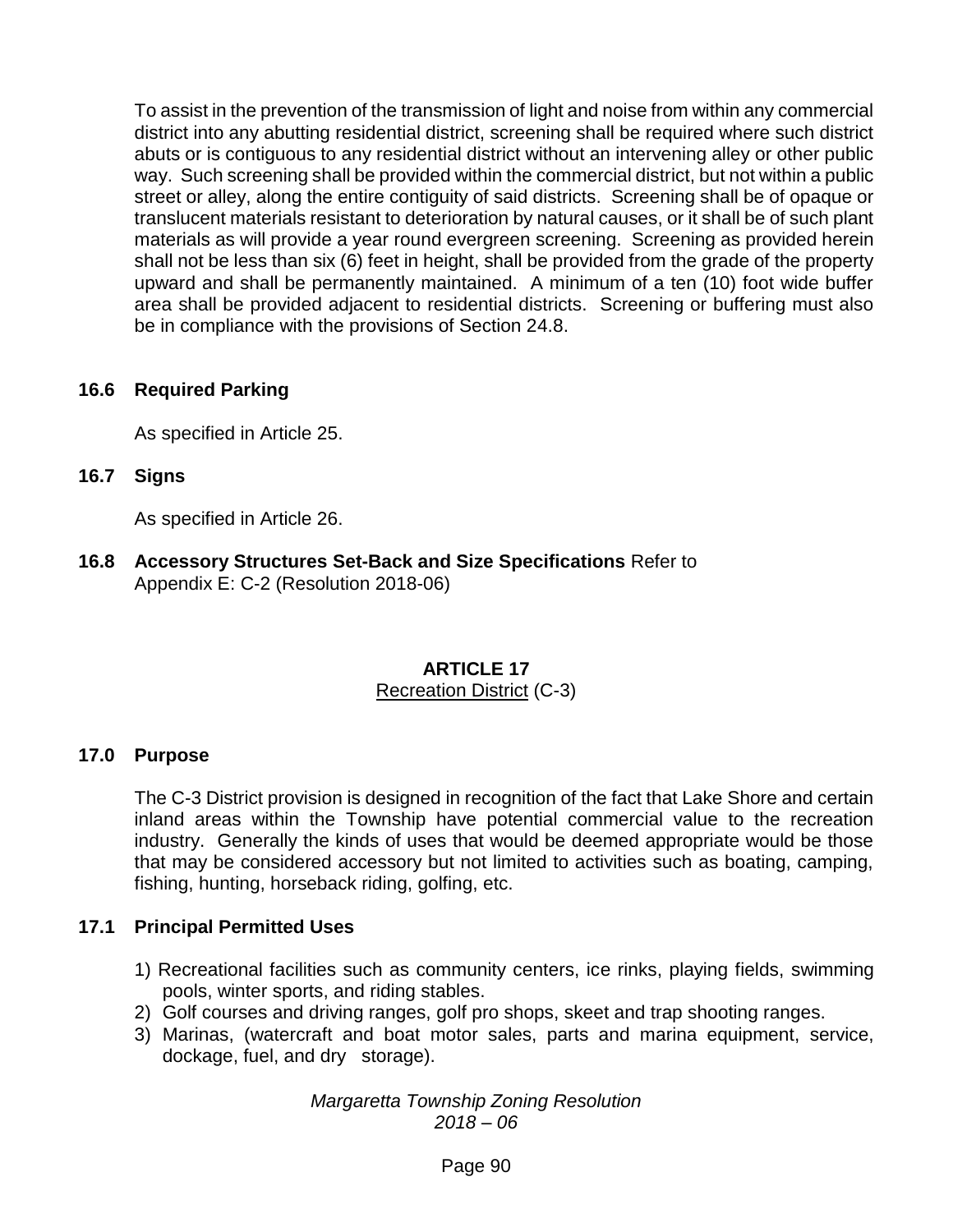- 4) Hunting areas.
- 5) Any park over five (5) acres.

## **17.2 Conditionally Permitted Uses**

The following uses shall be permitted by the Township Board of Appeals, pursuant to the conditions noted below and to Article 9 of this Resolution:

- 1) Retail and service uses when primarily accessory to the recreation facility, which may include, but is not limited to a restaurant and/or cocktail lounge and subject to 9.2.
- 2) Open air commercial amusements, including but not limited to amusement parks, miniature golf courses, batting cages, and mini race car or go-cart tracks, subject to Section 9.2. and the following conditions:
	- A) Such uses shall not have an adverse impact on surrounding properties.
	- B) Such uses shall be appropriately screened from adjacent properties with landscaping, a wall or wood privacy fencing so as to reduce potential noise, glare and vehicular and pedestrian traffic congestion.
- 3) RV trailer parks or campgrounds shall comply with the requirements of the Ohio Administrative Code, Chapter 3701 promulgated by the Ohio Public Health Council in accordance with Chapter 3733 of the Ohio Revised Code and subject to the following conditions:
	- A) Travel trailer parks must be a minimum of ten (10) acres in size.
	- B) No trailer shall be closer than ten (10) feet from any private street or adjacent property line, or twenty-five (25) feet from any right-of-way line.
	- C) No business of any kind shall be conducted in any trailer.
	- D) All repairs shall be conducted within a wholly enclosed building.
	- E) Fence and/or greenbelts may be required by the Margaretta Township Zoning Inspector
	- F) All exterior lighting shall be sufficient to provide security and discourage vandalism in the park. All lighting shall be shielded from adjacent residential districts.
	- G) The Margaretta Township Board of Zoning Appeals shall approve the plans for any travel trailer park prior to issuance of a zoning certificate.
- 4) Renewable Energy Facilities

As specified in Article 24.9.

#### **17.3 Site and Landscape Plan Review**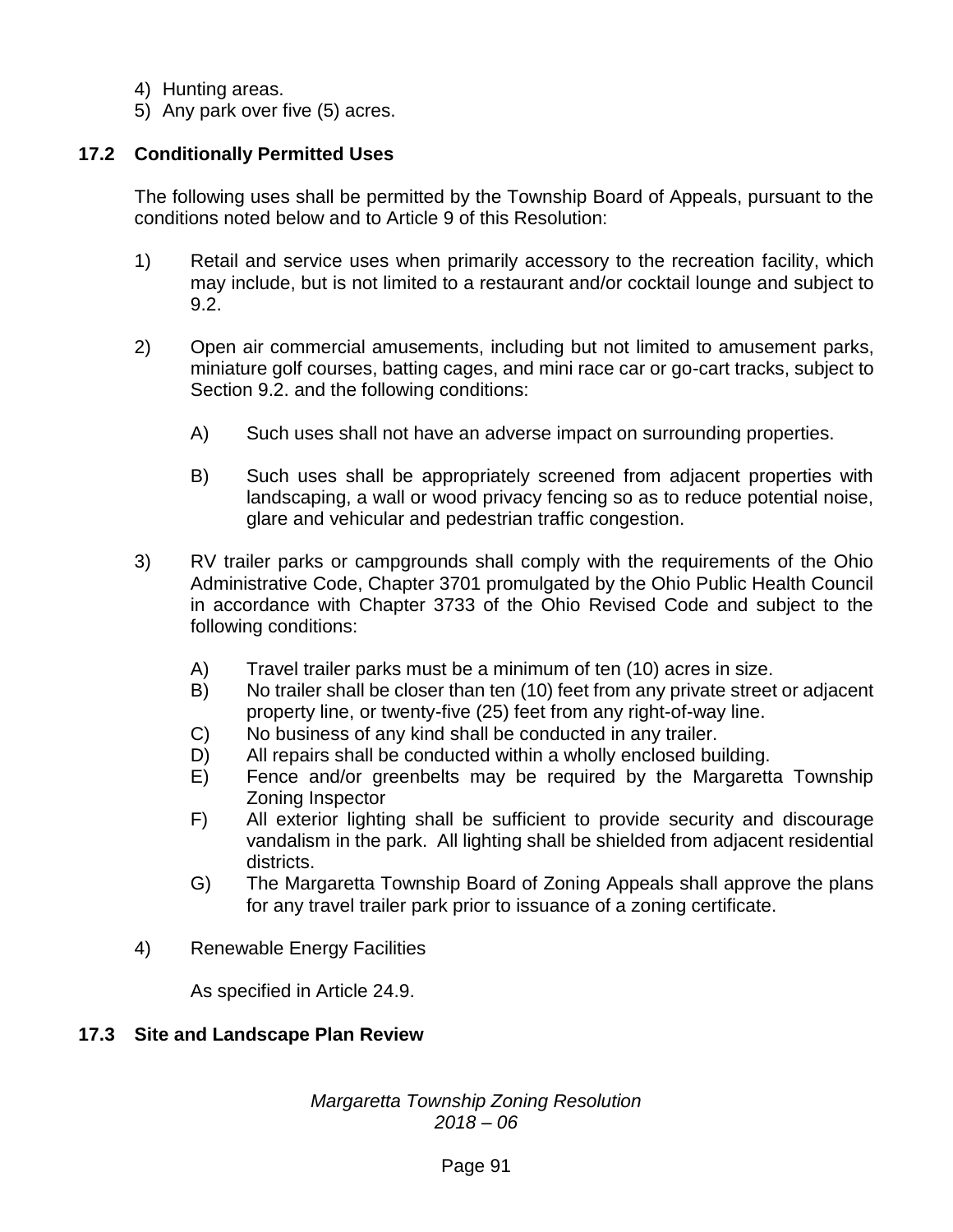A site plan must be submitted to the Township Board of Appeals for approval in accordance with the provisions of Section 23.22.

## **17.4 Performance Standards**

- 1) No parking space, building or accessory building, use other than plant material shall be located closer than fifty (50) feet from abutting residential property line or road right-of-way line.
- 2) Adequate off-street parking shall be provided, sufficient to accommodate all users of said activity. Driveways providing means of egress and ingress and parking spaces shall be maintained in a dust-free condition. Driveways shall have a minimum width of twenty-four (24) feet and parking areas shall have a minimum of one hundred and eighty (180) square feet per space exclusive of aisles and driveways.
- 3) All outdoor lighting shall be shielded and directed away from adjacent property and public thoroughfares.

## **17.5 Screening/Buffering**

To assist in the prevention of the transmission of light and noise from within any recreation district into any abutting residential district, screening shall be required where such district abuts or is contiguous to any residential district without an intervening alley or other public way. Such screening shall be provided within the commercial district, but not within a public street or alley, along the entire contiguity of said districts. Screening shall be of opaque or translucent materials resistant to deterioration by natural causes, or it shall be of such plant materials as will provide a year round evergreen screening. Screening as provided herein, shall not be less than six (6) feet in height, shall be provided from the grade of the property upward, and shall be permanently maintained.

#### **17.6 Development Standards**

| Minimum Lot Frontage            | 100 feet |
|---------------------------------|----------|
| Minimum Front Yard Setback      | 50 feet  |
| Minimum Side Yard Setback       | 20 feet  |
| Minimum Rear Yard Setback       | 50 feet  |
| Minimum Setback for Corner Lots | 25 feet  |
| Maximum Height                  | 40 feet  |

## **17.7 Required Parking**

As specified in Article 25.

## **17.8 Signs**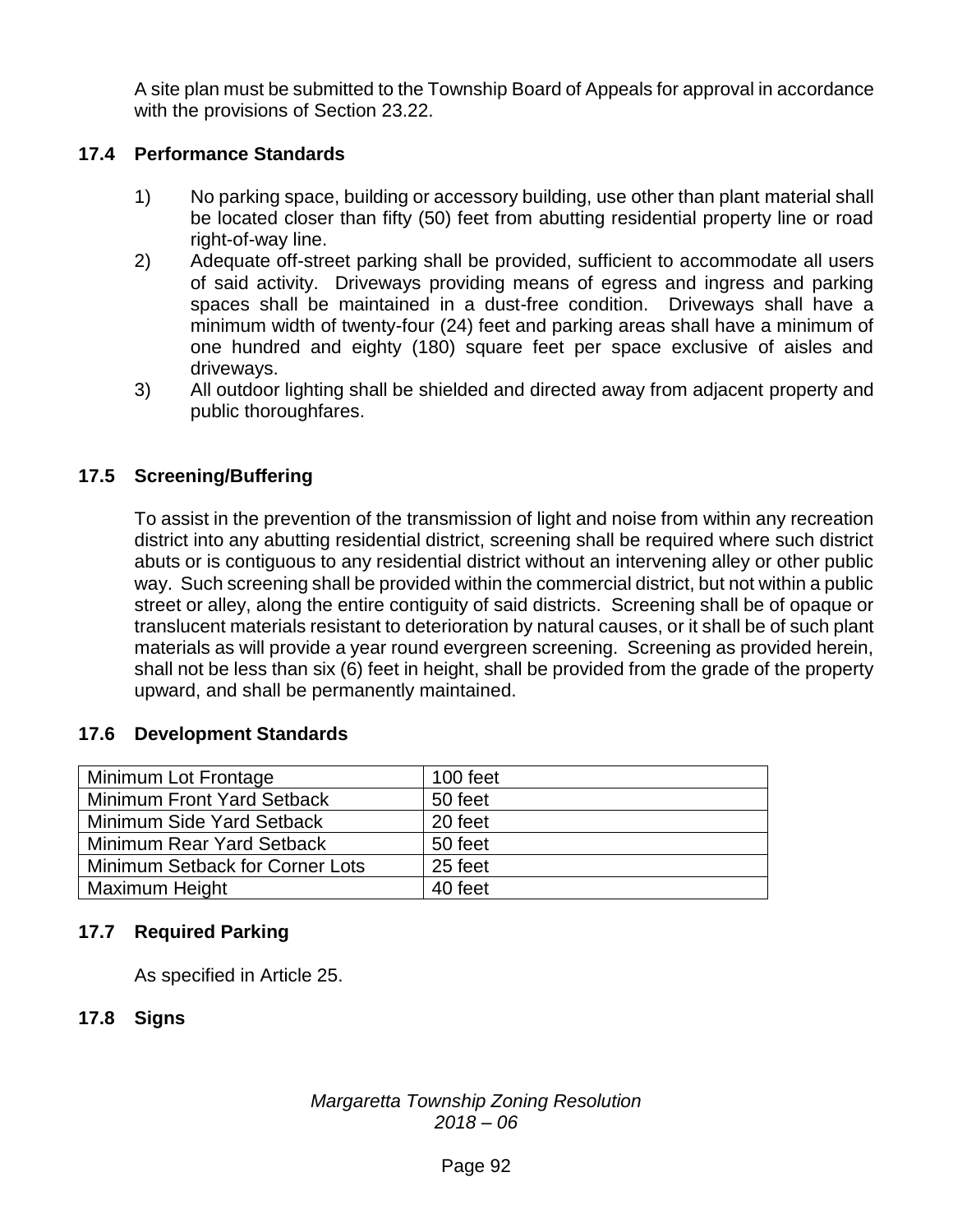As specified in Article 26.

**17.9 Accessory Structures Set-Back and Size Specifications** Refer to Appendix E: C-3 (Resolution 2018-06)

#### **ARTICLE 18** Professional & Business Office District (P-B-O)

#### **18.0 Purpose**

The P.B.O. district is designed to encourage the grouping of similarly related land uses. Past practices which witnessed the intermixing of all commercial uses have been found undesirable because the uses were not necessarily related. This brought about numerous pedestrian and automobile conflicts. A greater dependency upon the automobile was created in which greater shopping movement was encouraged. Centralizing office activities facilitates pedestrian movement and convenience in terms of satisfying activity demands with the minimum physical movement. For this reason, clustering of office uses as distinct from retail activity is seen as desirable.

#### **18.1 Principal Permitted Uses**

In a P.B.O. District, no person shall hereafter use any building, structure, or land and no person shall erect any building or structure except in accordance with the following provisions:

1) Office buildings for any of the following occupations:

Executive, administrative, professional, accounting, writing, clerical, stenographic, drafting and sales, subject to the limitations contained in Section 19.2, Required Conditions.

- 2) Medical Offices, including clinics.
- 3) Other uses similar to the above uses, as determined by the Zoning Inspector.

#### **18.2 Required Conditions**

No interior display shall be visible from the exterior of the building and the total area devoted to display, including both the objects displayed and the floor space set aside for persons observing the displayed objects shall not exceed twenty-five percent (25%) of the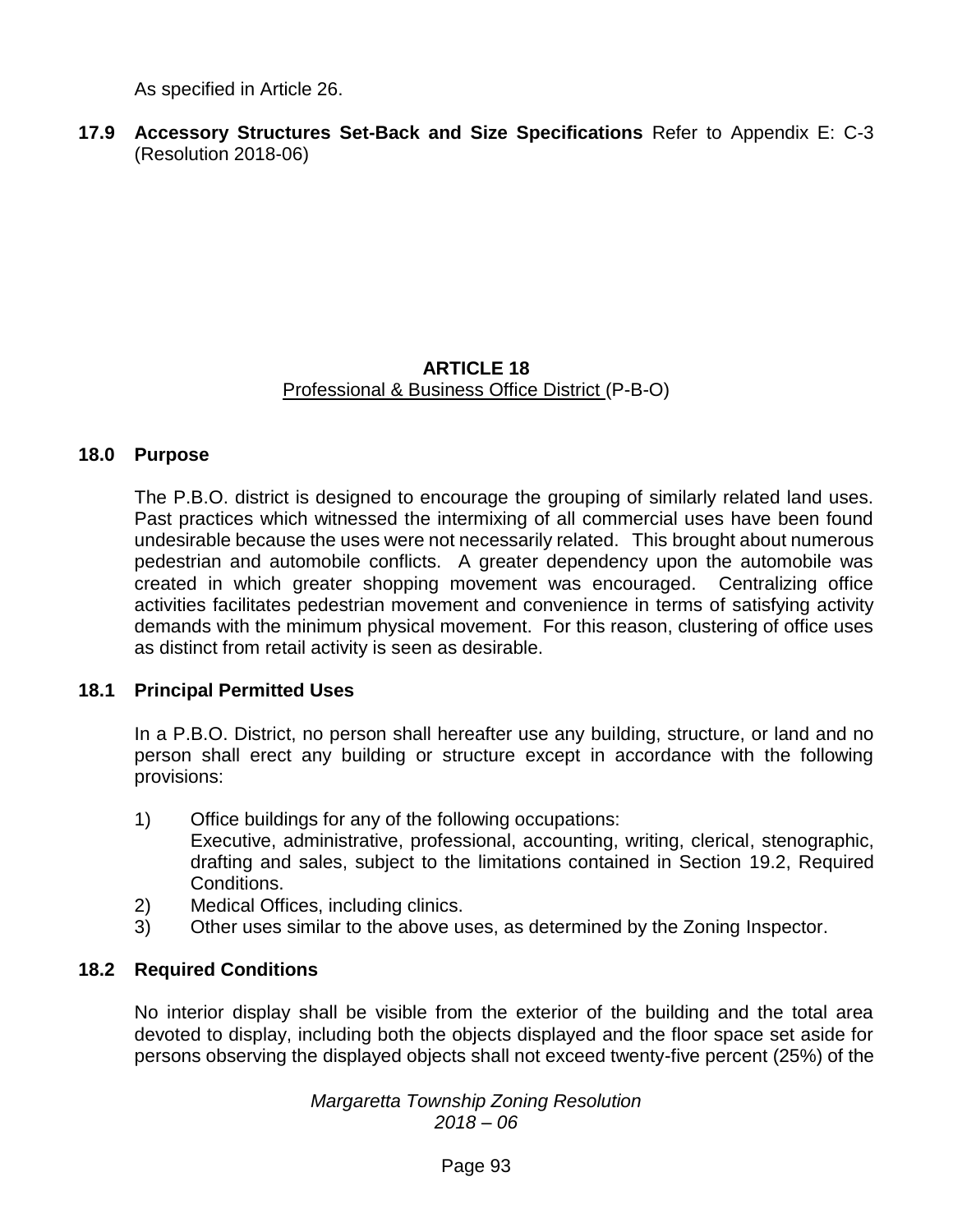usable floor area of either the first or second story, or in the basement. The outdoor storage of goods or materials shall be prohibited. Warehousing or indoor storage of goods or materials, beyond that normally incidental to the above permitted uses, shall be prohibited.

#### **18.3 Site and Landscape Plan Review**

For all uses permitted in the P.B.O. District, a site plan shall be submitted to the Township Zoning Commission Plan Review Committee for review and approval. The Township Zoning Inspector in review of the site plan, shall have regard to the provisions of this Resolution. The Township Zoning Inspector may require certain modifications in terms of the location of buildings, parking and driveways. The Township Zoning Inspector may require screening and landscaping techniques to ameliorate potential nuisance problems with adjoining districts or uses or to lessen the transmission of noise from the public street system. A site plan must be submitted in accordance with provisions of Section 23.22.

## **18.4 Screening/Buffering**

To assist in the prevention of the transmission of light and noise from within any commercial district into any abutting residential district, screening shall be required where such district abuts or is contiguous to any residential district, without an intervening alley or other public way. Such screening shall be provided within the commercial district, but not within a public street or alley, along the entire contiguity of said districts. Screening shall be of opaque or translucent materials resistant to deterioration by natural causes, or it shall be of such plant materials as will provide a year-round evergreen screening. Screening as provided herein, shall not be less than six (6) feet in height, shall be provided from the grade of the property upward and shall be permanently maintained.

| Minimum Lot Area                | 1 acre  |
|---------------------------------|---------|
| Minimum Lot Frontage            | 60 feet |
| Minimum Front Yard Setback      | 25 feet |
| Minimum Side Yard Setback       | 10 feet |
| Minimum Rear Yard Setback       | 25 feet |
| Minimum Setback for Corner Lots | 25 feet |
| <b>Maximum Building Height</b>  | 50 feet |

#### **18.5 Development Standards**

## **18.6 Required Parking**

As specified in Article 25.

## **18.7 Signs**

As specified in Article 26.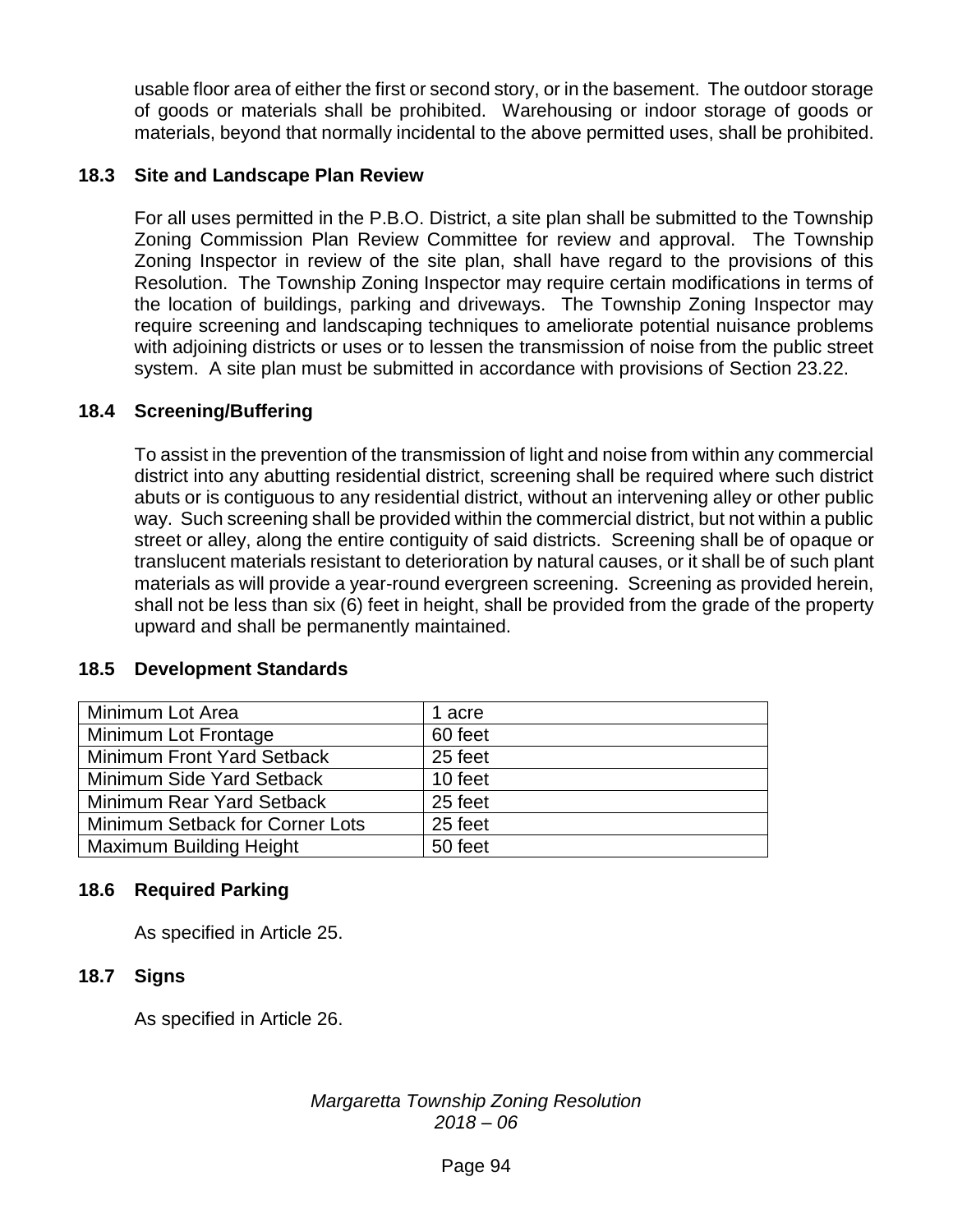## **ARTICLE 19** Light Industrial District (I-1)

## **19.0 Purpose**

The I-1 District permits certain industries which are of a light manufacturing character to locate in planned areas of the township. So that such uses may be integrated with land uses, such as commercial and residential uses, limitations are placed upon the degree of noise, smoke, glare, waste and other features of industrial operations so as to avoid adverse effects. It is further intended that these light industrial uses act as a transition between heavier industrial uses and non-industrial uses and not necessarily require railroad access or major utility facilities. This zoning designation will generally be located along state highways and arterial roads which provide good visibility for the proposed uses.

## **19.1 Principal Permitted Uses**

- 1) Light and medium industrial uses including manufacturing, processing, automobile and truck assembly and manufacturing.
- 2) Metal stamping.
- 3) Processing or semi-manufactured products.
- 4) Warehousing.
- 5) Wholesale distribution centers.
- 6) Professional or industrial oriented offices.
- 7) Data processing centers.
- 8) Research and development facilities.
- 9) Building supply yards.
- 10) Truck and machinery rental, sales and servicing.
- 11) Contractors' yards.
- 12) Transport terminals.
- 13) Equipment repair and servicing shops.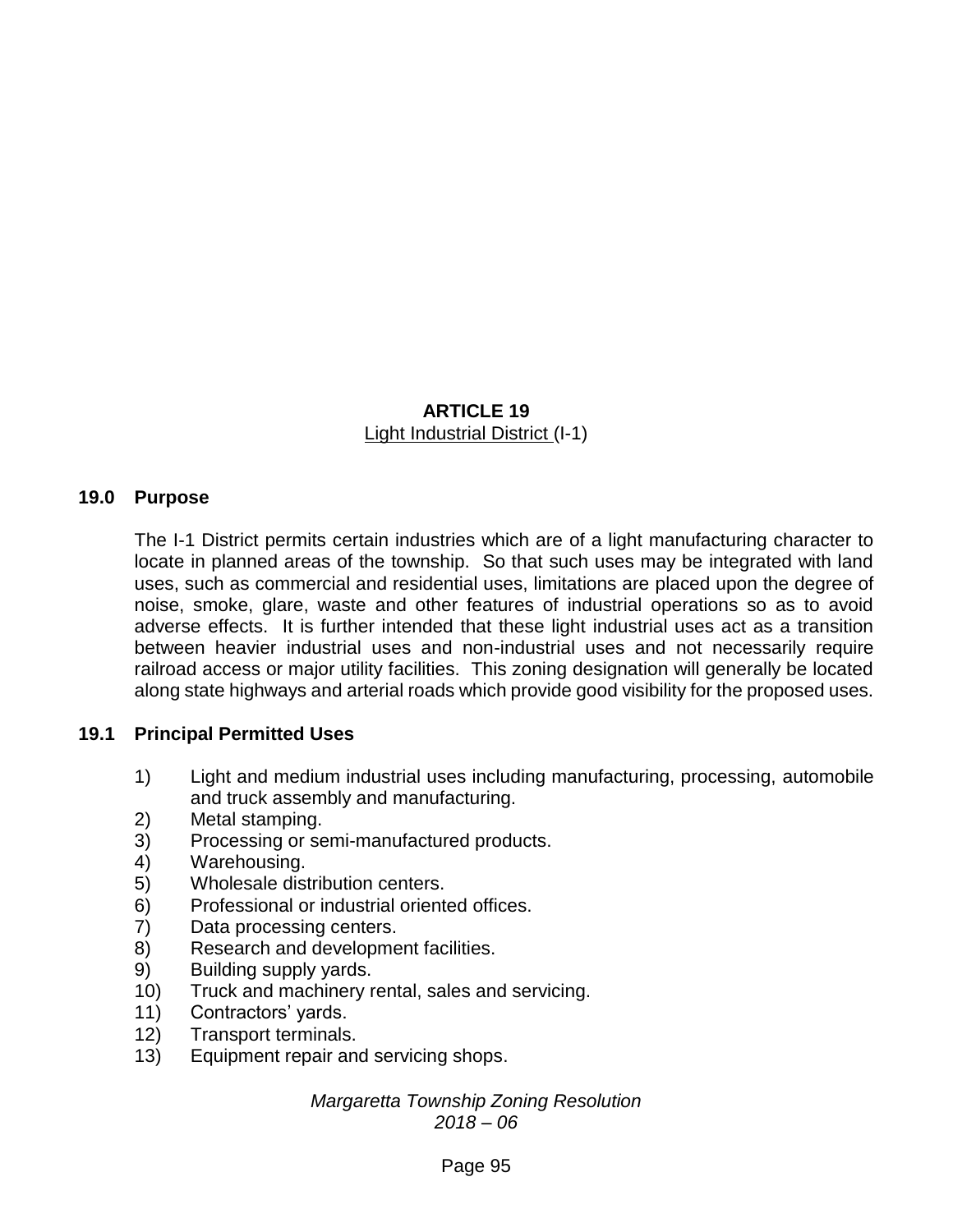- 14) Recreational uses.
- 15) Dyeing or cleaning plants.
- 16) Machine shops.
- 17) Retail outlets accessory to the main industrial use.
- 18) Assembly of manufactured products.
- 19) Light machinery, truck and automobile rentals.
- 20) Food processing.
- 21) Medical marijuana, growing processing and dispensing.

## **19.2 Conditionally Permitted Uses**

- 1) All uses permitted in a C-2 classification except R-2.
- 2) Mini-storage buildings, subject to the following conditions except as follows:
	- A) No lot shall be less than two (2) acres in size.
	- B) The lot shall abut and gain direct access to a local non-residential collector, or arterial street as specified in the Major Thoroughfare Plan.
	- C) Storm water management shall be incorporated into the site plan for a ministorage building so that storm-water run-off from the site will not increase as a result of the proposed development. The facility shall be designed to control the storm-water run-off from at least a 25-year return frequency storm as certified by a professional engineer.
	- D) No business activity other than rental of storage units shall be conducted on the premises and no outside storage will be permitted.
	- D) All outdoor lighting shall be shielded to direct light and glare only onto the mini-storage premises and may be of sufficient intensity to discourage vandalism and theft. All lighting shall be shielded from adjacent residential districts.
	- E) Building setback refer to Appendix E: L-1
- 3) Renewable Energy Facilities

As specified in Article 24.9

#### **19.3 Site and Landscape Plan Review**

For all uses permitted in the I-1 District, a site plan shall be submitted to the Township Zoning Inspector for approval. The Township Zoning Inspector in review of the site plan, shall have regard to the provisions of Section 23.22. The Inspector may require certain modifications in terms of the location of buildings, parking and driveways and may require screening and landscaping techniques to eliminate potential nuisance problems with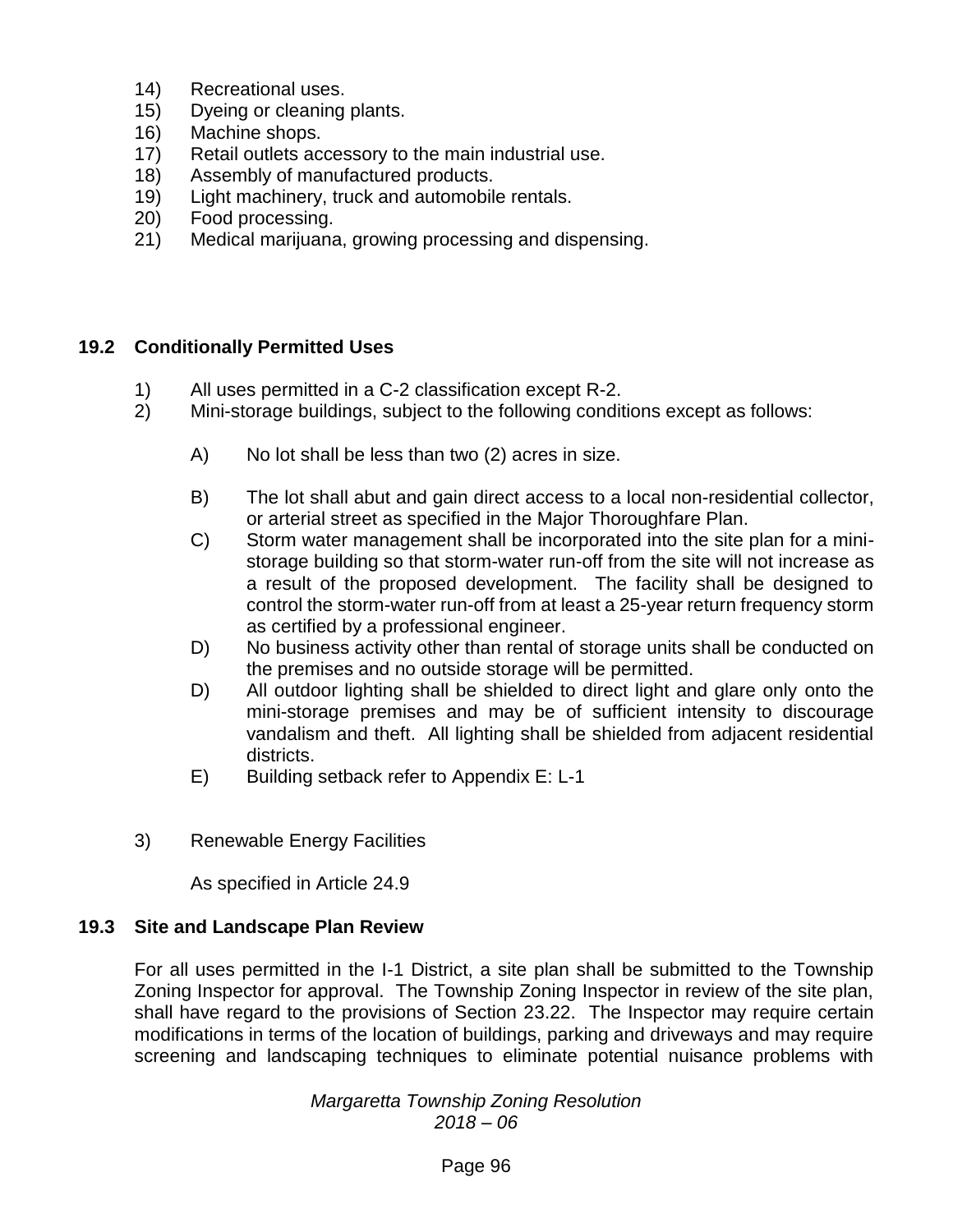adjoining districts or uses or to lessen the transmission of noise from the public street system. A site plan must be submitted in accordance with the provisions of Article 23, Section 23.22.

#### **19.4 Screening/Buffering**

Screening or buffering in compliance with the provisions of Article 24.8. A minimum of a one hundred fifty (150) foot buffer shall be provided adjacent to any residentially zoned district.

## **19.5 Development Standards**

| Minimum Lot Area                | 1 acre   |
|---------------------------------|----------|
| Minimum Lot Frontage            | 100 feet |
| Minimum Front Yard Setback      | 60 feet  |
| Minimum Side Yard Setback       | 20 feet  |
| Minimum Rear Yard Setback       | 50 feet  |
| Minimum Setback for Corner Lots | 50 feet  |
| <b>Maximum Building Height</b>  | 40 feet  |

No principal building, accessory structure or parking areas, loading or maneuvering areas shall be located less than one hundred (100) feet from the boundary of any residentially zoned district.

#### **19.6 Required Parking**

As specified in Article 25.

#### **19.7 Outdoor Advertising Signs and Billboards**

Outdoor advertising and billboards shall be permitted by conditional use permit, subject to the following conditions:

- 1) No billboard shall be located within two hundred (200) feet of another billboard.
- 2) All billboards shall be a minimum of fifty (50) feet from all side and rear property lines.
- 3) All billboards shall be set back at least fifty (50) feet from any road right-of-way.
- 4) All billboards shall be set back at least one hundred (100) feet from any land within a residentially zoned district.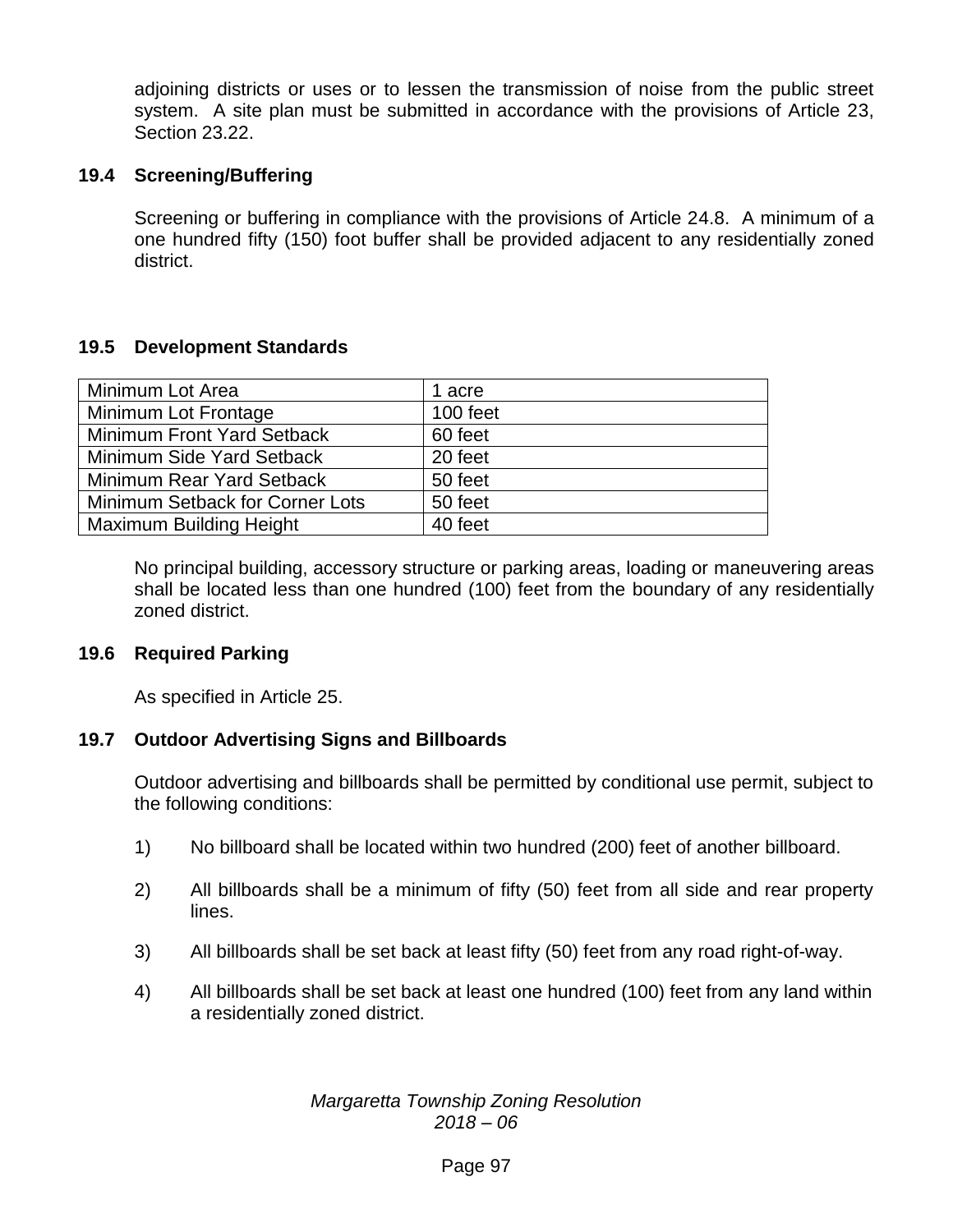- 5) No billboard shall obstruct the view of motorists on adjoining roads or in view of adjoining commercial or industrial uses which depend upon visibility for identification.
- 6) No billboard shall exceed an overall size of three hundred (300) square feet nor exceed twenty-five (25) feet in height.

## **19.8 Accessory Structures**

- 1) No accessory structure shall be used for human habitation or commercial uses.
- 2) No accessory structure shall be located between the street line and any setback line established by this Resolution.
- 3) No accessory structure shall be located in any side yard required by this Resolution.
- 4) No accessory structure shall be located within thirty feet (30) of any lot line.
- 5) Minimum of fifty (50) feet between accessory structures or the main structure.
- 6) Accessory Structures Set-Back and Size Specifications Refer to Appendix E: L-1 (Resolution 2018-06)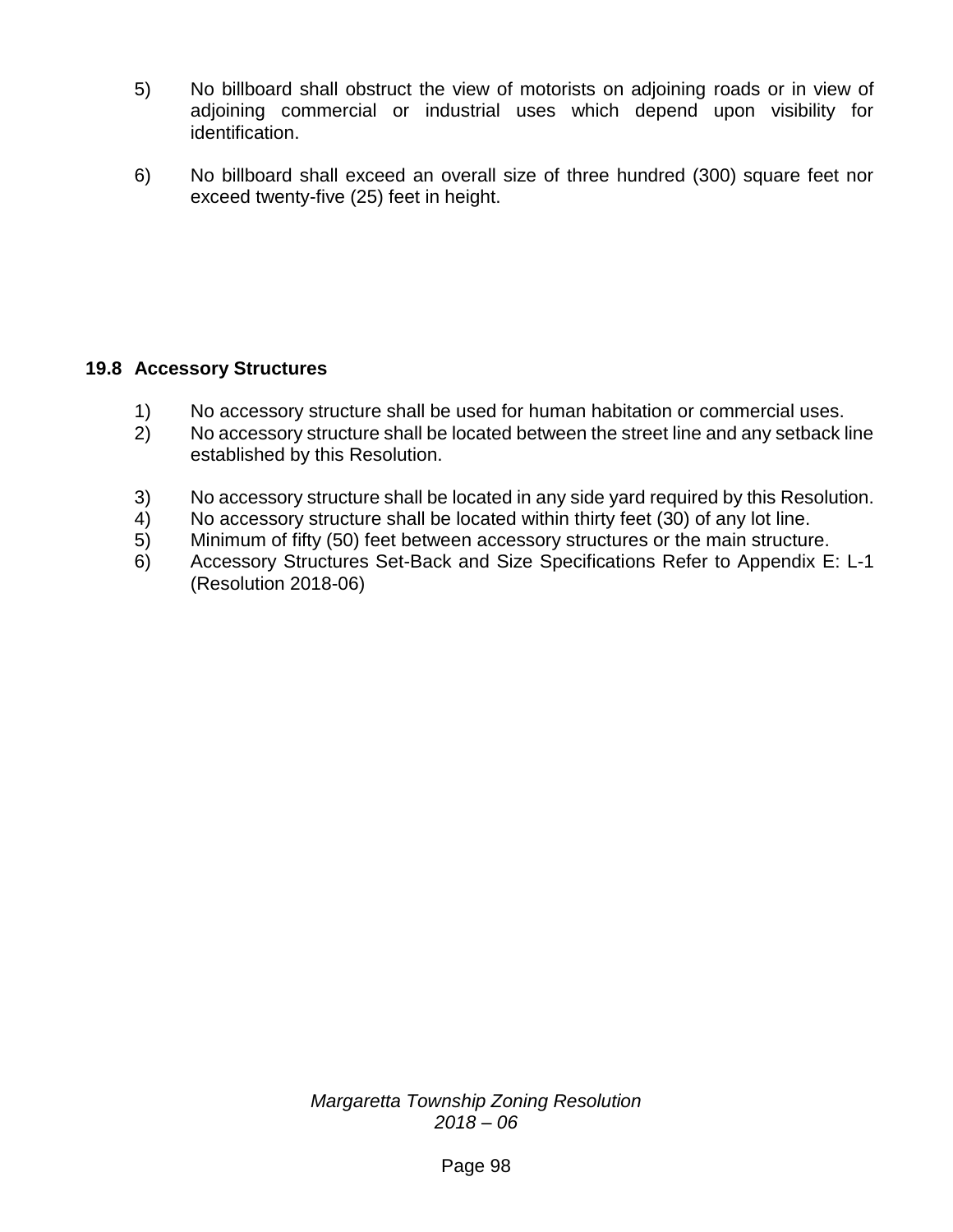## **ARTICLE 20** Heavy Industrial District (I-2)

## **20.0 Purpose**

The I-2 District is to permit certain industrial uses to locate in desirable areas of the Township, which uses are primarily of a manufacturing, assembling and fabricating character, including large scale or specialized industrial operations requiring good access by road and/or railroad and needing special sites or public utility services. Reasonable regulations apply to uses in this District, so as to permit the location of industries which will not cause adverse effects on residential and commercial areas in the Township.

#### **20.1 Principal Permitted Uses**

The following provisions apply in all I-2 Districts. In an I-2 District, no person shall hereafter use any building or structure except in accordance with the following provision:

- 1) Light, medium and heavy industrial uses including manufacturing, processing, metal stamping and automobile and truck assembly.
- 2) Cleaning and dyeing plants.
- 3) Underground bulk liquid storage.
- 4) Transport terminals, including railway yards.
- 5) Recycling depots and recycling operations.
- 6) Concrete and paving establishments.
- 7) Building or contracting yards.
- 8) Industrially oriented offices.
- 9) Material storage facilities.
- 10) Warehousing.
- 11) Retail sales outlets accessory to the main industrial use.
- 12) Equipment repair and servicing shops.
- 13) Machine shops.
- 14) Junkyards.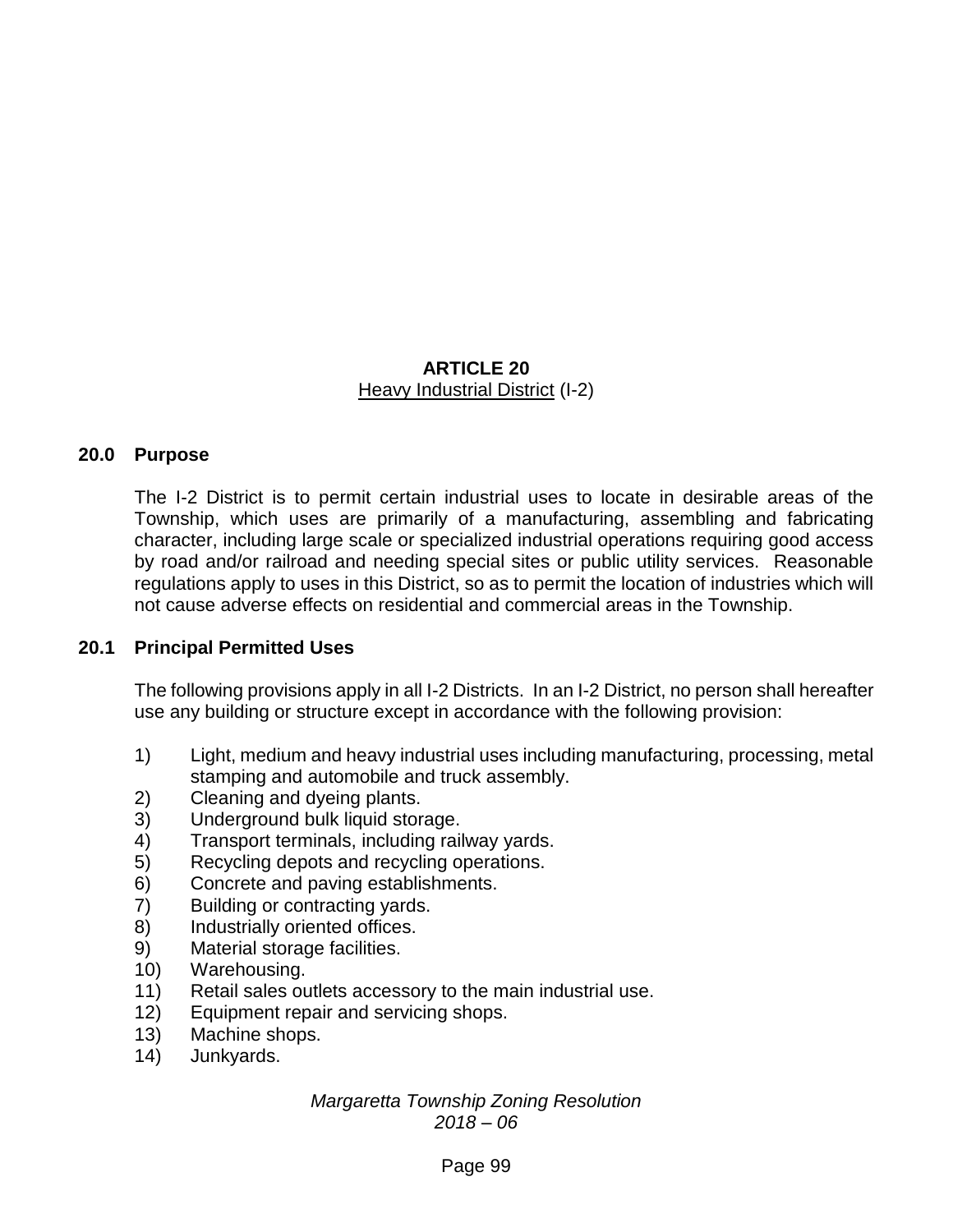15) Auto Body Repair.

## **20.2 Conditionally Permitted Uses**

- 1) All uses permitted in the I-1 District.
- 2) Outdoor advertising signs and billboards. As specified in Article 19.7.
- 3) Adult Businesses or sexually-oriented businesses shall be permitted by conditional use only within the I-2 Heavy Industrial District and only if the Margaretta Township Zoning Board of Appeals determines that each of the following conditions have been met:
	- A) No adult business shall be operated on a parcel of real estate within one thousand (1,000) feet from the boundaries of another parcel of real estate having situated on it a school, church, cemetery, library, public park, tavern, bar, residence or another adult business.
	- B) An employee of an adult business, in the performance of the employee's duties, shall appear on the premises in a state of nudity only where the employee is appearing on a stage that is at least twenty-four (24) inches above the main floor level of the adult business and the employee is at least six (6) feet from the nearest other employee and/or customer.
	- C) The board shall determine whether to issue or deny the conditional zoning permit based solely upon the standards set forth in Article 9.The Board's decision to grant or deny the certificate shall be made within thirty (30) days of the filing of a complete application. If no decision is made within thirty (30) days of the filing of a complete application, the conditional zoning permit shall be issued.
- 4) Fireworks Sales

Any business handling fireworks must meet the following provisions:

- A) No building or other use of land, except landscaped passive areas shall be situated adjacent to any residentially zoned property.
- 5) Mini-storage buildings. As specified in Article 19.2
- 6) Renewable energy Facilities. As specified in Article 24.9.

## **20.3 Site and Landscape Plan Review**

For all uses permitted in the I-2 District, a site plan shall be submitted to the Township Zoning Inspector, for review. The Township Zoning Inspector, in review of the site plan, shall have regard to the provisions of Section 23.22. The Township Zoning Inspector may require certain modifications in terms of the location of buildings, parking and driveways and may require screening and landscaping techniques to ameliorate potential nuisance problems with adjoining districts or uses or to lessen the transmission of noise from the public street system.

## **20.4 Screening/Buffering**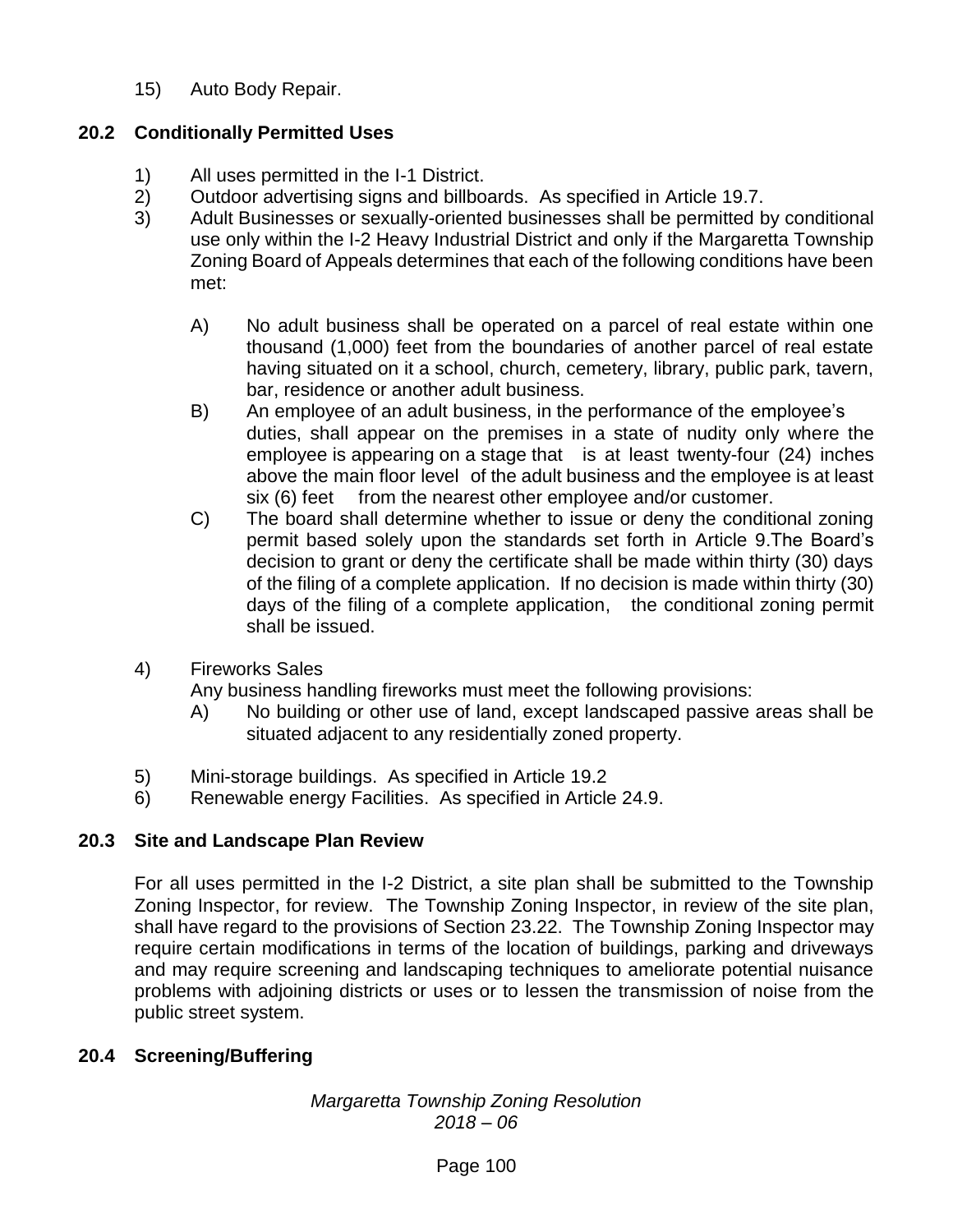Screening or buffering in compliance with the provision of Article 24.8. A minimum of a two hundred (200) foot buffer shall be provided adjacent to Residential Districts.

## **20.5 Development Standards**

| Minimum Lot Area                  | 3 acres  |
|-----------------------------------|----------|
| Minimum Lot Frontage              | 200 feet |
| <b>Minimum Front Yard Setback</b> | 80 feet  |
| Minimum Side Yard Setback         | 30 feet  |
| Minimum Rear Yard Setback         | 50 feet  |
| <b>Maximum Building Height</b>    | 50 feet  |

#### **20.6 Required Parking**

As specified in Article 25.

#### **20.7 Signs**

As specified in Article 26.

## **20.8 Accessory Structures**

- 1) No accessory building shall be used for human habitation or commercial uses.
- 2) No accessory building shall be located between the street line and any setback line established by this by-law.
- 3) No accessory building shall be located in any side yard required by this resolution.
- 4) No accessory building shall be located within thirty (30) feet of any lot line, except that two (2) adjoining property owners may erect accessory buildings with a common party wall.
- 5) Accessory Structures Set-Back and Size Specifications Refer to Appendix E: L-2 (Resolution 2018-06)

## **20.9 Industrial Performance Standards**

- 1) Noise: Shall be muffled so as not to become objectionable due to intermittence, beat frequency, or shrillness.
- 2) Odor: The emission of obnoxious odors of any kind shall not be permitted.
- 3) Open Storage: All storage of building materials, sand, gravel, stone, lumber, equipment and other supplies, be located within an area not closer than one hundred and fifty (150) feet from any street right-of-way line. The storage of lumber, coal or other combustible material shall not be less than twenty (20) feet from any interior lot line and a roadway shall be provided, graded, surfaced and maintained from the street to the rear of the property to permit free access of fire trucks at any time. All such open storage shall be screened from all streets and on all sides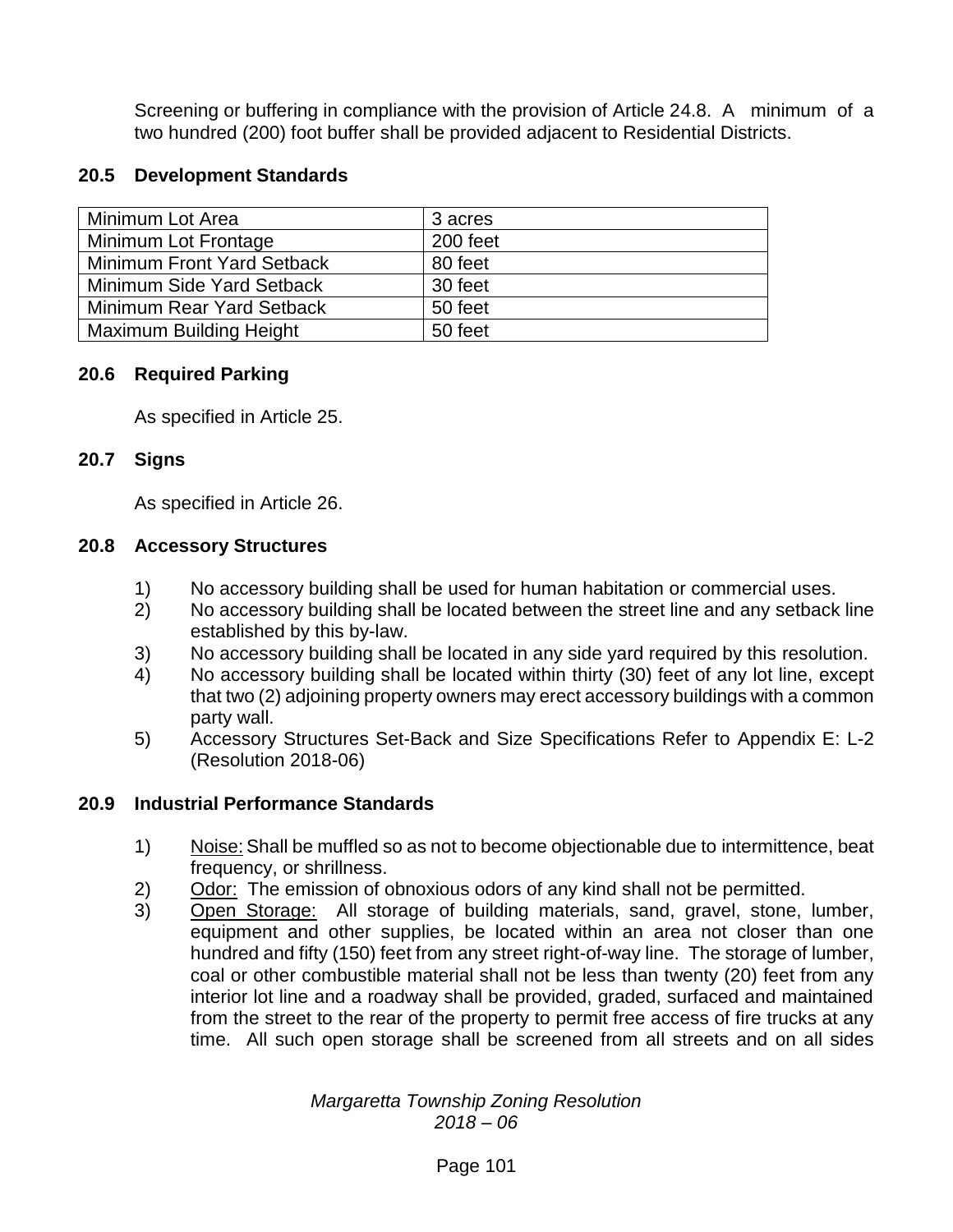abutting any residentially zoned districts. Junk yards shall be entirely enclosed on all sides by a screening wall.

## **ARTICLE 21** Mineral Aggregate District (MA)

## **21.0 Purpose**

It is the intent of this District to ensure the orderly extraction of mineral aggregate resources while minimizing any negative environmental, social and aesthetic impacts of mineral extraction.

The Mineral Aggregate District and regulations are established in order to achieve among others, the following purposes:

- 1) To provide the Quarrying District in appropriate areas for the removal of natural resources; and
- 2) To protect adjacent residential areas by establishing yards and buffer areas at the boundaries; and
- 3) To regulate the noise, vibration, dust, explosions and other objectionable influences so as not to endanger the health and safety of the surrounding neighborhoods.
- 4) For the purposes of this Resolution, the following definitions apply;
	- A) Mineral aggregates shall mean top soil, subsoil, sand, gravel, shale, limestone, dolostone, sandstone and other mineral materials suitable for construction, industrial, manufacturing and maintenance purposes, but does not include metalliferous minerals, fossil fuels, or non-aggregate industrial minerals; and
	- B) Borrow pits refer to extraction areas used to supply mineral aggregates on a temporary basis for uses in public projects and operated by public authorities or their agents.

## **21.1 Principal Permitted Uses**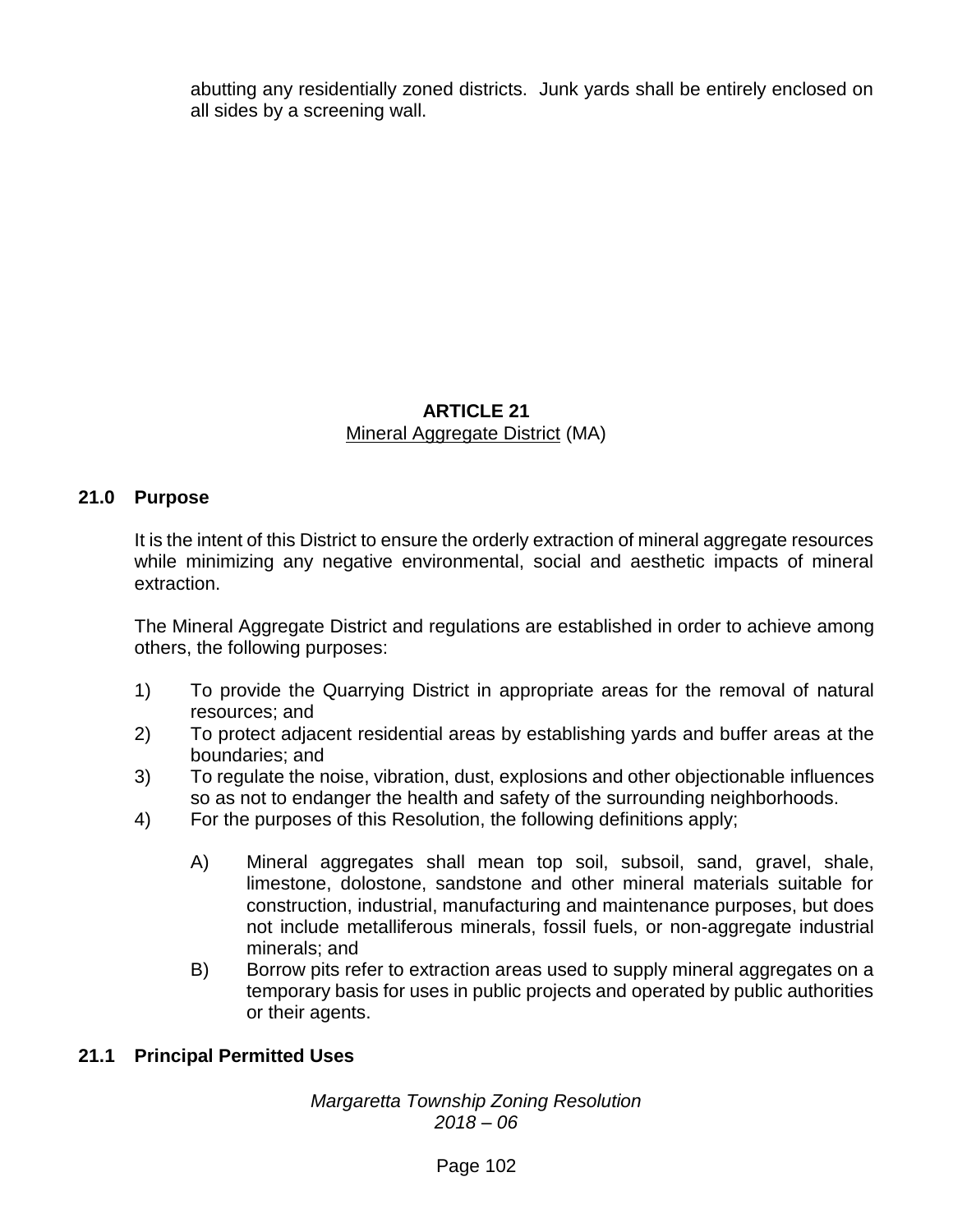Mineral aggregate extraction and uses accessory to mineral aggregate extraction such as crushing, screening, washing, and stockpiling of mineral aggregates.

## **21.2 Conditionally Permitted Uses**

Conditional uses may be permitted by the Township Board of Appeals pursuant to Article 9 and subject further to the terms and conditions herein provided:

- 1) Asphalt plants, ready-mix concrete plants, and similar related uses subject to the following:
	- A) Such aggregate uses shall be adequately buffered to protect adjacent land uses and shall meet the industrial pollution control standards and any other standards of the authorities having jurisdiction.
	- B) Production of the principal product or operation of accessory plants shall not be permitted less than two hundred (200) feet from a residential use.

## **21.3 Performance Standards**

Uses permitted by this Article shall be subject to and in conformance with Ohio Revised Code Section 1514.02. A copy of the surface mining permit application required by Ohio Revised Code Section 1514.01(A) and any amendments thereto proposed by the State of Ohio or applicant shall be provided as a site plan for the surface mining operation. In addition to the requirements stipulated in Ohio Revised Code 1514.01(A), the following regulations shall apply to all operations covered under this Article.

- 1) Noise
	- A) From the date of adoption of this Resolution, new quarry equipment shall operate in such a manner as to create a noise level not to exceed 75dbA at the abutting property line.
- 2) Air Pollution
	- A) Control measures shall be implemented on a continuing basis, during times of operation, to control dust on entrance roadways, in equipment operation and throughout the mining site. Stone products emitting dust, strippings or soil shall not be stockpiled above grade. Operations shall be carried out according to the terms and conditions of the Operator's Permit(s) to operate an air contaminant source(s), as issued by the Ohio EPA. Regulation and enforcement shall be by the Air Pollution Control Division, Ohio EPA.
- 3) Visual Impact
	- A) Ten (10) foot high screens shall be established to minimize the visual impact of the active mining or processing area from adjacent public road right-of-way except in those instances where prohibited by other governmental rules and/or regulations or where deemed to be impractical by the Zoning Inspector. Screens formed of over-burden or topsoil saved for future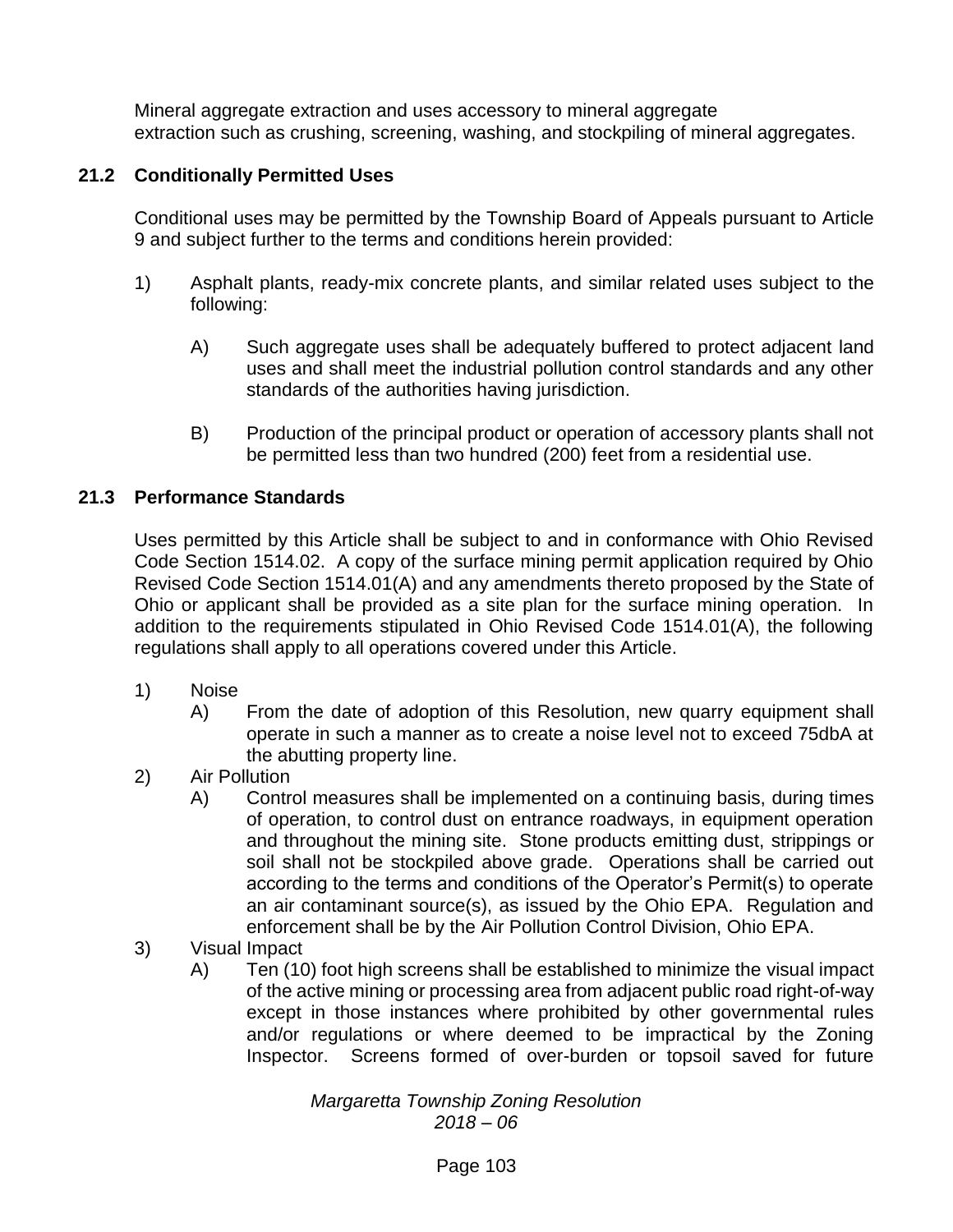reclamation may be placed in the setback area provided appropriate vegetative cover is established to minimize the visual impact of the active mining or processing area from adjacent public road right-of-way, except in those instances where prohibited by other governmental rules and/or regulations or where deemed to be impractical by the Zoning Inspector. Trees or other natural screening materials shall be preferred.

- 4) Transportation
	- A) Points of ingress and egress associated with extraction and/or processing sites shall be located as approved for new sites by the Erie County Engineer along county roads or the Ohio Department of Transportation along state highways and the Margaretta Township Road Superintendent along township roads.
	- B) The applicant shall include with the submittal a map describing the proposed major access roads to be utilized for ingress and egress for the extraction operation.
- 5) Surface Water
	- A) The hydrographs and quality of water leaving the site of an extraction activity must meet the Ohio EPA standards.
	- B) During mining and reclamation, drainage shall be controlled so as to prevent the causing of flooding, landslides and flood hazards to adjoining lands resulting from the mining operations.
	- C) See Section 23.26
- 6) Groundwater
	- A) During mining and reclamation, contamination of underground water supplies shall be prevented. Water discharges and or out-falls from the operation shall be governed by the operator's National Pollutant Discharge Elimination System (NPDES) permit(s) and the applicable rules and regulations of the Ohio EPA. See Section 23.26
	- B) The storage of fuels and chemicals and equipment services facilities required by uses permitted in Section 23.26 shall be located where they are least likely to contaminate groundwater. Permits shall be obtained by the Bureau of Underground Storage Tanks, EPA and comply with the Ohio Fire Code.
	- C) Upon the completion of the reclamation, drainage shall be controlled so as to prevent the causing of flooding, landslides and flood hazards to adjoining lands resulting from the mining operations.
- 7) Vibration and Blasting
	- A) The operation of stationary and mobile equipment shall not cause vibrations in excess of that permitted by applicable federal and state law.
	- B) Blasting shall be done in accordance with the applicable laws of the State of Ohio and shall be carried out by persons certified to be knowledgeable and competent in the sizing and placing of the explosive to be used for blasting.
	- C) When the blasting area is within 1,000 feet of an existing residential structure the maximum hours of blasting operation shall be sunrise to sunset.
- 8) Slope Stability, Soil Erosion Control and Other Requirements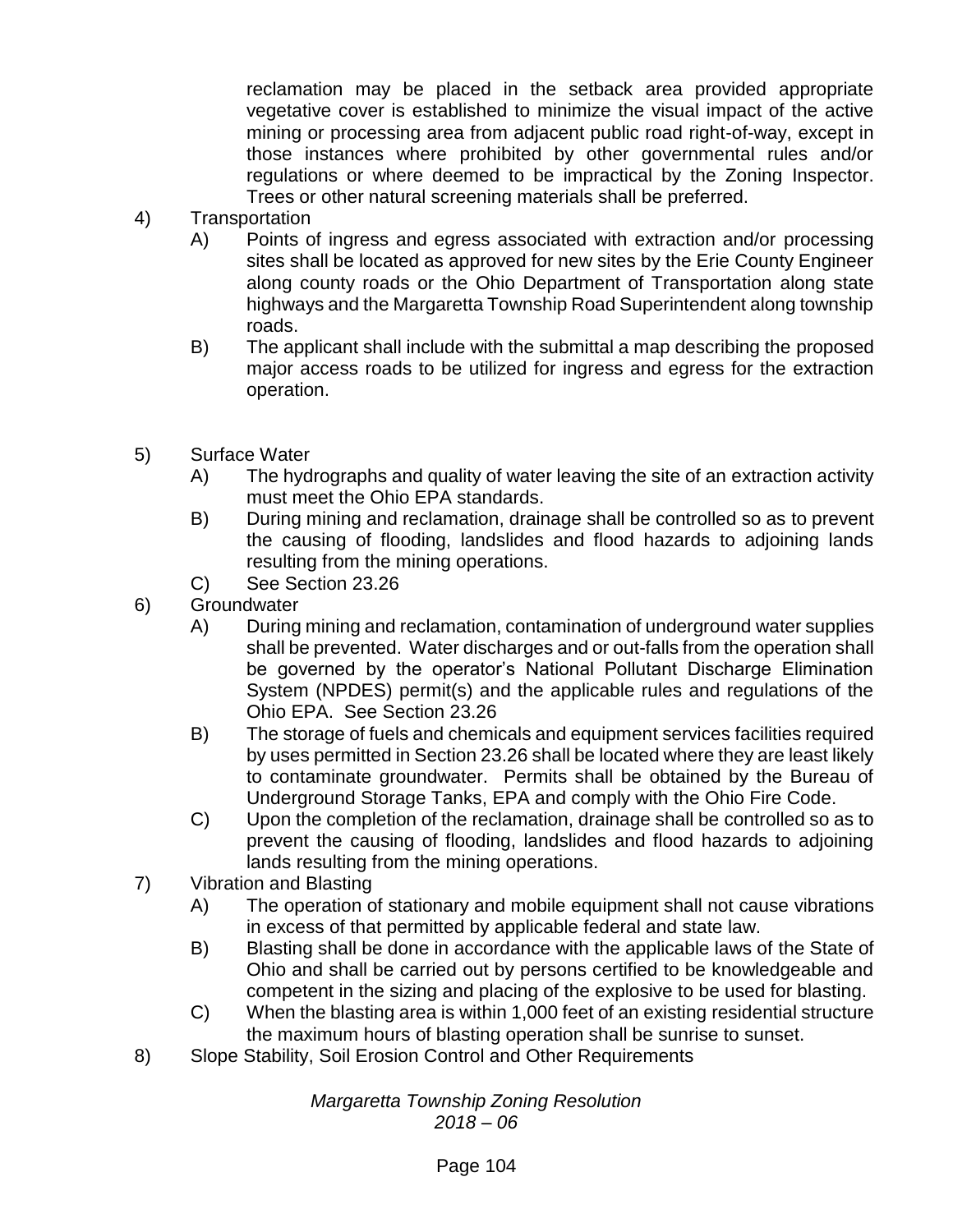- A) During operations, the site shall be managed in a neat and professional manner.
- B) Mining and reclamation activities will at all times be carried out in the manner and sequence as established by the Operator's Mining Permit and Reclamation Plan, as approved annually by the Ohio Department of Natural Resources and shall be supervised and regulated by the appropriate State and Federal agencies.

# **21.4 Amendments to the Resolution**

- 1) In considering applications to amend this Resolution to designate an area as Mineral Aggregate Extraction, consideration shall be given to the following:
	- A) the impact on adjacent land uses and residents;
	- B) the impact on the physical environment;
	- C) the capabilities of the subject lands for agriculture and other land uses;
	- D) the impact on the transportation system;
	- E) the possible effect on the water table or surface drainage pattern;
	- F) the manner in which the operation will be carried out;
	- G) the nature of reclamation work that is proposed;
	- H) such other matters as the Township Trustees deem necessary.
- 2) Applications to amend this Resolution in order to designate an area as Mineral Aggregate Extraction shall be accompanied by the following information:
	- A) the location, true shape, topography, contours, dimensions, area and description of the lands proposed as a new area of mineral aggregate extraction or the area proposed for expansion of an existing area of aggregate extraction;
	- B) the use of all land and the location and use of all buildings and structures lying within a distance of five hundred (500) feet of any of the boundaries of the lands set aside for the purpose of the operation;
	- C) the pattern,, quality and estimated quantity of the mineral aggregate resources within the property;
	- D) the location, height, dimensions and use of all existing or proposed buildings or structures;
	- E) existing and anticipated final grades of excavation;
	- F) engineering plans showing the proposed drainage system;
	- G) proposed entrances, exits and routes to be used by gravel trucks;
	- H) to the extent possible, plans showing the ultimate area of aggregate extraction, progressive and ultimate road plan, any water diversion or storage facilities, location of stockpiles for stripping and products, tree screening and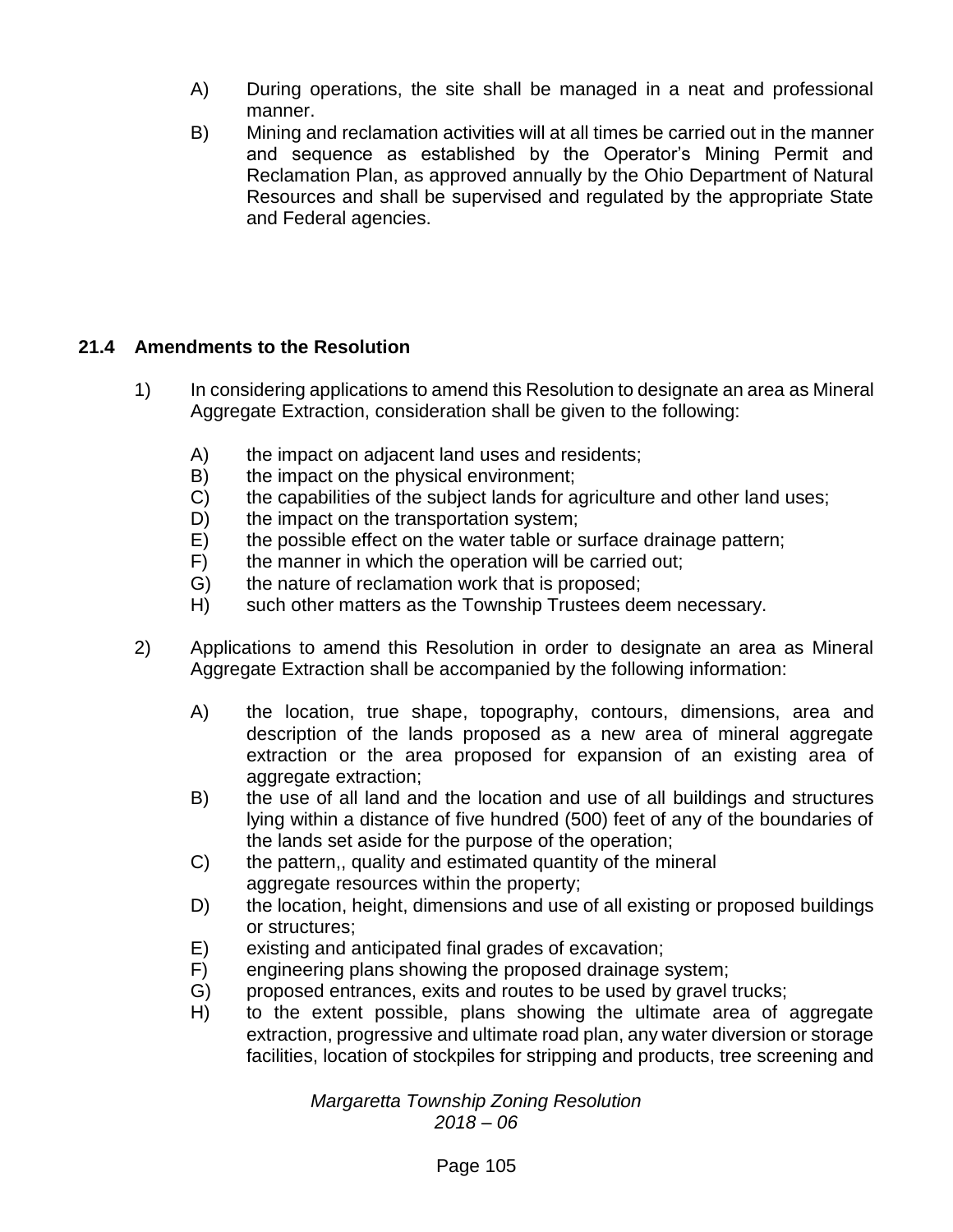berming, progressive and ultimate rehabilitation and where possible, intended use and ownership of the land after aggregate extraction has ceased;

- I) the extent of adjacent property holdings intended for future mineral aggregate extraction;
- J) additional information such as hydrology, wildlife, vegetation or soil studies which may be required due to special concerns related to a specific site and any other information as deemed necessary by the Township Trustees.

## **21.5 Site and Landscape Plan Review**

For all new uses permitted in the MA District, a site plan shall be submitted to the Township Zoning Inspector for its review and recommendations. The Township Zoning Inspectors review of the site plan, shall have regard to the provisions of Section 23.22. The Township Zoning Inspector may require certain modification in terms of the location of buildings, parking and driveways and may require screening and landscaping techniques to ameliorate potential nuisance problems with adjoining districts or uses or to lessen the transmission of noise from the public street system. The information as required by Section 23.22 must be submitted with the site plan. A site plan must be submitted in accordance with the provisions of Article 23.

### **21.6 Screening/Buffering**

Screening or buffering in compliance with the provision of Section 24.8.

### **21.7 Development Standards**

| Minimum Lot Area                  | 10 acres |
|-----------------------------------|----------|
| Minimum Lot Frontage              | 300 feet |
| <b>Minimum Front Yard Setback</b> | 75 feet  |
| Minimum Side Yard Setback         | 75 feet  |
| Minimum Rear Yard Setback         | 75 feet  |
| <b>Maximum Building Height</b>    | 100 feet |

Production of principal product or operation of accessory plants, shall not be permitted less than two hundred (200) feet from a residential use or public road right-of-way.

### **21.8 Required Parking**

As specified in Article 25.

### **21.9 Signs**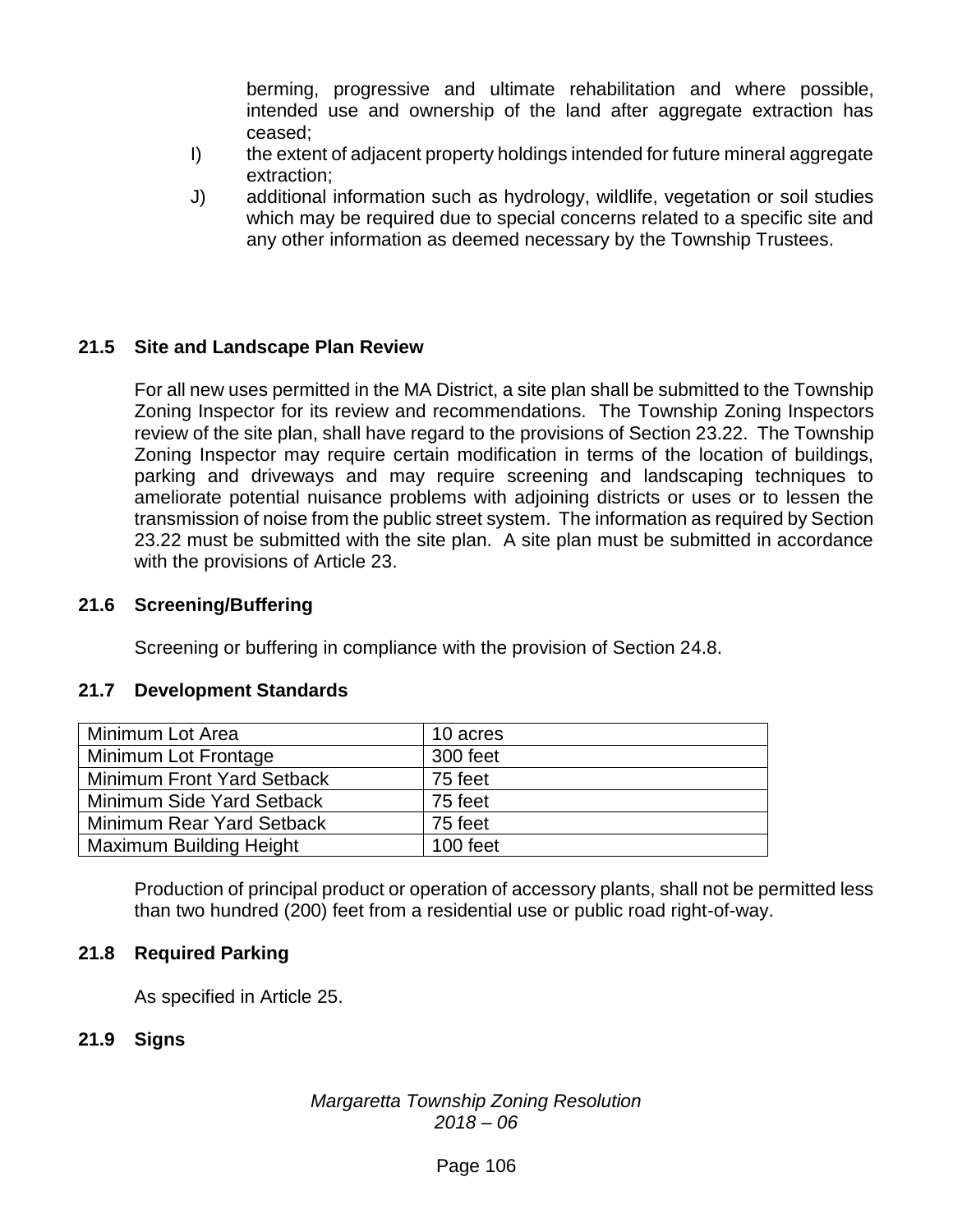As specified in Article 26.

### **21.10 Accessory Structures**

- 1) No accessory structure shall be located between the street line and any setback line established by this by-law.
- 2) No accessory structure shall be located within two-hundred (200) feet of any lot line, except that two (2) adjoining property owners may erect accessory structures with a common party wall.
- 3) Accessory Structures Set-Back and Size Specifications Refer to Appendix E: MA (Resolution 2018-06)

#### **ARTICLE 22** Planned Unit Development Regulations (PUD)

## **22.0 Planned Unit Development Regulations**

Article 22 of this Resolution shall apply to the location and maintenance of Planned Unit Development as herein defined.

### **22.1 Purpose**

It is the responsibility of these Sections to promote the public health, safety and welfare by providing for the regulation of planned unit development. It is the intent of these regulations to provide maximum opportunity for orderly development which will benefit the community as a whole by offering a greater choice of living environments, complementary blending of land uses, to include community facilities and open space and a more unified approach with respect to the mixture of uses and their adaptation to topographical and geological features, recreational opportunities and transportation needs.

# **22.2 Definition**

"Planned Unit Development" or PUD shall mean a development which may integrate residential, commercial and industrial facilities in a pre-planned environment under more flexible restrictions that would normally apply under these regulations. The procedure for approval of such development contains additional requirements such as building design principles and landscaping plans.

### **22.3 Interpretation**

Whenever the requirements of Article 22 appear to conflict with other sections of this Resolution or with those of other existing resolutions, the provisions of this section shall prevail.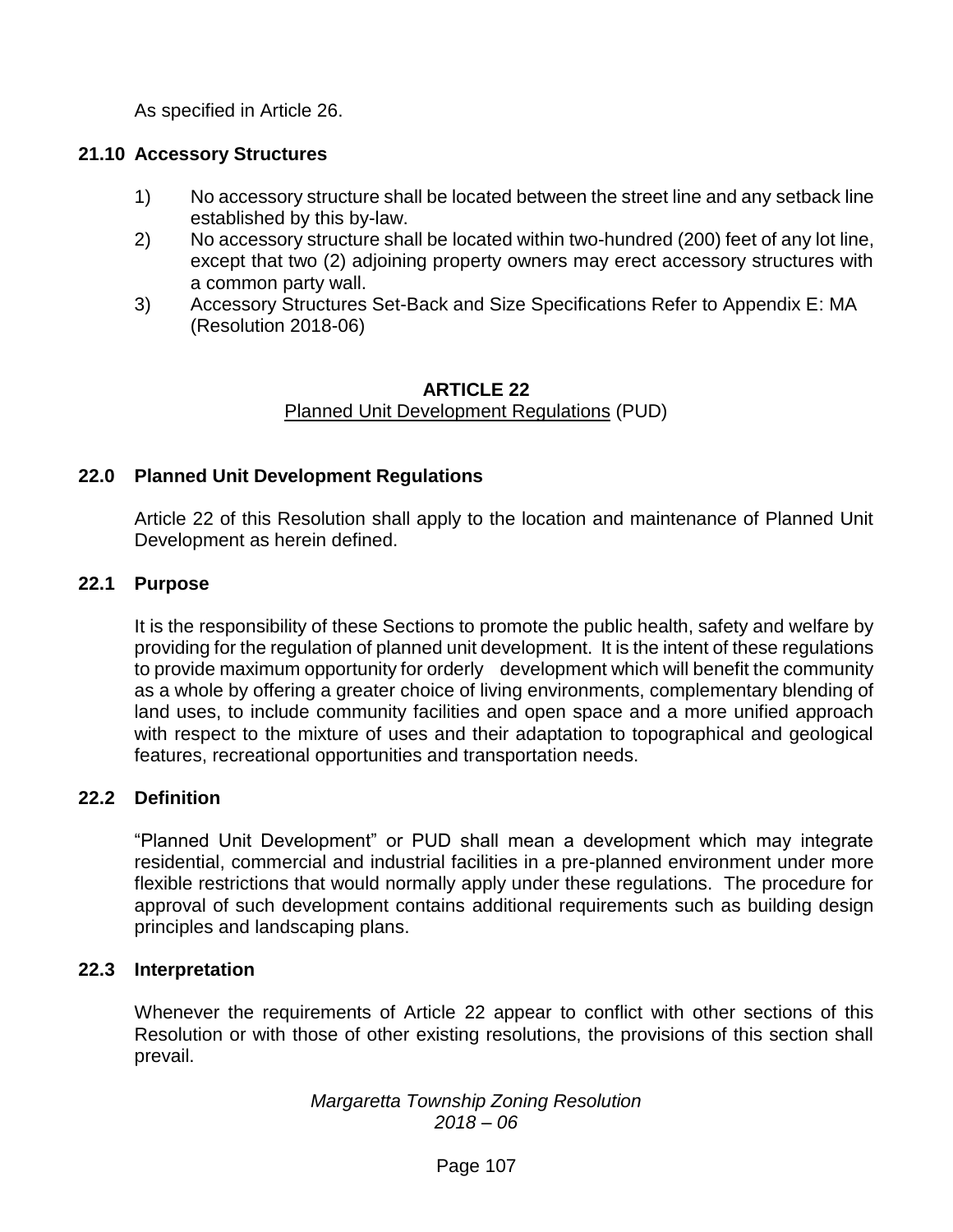# **22.4 PUD District Designation**

Subsequent to the review of the Township Trustees, the designation "Planned Unit Development District" may be applied to any residential, commercial or industrial developments. Upon approval of the final development plan, the Official Zoning Map shall be so amended. The designation shall only apply to property at the election of the property owner.

## **22.5 Uses Permitted in a PUD District**

Residential, commercial, manufacturing, public and quasi-public uses may be separate or combined in PUD Districts, provided that the proposed uses will not adversely impact upon adjacent property or the public health, safety and general welfare and that the location of uses in the PUD are specified in the final development plan. The Planned Unit Development may be comprised of one (1) use or a combination of uses, as indicated above. There is no minimum area required for a planned unit development. The amount of land devoted to commercial-manufacturing or residential-commercial development shall be determined by the Township Zoning Commission and approved by the Township Trustees.

### **22.6 Disposition of Open Space**

The required amount of common space land reserved under a Planned Unit Development shall either be held in corporate ownership by owners of the project area, for the use of each owner who buys property within the development, or be dedicated to a property owners' association who shall have title to the land which shall be retained as common open space for parks, recreation and related uses. Public utility and similar easements and rights-of-way for water courses and other similar channels are not acceptable for common open space dedication unless such land or right-of-way is usable as a trail or similar purpose and has been approved by the Township Zoning Commission. The responsibility for the maintenance of all open spaces shall be specified by the developer before approval of the final development.

The Township Zoning Commission in conjunction with the Township Trustees may require land to the amount of three percent (3%) of the land included in the planned unit development be conveyed to the Township for park purposes. In lieu of the conveyance for park purposes, the Commission may in conjunction with the Township Trustees, require the sub-divider to pay cash in lieu of land to be used for improvements to parkland in the immediate area. The terms and amount of payment shall be determined in negotiation between the sub-divider and the Township Trustees.

### **22.7 Utility Requirements**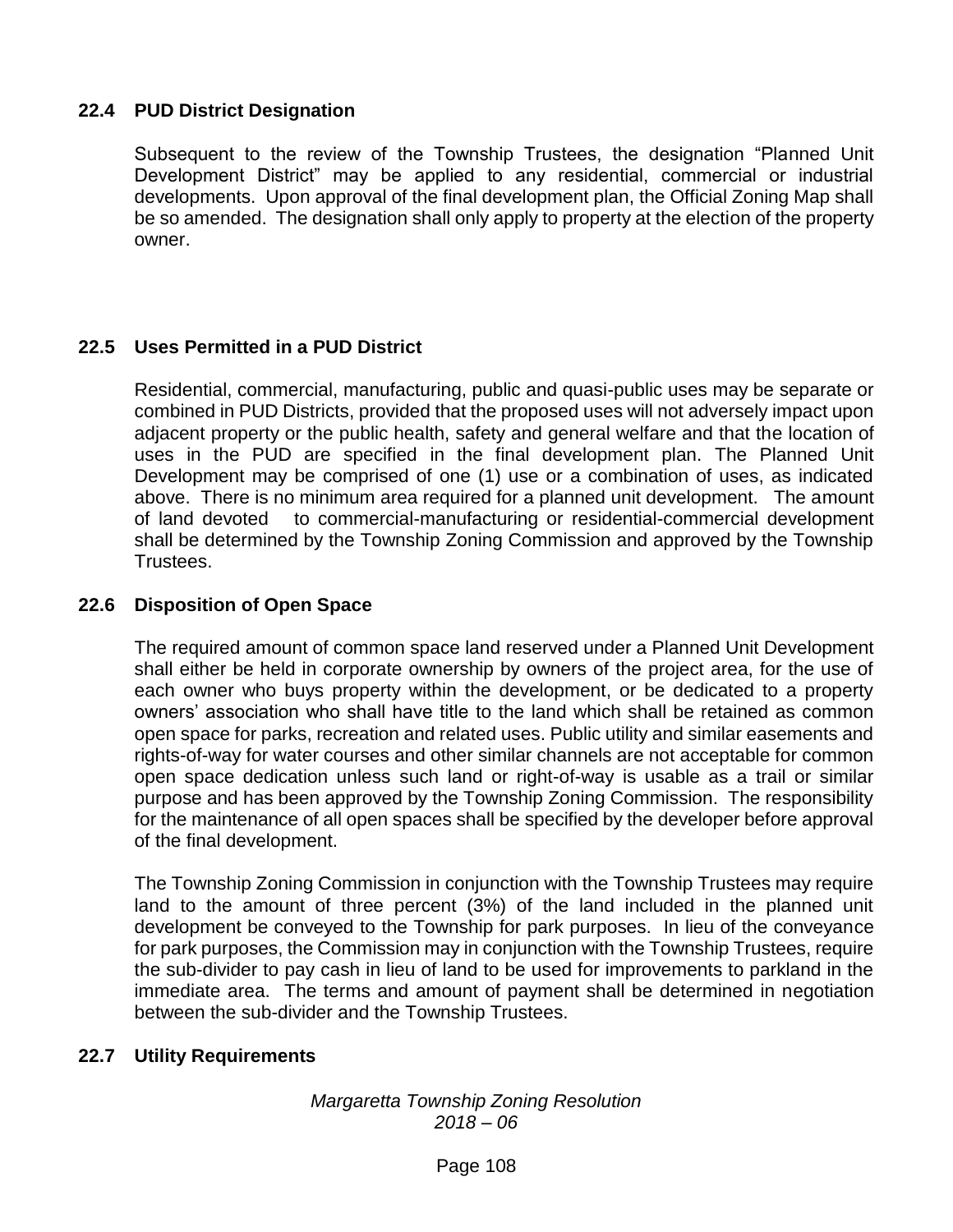Underground utilities, including telephone, cable television and electrical systems, are required within the limits of all planned unit developments. Appurtenances to these systems which can be effectively screened may be exempt from this requirement if the Township Zoning Commission finds that such exemption will not violate the intent or character of the proposed planned unit development.

#### **22.8 Special PUD Lot Requirements**

The lot requirements for planned unit developments approved by the Township Zoning Commission may vary from requirements of the districts included in this Zoning Resolution.

#### **22.9 Arrangement of Commercial/Manufacturing Uses**

When planned unit development districts include commercial and/or industrial uses, buildings and establishments shall be planned as groups having common parking areas and common ingress and egress points in order to reduce the number of potential accident locations at intersections with streets. Planting screens or fences shall be provided on the perimeter of the commercial and/or manufacturing areas. The plan of the project shall provide for the integrated and harmonious design of buildings and for adequate and properly arranged facilities for internal traffic circulation, landscaping and such other features and facilities as may be necessary to make the project attractive and efficient from the standpoint of the adjoining and surrounding areas.

All areas designed for future expansion or not intended for immediate improvement or development shall be landscaped or otherwise maintained in a neat and orderly manner as specified by the Township Zoning Commission.

### **22.10 Procedures for Approval of Planned Unit Development Districts**

Planned Unit Development Districts shall be approved in accordance with the procedure in Section 22.11 to 22.32. The designation of a PUD will be considered a change of zoning and must meet all the applicable provisions of the Zoning Resolution.

### **22.11 Pre-Application Meeting**

The developer shall meet with the Township Zoning Inspector prior to the submission of the preliminary development plan. The purpose of this meeting is to discuss early and informally the purpose and effect of this Resolution and the criteria and standards contained herein and to familiarize the developer with the zoning and other applicable regulations.

#### **22.12 Preliminary Development Plan Application Requirements**

An application for preliminary planned unit development approval shall be filed with the Township Zoning Inspector, as representative for the Zoning Commission, by at least one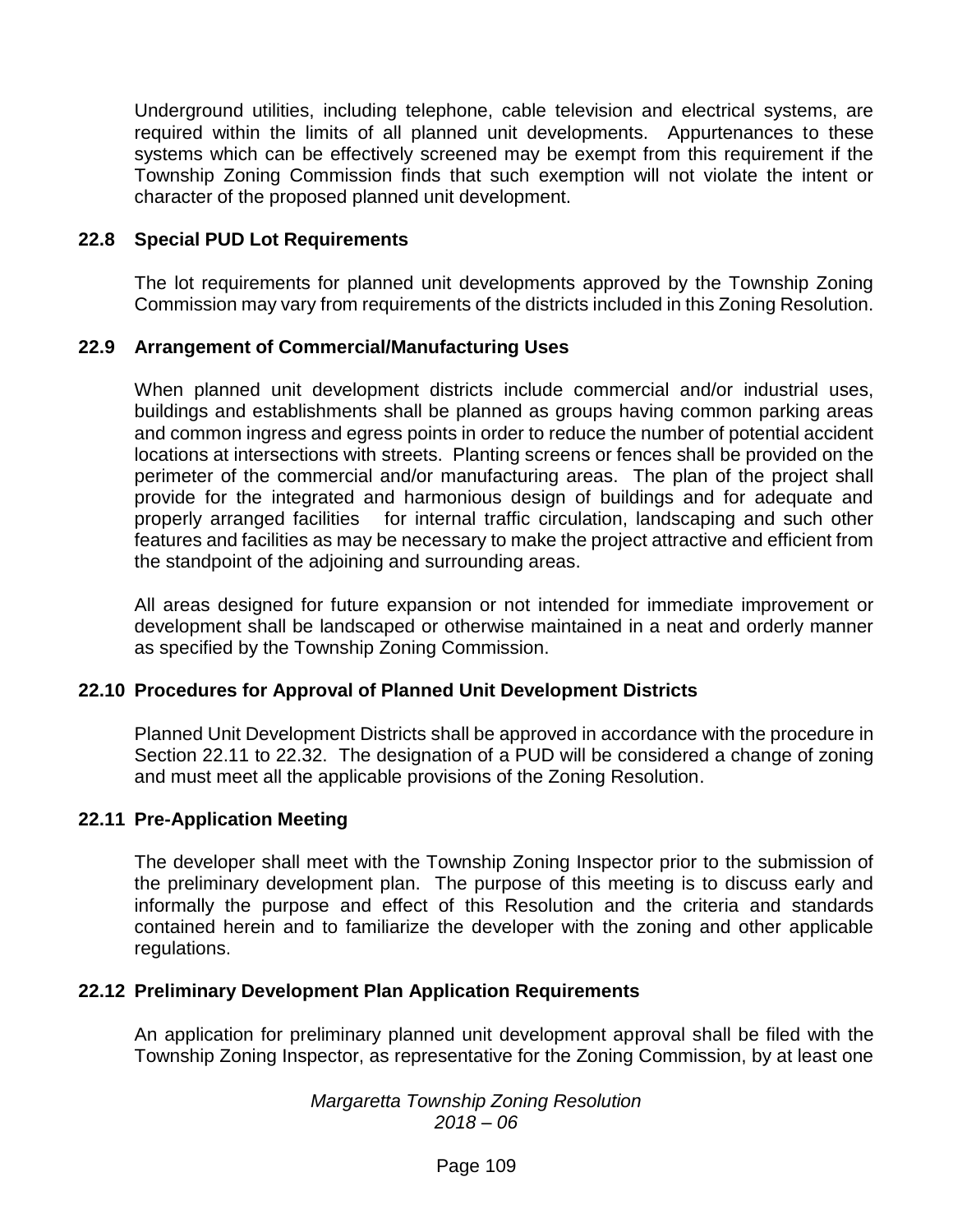(1) owner of property for which the planned unit development is proposed. The procedure for approval shall be the same as an amendment to the Zoning Resolution, as detailed in Article 8. The filing of a preliminary development plan under this section shall constitute the election by the property owner to submit the property described in the plan to provisions of this Chapter and shall constitute an application for rezoning the property to the Planned Unit Development District (PUD). All plans prepared and submitted must be prepared by a registered engineer, surveyor, or architect. At a minimum, the application shall contain the following information filed in triplicate:

- 1) Name, address and phone number of applicant & property owner;
- 2) Name, address and phone number of register**ed** surveyor, registered engineer and/or architect assisting in the preparation of the preliminary development plan;
- 3) Legal description of property;
- 4) Present uses(s);
- 5) Present zoning district;
- 6) Identification of any area within a floodplain;
- 7) A vicinity map, appropriately scaled, showing the property lines, streets, existing easements, and existing buildings, existing and the proposed zoning and other items such as the Township Zoning Inspector may require;
- 8) A preliminary development plan at a scale of 1" = 200' showing topography at a minimum of ten (10) foot intervals; location and type of residential, commercial and industrial land uses; layout and dimensions and names of existing and proposed streets; right-of-way, utility easements, parks and community spaces layout utility easements, parks and community spaces; layout and dimensions of lots and building setback lines; preliminary improvement drawings showing water, sewer, drainage, electricity, telephone and natural gas; and such other characteristics as the Commission may deem necessary; general location of buildings;
- 9) Proposed schedule for the development of the site;
- 10) Evidence that the applicant has sufficient control over the land in question to initiate the proposed development plan within two (2) years;
- 11) A fee as established by Resolution passed by the Township Trustees;
- 12) A list containing the names and mailing addresses of all owners of property within five hundred (500) feet of the property in question;
- 13) Verification by at least one (1) owner of property that all information in the application is true and correct to the best of his/her knowledge;
- 14) A conceptual drainage plan must also be submitted with the application.

The application for preliminary planned unit development shall be accompanied by a written statement by the developer setting forth the reasons why, in his opinion, the planned unit development would be in the public interest and would be consistent with the intent of these planned unit development requirements.

# **22.13 Criteria for Township Zoning Commission Recommendation**

Before making its recommendation, the Township Zoning Commission shall find that the facts submitted with applications and presented at the public hearing establish that: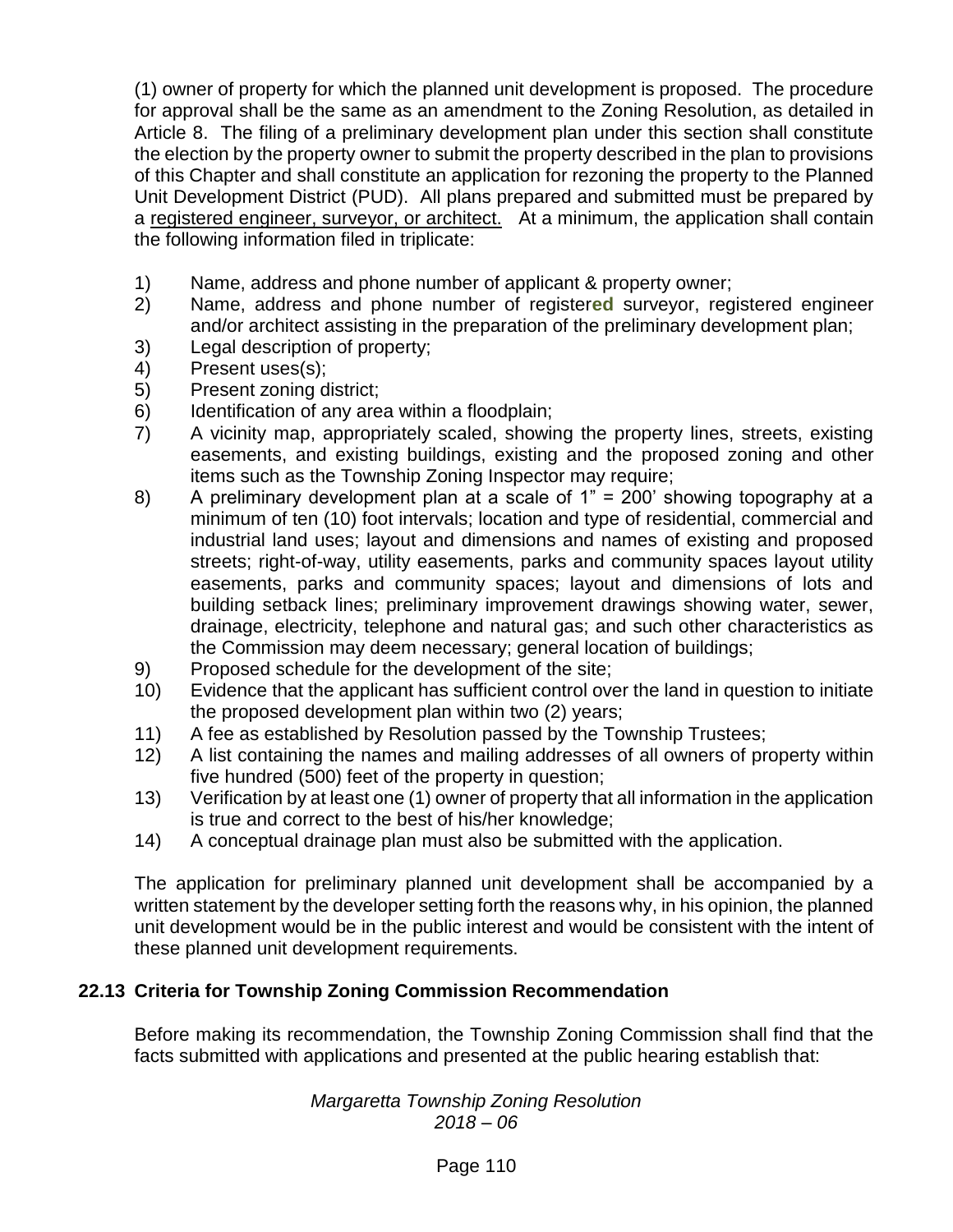- 1) The proposed development can be initiated within two (2) years of the date of approval.
- 2) The streets proposed are suitable and adequate to carry anticipated traffic and increased densities will not generate traffic in such amounts as to overload the street network outside the planned unit development.
- 3) Any proposed commercial or industrial development can be justified at the location proposed.
- 4) Any exception from standard district requirements is warranted by design and other amenities incorporated in the final development plan, in accordance with these planned unit development requirements and the need to provide a variety of housing opportunities with regard to type and price.
- 5) The area surrounding said development can be planned and zoned in coordination and substantial compatibility with the proposed development.
- 6) Proposed design shall consider the removal of minimal natural coverage and in all cases reflect conservatory measures relating to open space.
- 7) The PUD will not be hazardous or disturbing to existing or future neighboring uses.
- 8) The PUD will be a substantial improvement to property in the immediate vicinity and to the community as a whole.
- 9) The PUD will be served adequately by essential public facilities and services, such as highways, streets, police and fire protection, drainage structures, refuse disposal or schools; or that the persons or agencies responsible for the establishment of the proposed use shall be able to provide adequately any such service.
- 10) The PUD will not involve uses, activities, processes, materials and equipment and conditions of operation that will be detrimental to any persons, property or the general welfare by reason of excessive production of traffic, noise, smoke, fumes, glare, or odors. The Township Zoning Commission may require studies such as a traffic study to be provided to ensure the concerns noted above can be addressed.
- 11) The PUD will encourage development as close as possible to existing settlements to keep the cost of providing service down.
- 12) The PUD will provide adequate access for emergency vehicles and for those persons providing emergency services.
- 13) The PUD will provide adequate security lighting for pedestrian circulation paths, vehicular use areas and exterior portions of buildings.
- 14) The design of the PUD will encourage the use of the existing road system presently maintained by the authority having jurisdiction to minimize the additional maintenance expense of new development and to ensure that new development is adequately served by the transportation network.
- 15) The PUD will be consistent with the intent and purposes of this Resolution & the Erie County Comprehensive Plan.

# **22.14 Development Policies**

1) Density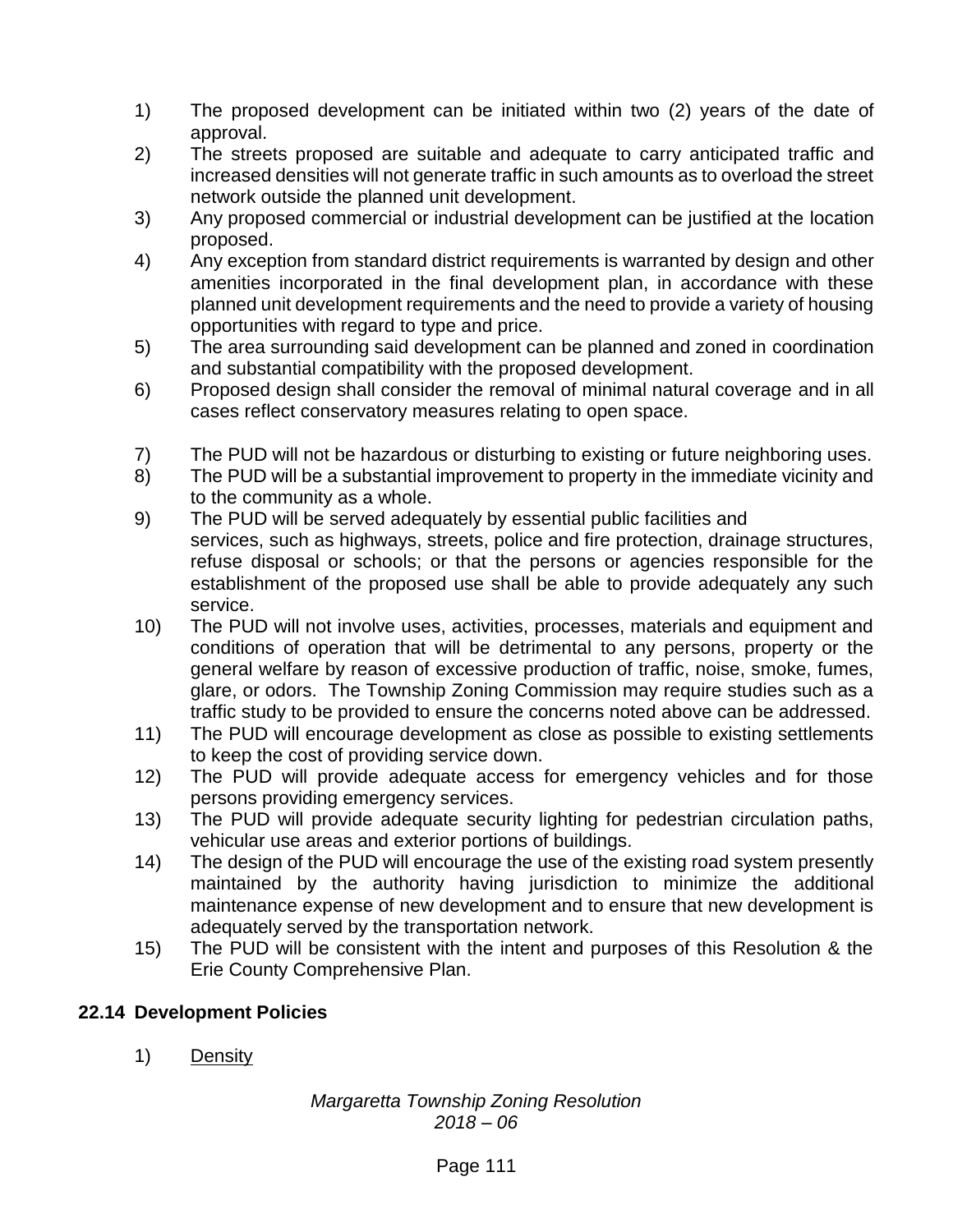- A) The maximum density for a proposed residential development shall be based on site specific review, but shall be based on the compatibility with adjacent uses;
- B) Where increased densities are located adjacent to existing buildings, the building setback should be increased to minimize any adverse impact of the proposed development.
- 2) Height Criteria
	- A) Architectural compatibility: The heights of all buildings are encouraged to be compatible with their vicinity.
	- B) General character: The heights of the buildings should be in general compliance with district regulations for a similar type of land use.
	- C) Scenic view: Buildings should be of such heights so as not to destroy or degrade the scenic values of surrounding areas.
	- D) Light & air: Buildings shall not be of such heights so as to deny light and air to surrounding properties.

# **22.15 Site Design**

Statement of Policy. The township hereby finds that it is in the public interest for all sites within the community to be designed, arranged and developed in a safe, efficient manner. Functions, uses and improvements should reflect the natural capabilities and limitations of the adjacent property.

The various structures, use areas, functions and elements of the site design should be integrated by design into a unified whole, except in those cases where separation is appropriate to a particular interrelationship. Taking into consideration the basic character of the site and the nature of the proposed uses, the development should be visually harmonious as perceived from both within and without.

- 1) Integration and separation: It is encouraged that those elements and functions of the site that are basically compatible with one another be integrated by design to the degree of their compatibility and separated to the degree of their compatibility.
- 2) Privacy: It is encouraged that all sites be arranged so as to provide privacy for the occupants of both the site and surrounding areas.
- 3) Aesthetics: It is recommended that the site be developed in such a way so as to be visually harmonious when viewed either internally or externally. The degree of existing character of the site and the basic nature of the proposed uses.
- 4) Vistas: It is encouraged that the site be developed in such a way so as to preserve or enhance vistas, particularly those seen from public places.

# **22.16 Placement of Structures**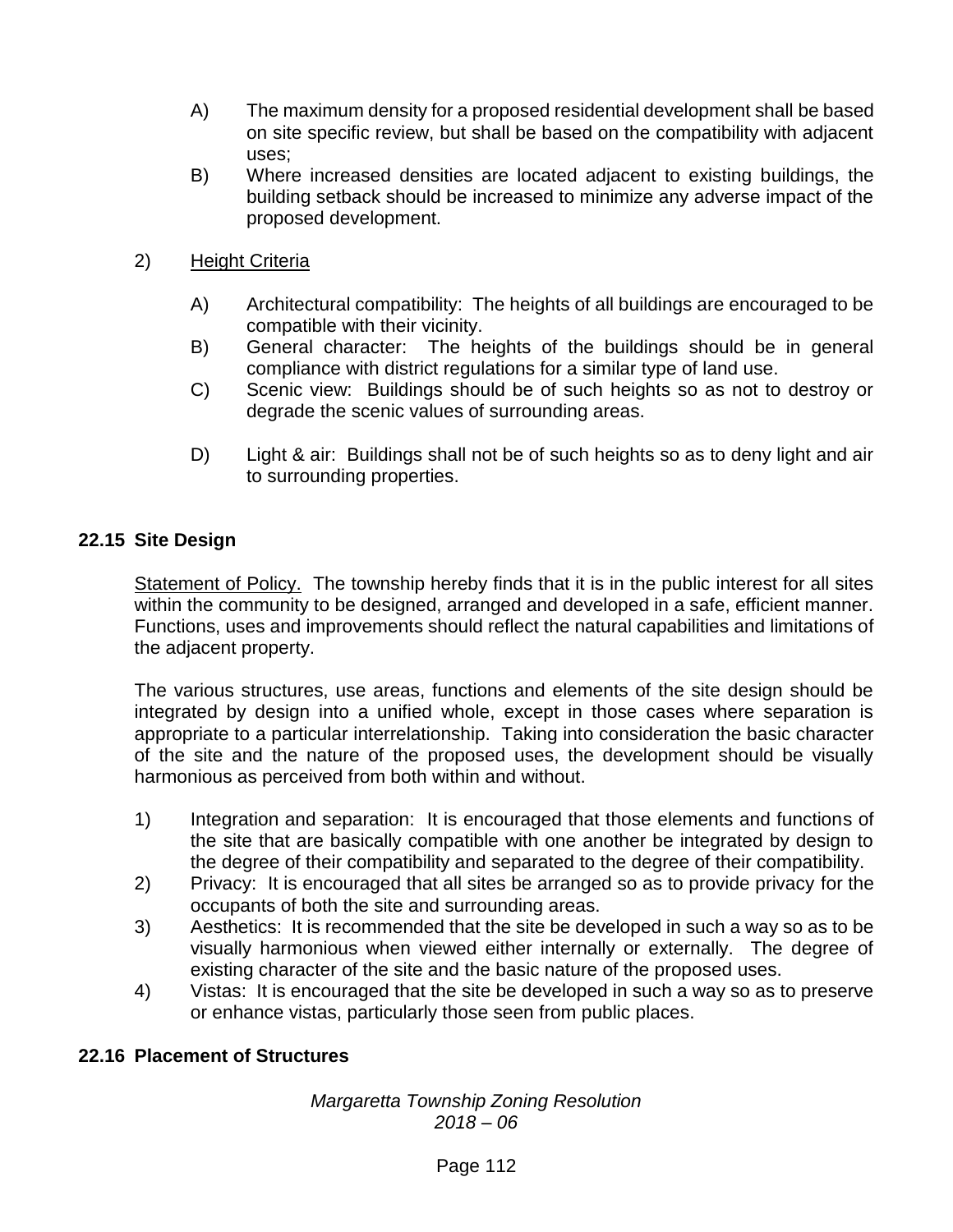- 1) Clear Vision Area. No structure or foliage shall extend into a clear vision area between the height of three (3) feet and seven (7) feet measured from the top of the curb, or where no curb exists, from the established street center line grade. The clear vision areas shall be as follows:
	- A) Intersection of driveways and public rights-of-way: A triangle having two (2) sides ten (10) feet long and running along the driveway and public right-ofway, said length beginning at their intersection and the third side formed by a line connecting the two (2) ends.
	- B) Intersection of two (2) public rights-of-way: A triangle having two (2) sides thirty (30) feet long and running along each public right-of-way, said length beginning at their intersection and the third side formed by a line connecting the two (2) sides.
- 2) Placement of Structures
	- A) Adverse effects. No structure shall be placed in such a way so as to adversely affect adjacent ownership.
	- B) Snow storage areas. Buildings shall be placed in such a manner as to allow for snow storage easements adjacent to public rights-of-way. Snow storage easements shall be dedicated where appropriate.

### **22.17 Amendment Procedure**

Upon receipt of a preliminary development plan which complies with the provisions of this Chapter, the Township Zoning Commission shall set a date for a public hearing. The Zoning Amendment shall follow the amendment procedures detailed in Article 8 of this Resolution.

### **22.18 Approval**

Once the PUD has been reviewed by the Township Zoning Commission, its recommendation is forwarded to the Township Trustees for approval. The Final Development Plan shall be submitted to the Township Zoning Inspector.

### **22.19 Submission of Final Development Plan**

After approval of the preliminary development plan in accordance with Section 23.18, the developer shall submit a final development plan to the Township Inspector. The final development plan shall be in general conformance with the preliminary development plan. Eight (8) copies of the final development plan shall be submitted to the Township Inspector. Seven (7) copies shall be forwarded to the Erie Regional Planning Commission for their review and comments. Copies will be forwarded from the Director of Regional Planning to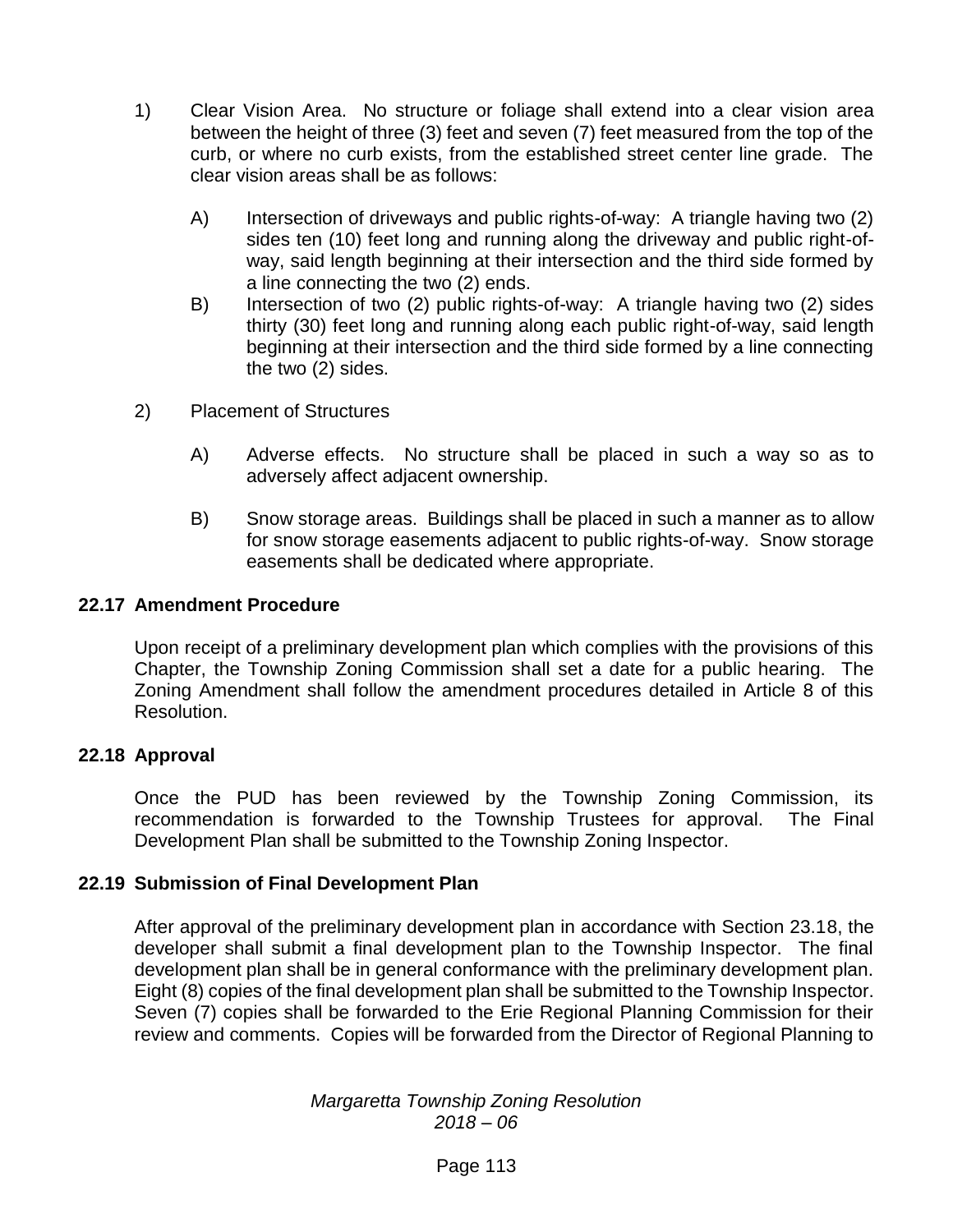the applicable agencies for comments. A report shall be prepared and forwarded to the Township Zoning Secretary.

# **22.20 Final Development Plan Application Contents**

An application for approval of the final development plan shall be filed with the Zoning Inspector by at least one (1) owner of property for which the planned unit development is proposed. Each application shall be signed by the owner, attesting to the truth and exactness of all information supplied on the application for the final development plan. Each application shall clearly state that the approval shall expire and may be revoked if construction on the project has not begun within two (2) years from the date of issuance of the approval. At a minimum, the application shall contain the following information:

- 1) A survey of the proposed development site, showing the dimensions and bearing of the property lines; area in acres; topography; and existing features of the development site including major wooded areas; structures, streets, easements, utility lines and land uses.
- 2) All the information required on the preliminary development plan; the location and sizes of lots; location and proposed density of dwelling units; non-residential building intensity; and land uses considered suitable for adjacent properties.
- 3) A schedule for the development of units to be constructed in progression and a description of the design principles for buildings and streetscapes; a tabulation of the number of acres in the proposed project for various uses, the number of housing units proposed by type; estimated non-residential population; anticipated construction timing for each unit; and standards for height, open space, building density, parking areas, population density and public improvement, whenever the applicant proposed any exception from standard zoning district requirements or other Resolutions governing development.
- 4) Engineering feasibility studies and plans, showing as necessary, water, sewer, drainage, electricity, telephone and natural gas installations; waste disposal facilities; street improvement; and the nature and extent of earth work required for site preparation and development. The utility plans must be according to the county standards and approved by the County Engineer and the County Sanitary Engineer.
- 5) Site plan, showing building(s), various functional use areas, circulation and their relationship.
- 6) Preliminary building plans.
- 7) Landscaping plans.
- 8) Deed restrictions, protective covenants and other legal statements or devices to be used to control the use, development and maintenance of the land and the improvements thereon, including those areas which are to be commonly owned and maintained.
- 9) A fee as established by this Resolution.

# **22.21 Action by Township Trustees**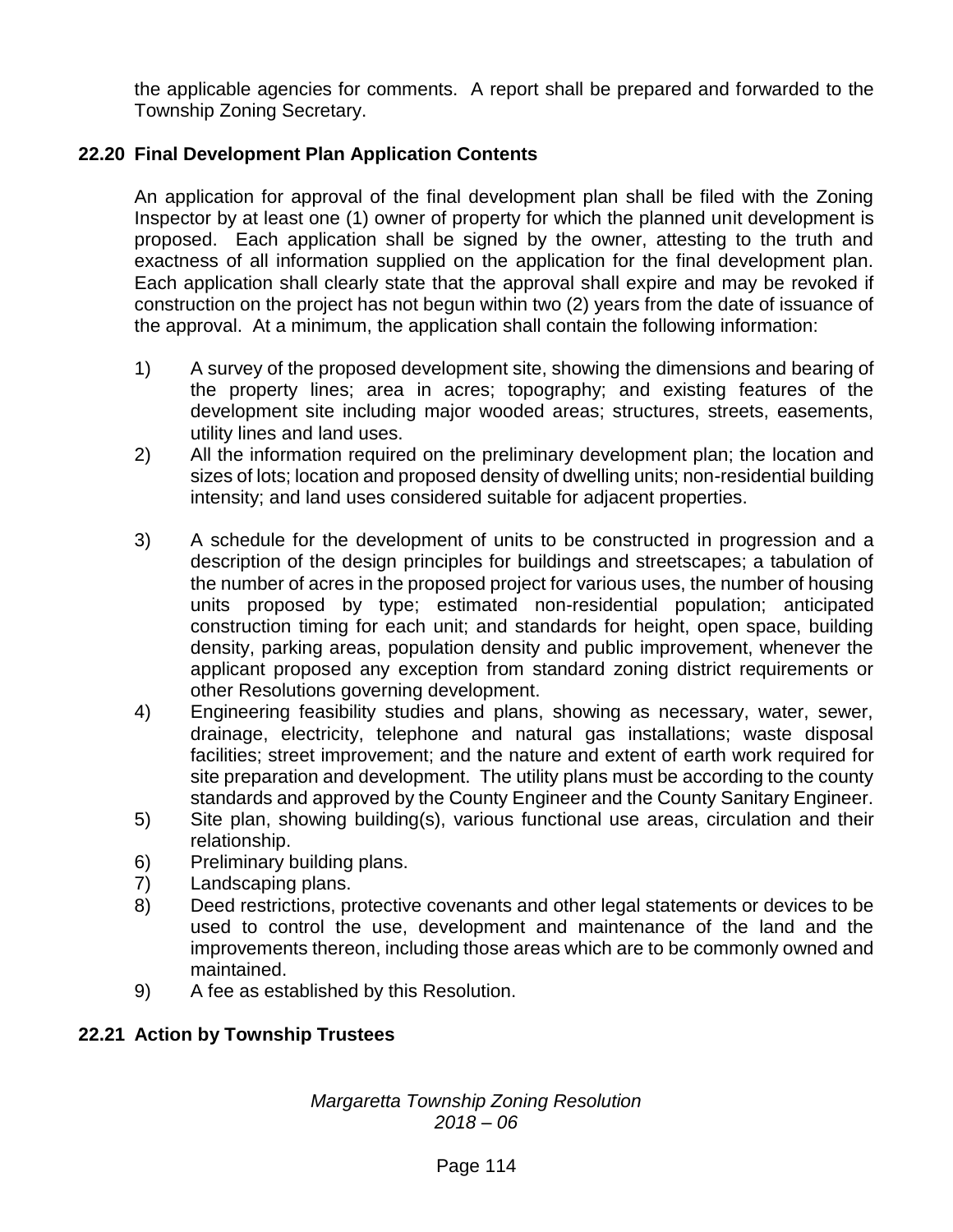The Township Trustees shall either approve, approve the supplementary conditions, or disapprove the final plan as submitted. If the application is approved as submitted or approved with conditions, the Township Trustees shall direct the Township Zoning Inspector to issue zoning permits in accordance with the approved plan and any conditions thereto attached. The final development plan shall further be considered as an integral part of the rezoning amendment and no change from or substantive alteration in such planned unit development shall be permitted without repetition of the procedures in these Sections. Once the final plans have been approved by the Township Trustees, the application to rezone the property has been approved and the zoning map shall be amended to reflect this approval.

### **22.22 Supplementary Conditions and Safeguards**

In approving any planned unit development application, the Township Trustees may prescribe appropriate conditions and safeguards in conformity with this Resolution. Any violation of such conditions or safeguards, which have been made a part of the terms under which the final development plan has been approved, shall constitute a violation of this Resolution and be punishable as such.

### **22.23 Expiration and Extension of Approval Period**

The approval of a final development plan for a planned unit development district shall be for a period not to exceed five (5) years to allow for preparation and recording of the required subdivision plat and development of the project. If no construction has begun within two (2) years after approval is granted, the approved final development plan shall be void. An extension of the time limit or modification of the approved final development plan may be approved if the Township Trustees find that such extension is not in conflict with the public interest. No zoning amendment passed during the time period granted for the final approved development plan shall in any way affect the terms under which approval of the planned unit development was granted.

### **22.24 Changes in the Planned Unit Development**

A Planned Unit Development shall be developed only according to the approved and recorded final plan and all support data. The recorded final plan and supporting data, together with all recorded amendment shall be binding on the applicants, their successors, grantees and assignees and shall limit and control the uses of premises (including the internal use of buildings and structures) and location of structures in the Planned Unit Development, as set forth therein.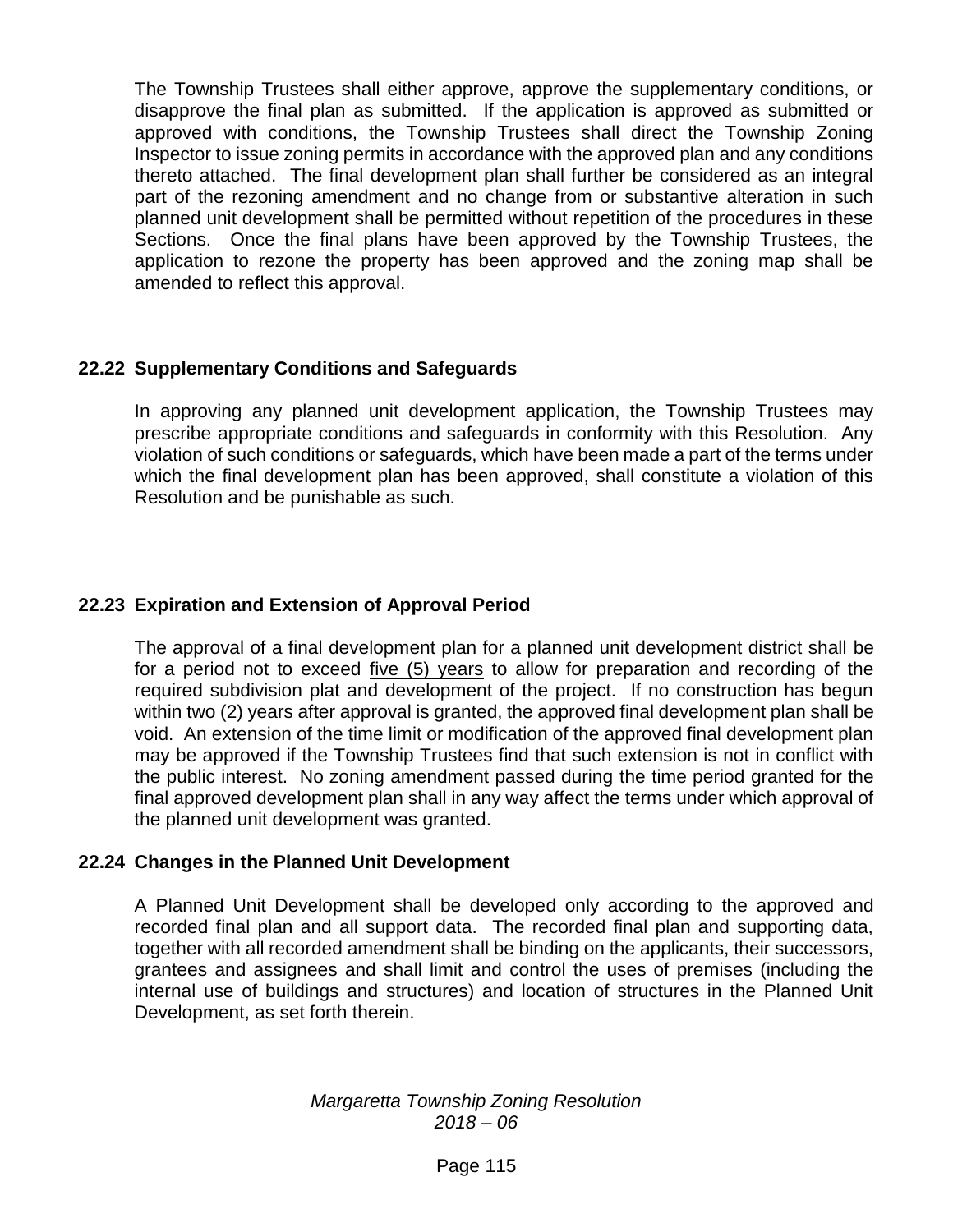- 1) Major Changes. Changes which alter the concept or intent of the Planned Unit Development including increases in the density, changes in location and types of non-residential land use, I increases in the height of buildings, reductions of proposed open space, more than fifteen percent (15%) modification in proportion of housing types, changes in road standards or alignment, utilities, water, electricity and drainage, or changes in the final governing agreements, provisions or covenants, may be approved only by submission of a new preliminary plan and supporting data and following the "preliminary approval" steps and subsequent amendment of the final Planned Unit Development Plan.
- 2) Minor Changes. The Township Zoning Inspector may approve changes in the Planned Unit Development which do not change the concept or intent of development, without going through the "preliminary approval" steps. Minor Changes are defined as any changes not defined as a major change.

#### **ARTICLE 23** Supplementary District Regulations

## **23.0 Purpose**

The purpose of supplementary district regulations is to set specific conditions for various uses, classifications of uses, or areas wherein problems may occur, in order to alleviate or preclude such problems and to promote the harmonious exercise of property rights without conflict. The supplementary District Regulations are, however, nonetheless intended to recognize as valid those uses of land currently in existence that were lawful when such uses commenced.

# **23.1 Conversions of Dwellings to More Than One Unit**

A residence may not be converted to accommodate an increased number of dwelling units unless all of the following conditions are met:

- 1) The conversion is in compliance with all other local codes and resolutions and any applicable State or Federal regulations;
- 2) The district within which the residence is located is so regulated as to allow such an increase in dwelling units;
- 3) The yard dimensions still meet the yard dimensions required by the zoning regulations for new structures in that district;
- 4) The lot area per family equals the lot area requirements for new structures in that district;
- 5) The floor area per dwelling unit is not reduced to less than that which is required for new construction in that district;
- 6) The conversion is in compliance with all other relevant codes and resolutions.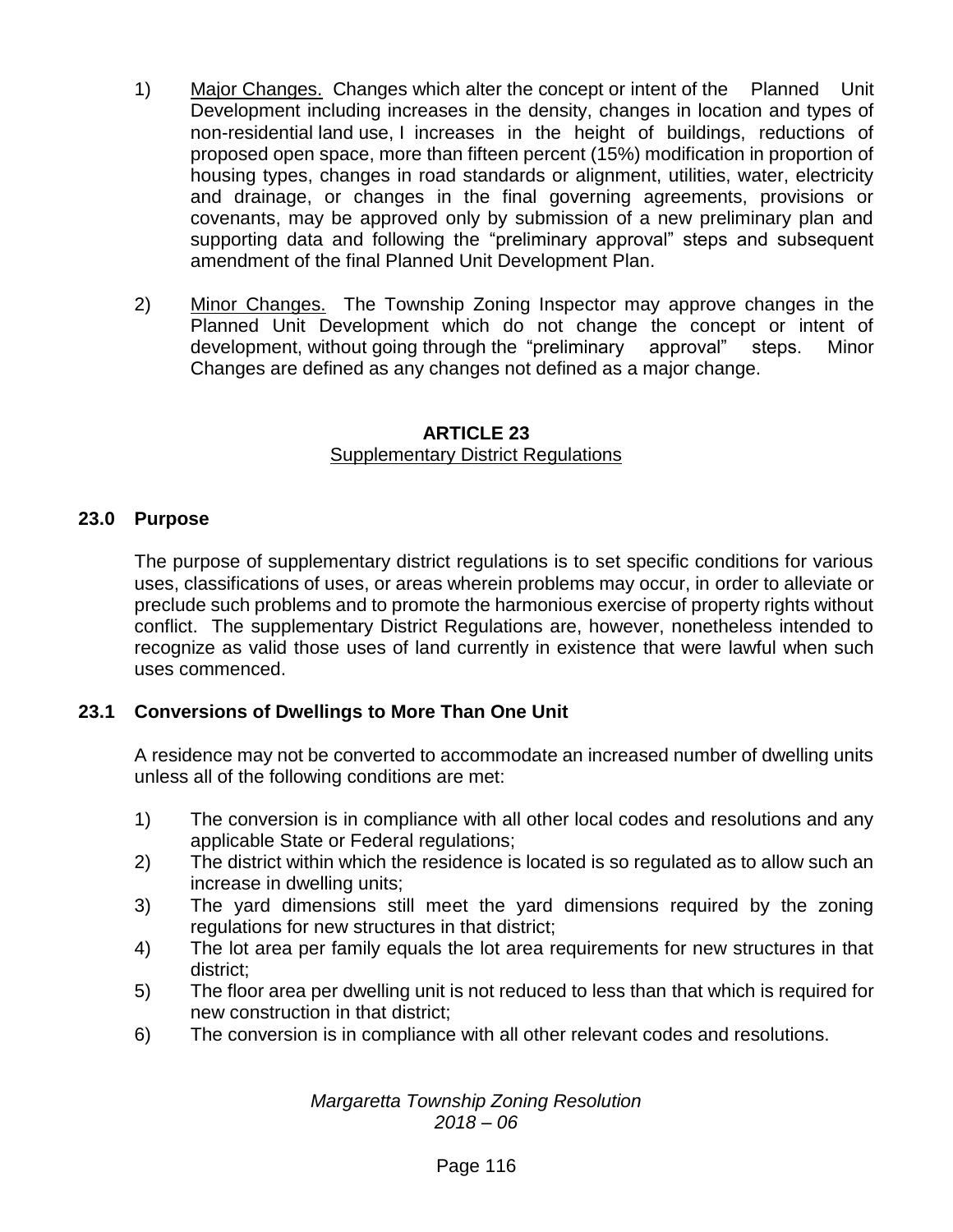# **23.2 Principal Building Per One and Two-Family Lots**

No more than one (1) principal building or structure may be constructed upon any one (1) lot for the purposes of this Resolution. Rear dwellings shall be prohibited and shall be considered non-conforming uses subject to the requirements of Article 6 of this Resolution.

### **23.3 Reduction of Area or Space**

No lot, yard, parking area or other space shall be reduced in area or dimension if such reduction has the effect of making the lot, yard, parking area or other space less than the minimum required by this Resolution. Furthermore, any lot, yard, parking area or other space which is already less than the required minimum shall not be reduced further.

### **23.4 Prohibited Uses for Mobile Homes**

Individual mobile homes shall be prohibited in all districts except. A permit may be issued by the Zoning Inspector for a period not to exceed one (1) year to a company for the use of a trailer as a field office. Those permits may be extended for good cause at the discretion of the Zoning Inspector.

#### **23.5 Relocated Structures**

No structure or building shall be moved within or into Margaretta Township until a zoning certificate is granted and a proper permanent foundation is in place. The building or structure must be placed on the permanent foundation within seventy-two (72) hours of its arrival or a period of time specified by the trustees.

#### **23.6 Private Airstrips**

Use of grass airstrip for private use shall be allowed in all districts as a conditional use, subject to all rules and regulations of the Federal Aviation Administration. Land beneath all aircraft approach lanes, as established by appropriate aeronautical authorities, which is not part of the airstrip, shall be so developed as to not endanger safe flight conditions to and from an established airstrip.

#### **23.7 Breezeway**

A breezeway shall be limited in length to the width of the smaller structure to which it connects.

### **23.8 Storage of Automobile, Truck, RV Vehicles & Boats in Residential Districts**

1) No automotive vehicle, boat, truck, trailer, R.V. vehicle, camper of any type without correct license shall be stored on any residential property other than in an enclosed building.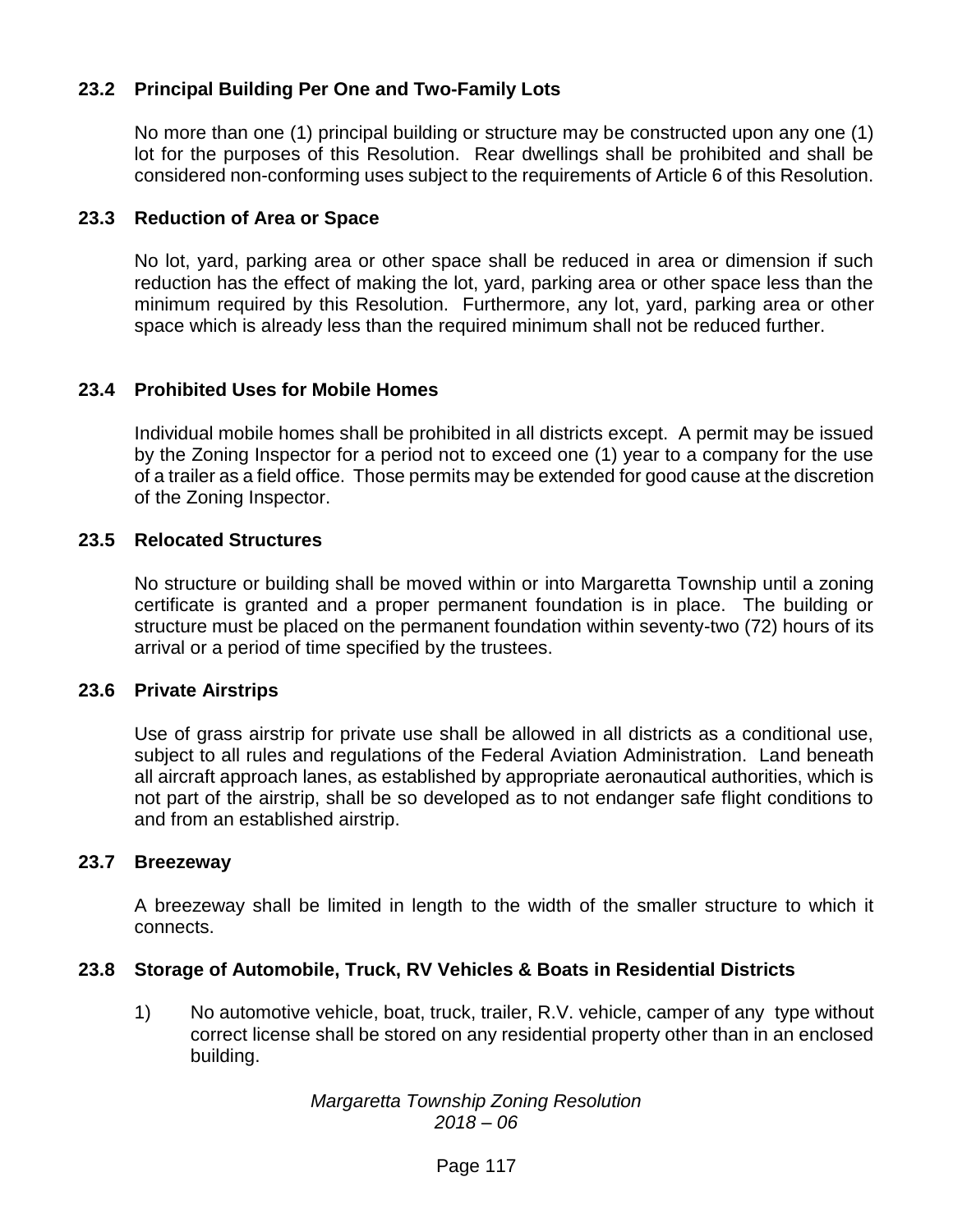- 2) A maximum of one (1) boat with trailer, one (1) unoccupied recreational vehicle or one (1) automobile may be stored in the rear or side yard off any residentially zoned property if it has a current license. Storage must not be in the required front setback area.
- 3) The storage or parking of semi-tractor truck or semi-trailer trucks and other double axle vehicles on private property in residential zoned districts is prohibited.

# **23.9 Storage in Non-Residential Districts**

- 1) In the C-1, C-2, C-3, I-1and I-2 districts semi-trailers may be used for storage so long as the running gear is removed.
- 2) In the C-1, C-2,C-3, I-1and I-2 districts semi-trailers will be considered as accessory buildings and must meet all set back requirements.
- 3) Storage and shipping containers are prohibited in all residential districts.

## **23.10 Required Refuse Collection Areas**

The refuse collection areas provided by all commercial, industrial and multi-family residential uses for the collection of trash, garbage and other refuse shall be enclosed on three (3) sides by a solid wall or fence of at least four (4) feet in height, unless within an enclosed building or structure. Provisions shall be made for regular and adequate vehicular access to such areas for collection purposes. In addition, the following requirements shall be met:

- 1) The storage of hazardous or toxic materials or wastes shall not be permitted without documented approval of the Ohio Environmental Protection Agency.
- 2) Materials or wastes which might cause fumes or dust or otherwise constitute a fire hazard, or which may attract rodents or insects, shall be stored only in closed containers constructed of impervious materials.
- 3) Storage areas in residential districts shall utilize such additional screening as required in this Resolution.

### **23.11 Junk**

In any residential, commercial or light industrial district the accumulation or storage of junk, junk vehicles, disabled or inoperative machinery or equipment, vehicles or machinery parts, rags or any other discarded objects or debris defined as "junk" by the Ohio Revised Code shall be prohibited, outside an approved junkyard, in order to protect residents from conditions conducive to the infestation and breeding of vermin, insects and rodents.

# **23.12 Supplemental Yard and Height Regulations**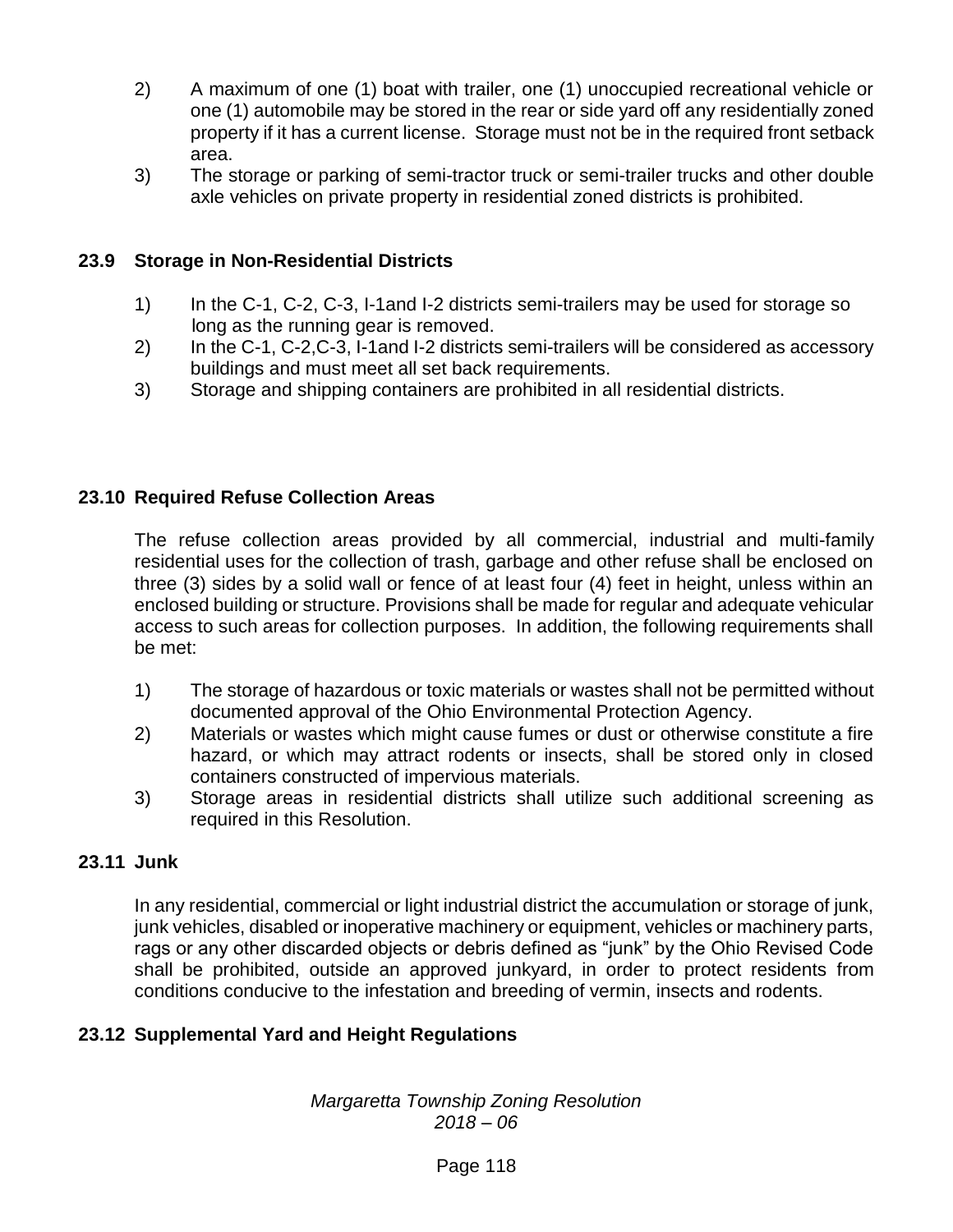In addition to the regulations specified in other sections of this Resolution.

## **23.13 Residential Setback Requirements for Buildings on Corner Lots**

The minimum required width of a side yard abutting a street shall be one-half (1/2) the minimum required front yard depth for the district. Parking within this side yard is prohibited.

### **23.14 Yard Requirements for Multi-Family Dwellings**

Multi-family dwellings shall be considered as one (1) building for the purpose of determining front, side and rear yard requirements. The entire group as a unit shall require one (1) front, one (1) rear and two (2) side yards as specified for dwellings in the appropriate district. Each individual building shall meet all yard requirements for the lot appropriate district as though it were on an individual lot.

## **23.15 Exceptions to Height Regulations**

The height limitations contained in the District Regulations do not apply to spires, belfries, cupolas, antennas, water tanks, ventilators, chimneys, or other appurtenances usually required to be placed above the roof level and not intended for human occupancy except where the height of such structures will constitute a hazard to the safe landing and take-off of aircraft at an established airport.

### **23.16 Architectural Projections**

Open structures such as covered porches, canopies, balconies, platforms, carports, covered patios and similar architectural projections shall be considered parts of the building to which attached and shall not project into the required minimum front, side or rear yards.

# **23.17 Visibility at Intersections**

On a corner lot at the intersection of two (2) streets in any district, nothing shall be installed, erected, placed, planted or allowed to grow in such a manner as to impede vision materially between a height of two and one half (2-1/2) feet and ten (10) feet above the centerline grades of the intersecting streets in the area bounded by the right-of-way lines of such corner lot and a line joining along said street line fifty (50) feet from the point of intersection. On a corner lot at the intersection of two (2) alleys, or at the intersection of any alley and a street, within any district, nothing shall be installed, erected, placed, planted or allowed to grow in such manner as to impede vision materially between a height of two and one half (2-1/2) feet and ten (10) feet above the centerline grades of the intersecting alleys, or of the intersecting alley and street in the area bounded by the right-of-way lines of such corner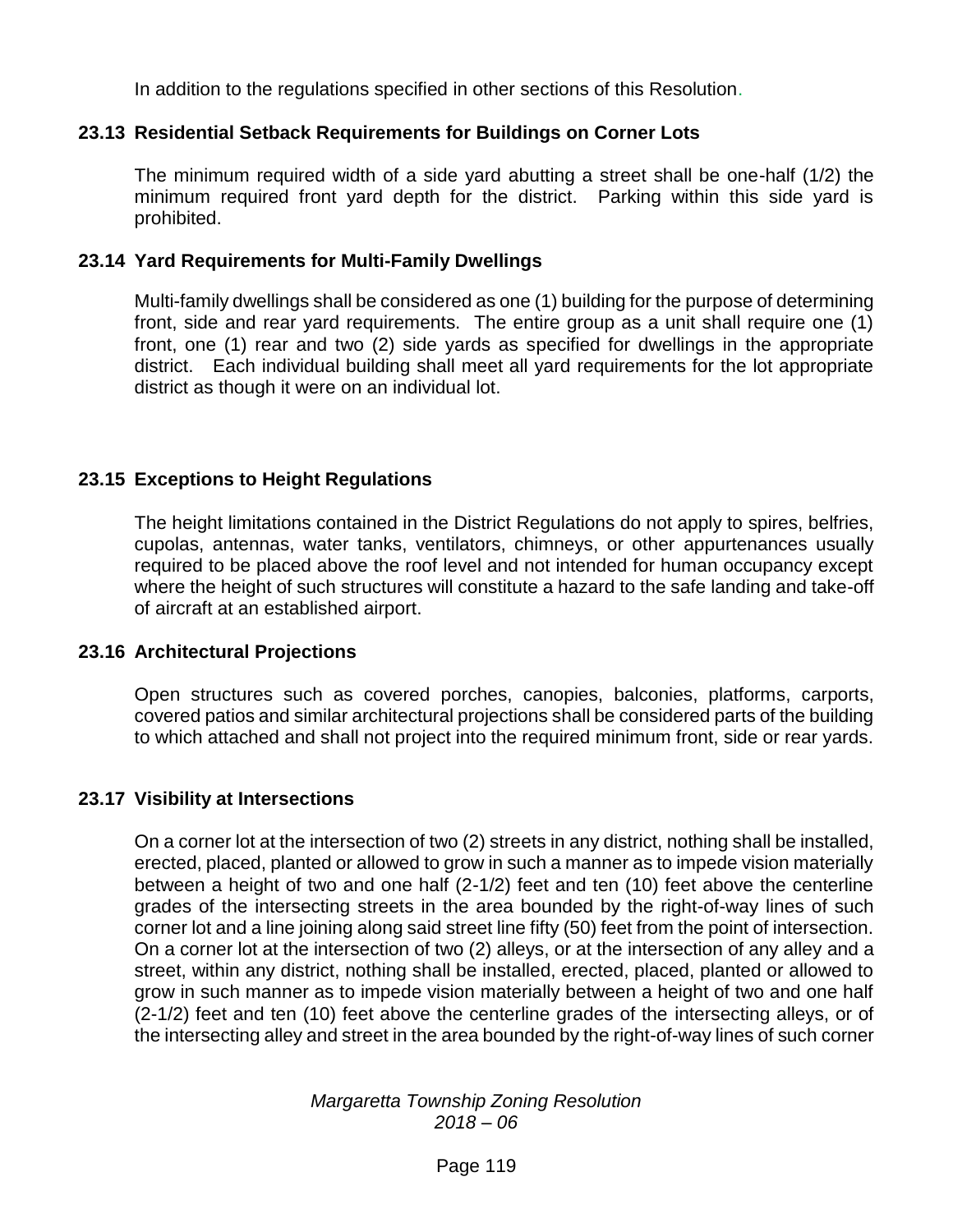lot and a line joining points along said alley lines or alley and street lines, twenty-five (25) feet from the point of intersection.

## **23.18 Objectionable, Noxious or Dangerous Uses, Practices or Conditions**

No land or building in any district shall be occupied or used in any manner which creates or contributes to the existence of conditions which are dangerous, injurious, harmful, noxious or objectionable or which may otherwise adversely affect surrounding areas or adjoining premises, except that any use permitted by this Resolution may be undertaken or maintained if operated or managed according to applicable federal or state regulations or if acceptable measures and safeguards to reduce any dangerous or objectionable conditions to acceptable limits, as established in this Section, are properly exercised. Specifically, in absence of federal or state regulations the occupation or use of any land or building in any district shall be in violation of this Resolution if one (1) or more of the following conditions is found to exist at any time:

- 1) The use or storage of flammable or explosive materials is not adequately protected by fire-fighting and fire-protection equipment or by such safety devices as are normally required of such activities;
- 2) Activities involving the use and storage of flammable and explosive materials which are not removed from adjacent facilities or such activities to a distance compatible with the potential danger involved;
- 3) Erosion caused by wind or water which is carrying objectionable substances onto any adjacent lot or property;
- 4) Direct or reflected glare is present which is visible from any street or from any property not within a manufacturing district;

### **23.19 Enforcement Provisions**

Any occupancy, use, conditions, or circumstances existing in violation of Section 23.19 of this Resolution shall constitute a violation of this Resolution and be subject to the enforcement procedures contained in Article 5.

### **23.20 Temporary Uses**

The following regulations are necessary to govern certain uses which are of a nonpermanent nature. For such uses requiring temporary zoning permits, at least seven (7) days before the instigation of such use an application for a zoning permit shall be made to the Zoning Inspector, which shall contain a graphic description of the proposed use and a site plan, with sufficient information to determine the yard, setback, parking and sanitary facility requirements for the proposed temporary use.

The following uses are deemed to be temporary uses and shall be subject to the specified regulations and time limits which follow, as well as the regulations of any district in which they are located: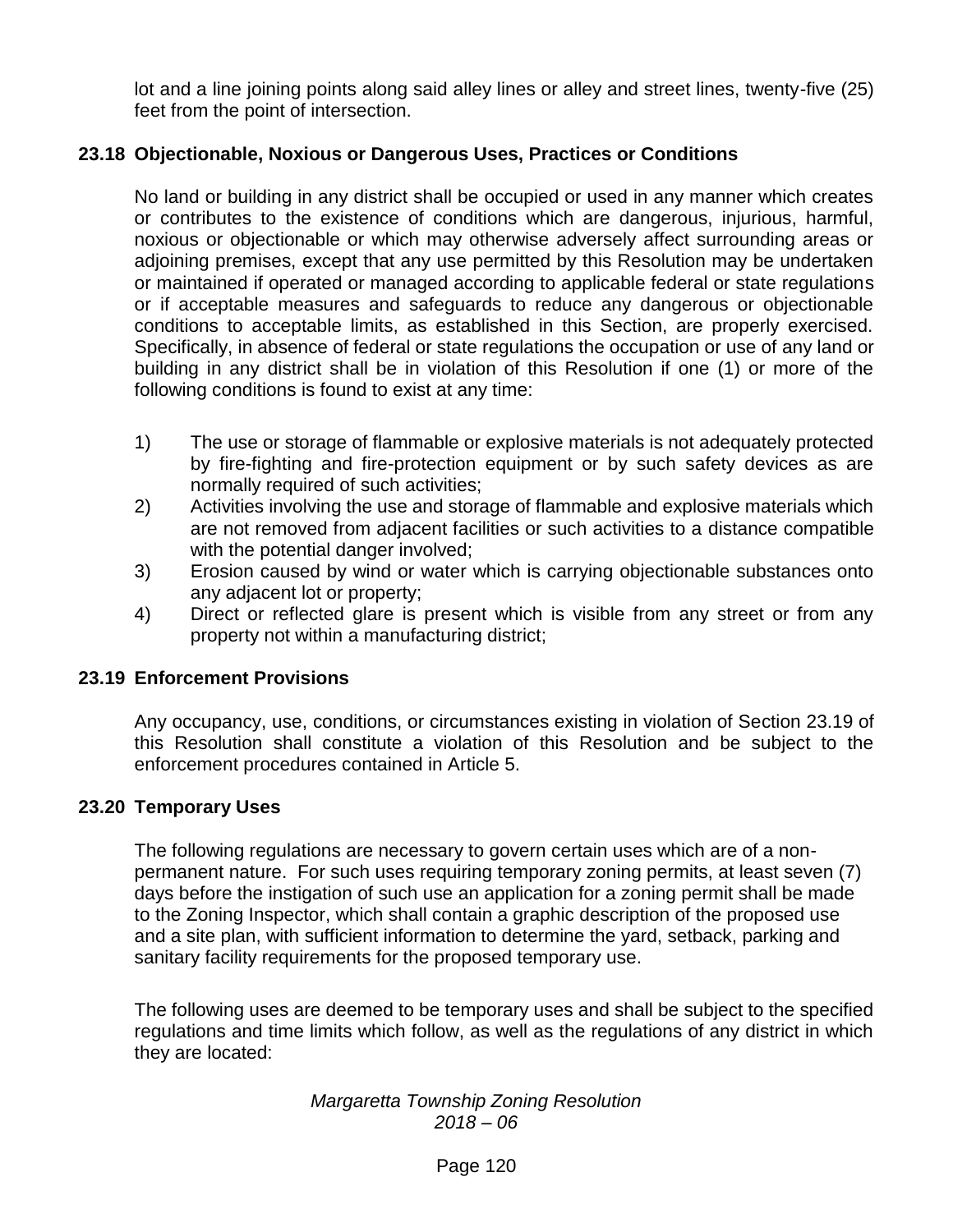- 1) Real estate sales offices shall be permitted within any district for any new subdivision for a period of one (1) year, except that two (2) six (6) month extensions may be granted if conditions warrant. Structure shall not be used for living purposes. Such offices shall be removed upon the completion of the sales of the lots therein, or upon the expiration of the zoning permit, whichever occurs first.
- 2) Temporary buildings, offices and equipment and storage facilities required in conjunction with construction activity may be permitted within any district for a period of one (1) year, except that six (6) month extensions may be granted if construction is substantially underway. Such uses shall be removed immediately upon completion of the construction, or upon expiration of the zoning permit, whichever occurs first.

# **23.21 Screening/Buffering**

A landscaping area may be required to screen and protect neighboring properties and passing motorists from the view of facilities, buildings and parking areas of the site development, as warranted. Landscaped areas are subject to the following:

- 1) Screening shall be provided for one (1) or more of the following purposes:
	- A) A visual barrier to partially or completely obstruct the view of structures or activities.
	- B) An acoustic screen to aid in absorbing or deflecting noise.
	- C) A physical barrier to contain debris and litter.
- 2) Screening may consist of one (1) of the following, or a combination of two (2) or more, as determined by the Zoning Inspector or Board of Zoning Appeals, in the event of an appeal, variance or conditional use:
	- A) A solid masonry wall;
	- B) A solidly constructed decorative fence;
	- C) A louvered fence;
	- D) A dense vegetative planting:
	- E) A landscaped mounding.
- 3) Height of screening shall be in accordance with the following:
	- A) Visual screening walls, fences, planting or mounds shall be a minimum of five and one half (5-1/2) feet high in order to accomplish the desired screening effect, except in required front yards where maximum height shall be not greater than three (3) feet. Planting shall be a minimum of four (4) feet in height at the time of planting.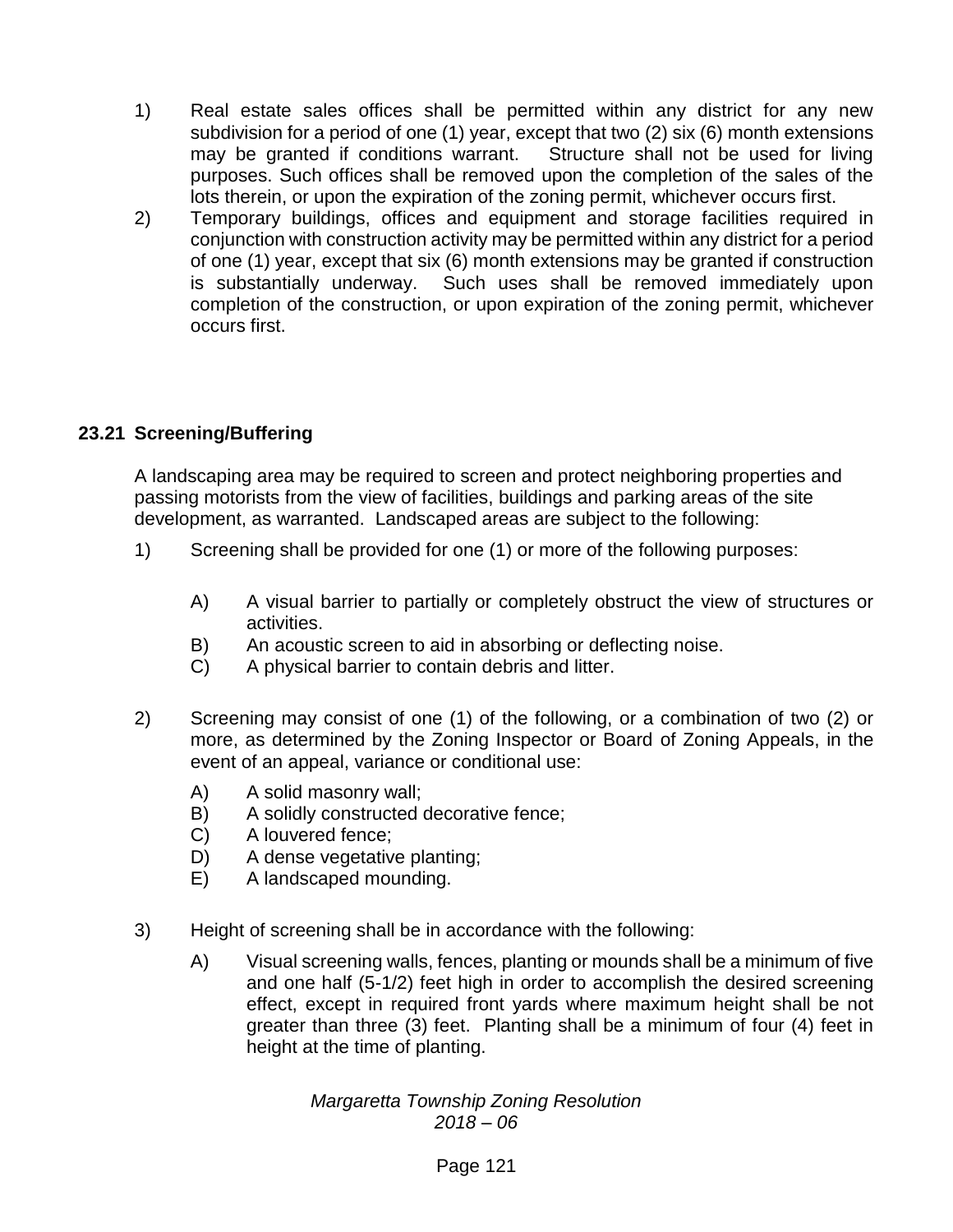- B) A dense vegetative planting with a minimum height of four (4) feet at planting and a mature height of at least five and one half (5-1/2) feet or greater, or a solidly constructed decorative fence five and one half (5-1/2) feet in height, shall be permanently maintained along the mutual boundary of an accessory parking area and adjacent land zoned for residential uses, except for the portion of such boundary located within a required front yard.
- 4) Screening for purposes of absorbing or deflecting noise shall have a depth of at least twenty-five (25) feet of dense planting or a solid masonry wall in combination with decorative plantings. The height shall be adequate to absorb noise as determined by the zoning inspector in relation to the nature of the use. Additional screening shall be required if the initial screening is found to be inadequate.
- 5) Whenever required screening is adjacent to parking area or driveways, such screening shall be protected by bumper blocks, posts or curbing to avoid damage by vehicles.
- 6) All screening shall be trimmed, maintained in good condition and free of advertising or other signs, except for directional signs and other signs for the efficient flow of vehicles.

# **23.22 Site Plan Review**

1) Purpose

It is the intent of this Section to protect the health, safety, convenience and general welfare of the inhabitants of the Township. The Site Plan Review regulates the development of structures and sites in a manner which considers the following concerns and where necessary, requires modification of development proposals to eliminate or minimize potential problems and nuisances. The principal areas of concern are:

- A) The balancing of landowners' rights to use their land, with the corresponding rights of abutting and neighboring landowners to live without undue disturbances (e.g. noise, smoke, fumes, dust, odor, glare, storm-water runoff, etc.);
- B) The convenience and safety of vehicular and pedestrian movement within the site and in relation to adjacent areas or roads;
- C) The adequacy of waste disposal methods and protection from pollution of surface or groundwater; and

## 2) Uses Requiring Site Plan Approval All new development land use activities within the Township shall require site plan review and approval before being undertaken, except those specifically exempted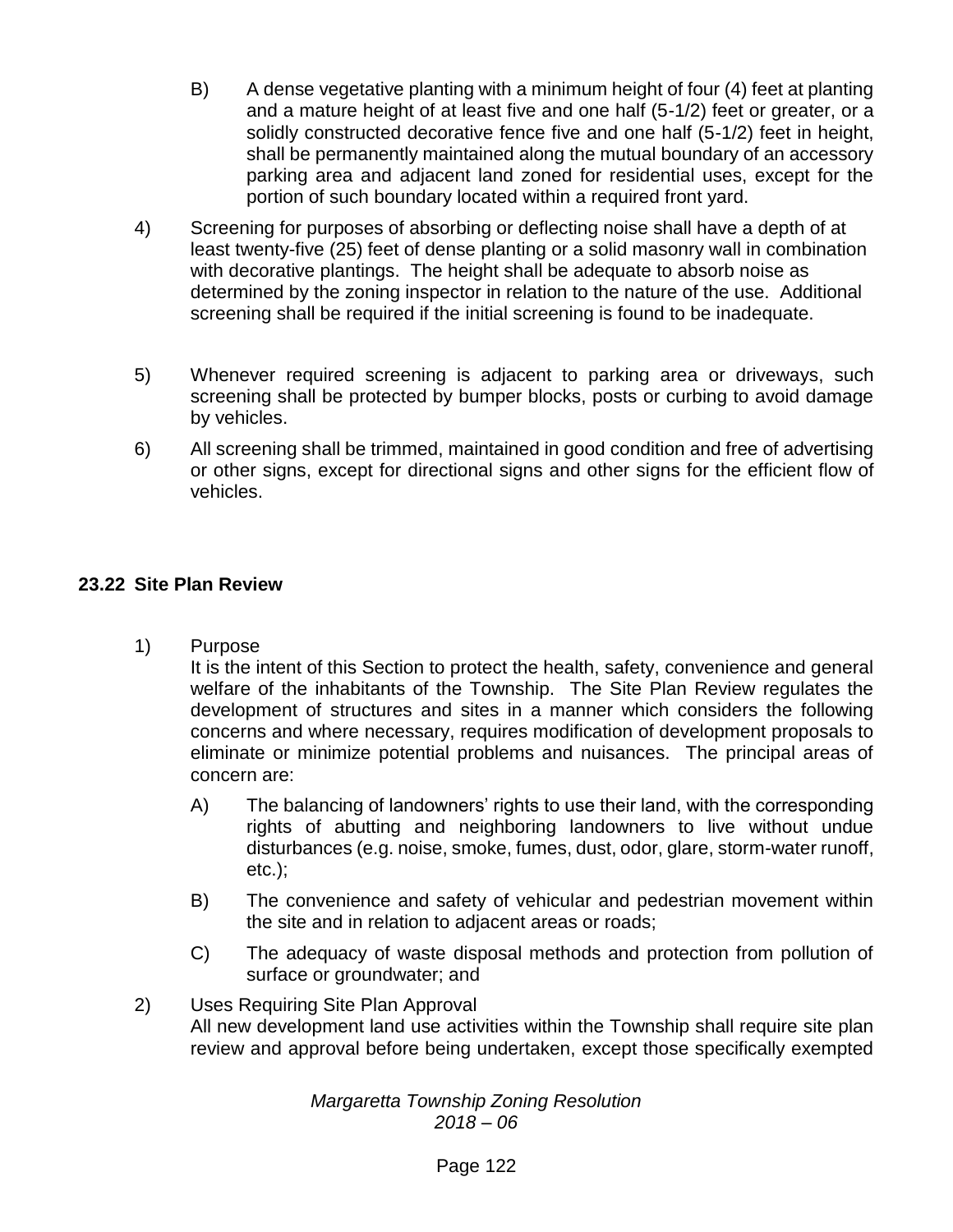below. While not all inclusive, the following uses shall require site plan approval: multi-family residential developments, commercial establishments, professional offices, shopping center, mini-malls, warehouses, industrial buildings and institutional buildings.

3) Exempted Uses

The following land use activities are exempted from the requirements of this regulation:

- A) Construction of one (1) or two (2) family dwellings, ordinary accessory structures and related land use activities.
- B) Ordinary repair or maintenance of existing structures or uses.
- C) Exterior alterations or addition 1) to an existing residential structure which do not substantially change its nature or use and 2) to any commercial or industrial structure which will not increase the gross floor area of the existing structure less and five hundred (500) square feet or less than five percent (5%) of the gross floor area.
- 4) Existing Uses and Structures

These regulations do not apply to uses and structures that are lawfully in existence on the date this resolution becomes effective. Additions/new construction and changes in use will meet the requirements of the site plan review, as detailed in 25.19.

- 5) Procedure
	- A) An application for Site Plan Review under this Section shall be filed with the Zoning Inspector ten (10) days prior to a scheduled meeting, including three (3) copies each of the site plan documents. A copy of the site plan shall be submitted to the Secretary to be kept on file.
	- B) The Zoning Inspector within thirty (30) days after determining that the application is complete, shall approve or disapprove the site plan.
		- i) Approval of the site plan based upon a determination that the proposed plan will constitute a suitable development and is in compliance with the standards set forth in this Resolution;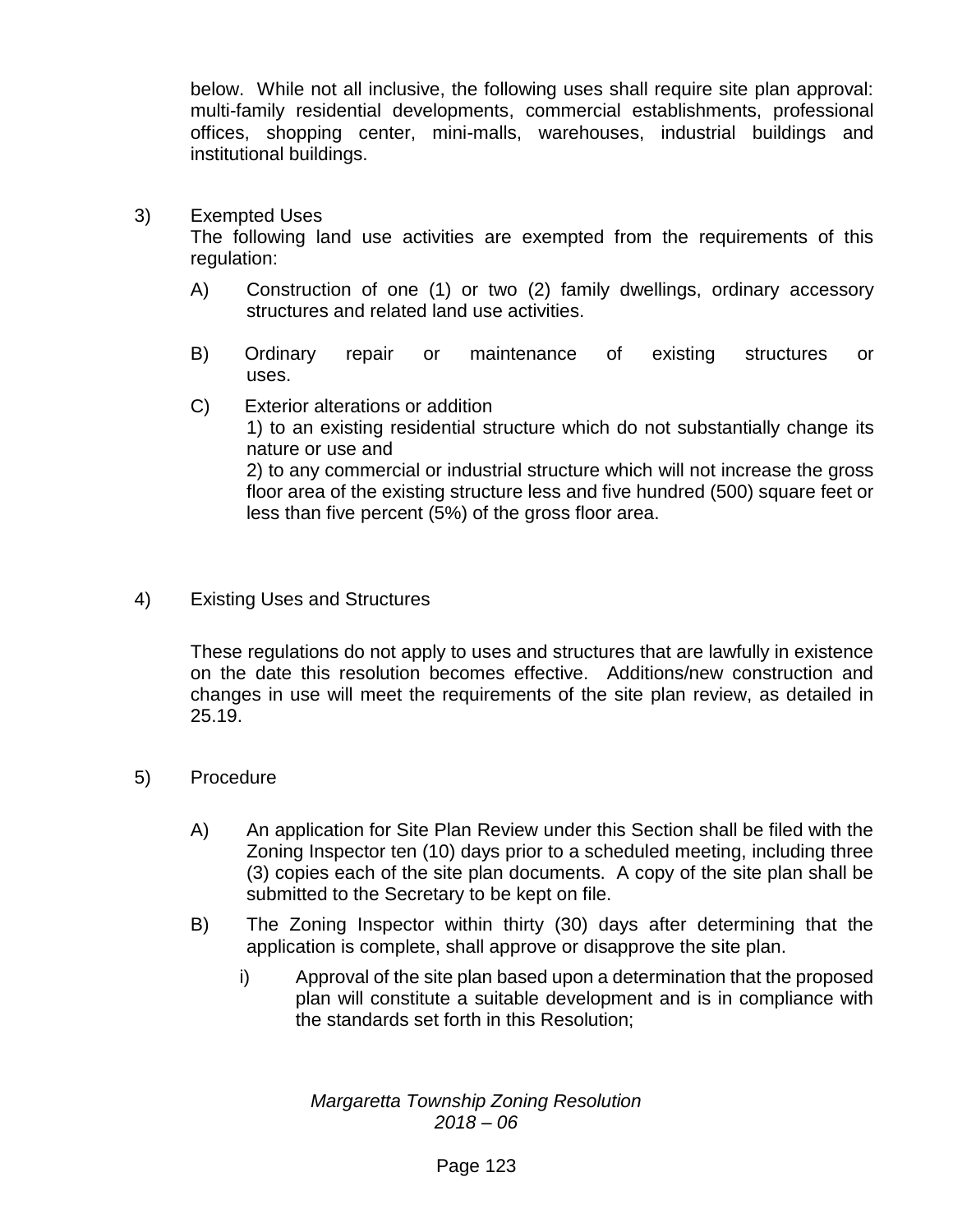- ii) Disapproval of the site plan based upon a determination that the proposed project does not meet the standards for review set forth in this Resolution or;
- iii) If site plan is not approved, applicant may request review by Board of Zoning Appeals who may approve the site plan subject to any conditions, modifications, and restrictions.
- iv) Zoning permit to be issued within fourteen (14) days after site plan approval.

### 6) Submission Requirements

The site plan shall include the following data, details and supporting plans.

All of the requirements must be met in each plan with notations explaining the reasons for any omissions.

The Zoning Inspector may, based on the size and complexity of the development, require site plans be prepared by a registered professional engineer, architect or landscape architect at a scale to be determined by the Inspector.

Items Required for submission include:

- A) Survey plan of the development area.
- B) Name of the project, boundaries and location map showing site's location, north arrow and scale of the plan.
- C) Name and address of the owner of record, developer and seal of the engineer, architect or landscape architect.
- D) Names and addresses of all owners of record of abutting parcels and those within three hundred (300) feet of the property line.
- E) All existing lot lines, easements and rights-of-way.
- F) The location and use of all existing proposed buildings and structures within the development.
- G) In all multi-family projects the location of all present and proposed public and private ways, parking areas, driveways, sidewalks, ramps, curbs, fences, paths, landscaping, walls, and fences.
- H) The location, height, intensity and bulk type (e.g. fluorescent, sodium, incandescent and LED) of all new or additional external lighting and methods to eliminate glare onto adjoining properties must also be shown.
- I) The location, height, size, materials and design of all proposed signage.
- J) The location of all proposed utility systems including: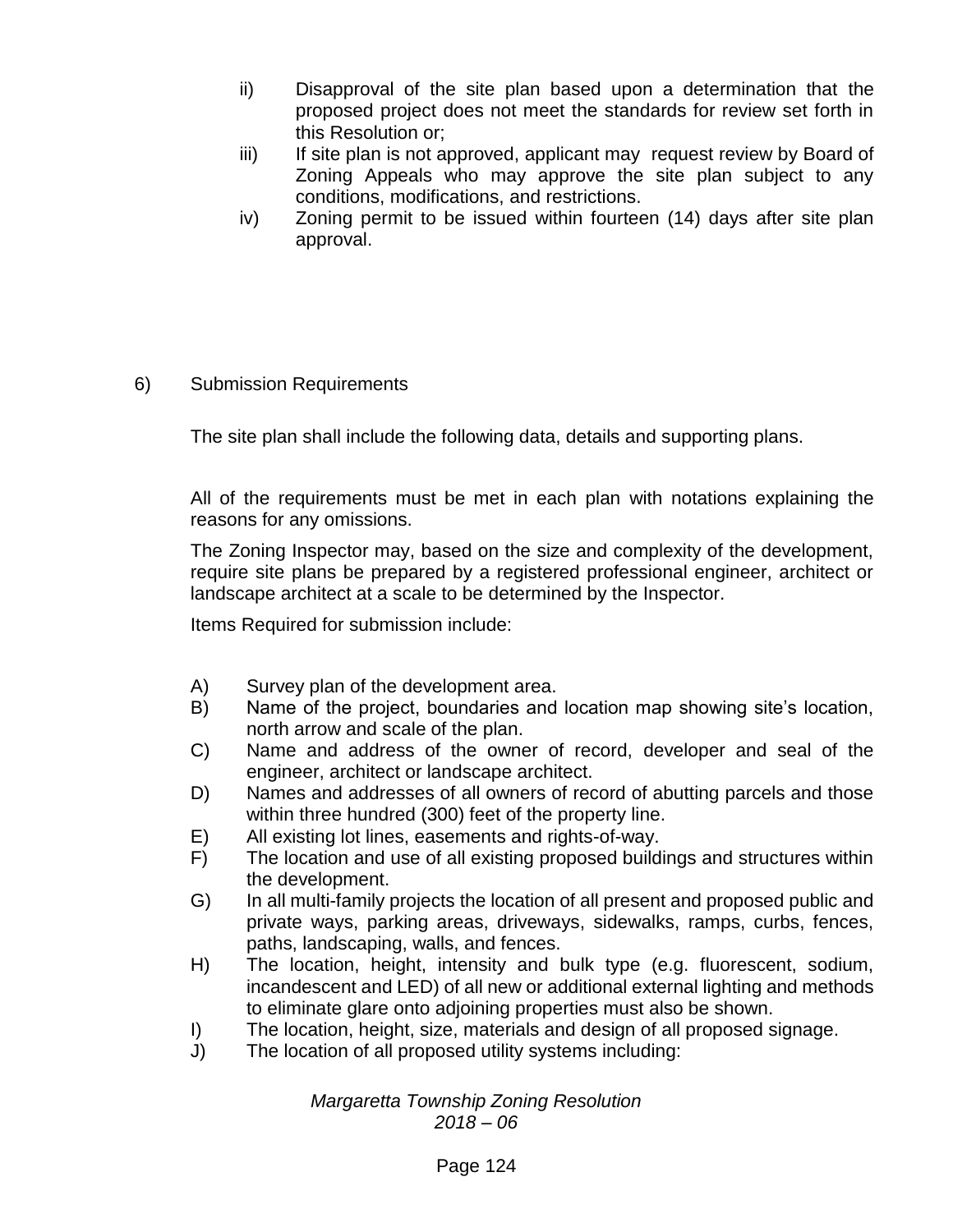- sewage or septic system;
- water supply systems;

All storm-water drainage plans to be developed in accordance with Erie County Storm-water and Sediment Control Regulations.

- K) Plans to prevent the pollution of surface or groundwater, erosion of soil both during and after construction, excessive run-off, excessive raising or lowering of the water table and flooding of other properties, as applicable.
- L) For all new construction a landscape plan must be drafted to show all proposed changes to the natural features of the site area. The plan will show all existing natural land features, trees, forest cover and water sources and all proposed changes to these features including size and type of plant material. Water sources will include ponds, lakes, brooks, streams, wetlands, floodplains and drainage retention areas.
- M) Zoning district boundaries of adjacent properties shall be drawn and identified on the plan.
- N) Traffic flow patterns within the proposed site, entrances and exits, loading and unloading areas, curb cuts on the proposed site and within one hundred (100) feet of the site.

The Zoning Inspector may require a detailed traffic study for large developments for those in heavy traffic areas to include:

- i) The projected number of motor vehicle trips to enter or leave the site, estimated for daily and peak hour traffic levels;
- ii) The projected traffic flow pattern including vehicular movements at all major intersections likely to be affected by the proposed use of the site;
- iii) The impact of this traffic upon existing abutting public and private ways in relation to existing road capacities. Existing and proposed daily and peak hour traffic levels as well as road capacity levels shall also be given.
- O) For new construction or alterations to any existing building, a table containing the following information must be included:
	- i) Area of building to be used for a use such as retail operation, office, storage, etc.;
	- ii) Maximum number of employees;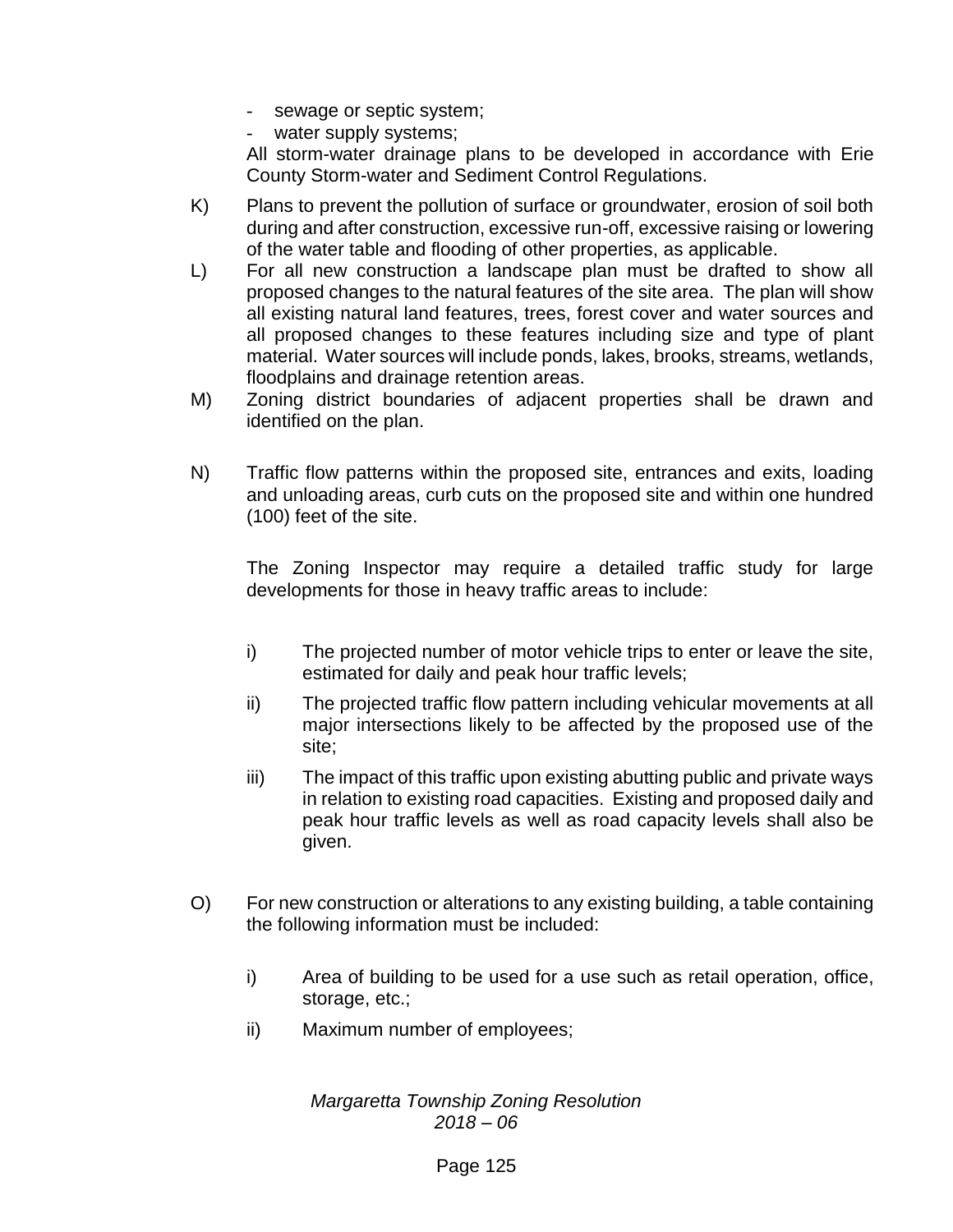- iii) Maximum seating capacity, where applicable; and
- iv) Number of parking spaces existing and required for the intended use.
- P) Elevation plans when required by the Zoning Board of Appeals.
- 7) Standards for Review

The Zoning Inspector shall review the site plan and supporting documents, taking into consideration the reasonable fulfillment of the objectives listed below.

Detailed design guidelines and performance standards shall be adopted by the Zoning Board of Appeals to guide decisions with respect to these objectives and to help ensure consistency in the review of all applications.

A) Legal

Conformance with the provisions of the regulations of the Township.

B) Traffic

Convenience and safety of both vehicular and pedestrian movement within the site and in relationship to adjoining ways and properties.

C) Parking

Provisions for the off-street loading and unloading of vehicles incidental to the normal operation of the establishment, adequate parking, adequate lighting, and internal traffic control.

D) Pollution Control

Adequacy of methods for sewage and refuse disposal and the protection from pollution of both surface waters and groundwater. This includes minimizing soil erosion both during and after construction.

E) Nuisances

Protection of abutting properties and Township amenities from any undue disturbance caused by excessive or unreasonable noise, smoke, vapors, dust, odors, glare, storm-water, run-off, hazardous materials, etc.

### F) Existing Vegetation

Minimizing the area over which existing vegetation is to be removed. Where tree removal is required, special attention shall be given to planting of replacement trees.

G) Amenities

The applicant's efforts to integrate the proposed development into the existing landscape through design features such as vegetative buffers, roadside plantings and the retention of open space and agricultural land.

### **23.23 Setback on Cul-de-sacs**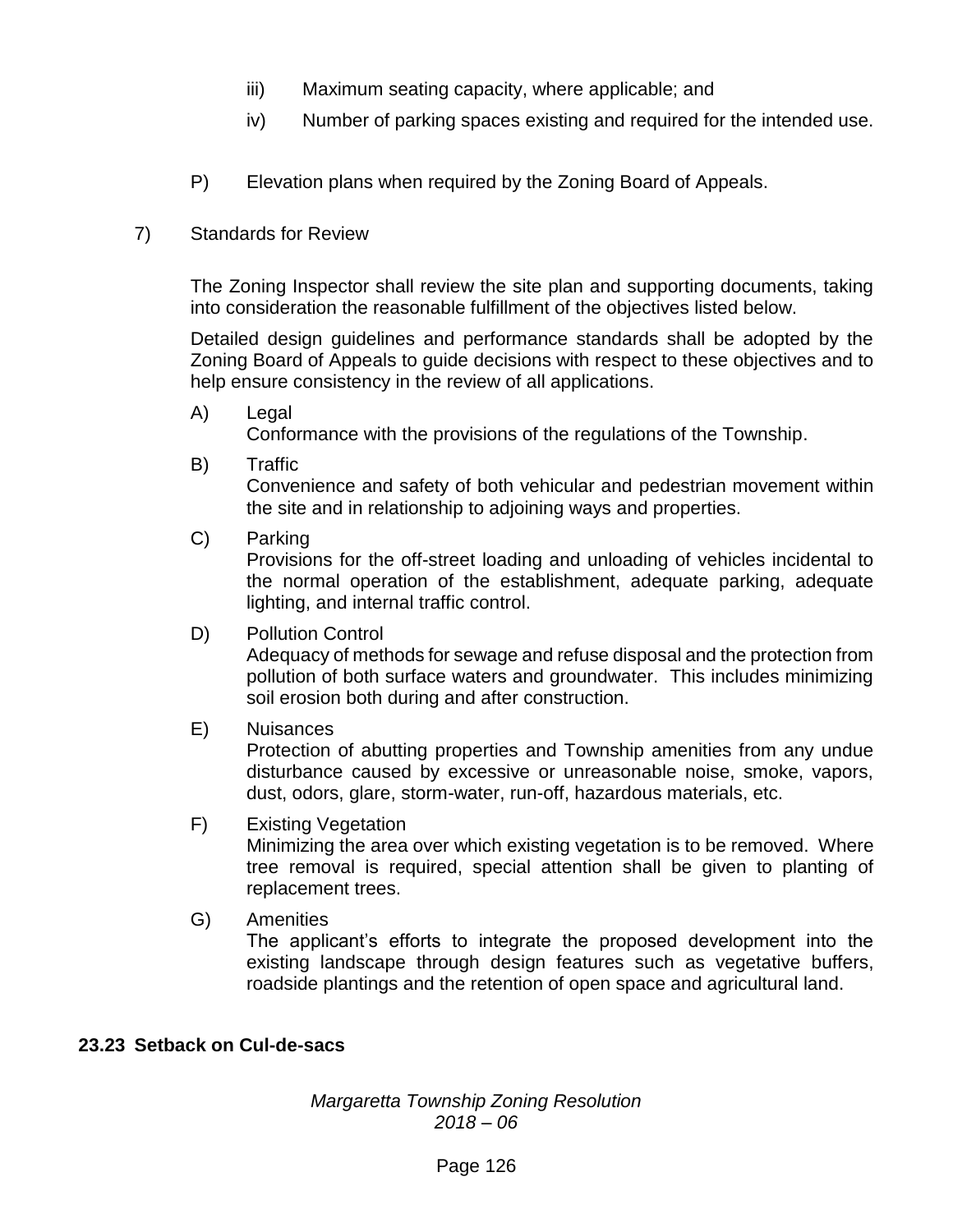Each lot or parcel on a cul-de-sac, curved street or dead-end street shall meet the minimum lot width requirement at the required front yard setback of the zoning district.

# **23.24 Access**

No person shall erect any building or structure on a lot or use any lot in any zone unless such lot has frontage on a duly dedicated, improved and accepted public street. Nothing in this Section shall prevent the use of an existing dwelling on a lot having access to a public road via a private road subject to the provisions of the existing district in which the lot is located.

## **23.25 Access to Public Roads**

- 1) The Board of Zoning Appeals in the granting of any variance or conditional zoning permit or the approval of any site, has the authority to impose on any township roads or streets which abut the property:
	- A) the location, width, radius, and number of a driveways entering into any public street or road;
	- B) a requirement that barriers be installed and maintained to prevent ingress or egress from public street or road at locations other than designated driveways;
	- C) a limitation upon ingress or egress from certain public streets or roads where the property abuts more than one (1) street or road;
	- D) a requirement that culverts be placed parallel to the road right-of-way so as to not interfere with the existing flow of surface water. The size of the culvert shall be based upon accepted engineering standards;
	- D) a limitation upon the direction which traffic exiting the property may turn onto the public street or road.

### **23.26 Storm Water Regulations**

The Zoning Inspector, in the approval of any site plan and before issuing a permit for residential, commercial, or industrial, shall require certification from the Erie County Engineer that the proposed project complies with the County Storm-water Regulations and that the engineer had approved said plans.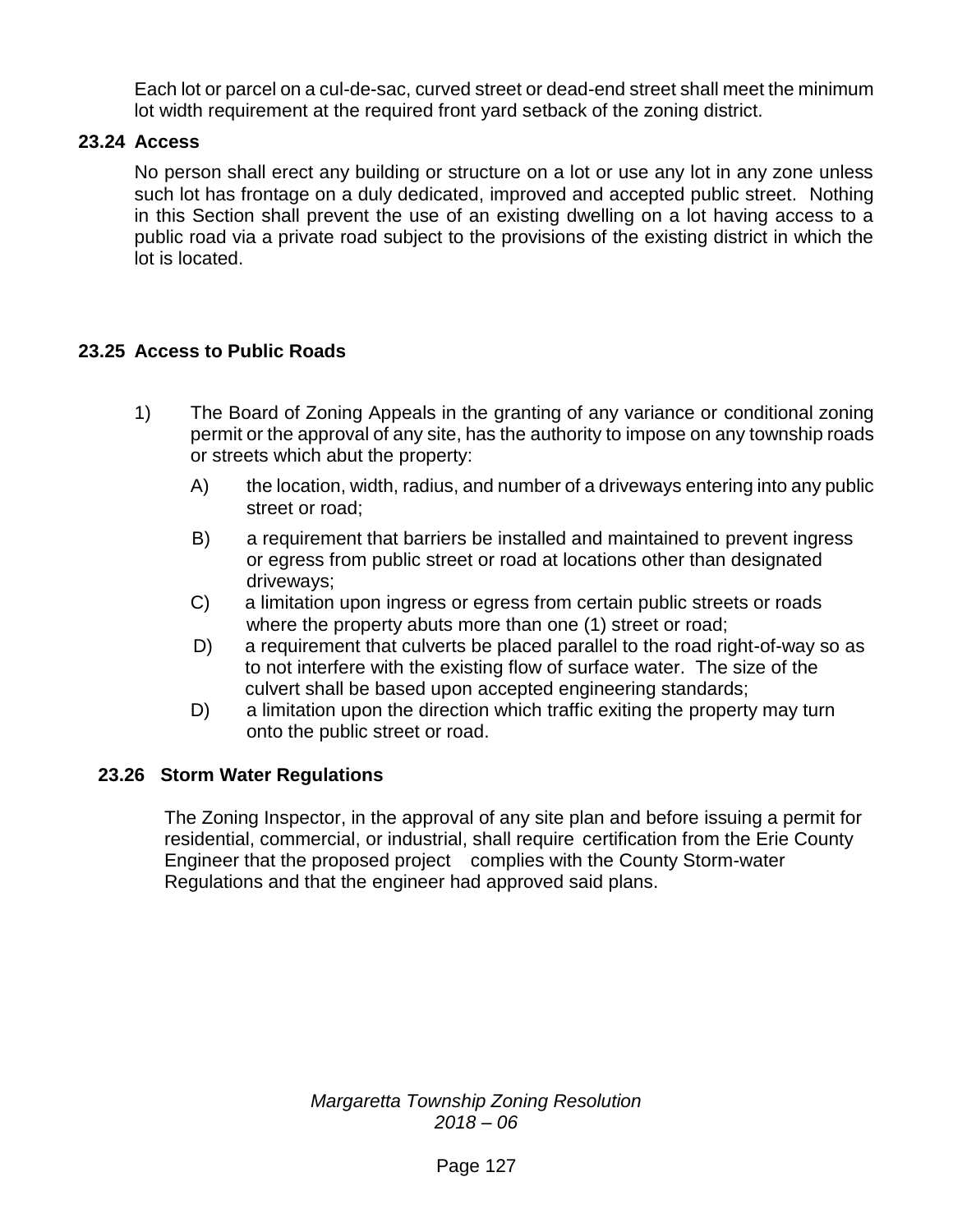## **ARTICLE 24** Special Regulations

### **24.0 General**

It is the purpose of these special regulations to promote the public health, safety and welfare and to establish regulations affecting uses and practices which, were they to be established and maintained without any guidance or restrictions or control, tend to result in dangerous situations threatening the safety of citizens, to contribute to circumstances undermining the morals of the youth of the community, or to general conflicts in uses or practices upsetting the harmony of the community and impinging upon the property rights of others.

#### **24.1 Regulation of Satellite Dish Antennas**

Sections 1 through 6 inclusive shall apply to the location and construction of dish-type satellite signal-receiving antennas as herein defined.

1) Purpose

It is the purpose of Sections 1 to 6 inclusive to regulate the location and construction of dish-type satellite signal-receiving antennas within the township in order to protect the public health, safety and welfare of the residents, particularly with respect to the maintenance of utility easements and fire safety accesses, the prevention of the accumulation of noxious weeds and debris, the safety considerations in association with wind loads and the reasonable accommodation of the aesthetic concerns of neighboring property owners.

#### 2) Definitions

A) The following definitions shall apply in the interpretation of this Resolution:

"Dish" shall mean that part of a satellite signal-receiving antenna which is shaped like a saucer or dish, whether it is spherical, parabolic or similar in shape.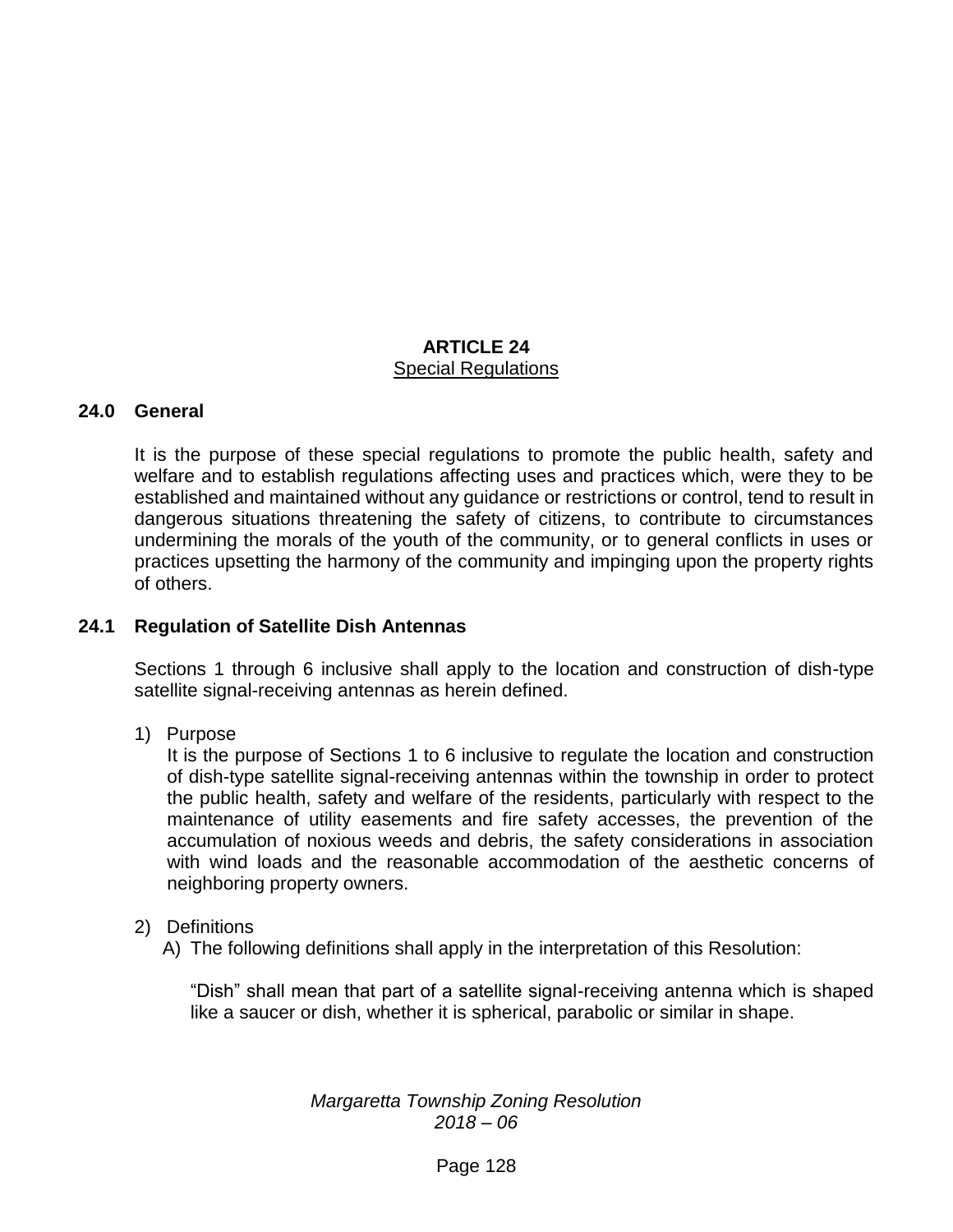"Dish-type satellite signal-receiving antennas" to include earth stations or ground stations, whether functioning as part of a basic service system, direct broadcast satellite system, or multi-point distribution service system, shall mean one (1), or a combination of two (2) or more of the following:

- i) A signal-receiving device such as a dish antenna whose purpose is to receive communications or signals from earth-orbiting satellites or similar sources.
- ii) A low-noise amplified (LNA) whose purpose is to boost, magnify, store, transfer or transmit signals.
- iii) A coaxial cable, whose purpose is to convey or transmit signals to a receiver.

"Receiver" shall mean the apparatus whose purpose is to obtain a signal from a cable or like source and transform it to a television signal.

3) Zoning Permit Required

No person, firm or corporation shall undertake the construction, erection or installation of any satellite dish covered by zoning without following FCC guidelines, without a zoning permit issued in accordance with the provisions of this Resolution. In addition to the requirements of this Resolution, the application for such permit shall include the following:

- A) A description of the type of earth station proposed;
- B) A plot plan of the lot, premises or parcel of land showing the location of the proposed earth station and all other buildings thereon;
- C) Plans depicting the specifications and elevations of the proposed location, to include satisfactory screening and landscaping for ground-mounted structures.
- 4) Ground-mounted Satellite Dish Antennas

Ground-mounted satellite dish antennas are considered as accessory structures and are permitted as accessory uses in all districts. In addition to the provisions of this Resolution pertaining to accessory structures, the following provisions shall apply to ground-mounted satellite dishes:

- A) The maximum diameter of any ground-mounted satellite dish shall not exceed twelve (12) feet in diameter.
- B) The maximum height of any ground-mounted satellite dish shall not exceed fifteen (15) feet above the finished grade.
- C) The site of the apparatus shall be screened with shrubbery and/or landscaped as proposed in the zoning permit application.
- 5) Roof-Mounted Satellite Dish Antennas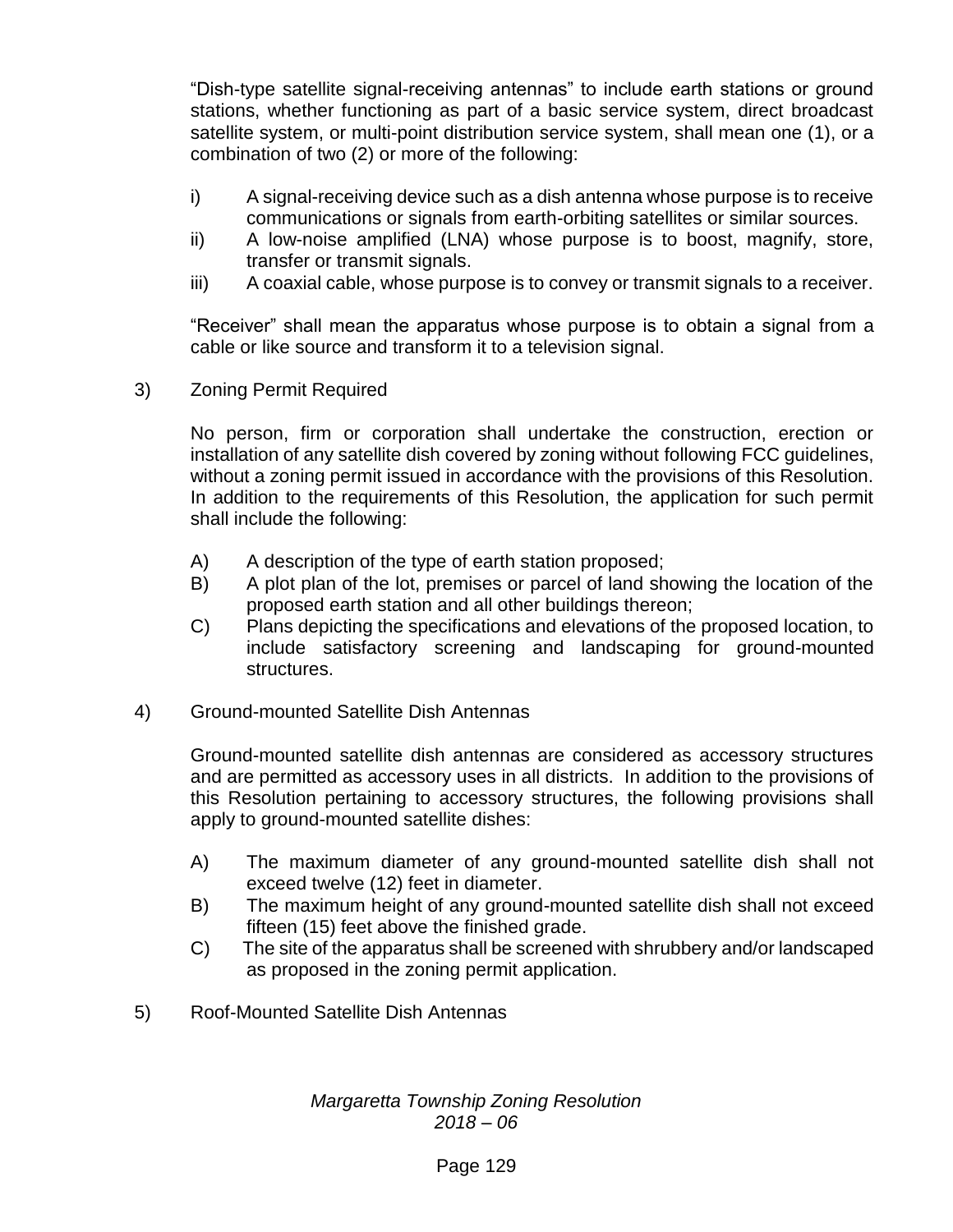Roof-mounted satellite dish antennas are considered as accessory structures and are permitted as accessory uses in all districts. In addition to the provisions of this Resolution pertaining to accessory structures, the following provisions shall apply to roof-mounted satellite dishes:

- A) The maximum diameter of any roof-mounted satellite dish shall not exceed three (3) feet in diameter.
- B) The height of any roof-mounted satellite dish shall not exceed the roof height of the building upon which it is mounted by more than four (4) feet.

6) Variances on Location Characteristics

An applicant may request a variance from the accessory building requirements and the required height restrictions in compliance with the procedures of Article 7 of this Resolution. In addition to all requirements of these sections, the applicant shall submit clear and convincing evidence that the requested variance is necessary in order for the satellite dish antenna to have a direct line of sight or unobstructed view of the satellite. In any case where the provisions applies, the variance granted by the Board of Zoning Appeals shall be the minimum variance required to achieve the necessary direct line of sight to assure that the antenna can properly function.

# **24.2 Regulations of Swimming Pools as Accessory Uses Purpose**

It is the purpose of Section 24.2 to promote the public health, safety, and welfare through the regulation of swimming pool facilities which are constructed, operated or maintained as an accessory use.

1) Private Swimming Pools

No private swimming pool, exclusive of portable swimming pools with a diameter of less than twelve (12) feet or with an area of less than one hundred (100) square feet, or of a farm pond, shall be allowed in any residential district or commercial district except as an accessory use and shall comply with the following requirements:

A) Private swimming pools, for the use of the occupants and their guests only, shall be permitted in all zoning districts except the Floodplain District. Any private swimming pool must comply with all setback requirements of the zoning district in which it is constructed. Any "permanent" swimming pool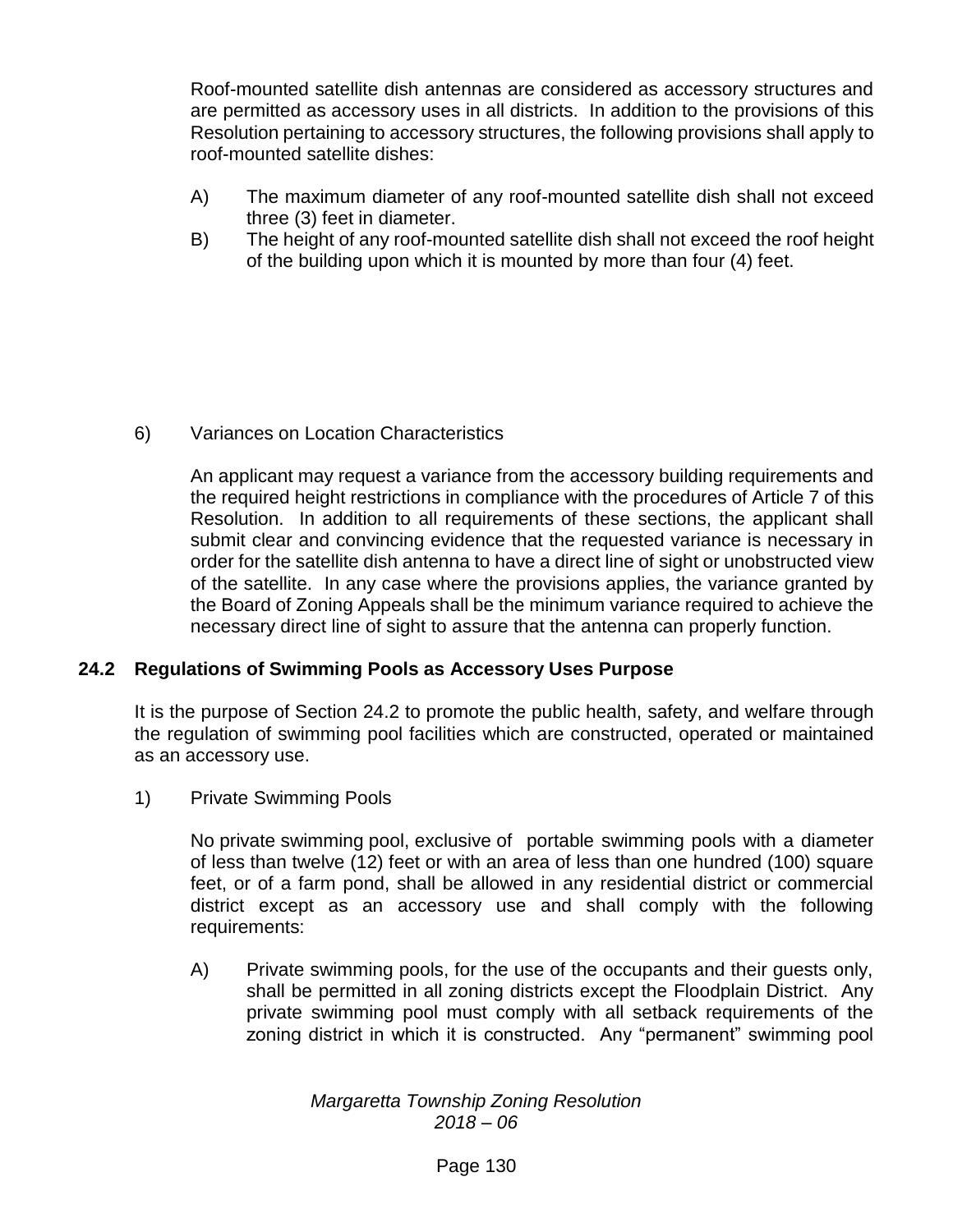must be provided with a fence to prevent passage of a child through or under and equipped with a proper security gate.

- B) Pools with side walls which extend more than three one-half  $(3 \frac{1}{2})$  feet above the ground surface shall require a controlled point of entry but do not require fencing.
- C) The word "permanent" as used above means any swimming pool which remains in place for more than three (3) months of any year. In ground swimming pools must be provided with a protective fence at least three (3) feet in height during the construction period.
- 2) Community or Club Swimming Pools

A community or club swimming pool shall be any pool constructed by an association of property owners, or by a private club or association, for use and enjoyment by members and their families. Such swimming pools shall comply with the following requirements:

- A) The pool is intended solely for and is used solely for the enjoyment of the members and families and guests of members of the association or club under whose ownership or jurisdiction the pool is operated.
- B) The pool and accessory structures thereto, including the area uses by the bathers, shall not be located closer than seventy-five (75) feet to any property line or easement.
- C) The swimming pool, its accessory facilities and all of the area used by the others shall be so walled or fenced as to prevent uncontrolled access by children from the street or adjacent properties. The said fence or wall shall not be less than six (6) feet in height and maintained in good condition with a gate and lock and screened from adjacent properties. The area surrounding the enclosure shall be suitably landscaped with grass, hardy shrubs and trees and maintained in good condition.
- D) Exterior lighting shall be so shaded or directed that it does not cast light directly upon adjacent properties.

# **24.3 Regulation of Long-Term Parking Facilities as Accessory Uses and Purpose**

This Section shall apply to the location and operation of any long-term parking facility as an accessory use.

It is the purpose of 24.3 to regulate long-term parking facilities constructed, operated, or maintained as accessory uses to promote the public health, safety and welfare.

- 1) Conditional Use Permit Required
	- No person shall establish, operate or maintain on any premises a commercial parking facility where any vehicles, to include tractors, trailers, boats, campers, recreational vehicles, buses, trucks or automobiles, are to be parked for a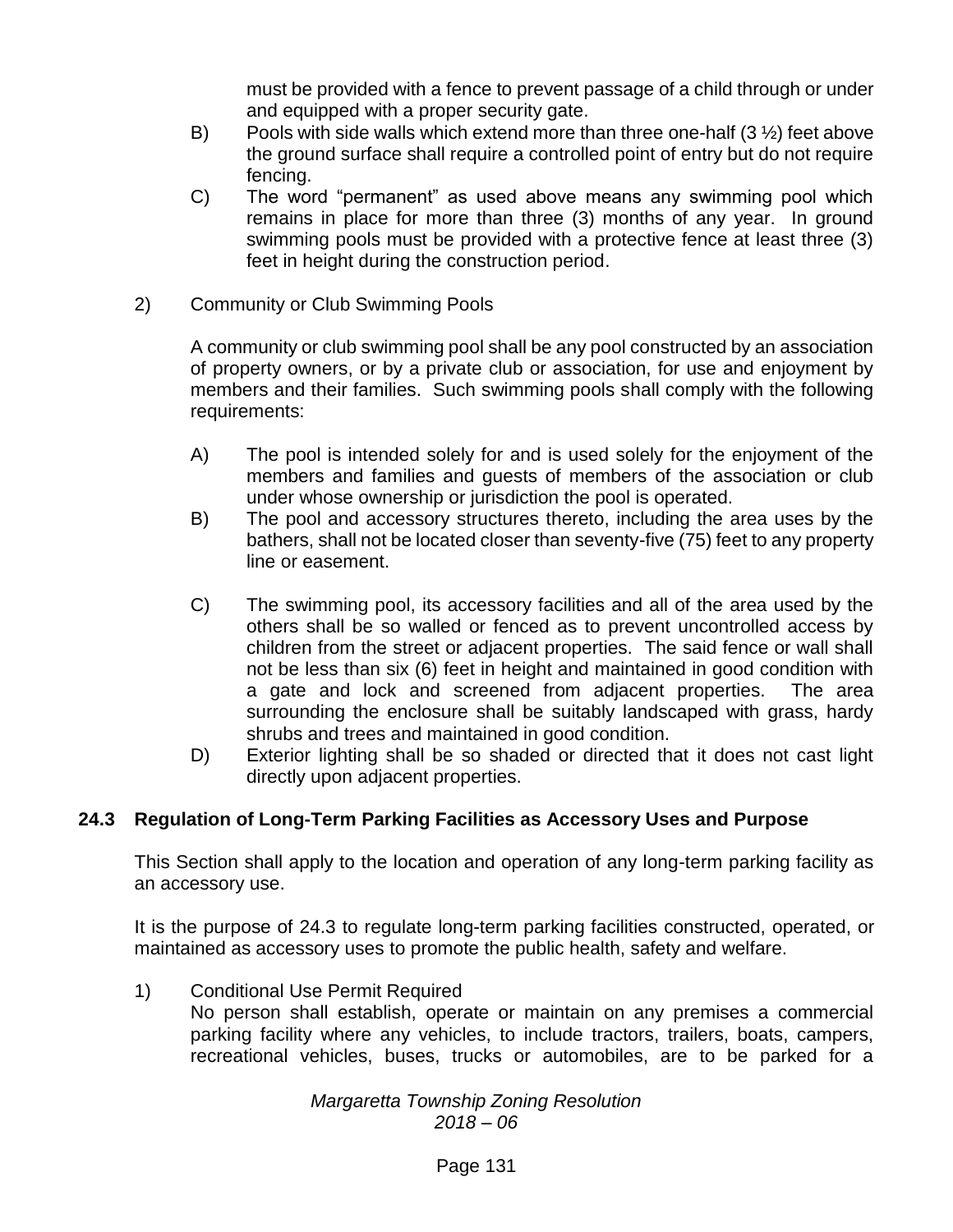continuous period exceeding six (6) days without obtaining a conditional use permit for such accessory use.

2) Permit Requirements

In addition to complying with all other provisions of this Resolution, particularly the requirements of Article 9, the applicant for the conditional use permit shall give evidence that the premises proposed for such use complies with the following conditions:

- A) That no boundary of the proposed outside parking area is within fifty (50) feet of a residentially zoned district boundary.
- B) That the proposed parking area will not prevent access to adjacent properties by fire safety equipment.
- C) That the proposed parking area will be screened in such a manner that the vehicles thereon parked will not be visible from the ground level of any adjacent residential properties.
- D) That fencing and lighting of the facility will be sufficient to provide for its reasonable security.
- E) That no service work, maintenance work, repair work, painting work, or other vehicular work shall take place on the premises.

# **24.4 Regulations of Home Occupations Purpose**

It is the purpose of this Section of this Resolution to promote the public health, safety and welfare through the regulation of home occupations. It is further the intent of this Section to allow limited non-residential uses in residential structures which are compatible with the residential character of their surroundings.

1) Definition

"Home Occupation" means an accessory use which is an activity, profession, occupation, service, craft or subordinate to the use of the premises as a dwelling and is conducted entirely within the dwelling unit without any significant adverse effect upon the surrounding neighborhood. Activities such as teaching, tutoring, tax consulting, and the like involve not more than three (3) receivers of such services at any one (1) time, with the exception of certified or uncertified Type B Family Day-Care Homes, shall constitute a residential use and not an accessory use.

# **24.5 Regulation of Group Residential Facilities Purpose**

It is the purpose of this Section to regulate the location, operation and maintenance of group residential facilities, in order to promote the public health, safety and welfare. It is the intent of this Section to provide for the assimilation of these facilities in stable and suitable neighborhoods so that the living environments of their residents are conductive to their rehabilitation.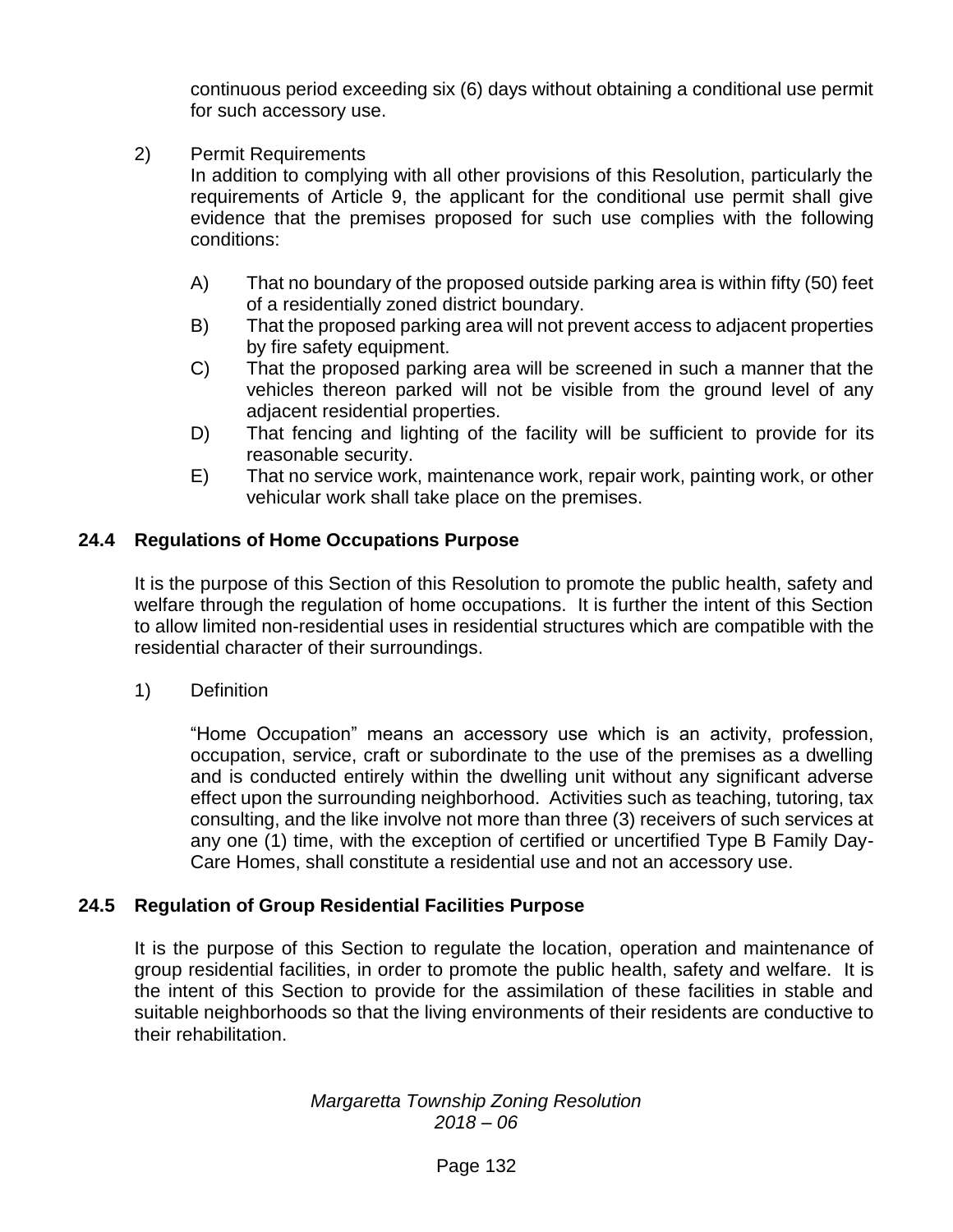### 1) Definition

"Group Residential Facility" shall mean any community residential facility, licensed and/or approved and regulated by the State of Ohio, which provides rehabilitative or habilitative services. There are two (2) classes of Group Residential Facilities:

Class I: Any state, federal or locally approved dwelling or place used as a foster home for children or adults (not including nursing homes) or as a home for the care or rehabilitation of dependent or predelinquent children, the physically handicapped or disabled, or those with development disabilities or mental illnesses. A Class I Type A group residential facility contains six (6) or more residents, exclusive of staff. A Class I Type B group residential facility contains five (5) or less residents, exclusive of staff.

Class II: Any state, federal or locally approved dwelling or place used as a home for juvenile offenders; a halfway house providing residential care or rehabilitation for adult offenders in lieu of institutional sentencing; a halfway house providing residence for persons leaving correctional institutions; and residential rehabilitation centers for alcohol and drug users, provided detoxification is expressly prohibited on such premises. A Class II Type A group residential facility contains six (6) or more residents, exclusive of staff. A Class II Type B group residential facility contains five (5) or less residents, exclusive of staff.

### 2) Conditional Use Permit Required

A Class I Type B group residential facility is permitted by right in any residentially zoned district. No other group residential facility shall be established, operated or maintained on any premises unless authorized by the issuance of a conditional use permit in accordance with the provisions of Article 9 of this Resolution. In addition to said provisions, such group residential facilities shall comply with the following conditional use criteria:

- A) Evidence is presented that the proposed facility meets the certification, licensing or approval requirements of the appropriate state agency.
- B) Evidence is presented that the proposed facility meets local fire safety requirements for the proposed use and level of occupancy.
- C) Evidence is presented that the proposed facility will not generate an unreasonable increase in traffic volume or require special off-street parking.
- D) Such facilities shall comply with the district regulations applicable to other properties in the zoning district in which they are located.
- E) No such facility may be located within six hundred (600) feet of another such facility.
- F) No signs shall be erected by such facility for purpose of identification except a permitted street address sign.
- G) The exterior of all such facilities shall not be altered in character, but shall be compatible with the other residential dwellings. However, any improvement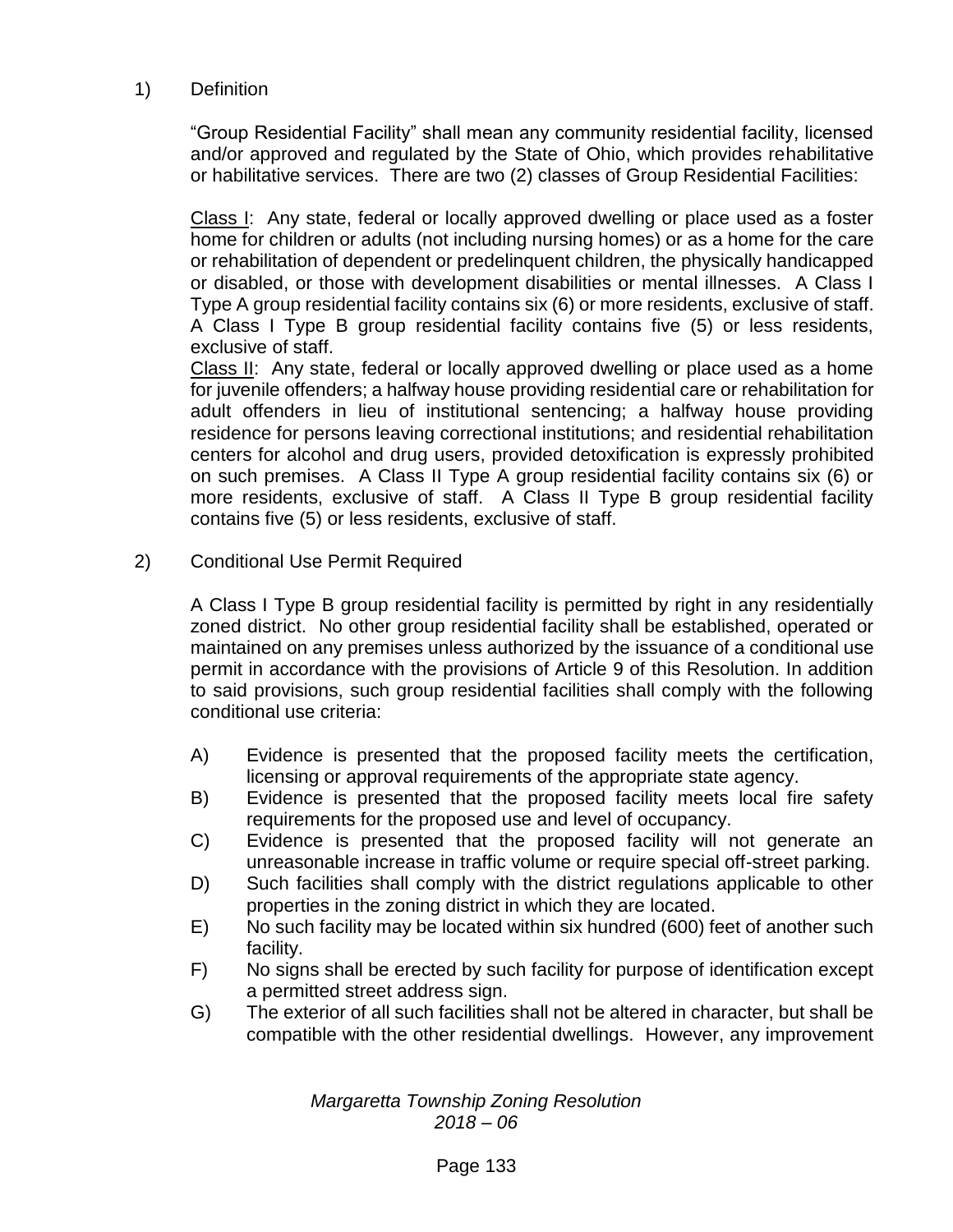required by code or necessitated by licensing requirements shall not be deemed compatible.

- H) Such facility shall be reasonably accessible, by virtue of its location or transportation provided by the applicant, to medical, recreational and retail services required by its residents and to employment opportunities, if applicable, and shall be in a relatively safe and stable neighborhood.
- I) The applicant shall provide a plan indicating the manner in which the facility will maintain contact with neighboring residents, to include a structured procedure whereby their grievances may be filed and resolved.
- J) The applicant shall provide documentation indicating the need for the facility, the specific clientele it will serve and the location and type of similar facilities operated by the applicant.

# 3) Zoning of Group Residential Facilities

Group residential facilities shall be conditionally permitted uses as follows:

| Class I  | Type A | R-3                                             |
|----------|--------|-------------------------------------------------|
| Class I  | Type B | Permitted by right in all residential districts |
| Class II | Type A | $R - 3$                                         |
| Class II | Type B | $R-3$                                           |

### **24.6 Zoning of Factory-Built Housing**

Mobile homes shall not be permitted in any district unless otherwise specified in this resolution. Manufactured homes and modular homes which meet the design and appearance standards contained in ORC 4501.01 shall be permitted accordingly.

### **24.7 Single-Family Design and Appearance Standards**

Single-family residential homes, whether modular, manufactured or site-built construction, shall comply with the following design and appearance standards:

- 1) The structure shall be in conformance with the siting requirements for Zoning District which it is to be located in.
- 2) The structure and any accessory structures or uses will conform to all other regulations in effect for the district in which it is located.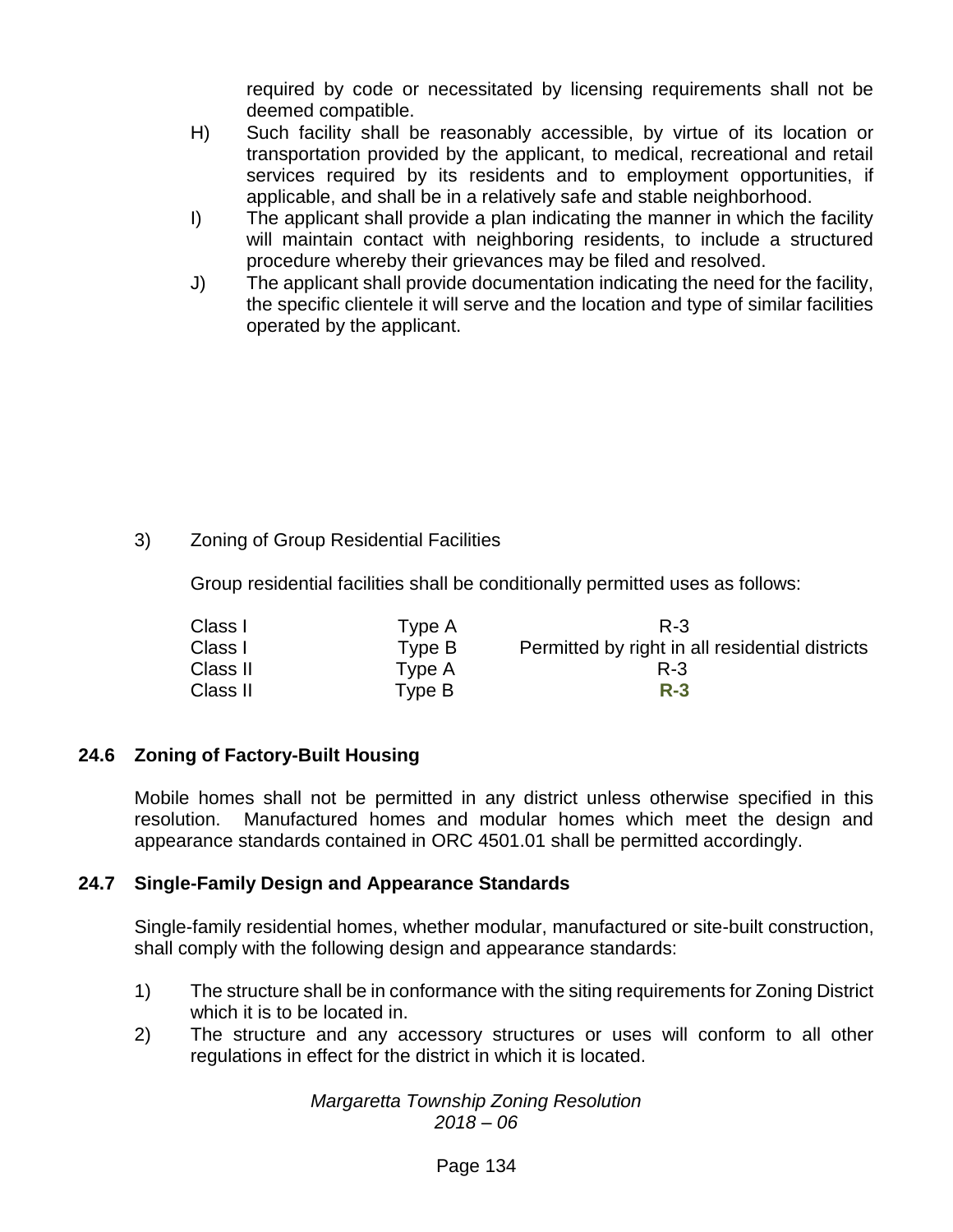- 3) The minimum floor area for every dwelling located on a lot in any zoning district shall be twelve hundred (1,200) square feet, excluding the area for basements, porches, attached garages or utility rooms.
- 4) The minimum width of a dwelling located on a lot outside of a mobile home subdivision shall be twenty-five (25) feet.

# **24.8 Fences, Walls and Other Protective Barriers**

- 1) General
	- A) The erection, construction or alteration of any fence, wall, or other type of protective barrier shall be approved by the zoning inspector as to their conforming to the requirement of the zoning district wherein they are required because of land use development and to the requirements of this Section.
	- B) No fence, wall, structure or planting shall be erected, established or maintained on any corner lot which will obstruct the view of a drive or a vehicle approaching the intersection, excepting that shade trees would be permitted where all branches are not less than eight (8) feet above the road level. Such unobstructed corner shall mean a triangular area formed by the street property lines and a line connecting them at points twenty-five (25) feet from the intersection of the street lines or in the case of a rounded property corner from the intersection of the street property lines extended. This shall not prohibit the establishment of shrubbery thirty (30) inches or less in height.
	- C) All fences must be constructed out of wood, metal, chain link, vinyl, aluminum, brick, or wrought iron. Any fence constructed out of concrete barriers or wall is strictly prohibited. All materials must be approved by the zoning inspector.
- 2) Residentially Zoned Areas
	- A) Side and Rear Fences: Fences constructed within a side or rear yard shall not be higher than six (6) feet except as provided herein.
	- B) Planting, Fences and Walls in Front Yard: No fence, wall or hedge shall rise over three (3) feet in height on any required front yard. No fence, wall or hedge planting shall interfere with visibility from a driveway.
	- C) Fences on recorded lots having a lot area in excess of five (5) acres and a frontage of at least two hundred (200) feet and acreage or parcels not included within the boundaries of a recorded plat, in all residential districts are excluded from these regulations.
	- D) Fences on lots of record shall not contain barbed wire, electric current or charge of electricity.
	- E) Fences which enclose public or institutional parks, situated within an area developed with the recorded lots shall not exceed six (6) feet in height measured from the surface of the ground and shall not obstruct vision to an extent greater than twenty-five percent (25%) of their total area.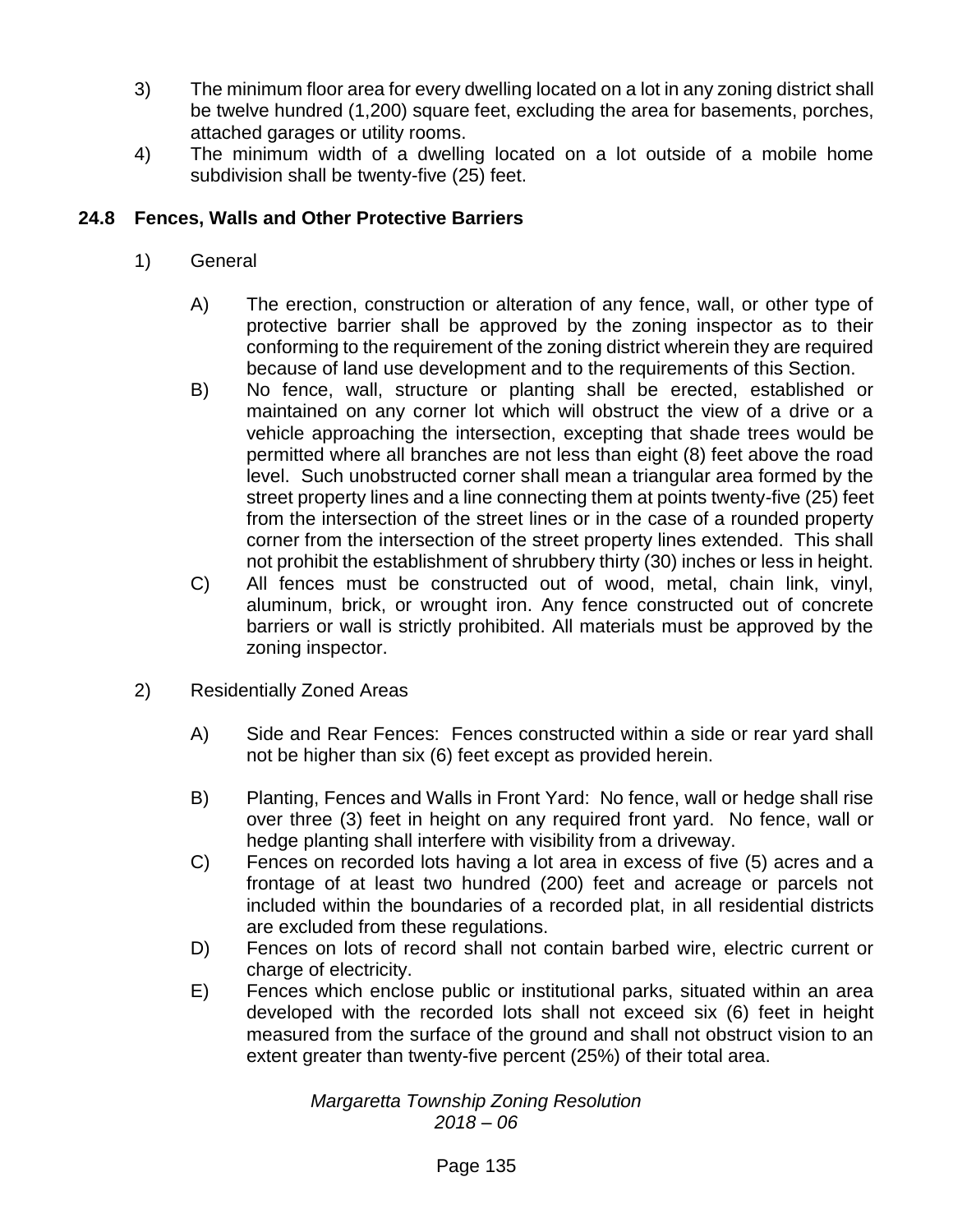- 3) Commercial and Industrial Zoned Areas
	- A) Fences shall be limited to a height of eight (8) feet and be of sturdy construction, of uniform design, painted and/or otherwise well maintained.
	- B) Fences shall be set back at least twenty-five (25) feet from the road right-ofway.
	- C) The use of barbed wire on fences shall require approval of the Zoning Board of Appeals and the following conditions shall be met:
		- i) Barbed wire may be used on a security fencing, but shall be limited to three (3) strands.
		- ii) Barbed wire shall not project beyond the property line.
		- iii) Barbed wire shall not be used less than eight (8) feet from grade.

# **24.9 Renewable Energy Facilities**

1) Purpose

It is the purpose of his section to allow renewable energy facilities and equipment within certain areas of the township and to regulate the construction of these facilities and equipment and insure compatible land uses in the areas affected by such uses and to otherwise promote public health, welfare and safety of the Township residents. An example of this use is a wind energy facility or solar facility.

2) Setbacks

All setbacks shall be one hundred twenty five percent (125%) of the height of the wind machine from all lot lines in all zoning classifications.

Inhabited structure setbacks. The setback from inhabited structures including but not limited to a residence, church, school, or hospital shall be the greater of (a) one hundred twenty five percent (125%) of the maximum height or (b) two hundred (200) feet.

Public road setbacks. Each machine shall be setback the greater of (a) one hundred twenty five (125%) percent of the maximum height of (b) two hundred (200) feet where the setback is determined from the nearest boundary of the right of way for the public road.

Individual machines which might be located in residentially zoned areas shall not be located in the front yard area.

# 3) Determination of Maximum Height

The height of the machine shall be determined to be the maximum height attained by any part of the machine, the tower, or the rotor at any time. All measurements of height will be from the average existing level of the existing lot where the machine is located and not from any pad on which the machine may be sited.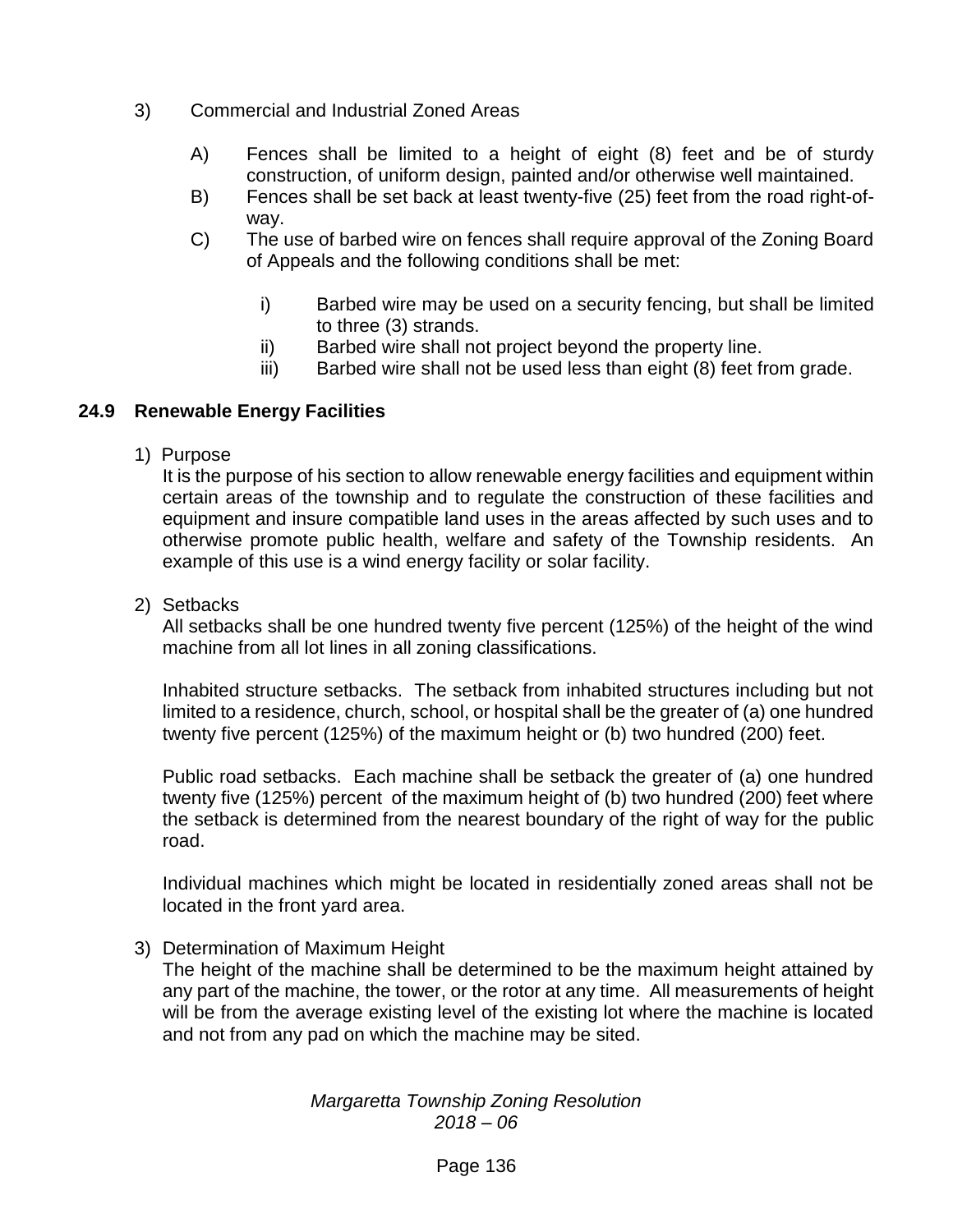4) Removal When Used

All machines which remain unused for a period of twenty-four (24) months shall be deemed to be abandoned and shall be removed from the site returned to the pre-use condition.

5) Noise

Audible noise levels are to be measured using a standard sound level meter operated on the (A) scale with a (slow) meter response.

The audible noise from the operation of any wind energy machine must be less than fifty-five (55) dB(A) when measured at the property line nearest the machine. The applicant for a zoning permit shall provide reasonable evidence that the proposed facility or machine will comply with this requirement.

Notwithstanding the above, the sound level may exceed these levels by a reasonable amount for short periods during events such as power outages or severe wind conditions.

If the noise levels are reasonably expected to exceed these levels a variance may be requested from the Township.

### 6) Appearance

No wind energy machine shall fly any banners or contain lettering which appear as advertising. All signs on the site for any purpose shall be addressed as in Article 26 of this code.

#### **ARTICLE 25** Off-Street Parking & Loading Facilities

# **25.0 Applicability**

All uses, except single-family and two-family dwellings on individual lots, shall be required to provide off-street parking facilities in compliance with this Article.

### **25.1 Purpose**

It is the express purpose of this Article to implement the following objectives:

- 1) To facilitate and encourage safe and convenient pedestrian movement in appropriate areas of a parking lot and elsewhere.
- 2) To enhance the amenity, safety and appearance of uses, via landscaping, screening, sidewalks and other similar requirements.
- 3) To enhance compatibility between land uses.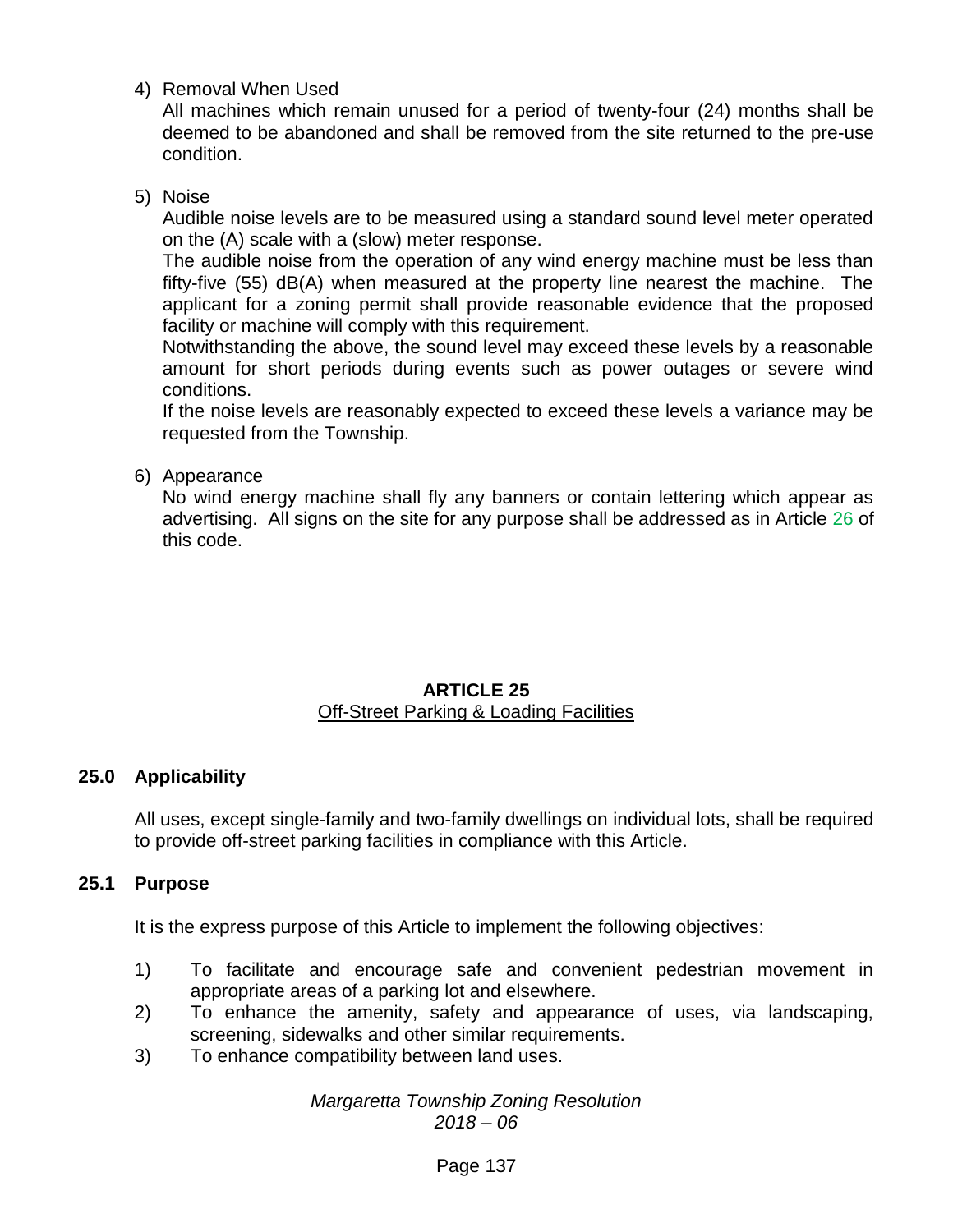# **25.2 Off-Street Parking Design Standards**

All off-street parking facilities including entrances, exits, maneuvering areas and parking spaces shall be in accordance with the following standards and specifications:

- 1) Parking Space Dimensions: Each off-street parking space shall have an area of not less than one hundred eighty (180) square feet exclusive of access drives or aisles and shall be of usable shape and condition. See Appendix C for a schedule of parking space dimensional requirements.
- 2) Access: There shall be adequate provision for ingress and egress to all parking spaces. Where the lot or parking spaces do not provide direct access to a public street or alley, an access drive shall be provided, with a dedicated easement of access, as follows:
	- A) For single-, two-, or three-family residential dwellings, the access drive shall be a minimum of nine (9) feet in width.
	- B) For all other residential uses and all other uses, the access drive shall be a minimum of eighteen (18) feet in width.
	- C) All parking spaces, except those required for single-, two-, or three-family dwellings, shall have access to a public street or alley in such a manner that any vehicle leaving or entering the parking area from or into a public street or alley shall be traveling in a forward motion.
- 3) Setbacks: The location of off-street parking facilities for more than five (5) vehicles may be located in required yards as specified elsewhere in this Resolution notwithstanding the requirements specified in the Official and Supplementary Schedules of District Regulations and Dimensional Requirements. Parking lots shall be located ten (10) feet from any road right-of-way, ten (10) feet from residential side yards and rear yards and maintained as a green area.
- 4) Screening: In addition to the setback requirements specified in this Resolution for off-street parking facilities for more than five (5) vehicles, screening shall be provided on each side of a parking area that abuts any Residentially Zoned District. Screening shall comply with the requirements of Section 24.8 of this Resolution.
- 5) Paving: All off street parking areas of five (5) or move vehicles parking areas shall be hard-surfaced with hard asphalt or concrete binder, permeable pavers or pervious concrete as required by the County's storm water regulations approved drainage plan.
- 6) Drainage: All parking spaces, together with driveway aisles and other circulation areas shall be graded and drained so as to dispose of surface water which might accumulate within or upon such area and shall be designed to prevent the excess drainage of surface water onto adjacent properties, walkways or onto the public streets. Adequate arrangements shall be made to insure acceptable diversion to an adequate storm drainage system. All drainage plans shall be made to insure acceptable diversion to an adequate storm drainage system. All drainage plans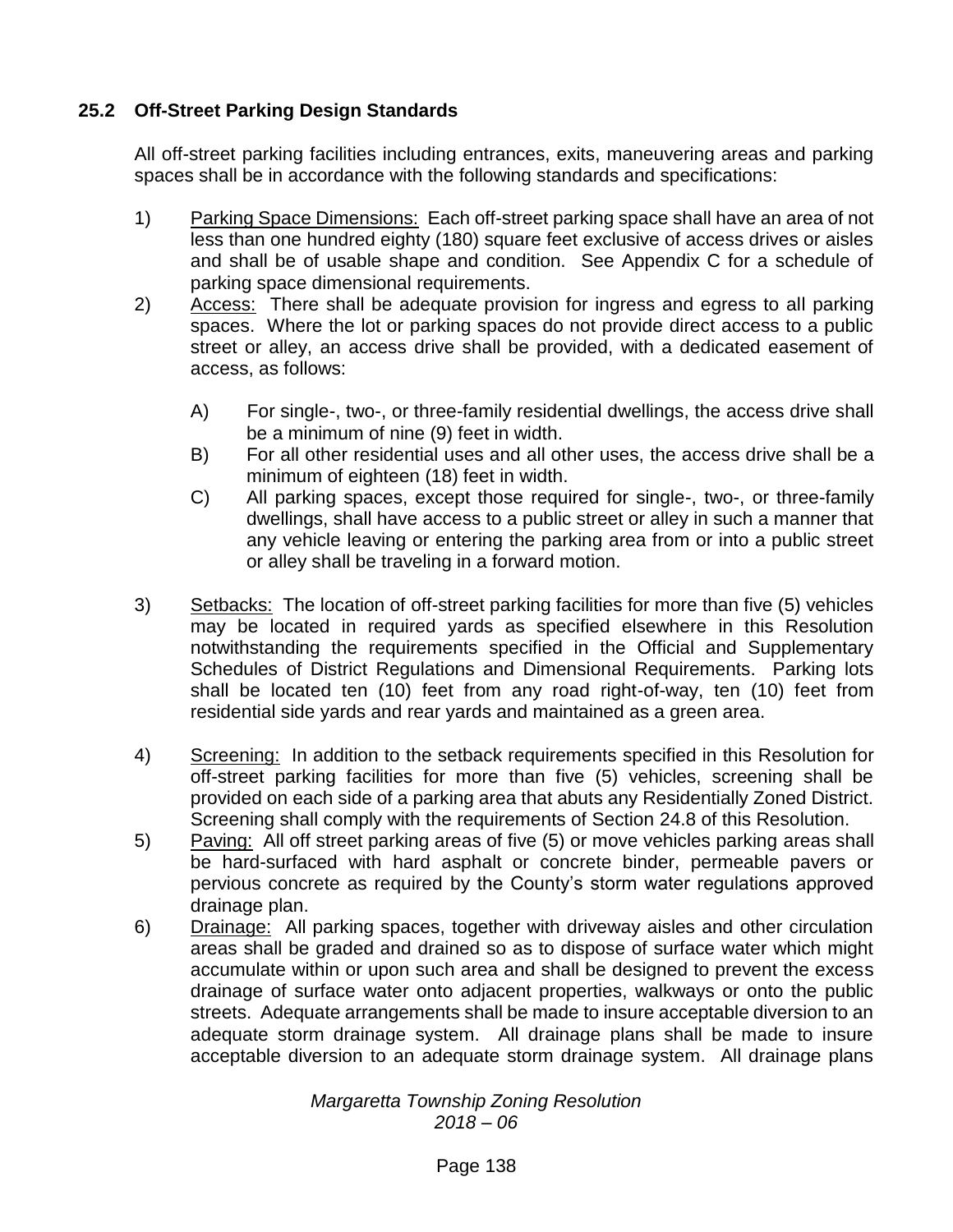shall be approved by the County Engineer in conformity with the Erie County Storm water Regulations.

- 7) Barriers: Wherever a parking lot extends to a property line, fencing, wheel stops, curbs or other suitable barriers as approved by the zoning inspector shall be provided in order to prevent any part of a parked vehicle from extending beyond the property line.
- 8) Visibility: Access of driveways for parking areas shall be located in such a way that any vehicle entering or leaving such parking area shall be clearly visible for a reasonable distance by any pedestrian or motorist approaching the access or driveway from a public or private street or alley.
- 9) Marking: All parking areas for twenty (20) or more spaces shall be marked with paint lines, curb stones or in some other manner approved by the Zoning Inspector and shall be maintained in a clearly visible condition.
- 10) Signs: Where necessary due to multiple curb cuts, the entrances, exits and intended circulation pattern of the parking area shall be clearly marked.
- 11) Lighting: Any lights used to illuminate a parking lot shall be so arranged as to direct the light away from the adjoining property in any residentially zoned district.
- 12) Separation from Streets and Sidewalks: Parking space shall be guarded by curbs or other protective devices which are arranged so that cars cannot project into streets, sidewalks or walkways. A curb cut shall be provided for wheel chair access.

# **25.3 Handicapped Parking**

Parking facilities serving buildings and facilities required to be accessible to the physically handicapped shall have conveniently located designated spaces provided in accordance with current Americans With Disability (ADA) standards.

# **25.4 Joint Parking Lots**

The joint or collective provision of required off-street parking areas shall comply with the following standards:

- 1) All required parking spaces shall be located on the same lot with the building or use served, except that where an increase in the number of spaces is required by a change or enlargement of use, or where such spaces are provided collectively or used jointly by two (2) or more buildings or establishments, the required spaces may be located not further than five hundred (500) feet from the building served.
- 2) Not more than fifty (50) percent of the parking spaces required for theaters, bowling alleys, dance halls, night clubs, taverns and similar uses and up to one hundred (100) percent of the parking spaces required for churches, schools, auditoriums and similar uses may be provided and jointly used by banks, offices, retail stores, repair shops, service establishments and similar uses that are not normally open, used or operated during the same hours as the uses with which such spaces are jointly or collectively used.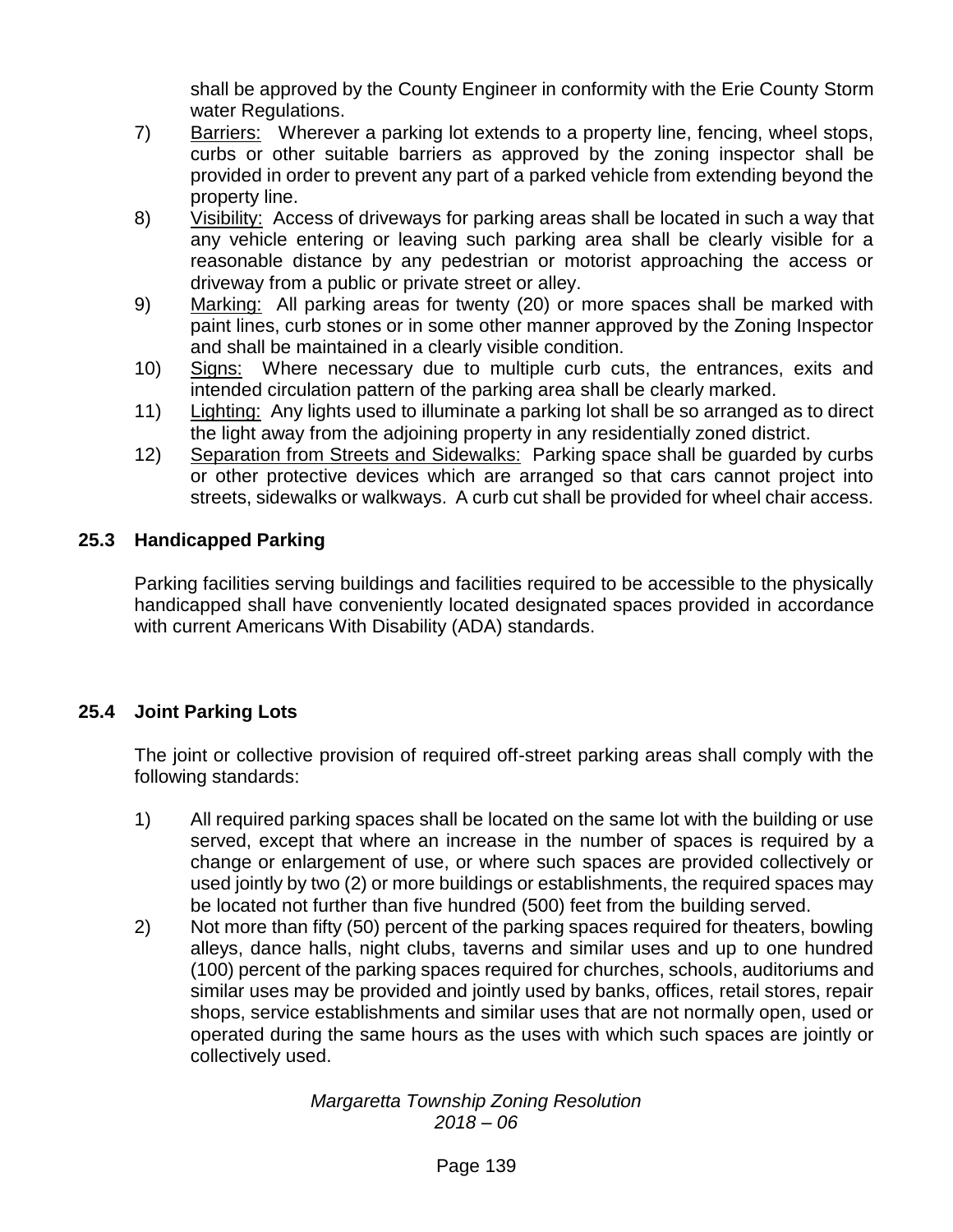3) In any case where the required parking spaces are not located on the same lot with the building or use served, or where such spaces are collectively or jointly provided and used, a written agreement thereby assuring their retention for such purposes shall be properly drawn and executed by the parties concerned, approved as to form by legal counsel and filed with the application for a zoning permit.

# **25.5 Modification of Requirements**

The provision of this Article may be subject to modifications by the Board of Appeals after considering the following criteria:

- 1) The location and nature of the proposed use or expansion of an existing use.
- 2) The projected generation of trips to and from the use and the average length of the stay per unit.
- 3) The impact of potential parking congestion to surrounding uses.
- 4) The number of people expected to be employed in the operation or added to the operation.
- 5) The area which is accessible to the public compared to the area used for warehousing or storage.
- 6) The area available for parking expansion.

# **25.6 Prohibited Uses; Temporary Uses**

Automobile parking lots are for the sole purpose of accommodating the passenger vehicles of persons associated with the use which requires them. Parking lots shall not be used for the following and/or loading purposes:

- 1) The sale, display or storage of automobiles or other merchandise, except those activities typical to an automobile filling station.
- 2) Parking vehicles accessory, to the use such as; but not limited to delivery vehicles.
- 3) Performing services, including service to vehicles.
- 4) The following uses are permitted:
	- A) Sales and display of seasonal decorations (Christmas, etc.) so long as the use would be permitted by right within the underlying district, the use will not continue longer than forty-five (45) days, adequate measures have been taken to address the purposes of this Article and a temporary use permit has been obtained.
	- B) Temporary placement of a mobile home during times of emergency, as declared by the Township Board of Trustees.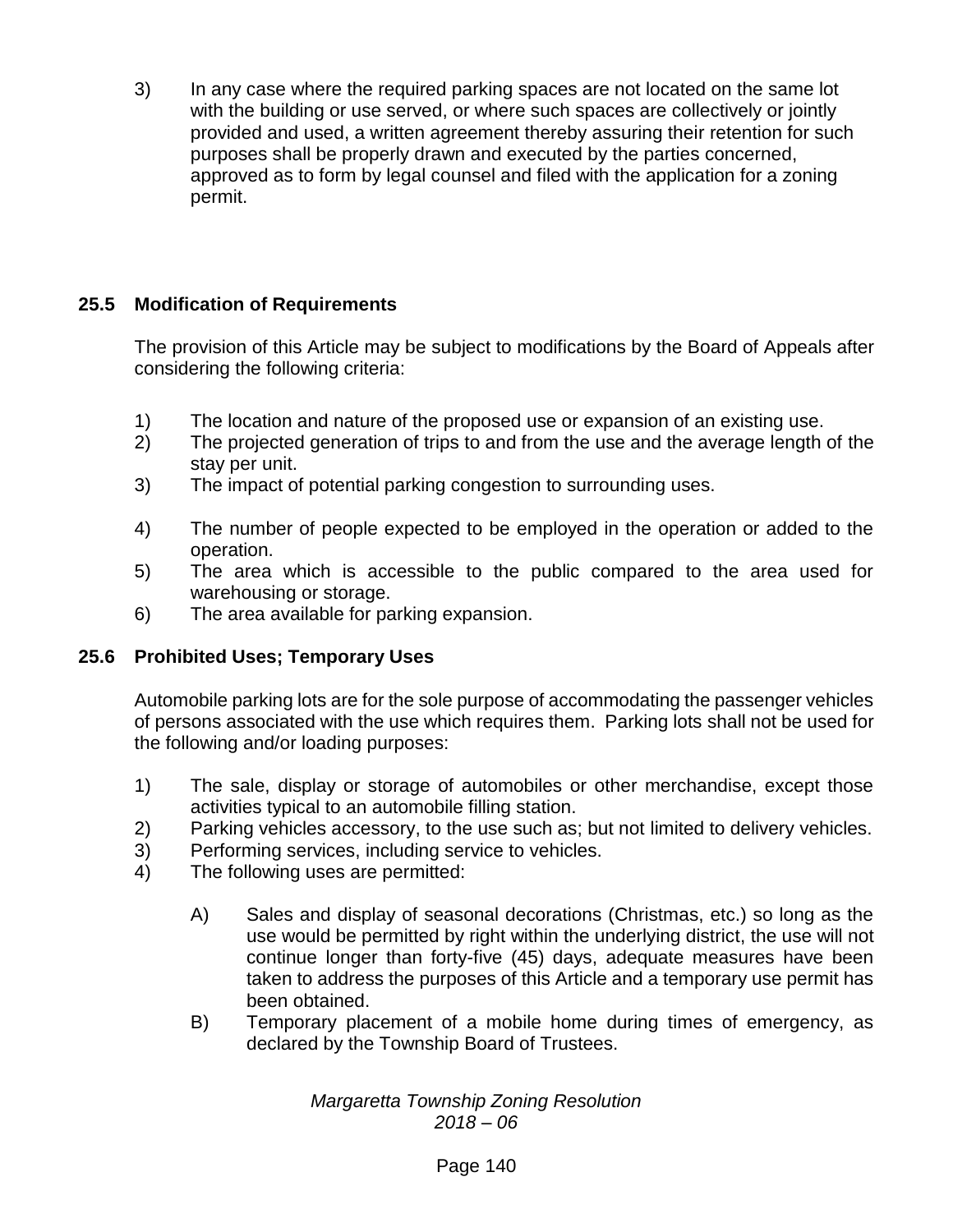- C) The placement of donation or recycling collection facilities, provided that such collection facilities are sufficiently enclosed to prevent the scattering of debris, the materials collected are removed at regular intervals and the total size of the facility is less than one thousand (1000) square feet.
- D) At no time shall temporary uses consume more than ten (10%) percent of the total parking lot area.

# **25.7 Parking of Disabled Vehicles**

The parking of a disabled or unlicensed vehicle within a residential district for a period of more than one (1) week shall be prohibited, except that such vehicle may be stored in an enclosed garage or other accessory building, provided that no business shall be conducted in connection therewith while such vehicle is parked or stored.

# **25.8 Schedule of Required Parking Spaces**

For the purposes of this Resolution the parking space requirements listed in Appendix B of this Resolution shall apply, and the number of parking spaces required for uses not specifically mentioned shall be determined by the Board of Zoning Appeals.

# **25.9 Off-Street Storage Areas for Drive-in Services**

Establishments which by their nature create lines of customers waiting to be served within automobiles shall provide off-street storage areas in accordance with the following requirements:

- 1) Restaurants, drive-thru beverage docks and other similar commercial establishments that can normally serve customers in three (3) minutes or less shall provide no less than five (5) storage spaces per window. Drive-in restaurants and other similar uses which require an additional stopping point for ordering shall provide a minimum of three (3) additional storage spaces for each such stopping point.
- 2) Other commercial establishments such as banks, saving and loan offices, or other similar facilities with service or money windows shall provide no less than four (4) storage spaces per window.
- 3) Self-serve automobile washing facilities shall provide no less than three (3) storage spaces per stall. All other automobile washing facilities shall provide a minimum of six (6) storage spaces per entrance.
- 4) Motor vehicle service stations shall provide no less than two (2) storage spaces for each accessible side of a gasoline pump island. Gasoline pumps shall not be located closer than fifteen (15) feet to any street right-of-way line.

# **25.10 Off-Street Loading Space Requirements**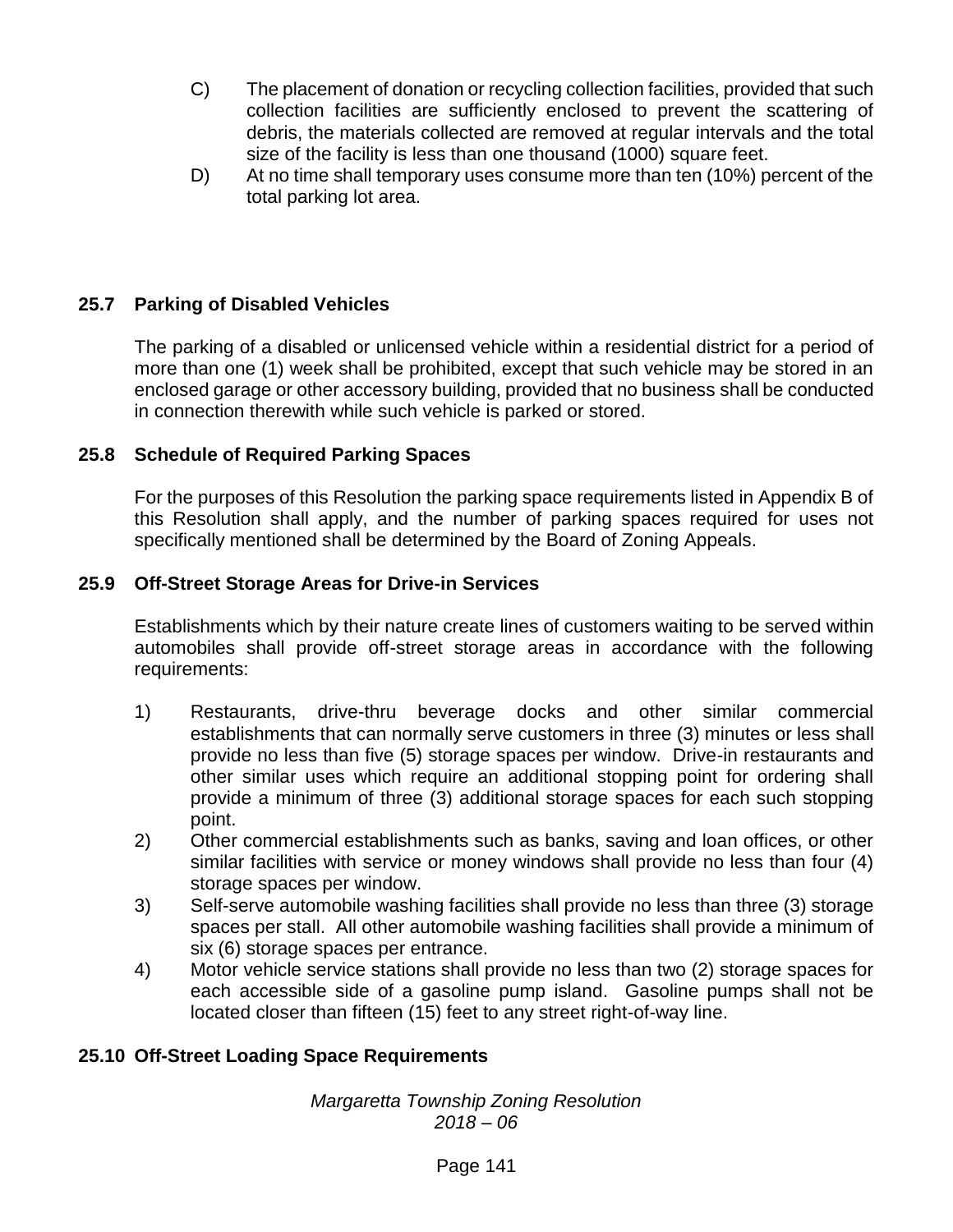In any district, in connection with every building or part thereof hereafter erected and having a gross floor area of three thousand (3,000) square feet or more, which is to be occupied by manufacturing, storage, warehouse, goods display, retail store, wholesale store, hotel, hospital, mortuary, laundry, dry cleaning or other uses similarly requiring the receipt or distribution by vehicles of material or merchandise, there shall be provided and maintained, on the same lot with the building, at least one (1) off-street loading space and one (1) additional loading space for each ten thousand (10,000) square feet or fraction thereof of gross floor area so used in excess of three thousand (3,000) square feet.

# **25.11 Off-Street Loading Design Standards**

All off-street loading spaces shall be in accordance with the following standards and specifications:

- 1) Loading Space Dimensions: Each loading space shall have minimum dimensions not less than twelve (12) feet in width, sixty-five (65) feet in length and a vertical clearance of not less than fourteen (14) feet.
- 2) Setbacks: Notwithstanding other provisions of this regulation, off-street loading spaces may be located in the required rear or side yard of any district provided that not more than ninety (90%) percent of the required rear or side yard is occupied and no part of any loading space shall be permitted closer than fifty (50) feet to any residentially zoned district nor closer than five (5) feet from any street or alley.
- 3) Screening: In addition to the setback requirements specified above, screening shall be provided on each side of an off-street loading space that abuts any Residential District. Screening shall comply with the requirements of Section 24.8 of this Resolution.
- 4) Access: All required off-street loading spaces shall have access from a public street or alley in such a manner that any vehicle leaving the premises shall be traveling in a forward motion.
- 5) Paving: All required off-street loading spaces, together with driveways, aisles, and other circulation areas, shall be surfaced with an asphaltic or portland cement binder pavement in order to provide a durable and dust-free surface.
- 6) Drainage: All loading spaces, together with driveways, aisles and other circulation areas, shall be designed to prevent the excess drainage of surface water onto adjacent properties, walkways or onto the public streets. Arrangements shall be made to insure acceptable diversion to an adequate storm water drainage system, as approved by the Erie County Engineer in conformity with the Erie County Storm water Regulations.
- 7) Lighting: Any lights used to illuminate a loading area shall be so arranged as to reflect the light away from adjoining property.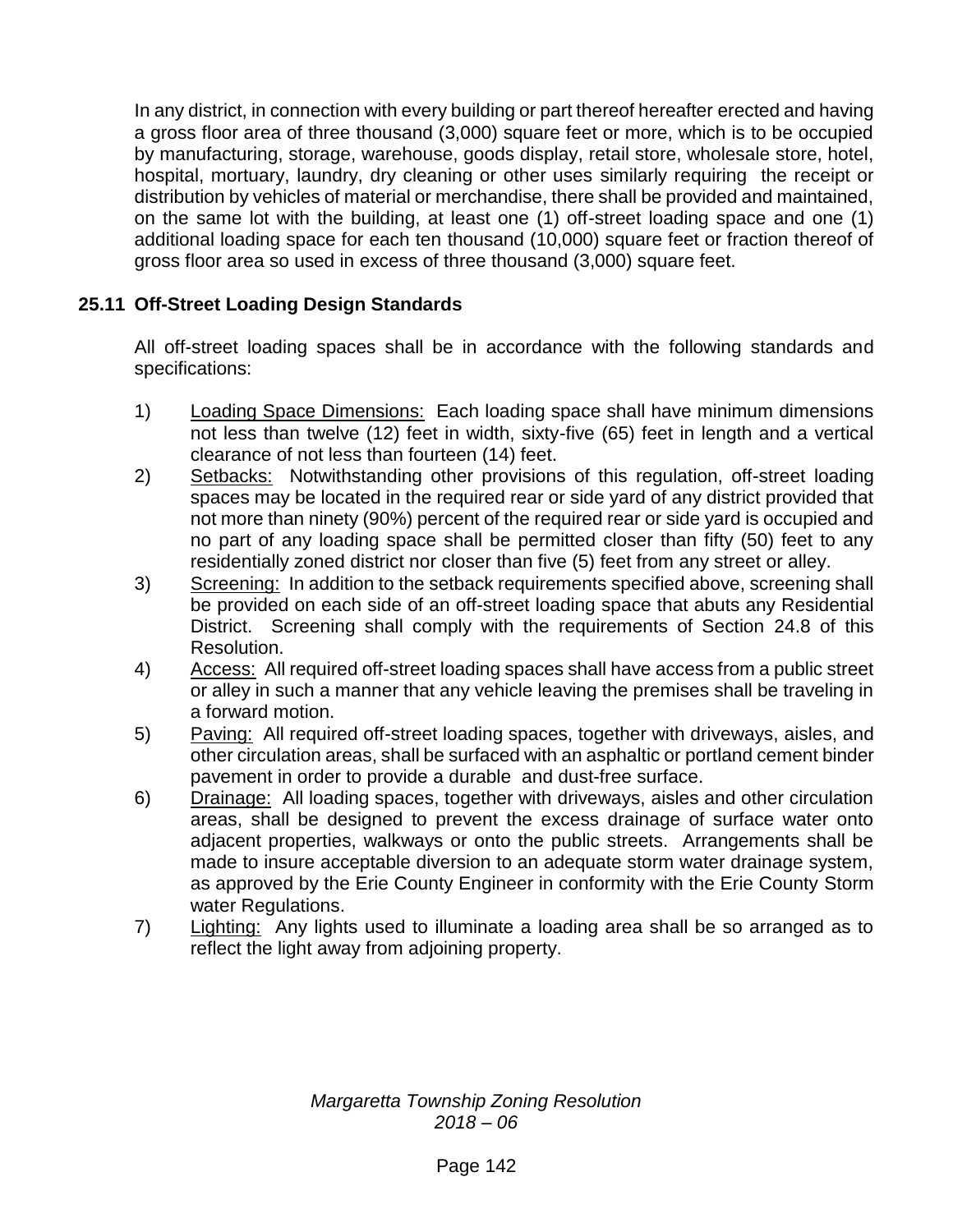### **Article 26 Signs**

#### **26.0 General**

The purpose of this Article is to promote and protect the public health, welfare and safety by regulating existing and proposed outdoor advertising, outdoor advertising signs and outdoor signs of all types. It is intended to protect property values, create a more visually attractive economic and business climate, enhance and protect the physical appearance of the community and preserve the scenic and natural beauty of designated areas. It is further intended to reduce sign or advertising clutter, distraction and obstructions that may contribute to traffic accidents, reduce hazards that may be caused by signs overhanging or projecting over public rights-of-way, provided more open space, curb the deterioration of the natural environment and enhance community development by permitting signs which are compatible with their surroundings.

#### **26.1 Governmental Signs Excluded**

For the purpose of this Resolution "sign" does not include signs erected and maintained pursuant to and in discharge of any governmental function, or required by any law, ordinance or governmental regulation.

#### **26.2 General Requirements for All Signs and Districts**

The regulations contained in this Section shall apply to all signs and all use districts.

- 1) Any illuminated sign or lighting device shall employ only light emitting a light of constant intensity and no sign shall be illuminated by or contain flashing, intermittent, rotating or moving light or lights. In no event shall an illuminated sign or lighting device be placed or directed so as to permit the beams and illumination there-from to be directed or beamed upon a public thoroughfare, highway, sidewalk or adjacent premises so as to use glare or reflection that may constitute a traffic hazard or nuisance;
- 2) All wiring, fittings and materials used in the construction, connection and operation of electrically illuminated signs shall be in accordance with the provisions of the state electrical code in effect;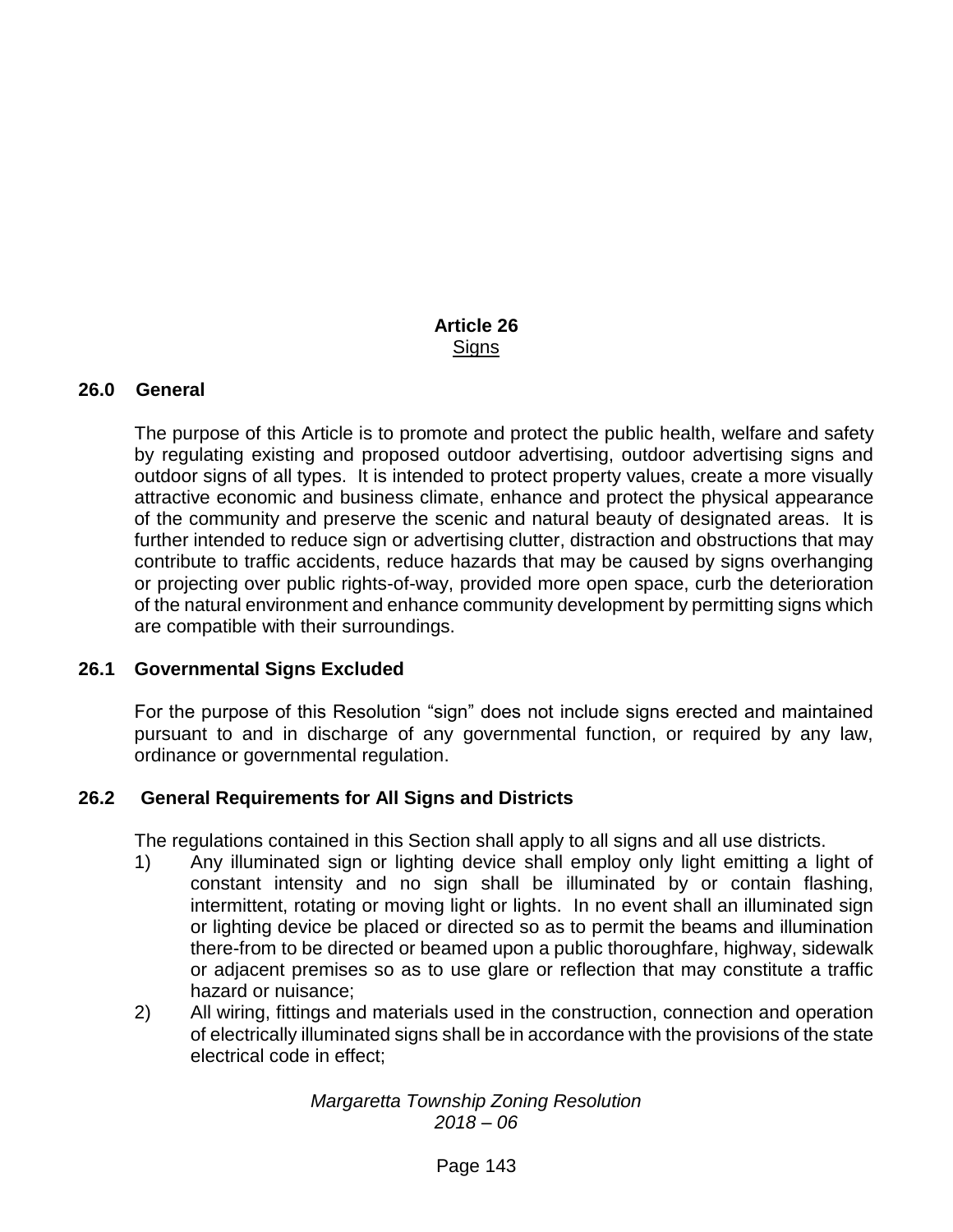- 3) No portable or temporary sign shall be placed on the front or face of a building or on any premises, except as provided in Article 26.10 herein;
- 4) No sign shall be placed in any public right-of-way except publicly-owned signs, such as traffic control signs and directional signs. Signs directing and guiding traffic and parking on private property, but bearing no advertising matter shall be permitted.
- 5) No sign shall contain words, images or graphic illustration of an obscene or indecent nature;
- 6) No sign shall be located nearer than eight (8) feet vertically or four (4) feet horizontally from any overhead electrical wires, conductors or guy wires;
- 7) All ground affixed signs in industrially zoned areas shall be monument signs.

# **26.3 Permit Required**

- 1) No person shall locate or maintain any sign, or cause a sign to be located or maintained unless all provisions of this Article have been met. To assure compliance with these regulations, a sign permit issued pursuant to this Resolution shall be required for each sign unless specifically exempted in this Article.
- 2) A sign initially approved for which a permit has been issued shall not be modified, altered or replaced, nor shall design elements of any building or lot upon which such sign is maintained be modified, altered or replaced if any such design element constituted a basis for approval of such sign unless a new or amended permit is obtained consistent with these regulations.

# **26.4 Signs Permitted in All Districts Not Requiring a Permit**

- 1) Signs advertising the sale, lease or rental of the premises upon which the sign is located, shall not exceed twenty (20) square feet in area, except in all residential districts where the area of the sign shall not be more than six (6) feet;
- 2) Professional name plates not to exceed four (4) square feet in area;
- 3) Signs denoting the name and address of the occupants of the premises, not to exceed two (2) square feet in area.

# **26.5 Signs Permitted in Commercial and Industrial Districts Requiring a Permit**

The regulations set forth in this Section shall apply to signs in all commercial and industrial districts and such signs shall require a permit.

1) In a commercial or industrial district, each business shall be permitted flat or wall onpremises signs. Projection of wall signs shall not exceed two (2) feet measured from the face of the main building. The area of all permanent on-premise flat or wall signs for any single business enterprise may not exceed an area equivalent to two (2) square foot of sign area for each lineal foot of building width or part of a building, occupied by such enterprise. The largest sign on any single wall may not exceed one (1) square foot of sign for each lineal foot of building width facing the street.

# **26.6 Temporary Signs**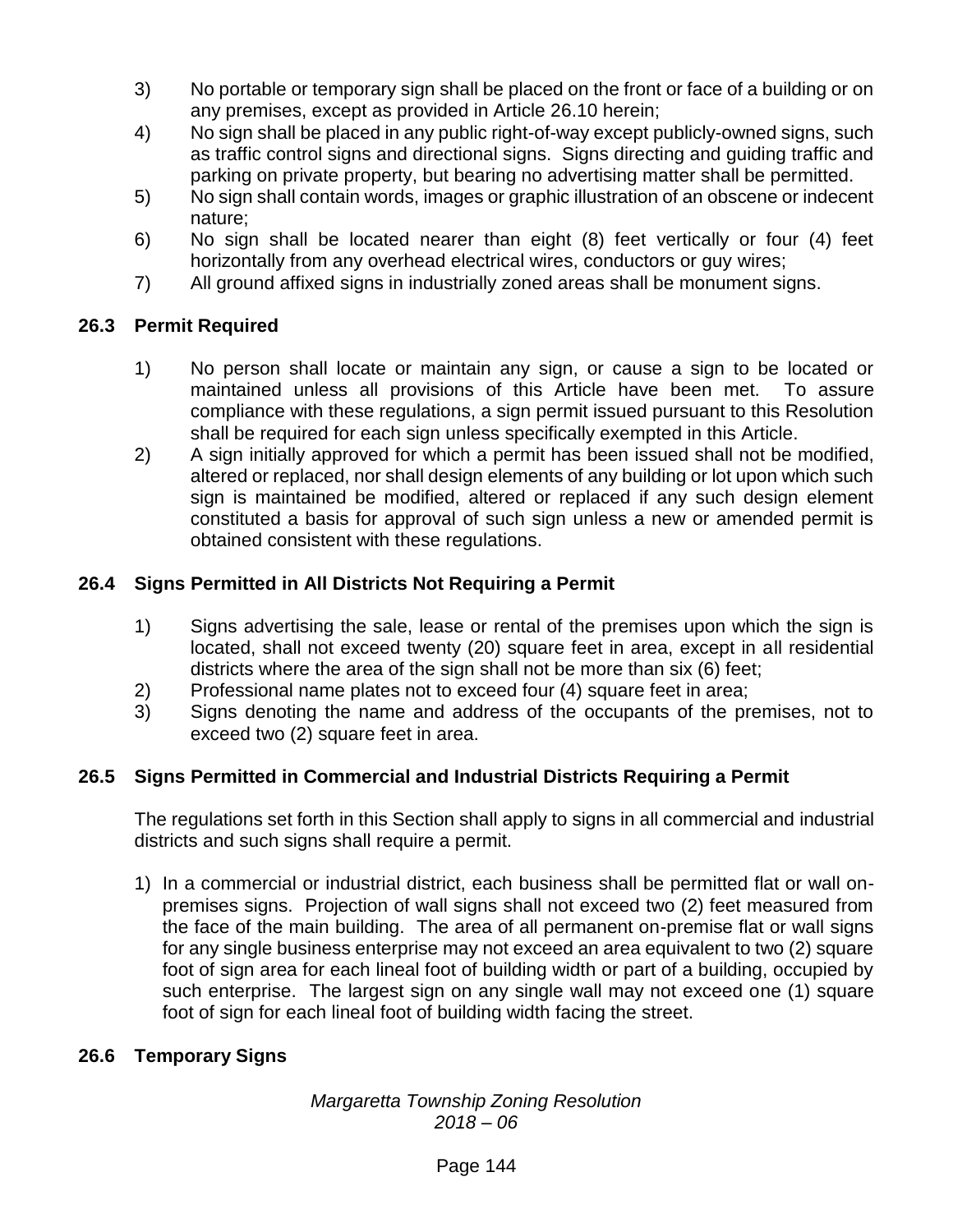Temporary signs not exceeding fifty (50) square feet in area, announcing special public or institutional events, the erection of a building, the architect, the builders or contractors may be erected for a period of sixty (60) days plus the construction period. Such temporary signs shall conform to the general requirement listed in Section 26.2 the setback requirements in Sections 26.6.

## **26.7 Free-Standing Signs**

Free-standing on-premises signs not over thirty (30) feet in height, having a maximum total sign area of one hundred (100) square feet per display area and located not closer than one-half (½) of the front yard setback to any street right-of-way line and not closer than thirty (30) feet to any adjoining lot line may be erected to serve a group of business establishments. There shall be only one free-standing sign for each building, regardless of the number of businesses conducted in said building. Pole signs shall have a clear distance of eight and one-half (8 ½) feet from the ground to bottom of sign and monument signs not closer than one-half (½) the front yard setback.

Signs indicating principally or conditionally permitted uses of a piece of property may be permitted on the property, providing the side yard setback is consistent with the zoning district in which the sign is located and the front yard setback of the sign is not less than one-half (½) the required front yard setback of the zoning district in which the sign shall be a maximum height of not greater than two and one-half  $(2  $\frac{1}{2}$  ) feet and shall be permanently$ maintained. Signs not greater than nine (9) square feet in area, erected under this Section do not require a zoning permit.

#### **26.8 Wall Signs Pertaining to Non-Conforming Uses**

On-premises wall signs pertaining to a non-conformance use shall be permitted on the same premises of such use, provided the area of such sign does not exceed twelve (12) square feet.

#### **26.9 Political Signs**

No political sign shall be posted in any place or in any manner that is destructive to public property upon posting or removal. No political sign shall be posted in a public right-of-way nor shall any such sign be posted on a utility pole. Political signs not exceeding sixteen (16) square feet shall be permitted.

Political signs and portable signs larger than sixteen (16) square feet shall require a zoning permit before placement on each piece of property. Permission from property owner is required. All candidates for public office, their campaign committees, or other persons responsible for the posting on public property of campaign material shall be responsible for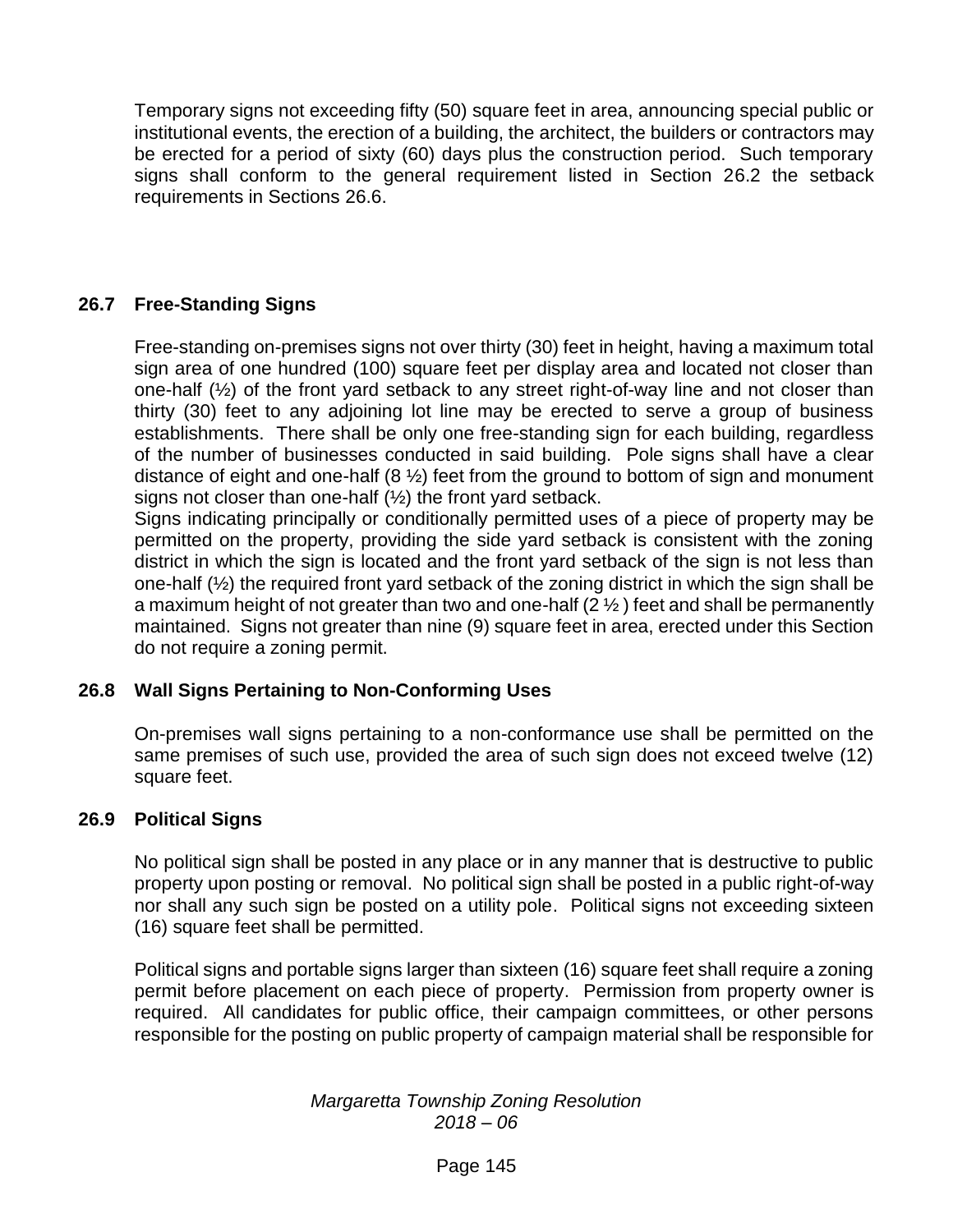removal of such material. Any signs posted in violation of the Margaretta Township Zoning Resolution shall be removed.

## **26.10 Portable Sign Requirements and Guidelines**

Portable signs must conform to the following requirements and guidelines:

- 1) A portable sign shall not be located or parked within fifteen (15) feet of any street, alley or other public right-of-way line. Nor shall any portable sign be located or parked within the designated sight triangle for any street or driveway intersection.
- 2) Electrical plugs, extension cords and other supplementary electrical illumination materials shall be weather-proofed, securely attached and conspicuously located and adequately guarded in order to not be susceptible to possible health endangering incidents.
- 3) Appearance of portable signs shall conform with all other regulations set forth herein.
- 4) The maximum allowable size of a portable sign shall be thirty-two (32) square feet.

## **26.11 Monument Signs**

- 1) May be located within the required front yard but not closer than fifteen (15) feet or one-half (1/2) the required front yard setback, whichever is greater.
- 2) Shall not be located within ten (10) feet from a building on an adjacent lot and not less than thirty (30) feet from another sign.
- 3) Shall not extend more than eight and one-half (8 ½) feet above established grade.
- 4) Shall not interfere with the line of sight for any vehicle.
- 5) May not exceed more than one-hundred (100) square feet.

#### **26.12 Sign Setback Requirements**

Except as modified in Sections 26.2, on-premises signs where permitted shall be set back from the established right-of-way line of any thoroughfare at least one-half (½) of the front yard setback.

#### **26.13 Setbacks for Public and Quasi-Public Signs**

Real estate signs and bulletin boards for a church, school or public, religious or educational institution may be erected not less than ten (10) feet from the established right-of-way line of any street or highway provided such sign or bulletin board does not obstruct traffic visibility at street or highway intersections.

Signs advertising real estate for sale, rent, or lease are permitted in all zoning districts when located on the building or land intended to be sold, rented or leased providing they are used only during construction or offering for sale, rent or lease of the building or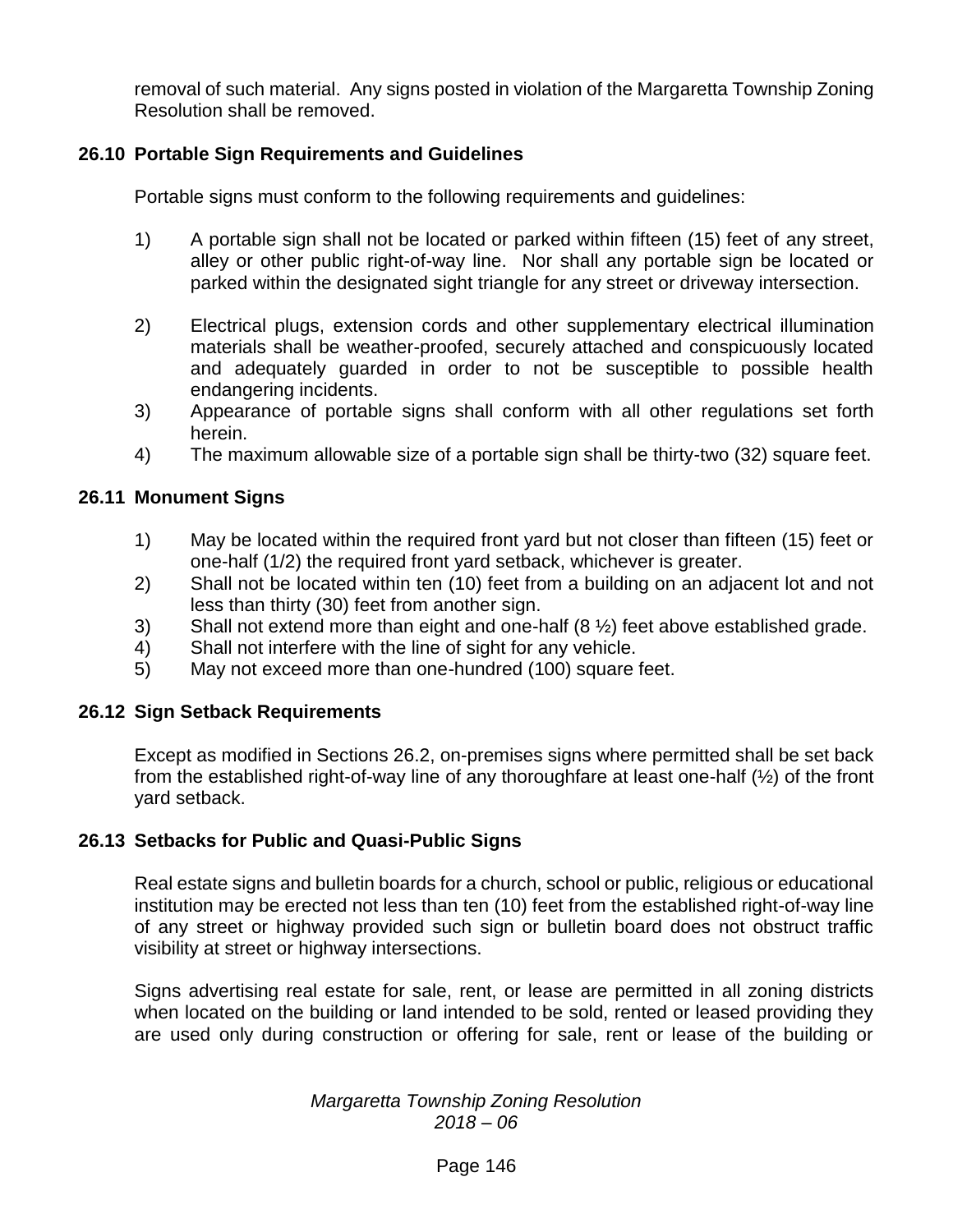property. No building permit shall be required for any sign described above, provided said sign is not larger than sixteen (16) square feet in area.

# **26.14 Sight Triangle**

At the intersection of any two (2) streets or the intersection of any private driveway and street shall be an optical triangle with respective dimensions where within no sign shall be located or parked. The dimensions of such sight triangle are as follows:

1) Street to Street Intersection

Not to be located within a triangle formed by lines drawn between points on said front line and side lot lines of a lot twenty-five (25) feet from their intersection, providing the normal site within a vertical height band of two and one-half  $(2 \frac{1}{2})$  to eight and one-half  $(8 \frac{1}{2})$  feet above curb level is not obstructed except for poles, posts, or tree trunks.

2) Driveway-to-street Intersection: All signs shall not be located within a triangle formed by lines drawn between points on said front lot line and driveway edges of a lot fifteen (15) feet from their intersection, providing the normal within a vertical band of two and one-half  $(2 \frac{1}{2})$ to six (6) feet above curb level is not obstructed except for poles, post or tree trunks.

## **26.15 Limitation**

For the purposes of this Article, outdoor advertising off-premises (billboard) signs shall be classified as a conditionally permitted use in districts zoned commercial or industrial or lands used for agricultural purposes. In addition, regulation of signs along interstate and primary highways shall conform to the requirements of Ohio Revised Code Chapter 5516 and the regulations adopted pursuant thereto.

Outdoor advertising off-premises signs must conform to the guidelines:

- 1) Advertising signs within six hundred (600) feet of any interstate or federal aid highway are subject to the restrictions set forth in the Ohio Revised Code and require a permit from the State of Ohio.
- 2) No sign or billboard shall be erected or constructed within one hundred (100) feet of any road or highway intersection or railroad grade crossing, with the exception of those signs incidental and necessary to the legal process.
- 3) No sign except those placed and maintained by the Township, County, State or Federal governments shall be located in, overhang or encroach upon any public right-of-way.
- 4) Setback shall be fifty (50) feet from the road right-of-way.

# **26.16 Non-Conforming Signs and Structures**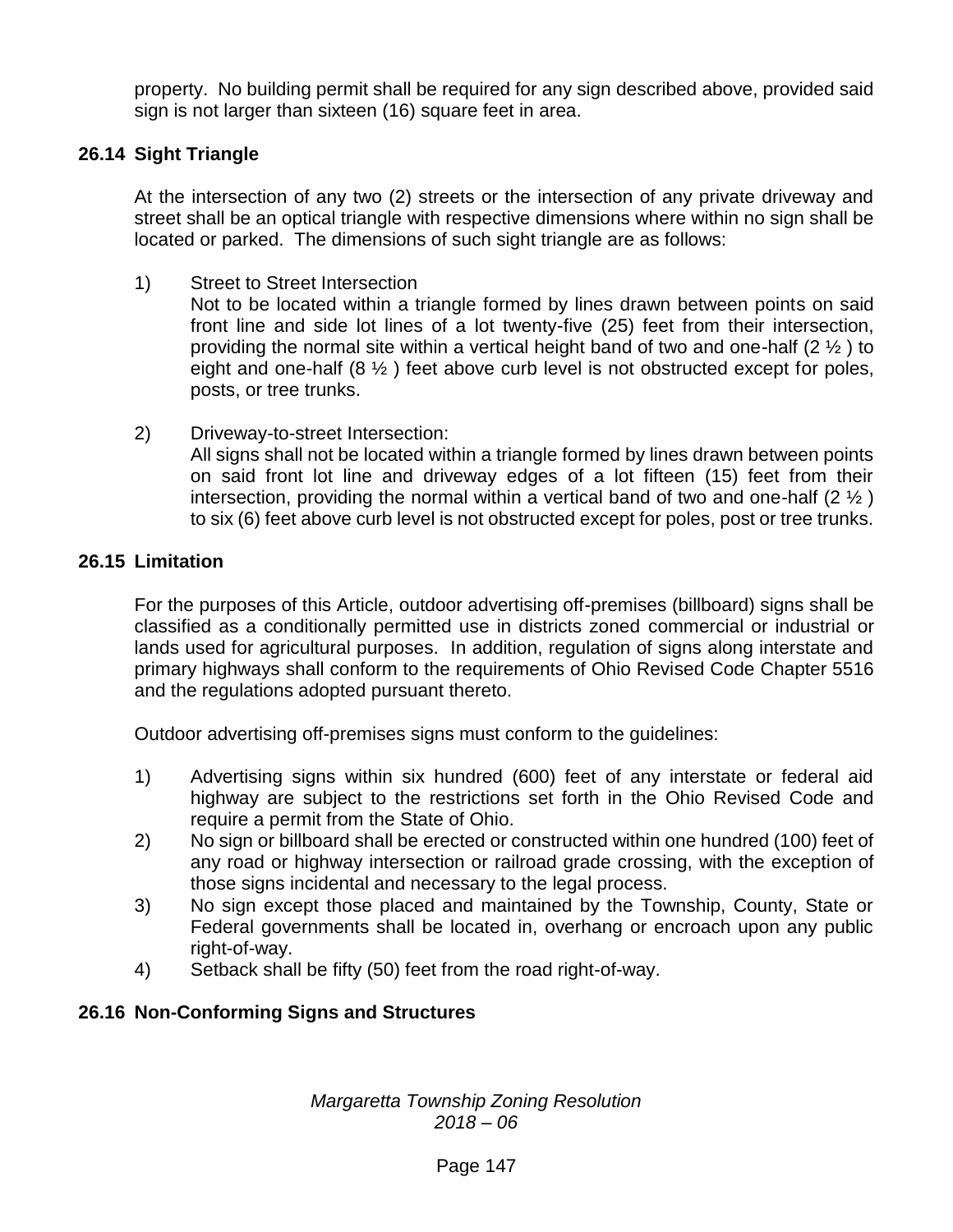Advertising signs and structures in existence prior to the effective date of this Resolution which violate or are otherwise not in conformance with the provisions of this Article shall be deemed non-conforming. All such legal non-conforming signs and structures shall be maintained in accordance with this Article. The burden of establishing the legal nonconforming status of any advertising sign or structure shall be upon the owner of the sign or structure.

## **26.17 Loss of legal Non-Conforming Status**

A legal non-conforming sign shall immediately lose its legal non-conforming status and therefore must be brought into conformance with this Article or be removed if the sign is altered in copy (except for changeable copy signs) or structure; or if it is enlarged, relocated or replaced; or if it is part of an establishment which discontinues operation for two (2) years; or if it is structurally damaged to an extent greater than one-half (½) of its estimated replacement value. Similarly, any legal nonconforming advertising structure so damaged must be brought into compliance or be removed.

#### **26.18 Violations**

In case any sign shall be installed, erected, constructed or maintained in violation of any of the terms of this Resolution, the Zoning Inspector shall notify in writing the owner or lessees thereof to alter such sign so as to comply with this Resolution. Failure to comply with any of the provisions of this Article shall be deemed a violation and shall be punishable under Section 5.15 of this Resolution. Political signs posted in violation of Section 26.9 of this Resolution are subject to removal by the Zoning Inspector five (5) days after written notice of violation of Section 26.9 has been given.

#### **26.19 Maintenance**

Every sign, including but not limited to those signs for which permits or for which no permits or permit fees are required, shall be maintained in a safe, presentable and good structural material condition at all times, including the replacement of defective parts, painting, repainting, cleaning and other acts required for the maintenance of said sign. The owner of any property on which a sign is located and those responsible for maintenance of the sign shall be equally responsible for the conditions of the area in the vicinity of the sign and shall be required to keep this area clean, sanitary and free from noxious or offensive substances, rubbish and flammable waste materials. The Zoning Inspector shall require compliance with all standards of this article. If the sign is not made to comply with adequate safety standards, the Zoning Inspector shall require its removal in accordance with this section.

#### **26.20 Abandoned Signs**